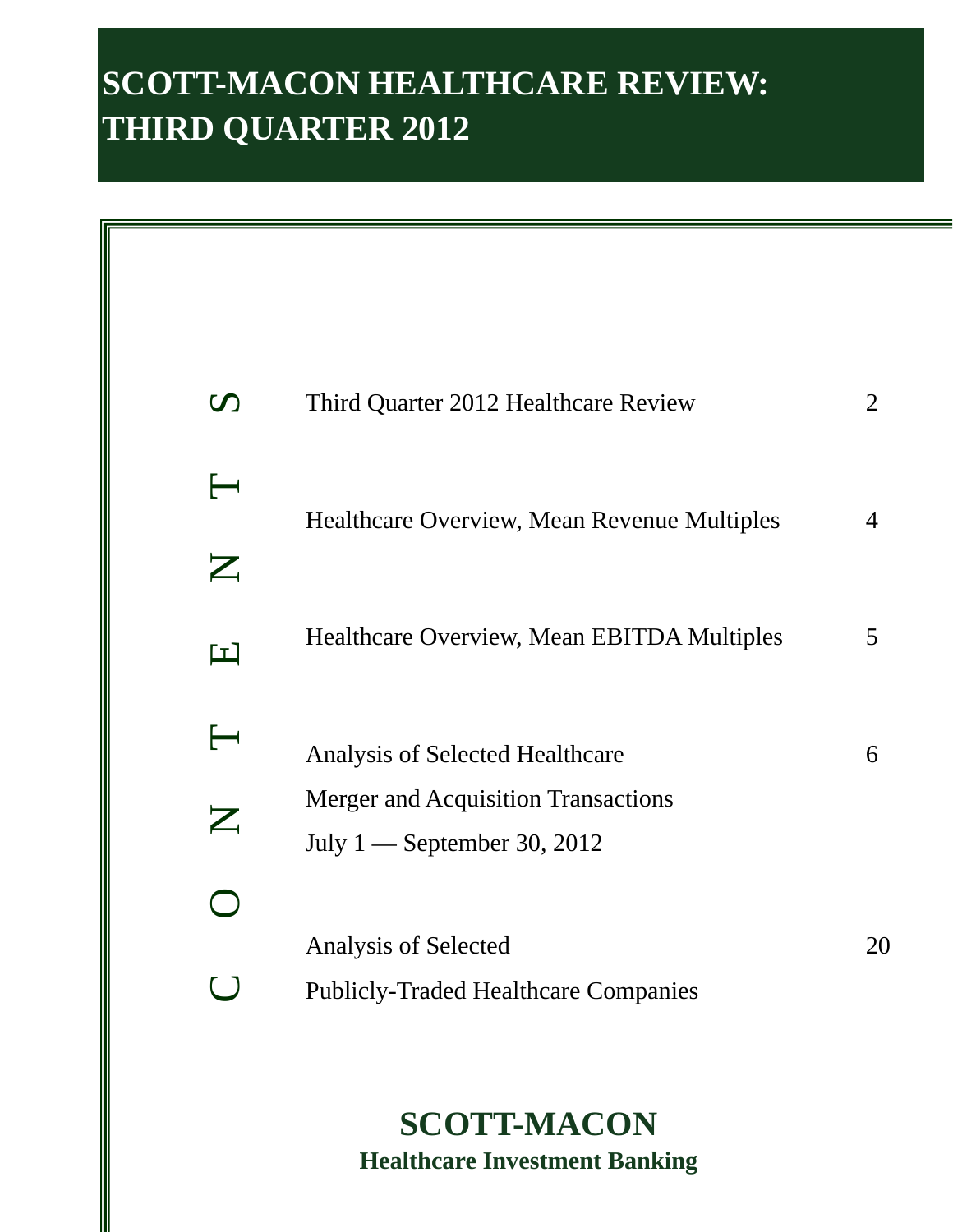# **THIRD QUARTER 2012 HEALTHCARE REVIEW**

## Dear Clients and Friends,

 $\equiv$  <sup>2</sup>

Scott-Macon is pleased to present our quarterly Healthcare Review covering the third quarter of 2012. Please email me at ncortright@scottmacon.com to automatically continue receiving this publication in the future as we are transitioning to digital publishing with email distribution.

Pages four and five represent a visual snapshot of the average multiples for all of the healthcare, medical and pharmaceutical transactions that either closed or were announced during the third quarter, along with the average multiples for the major publicly-traded healthcare, medical and pharmaceutical companies.

**SCOTT-MACON**  Starting on page 6, we present information on the quarter's mergers and acquisitions activity. The Insurance segment witnessed a pair of multi-billion dollar deals, Aetna's announced \$5.8 billion acquisition of regional rival Coventry Health Care for 6.3x EBITDA, and Wellpoint's announced acquisition of the Medicaid specialist AMERIGROUP for \$4.3 billion or 15.1x EBITDA. In addition. Torchmark announced its \$218 million purchase of Family Heritage Life, expanding its supplemental health business. In the Technology segment, the largest transaction at \$1.4 billion was diverse conglomerate Roper Industries expanding its medical

presence through the acquisition of health information systems company Sunquest. Of note too was transcription giant MModal's going private transaction for \$1.1 billion, or 9.6x EBITDA. Another going private transaction involved information software player Mediware being acquired for 11.5x EBITDA. Nuance's announced acquisition of QuadraMed makes it a formidable player in the health information management business. In the Outsourcing segment, Catamaran completed its acquisition of Catalyst Health Solutions for \$4.3 billion. In addition, consulting giant SAIC broadened its healthcare offerings through the acquisition of maxIT for \$493 million, and Genstar acquired the cardiac services player eResearchTechnology for \$377 million, or 9.0x EBITDA. In the Information arena, Exam-Works Group acquired MedHealth for \$96 million, expanding geographically in Australia.

Turning to Providers starting on page 9, the largest deal completed in this sector was the acquisition of Lincare Holdings by the Linde Group for \$4.3 billion, or 9.2x EBITDA. Health Care REIT announced its intention to acquire Sunrise Senior Living for \$1.4 billion. Formation Capital and SA-FANAD announced their acquisition of a skilled nursing portfolio consisting of 68 facilities for \$750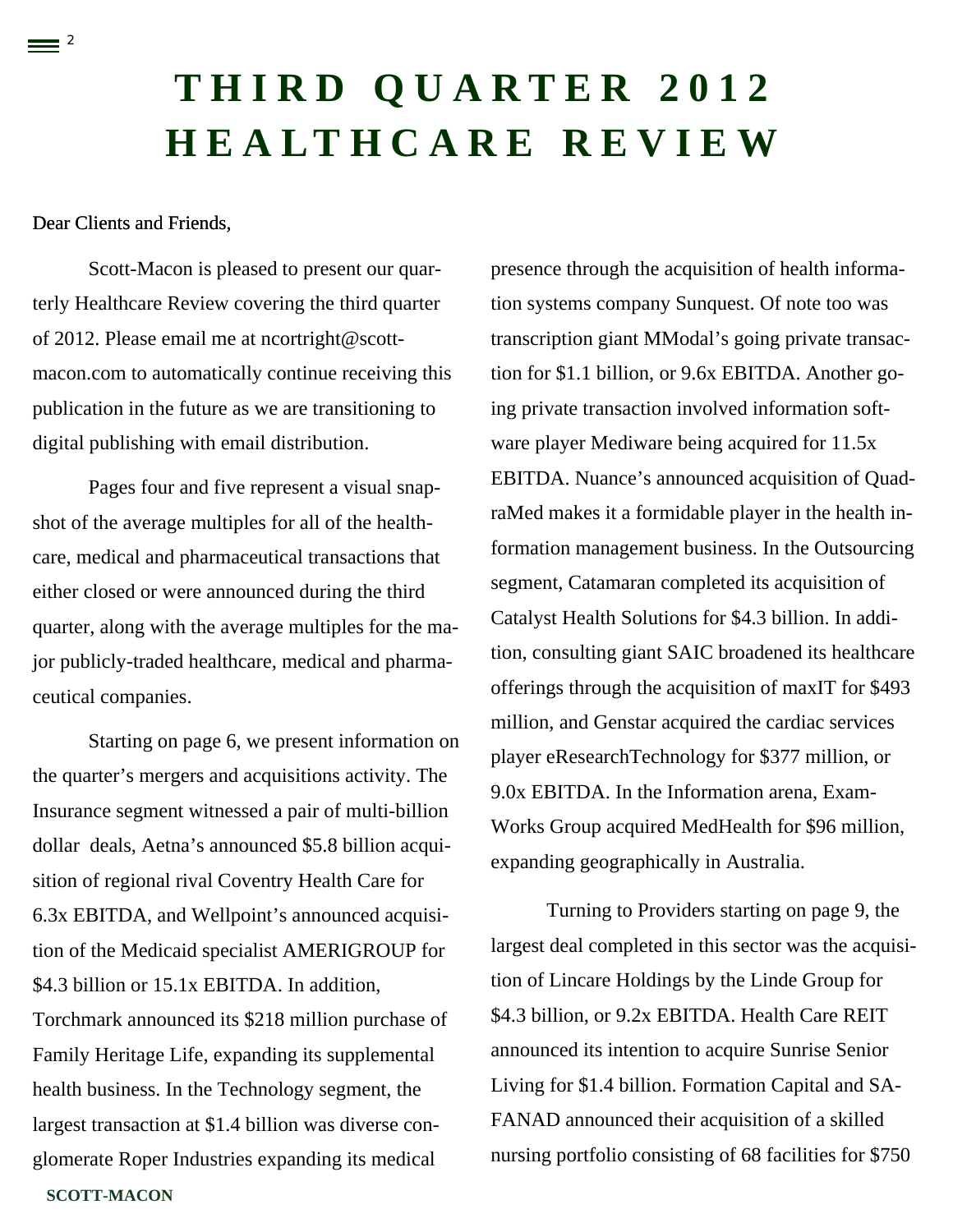million. Marquette General Hospital in Michigan was acquired by Duke University and LifePoint Hospitals for \$483 million. Big news in the busted deal category was Highmark's decision to pull the plug on its much-touted purchase of the West Penn Allegheny Health System after almost a year-long courtship. Just after the quarter's close, United-Health announced its own provider play with the pending purchase of Brazilian hospital chain Amil for \$3.9 billion.

In the Products area beginning on page 14, the sector saw six deals that exceeded \$1 billion. The largest deal to close was the \$6.6 billion acquisition of Amylin Pharmaceuticals by Bristol-Myers Squibb. The next two largest were Hologic's acquisition of Gen-Probe for \$3.9 billion and GlaxoSmithKline's purchase of Human Genome Sciences for \$3.2 billion. Also announced was Valeant Pharmaceuticals' \$2.3 acquisition of Medicis. TPG Capital closed its deal for Par Pharmaceutical for \$1.9 billion. The last of the billion dollar deals involved Novartis AG's \$1.5 billion deal to acquire ZOLL Medical Corp.

Following the mergers and acquisitions analysis, we present an analysis of publicly-traded Services, Providers, and Products companies by sector. Mean EBITDA multiples for Services companies ended the quarter at 9.8x (up from 9.6x in Q2 2012); Providers at 8.4x (up from 8.0x in Q2 2012); and Products at 10.4x (up from 10.0x in Q2 2012).

Technology services companies ended the quarter at an average EBITDA multiple of 11.1 times (down from 12.1x in Q2 in 2012), while Outsourcing services companies traded at 10.9 times EBITDA as of September  $30<sup>th</sup>$  (up from 10.5x in Q2 2012). The Insurance segment EBITDA multiple came in at 7.2 times (up from 6.5x in Q2 2012).

3

Finally, contact information for the Scott-Macon Healthcare Investment Banking Group Professionals appears on the back cover. We welcome your call or email to discuss your thoughts on this article.

Sincerely yours,

Nate Cortright

Nathan D. Cortright *Managing Director Group Head – Healthcare Investment Banking ncortright@scott-macon.com (212) 755-8200*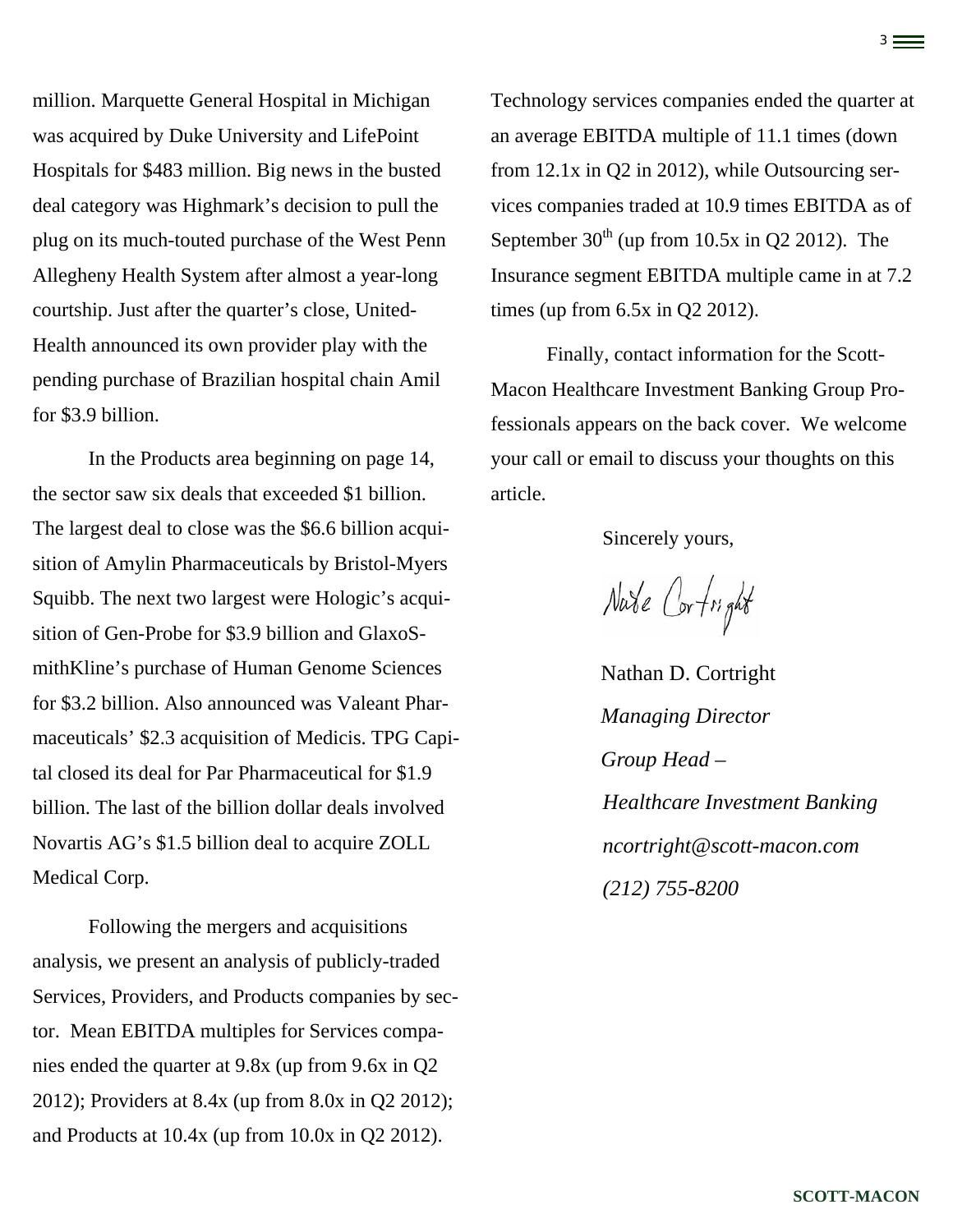# **HEALTHCARE OVERVIEW**

## **MEAN REVENUE MULTIPLES**

### **OVERALL: Revenue Multiple**



\*Indicates not toscale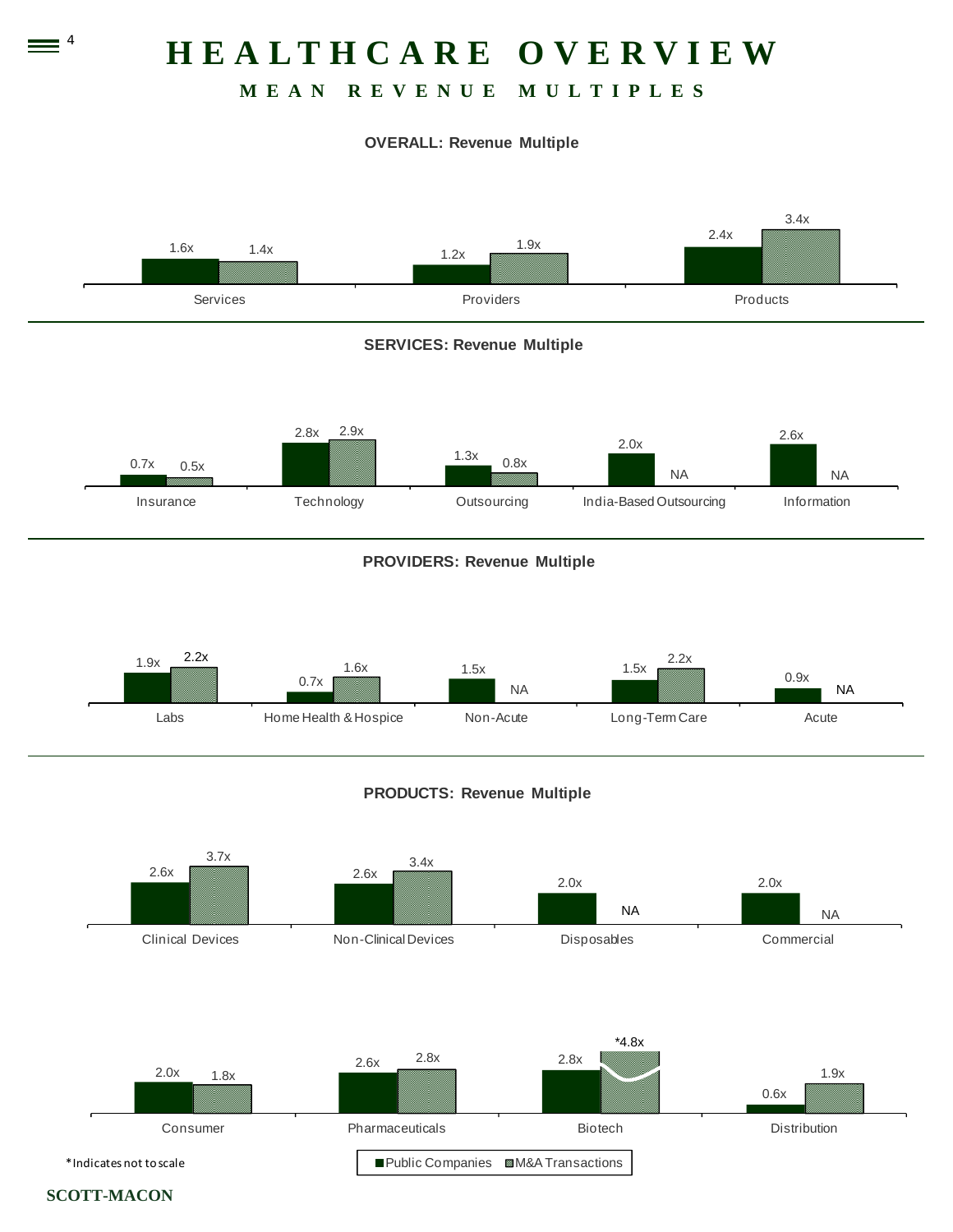# 5 **HEALTHCARE OVERVIEW**

## **MEAN EBITDA MULTIPLES**

## **OVERALL: EBITDA Multiple**



### **SERVICES: EBITDA Multiple**



### **PROVIDERS: EBITDA Multiple**



## **PRODUCTS: EBITDA Multiple**

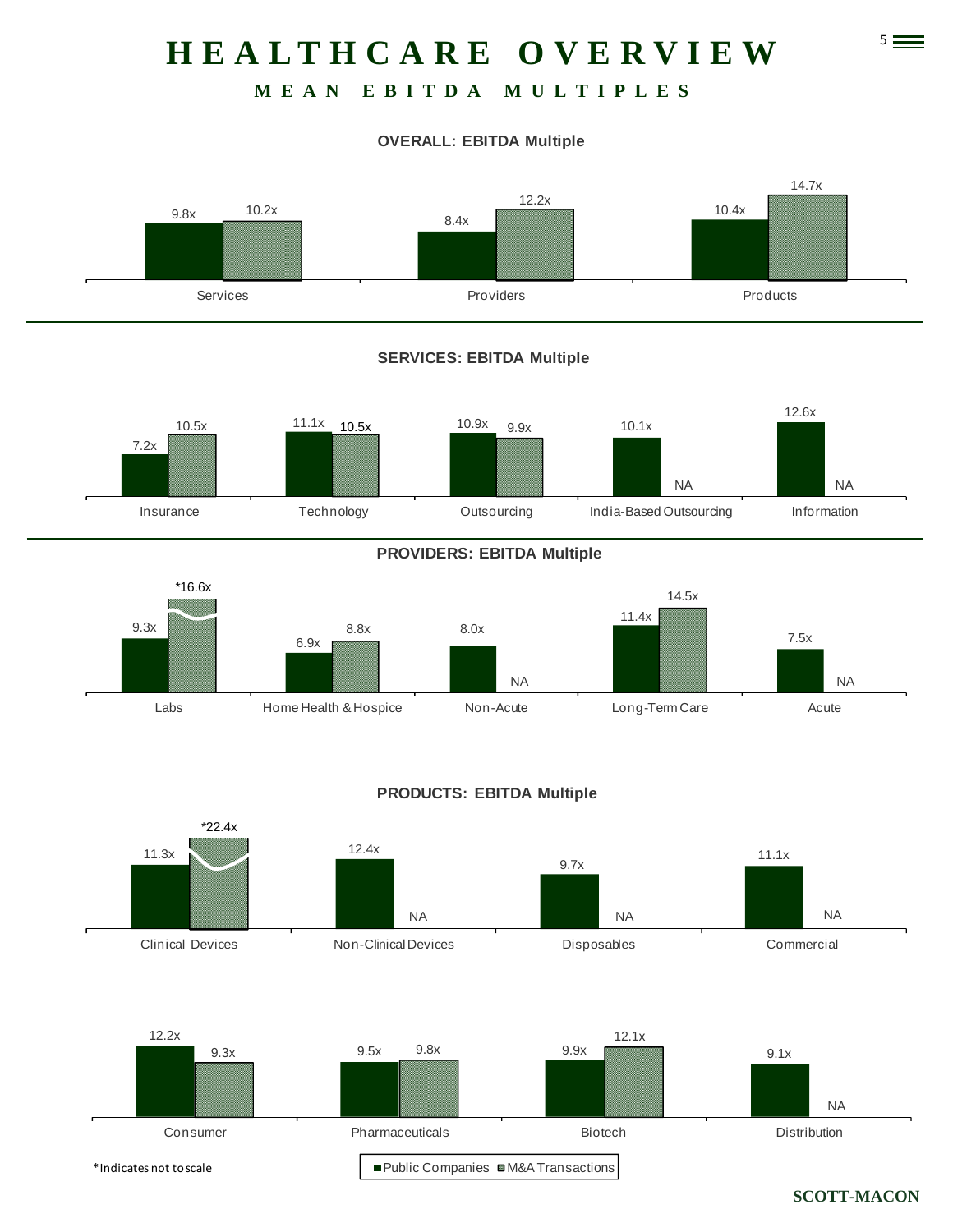# **ANALYSIS OF SELECTED HEALTHCARE MERGER & ACQUISITION TRANSACTIONS<sup>1</sup> THIRD QUARTER 2012 (JULY 1 — SEPTEMBER 30)**

#### **(\$ millions Except Per Share Data)**

|                           |                                                                                                                          |           | <b>Target</b> | Target<br>EBITDA <sup>2</sup> | Price/<br>Revenue | Price/<br>EBITDA <sup>2</sup> |                                                                                                                                                                                                                                       |
|---------------------------|--------------------------------------------------------------------------------------------------------------------------|-----------|---------------|-------------------------------|-------------------|-------------------------------|---------------------------------------------------------------------------------------------------------------------------------------------------------------------------------------------------------------------------------------|
| Date                      | <b>Acquirer / Target</b>                                                                                                 | Price     | Revenue       |                               |                   |                               | <b>Target Description</b>                                                                                                                                                                                                             |
|                           |                                                                                                                          |           |               | <b>SERVICES - INSURANCE</b>   |                   |                               |                                                                                                                                                                                                                                       |
| Announced                 | Aetna Inc. (NYSE:AET) /<br>Coventry Health Care Inc. (NYSE:CVH)                                                          | \$5,795.5 | \$13,340.8    | \$923.3                       | 0.4x              | 6.3x                          | Operates as a managed healthcare company.                                                                                                                                                                                             |
| Announced                 | Berkshire Hathaway Inc. (NYSE:BRK.A) /<br>GUARD Financial Group, Inc.                                                    | <b>NA</b> | <b>NA</b>     | <b>NA</b>                     | <b>NA</b>         | NA.                           | Offers property and casualty insurance services, including<br>workers' compensation insurance, and handles claims and<br>medical management services.                                                                                 |
| 08/01/2012                | Government Employees Health Association, Inc. /                                                                          | <b>NA</b> | <b>NA</b>     | <b>NA</b>                     | <b>NA</b>         | <b>NA</b>                     | Offers life and health insurance products.                                                                                                                                                                                            |
| 8/12/2012                 | Surety Life Insurance Company<br>Independence Holding Co. (NYSE:IHC) /<br>American Independence Corp. (NasdaqGM:AMIC)    | \$44.8    | \$86.5        | \$4.5                         | 0.5x              | 10.0x                         | Engages in the health insurance and reinsurance businesses.                                                                                                                                                                           |
| Announced                 | Inova Health System Foundation /<br>AMERIGROUP Virginia, Inc.                                                            | <b>NA</b> | <b>NA</b>     | <b>NA</b>                     | <b>NA</b>         | <b>NA</b>                     | Focuses on serving people, who receive healthcare benefits<br>through publicly funded health care programs, including<br>Medicaid, Children's Health Insurance Program, Medicaid<br>expansion programs, and Medicare Advantage.       |
| 08/06/2012                | Physicians Insurance, A Mutual Company /<br>EMPAC Managers, LLC; SCRUBS Managers, LLC                                    | <b>NA</b> | <b>NA</b>     | <b>NA</b>                     | <b>NA</b>         | <b>NA</b>                     | Represents combined operations that provide Urologists and<br>Physicians insurance with a nationwide alternative risk<br>financing platform and reasonable long term liability<br>coverage.                                           |
| Announced                 | Torchmark Corp. (NYSE:TMK) /<br>Family Heritage Life Insurance Company Of America                                        | \$218.5   | <b>NA</b>     | <b>NA</b>                     | <b>NA</b>         | <b>NA</b>                     | Provides supplemental health insurance products in the<br>areas of life insurance and cancer, intensive care, hospital<br>indemnity, heart disease and stroke, and accident insurance<br>products.                                    |
| Announced                 | WellCare Health Plans, Inc. (NYSE:WCG) /<br>Arcadian Health Plan, Inc., Select Assets of Desert Canyon                   | <b>NA</b> | <b>NA</b>     | <b>NA</b>                     | <b>NA</b>         | <b>NA</b>                     | Provides health plans to its members in small- to medium-<br>sized communities.                                                                                                                                                       |
| Announced                 | Community Care Medicare Advantage Plans<br>WellCare Health Plans, Inc. (NYSE:WCG) /<br>Easy Choice Health Plan, Inc.     | <b>NA</b> | <b>NA</b>     | <b>NA</b>                     | <b>NA</b>         | NA.                           | A health maintenance organization that offers Medicare<br>advantage prescription drug and special needs plans to<br>Medicare and dual eligible populations.                                                                           |
| Announced                 | WellPoint Inc. (NYSE:WLP) /<br>AMERIGROUP Corporation (NYSE:AGP)                                                         | \$4,323.5 | \$7,246.4     | \$285.8                       | 0.6x              | 15.1x                         | Operates as a multi-state managed healthcare company.                                                                                                                                                                                 |
| <b>MEAN (INSURANCE)</b>   |                                                                                                                          |           |               |                               | 0.5x              | 10.5x                         |                                                                                                                                                                                                                                       |
| <b>MEDIAN (INSURANCE)</b> |                                                                                                                          |           |               |                               | 0.5x              | 10.0x                         |                                                                                                                                                                                                                                       |
|                           |                                                                                                                          |           |               | <b>SERVICES - TECHNOLOGY</b>  |                   |                               |                                                                                                                                                                                                                                       |
| Announced                 | ABS Capital Partners /<br>ConnectYourCare, LLC                                                                           | <b>NA</b> | <b>NA</b>     | <b>NA</b>                     | <b>NA</b>         | NA.                           | Operates consumer-directed healthcare (CDH)<br>administrative platform that provides healthcare account                                                                                                                               |
| Announced                 | Accuray Incorporated (NasdaqGS:ARAY) /<br>Morphormics Inc.                                                               | \$5.7     | <b>NA</b>     | <b>NA</b>                     | <b>NA</b>         | NA                            | administration services.<br>Develops medical imaging software for auto-segmentation of<br>organs and structures.                                                                                                                      |
| Announced                 | Alere Inc. (NYSE:ALR) /<br>DiagnosisONE, Inc.                                                                            | <b>NA</b> | <b>NA</b>     | <b>NA</b>                     | <b>NA</b>         | NA                            | Offers analytics and clinical decision support solutions to the<br>healthcare industry.                                                                                                                                               |
| Announced                 | athenahealth, Inc. (NasdaqGS:ATHN) /<br>Healthcare Data Services LLC                                                     | <b>NA</b> | <b>NA</b>     | <b>NA</b>                     | <b>NA</b>         | <b>NA</b>                     | Provides ACO management, patient care, and data analysis<br>software.                                                                                                                                                                 |
| 7/27/2012                 | Azumio, Inc. /<br>SkyHealth LLC                                                                                          | <b>NA</b> | <b>NA</b>     | <b>NA</b>                     | <b>NA</b>         | NA                            | Provides diabetes and blood sugar management software<br>for iPhone and iPod Touch.                                                                                                                                                   |
| 7/11/2012                 | Care.com, Inc. /<br>Besser Betreut GmbH                                                                                  | <b>NA</b> | <b>NA</b>     | <b>NA</b>                     | <b>NA</b>         | <b>NA</b>                     | Owns and operates online portal for home care and<br>assistance, as well as other household services.                                                                                                                                 |
| 8/27/2012                 | Community Care Health Network, Inc. /<br>Ascender Software, LLC                                                          | <b>NA</b> | <b>NA</b>     | <b>NA</b>                     | <b>NA</b>         | <b>NA</b>                     | Provides a data management suite for provider<br>organizations.                                                                                                                                                                       |
| Announced                 | Epazz Inc. (OTCPK:EPAZ) /                                                                                                | <b>NA</b> | <b>NA</b>     | <b>NA</b>                     | <b>NA</b>         | <b>NA</b>                     | A B2B software company.                                                                                                                                                                                                               |
| 7/3/2012                  | Medical Records Software Company<br>eResearchTechnology, Inc. /<br>invivodata, inc.                                      | \$65.0    | <b>NA</b>     | <b>NA</b>                     | <b>NA</b>         | <b>NA</b>                     | Provides electronic patient reported outcomes solutions and<br>services that help worldwide clinical trial sponsors to                                                                                                                |
| 7/2/2012                  | Healthstream Inc. (NasdaqGS:HSTM) /                                                                                      | \$4.4     | <b>NA</b>     | <b>NA</b>                     | <b>NA</b>         | <b>NA</b>                     | determine the effectiveness of new medical products.<br>Develops Web-enabled software that helps hospitals to                                                                                                                         |
| 9/27/2012                 | Decision Critical, Inc.<br>Henry Schein, Inc. (NasdaqGS:HSIC) /                                                          | <b>NA</b> | <b>NA</b>     | <b>NA</b>                     | <b>NA</b>         | NA.                           | manage and enhance the competency of their staff.<br>Specializes in dental software for every dental segment.                                                                                                                         |
| 7/12/2012                 | Exan Group<br>iMedX, Inc. /                                                                                              | <b>NA</b> | <b>NA</b>     | <b>NA</b>                     | <b>NA</b>         | NA                            | Offers software solutions for medical transcription and                                                                                                                                                                               |
| Announced                 | Electronic Medical Transcription Services, Inc.<br>International Business Machines Corporation (NYSE:IBM) /              | \$1,307.1 | \$318.0       | <b>NM</b>                     | 4.1x              | <b>NM</b>                     | revenue cycle management.<br>Provides software-as-a-service solutions that enable                                                                                                                                                     |
|                           | Kenexa Corp. (NYSE:KNXA)                                                                                                 |           |               |                               |                   |                               | organizations to recruit, retain, and develop employees in the<br>life sciences, biotechnology, pharmaceuticals, retail, and<br>healthcare industries, among others.                                                                  |
| 8/17/2012                 | JPMorgan Chase & Co. (NYSE:JPM) /<br>MModal Inc. (NasdaqGS:MODL)                                                         | \$1,074.0 | \$457.5       | \$112.0                       | 2.3x              | 9.6x                          | Provides clinical documentation solutions for the healthcare<br>industry.                                                                                                                                                             |
| 9/10/2012                 | Lagniappe Health, Inc. /<br>Robertson Piper Software Group                                                               | <b>NA</b> | <b>NA</b>     | <b>NA</b>                     | <b>NA</b>         | <b>NA</b>                     | Seeks to invest in healthcare and enterprise software with a<br>focus on pharmacy software, healthcare software, POS<br>software, healthcare claims processing, electronic medical<br>records, healthcare informatics, and databases. |
| 08/15/2012                | Lightyear Capital LLC /<br>Fidelity National Information Services, Inc., Healthcare<br><b>Benefit Solutions Business</b> | \$335.0   | \$120.0       | <b>NA</b>                     | 2.8x              | <b>NA</b>                     | Offers benefits administration software service, multi-purse<br>debit cards and transaction processing solutions for<br>consumer directed healthcare accounts.                                                                        |
| Announced                 | McKesson Corporation (NYSE:MCK) /<br>MedVentive, Inc.                                                                    | <b>NA</b> | <b>NA</b>     | <b>NA</b>                     | <b>NA</b>         | <b>NA</b>                     | An accountable care organization that provides clinical<br>integration solutions.                                                                                                                                                     |
| 9/19/2012                 | MD On-Line, Inc. /<br>Intivia, Inc.                                                                                      | <b>NA</b> | <b>NA</b>     | <b>NA</b>                     | <b>NA</b>         | NA                            | Provides integrated EMR and practice management<br>software, revenue cycle management services, and medical<br>transcription services to healthcare professionals.                                                                    |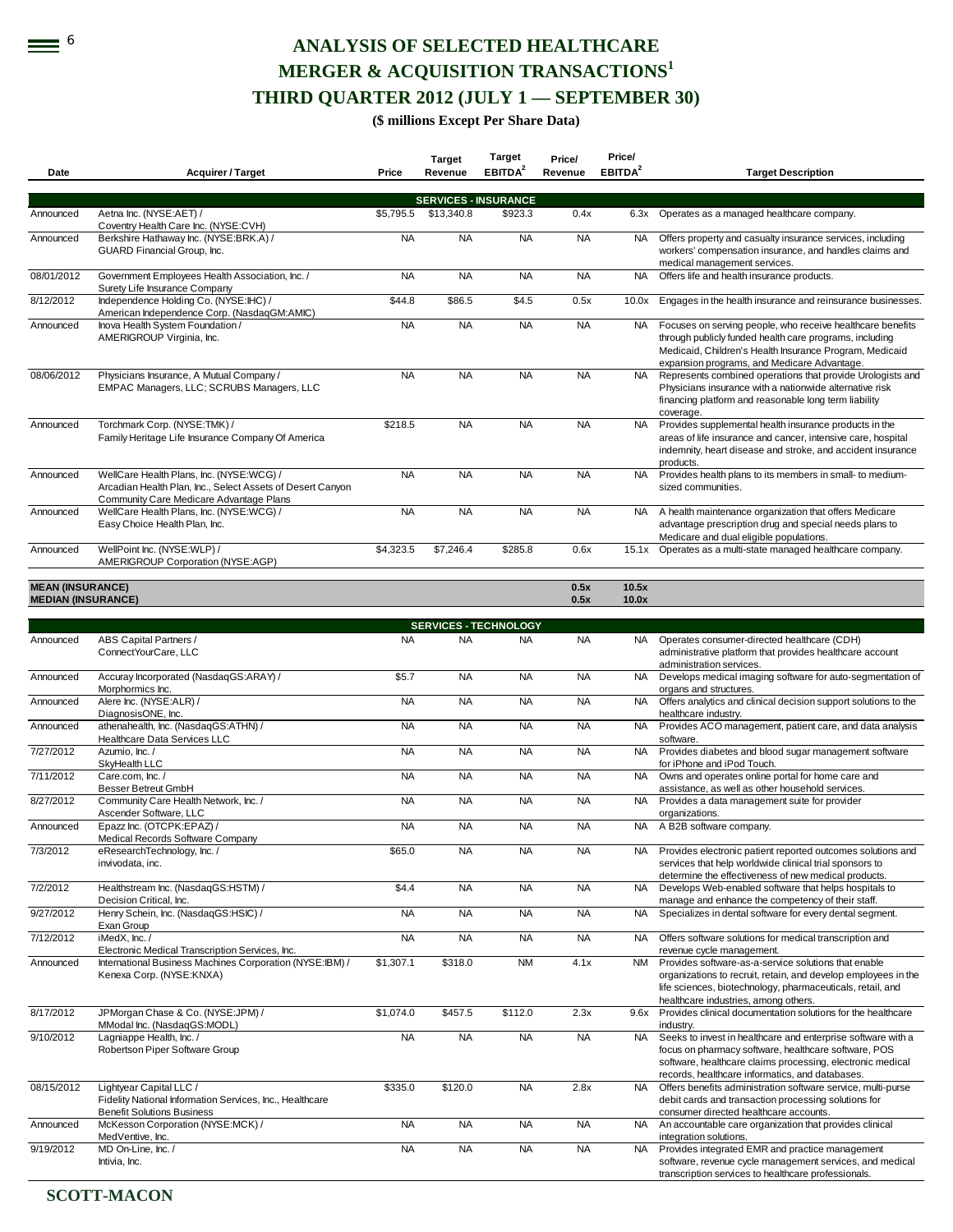|                          |                                                                                                                                             |           | <b>Target</b> | <b>Target</b>       | Price/    | Price/              |                                                                                                                                                                                                                                                                             |
|--------------------------|---------------------------------------------------------------------------------------------------------------------------------------------|-----------|---------------|---------------------|-----------|---------------------|-----------------------------------------------------------------------------------------------------------------------------------------------------------------------------------------------------------------------------------------------------------------------------|
| Date                     | <b>Acquirer / Target</b>                                                                                                                    | Price     | Revenue       | EBITDA <sup>2</sup> | Revenue   | EBITDA <sup>2</sup> | <b>Target Description</b>                                                                                                                                                                                                                                                   |
| 9/18/2012                | medical technology solutions, llc /<br>Qualtec Systems LLC                                                                                  | <b>NA</b> | <b>NA</b>     | <b>NA</b>           | <b>NA</b> | <b>NA</b>           | Provides healthcare IT solutions for the medical community.                                                                                                                                                                                                                 |
| 9/5/2012                 | Minority Shareholder Increasing Ownership Stake,<br>Individual Investors Participated, Terms Not Disclosed /<br>Health Care DataWorks, Inc. | <b>NA</b> | <b>NA</b>     | <b>NA</b>           | <b>NA</b> | <b>NA</b>           | Provides business intelligence solutions for health care<br>provider organizations.                                                                                                                                                                                         |
| Announced                | Nuance Communications, Inc. (NasdaqGS:NUAN) /<br>QuadraMed Corp., Health Information Management<br><b>Business</b>                          | <b>NA</b> | <b>NA</b>     | <b>NA</b>           | <b>NA</b> | <b>NA</b>           | Health care information management business.                                                                                                                                                                                                                                |
| 9/5/2012                 | Pamlico Capital /<br><b>HEALTHCAREfirst Inc.</b>                                                                                            | <b>NA</b> | <b>NA</b>     | <b>NA</b>           | <b>NA</b> | NA.                 | Provides Web-based management software, outsourcing,<br>and consultation services for home health care and hospice<br>care agencies.                                                                                                                                        |
| 9/11/2012                | Reed Elsevier NV (ENXTAM:REN), Reed Elsevier plc<br>(LSE:REL) /<br>ExitCare, LLC                                                            | <b>NA</b> | <b>NA</b>     | <b>NA</b>           | <b>NA</b> | <b>NA</b>           | Develops computerized medical information systems.                                                                                                                                                                                                                          |
| 9/5/2012                 | Reed Elsevier plc (LSE:REL) /<br>EDIWatch, Inc.                                                                                             | <b>NA</b> | <b>NA</b>     | <b>NA</b>           | <b>NA</b> | <b>NA</b>           | Provides insurance anti-fraud, waste, and abuse technology<br>solutions to the healthcare payer industry.                                                                                                                                                                   |
| 8/22/2012                | Roper Industries Inc. (NYSE:ROP) /<br>Sunquest Information Systems, Inc.                                                                    | \$1,390.0 | <b>NA</b>     | <b>NA</b>           | <b>NA</b> | <b>NA</b>           | Provides health care information systems.                                                                                                                                                                                                                                   |
| 7/24/2012                | Shenzhen Institutes of Advanced Technology /<br>Heart Imaging Technologies, LLC, WebPAX                                                     | <b>NA</b> | <b>NA</b>     | <b>NA</b>           | <b>NA</b> | <b>NA</b>           | Creates a medical image network in order to receive and<br>share images across multiple hospitals.                                                                                                                                                                          |
| 8/16/2012                | Streamline Health Solutions, Inc. (NasdaqCM:STRM) /<br>Meta Health Technology, Inc.                                                         | \$15.0    | <b>NA</b>     | <b>NA</b>           | <b>NA</b> | <b>NA</b>           | Provides health information management solutions for<br>hospitals, clinics, physician group practices, and long-term<br>care facilities.                                                                                                                                    |
| 8/31/2012                | SureScripts-RxHub, LLC /<br><b>Kryptig Corporation</b>                                                                                      | <b>NA</b> | <b>NA</b>     | <b>NA</b>           | <b>NA</b> | <b>NA</b>           | Provides interoperability and workflow connectivity solutions<br>for the healthcare sector.                                                                                                                                                                                 |
| Announced                | Thoma Bravo, LLC /<br>Mediware Information Systems, Inc. (NasdaqCM:MEDW)                                                                    | \$156.1   | \$64.6        | \$13.6              | 2.4x      | 11.5x               | Designs, develops, markets, licenses, implements, and<br>supports clinical and performance management information<br>software systems used by hospitals, long-term and alternative<br>care facilities, behavioral health facilities, and blood and<br>blood plasma centers. |
| <b>MEAN (TECHNOLOGY)</b> |                                                                                                                                             |           |               |                     | 2.9x      | 10.5x               |                                                                                                                                                                                                                                                                             |

**SERVICES - OUTSOURCING**

7

| 9/26/2012  | Accenture plc (NYSE:ACN) /                                      | <b>NA</b> | <b>NA</b> | <b>NA</b> | <b>NA</b> | <b>NA</b> | Provides regulatory, clinical, process consulting, and       |
|------------|-----------------------------------------------------------------|-----------|-----------|-----------|-----------|-----------|--------------------------------------------------------------|
|            | Octagon Research Solutions, Inc.                                |           |           |           |           |           | software solutions for the global life sciences industry.    |
| 7/30/2012  | Accountable Healthcare Holdings Corp./                          | <b>NA</b> | <b>NA</b> | <b>NA</b> | <b>NA</b> | <b>NA</b> | Offers contract, per diem, or full time staffing services in |
|            | First Choice Staffing Solutions, LLC                            |           |           |           |           |           | various clinical specialties.                                |
| 8/20/2012  | Air Medical Group Holdings, Inc. /                              | <b>NA</b> | <b>NA</b> | <b>NA</b> | <b>NA</b> | <b>NA</b> | Provides emergency air ambulance/medical services.           |
|            | AirMed                                                          |           |           |           |           |           |                                                              |
| 7/24/2012  | Altamont Capital Partners /                                     | <b>NA</b> | <b>NA</b> | <b>NA</b> | <b>NA</b> | NA.       | Comprises managed care patients services.                    |
|            | A-Med Health Care, Specialty Pharmacy Assets                    |           |           |           |           |           |                                                              |
| 9/4/2012   | AmWINS Group, Inc. /                                            | <b>NA</b> | <b>NA</b> | <b>NA</b> | <b>NA</b> | <b>NA</b> | Offers accident medical and general liability programs;      |
|            | Special Markets Insurance Consultants, Inc.                     |           |           |           |           |           | student accident and catastrophic medical programs.          |
| 7/30/2012  | Arthur J Gallagher & Co. (NYSE:AJG) /                           | <b>NA</b> | <b>NA</b> | <b>NA</b> | <b>NA</b> | <b>NA</b> | Provides risk management and insurance consulting services   |
|            | G.S. Chapman & Associates Insurance Brokers, Inc.               |           |           |           |           |           | to commercial and non-profit businesses.                     |
| 7/2/2012   | Arthur J Gallagher & Co. (NYSE:AJG) /                           | <b>NA</b> | <b>NA</b> | <b>NA</b> | <b>NA</b> | <b>NA</b> | Operates as an employee benefits consulting services         |
|            | Miller Buettner & Parrott, Inc.                                 |           |           |           |           |           | company.                                                     |
| 8/15/2012  | Arthur J Gallagher & Co. (NYSE:AJG) /                           | <b>NA</b> | <b>NA</b> | <b>NA</b> | <b>NA</b> | <b>NA</b> | Offers employee benefits consulting and insurance            |
|            | Sunday and Associates, Inc.                                     |           |           |           |           |           | brokerage services for the private and public sector         |
|            |                                                                 |           |           |           |           |           | marketplace.                                                 |
| 7/11/2012  | Arthur J Gallagher & Co. (NYSE:AJG) /                           | <b>NA</b> | <b>NA</b> | <b>NA</b> | <b>NA</b> | <b>NA</b> | An employee benefits consulting company that provides        |
|            | Triad USA, Inc.                                                 |           |           |           |           |           | medical, dental, vision, life, and disability insurance.     |
| Announced  | Bolder Capital, LLC /                                           | <b>NA</b> | <b>NA</b> | <b>NA</b> | <b>NA</b> | <b>NA</b> | Offers patient eligibility, enrollment and revenue recovery  |
|            | Monti Eligibility and Denial Solutions, Inc.; Monti Group, Inc. |           |           |           |           |           | services to hospitals and health systems.                    |
| 7/2/2012   | Catamaran Corporation (TSX:CCT) /                               | \$4,320.0 | \$5,662.7 | \$218.1   | 0.8x      | 19.8x     | Operates as a full-service pharmacy benefit management       |
|            | Catalyst Health Solutions, Inc.                                 |           |           |           |           |           | company primarily under the Catalyst Rx name.                |
| 09/10/2012 | CBIZ, Inc. (NYSE:CBZ) /                                         | <b>NA</b> | <b>NA</b> | <b>NA</b> | <b>NA</b> | <b>NA</b> | Offers risk and claims management programs for physicians.   |
|            | Trinity Risk Advisors, Inc.                                     |           |           |           |           |           |                                                              |
| Announced  | Cereus Holdings Limited /                                       | \$1.3     | <b>NA</b> | <b>NA</b> | <b>NA</b> | <b>NA</b> | Provides healthcare cost containment solutions to health and |
|            | ConSova Corporation                                             |           |           |           |           |           | welfare plans and managed care companies.                    |
| 8/29/2012  | Charles River Laboratories International Inc. (NYSE:CRL) /      | \$170     | <b>NA</b> | <b>NA</b> | <b>NA</b> | <b>NA</b> | Provides microbe identification services for clients in the  |

**MEDIAN (TECHNOLOGY) 2.6x 10.5x**

8/29/2012 Charles River Laboratories International, Inc. (NYSE:CRL) / Accugenix, Inc.  $\frac{1}{2}$ . pharmaceutical, biotechnology, medical device, cosmetics, and nutraceutical industries. 7/19/2012 Chicago Growth Partners / Caprion Proteomics, Inc. NA NA NA NA NA NA Provides proteomics discovery technologies and services to pharmaceutical industries. 9/25/2012 Clinipace Worldwide, Inc. / Paragon Biomedical, Inc. NA NA NA NA NA Provides phase I through IV clinical research services and support to the pharmaceutical, biopharmaceutical, and medical device companies. 9/17/2012 Connectyx Technologies Holdings Group, Inc. (OTCPK:CTYX) / U.S.A. Medical Monitoring Services LLC \$0.1 NA NA NA NA NA Offers an emergency medical monitoring alert system with direct voice-to-voice communication capability that allows users to contact with its emergency response professionals, a family member, or a friend in case of emergency. 8/27/2012 Correct Care Solutions, LLC / Conmed Healthcare Management, Inc \$42.0 \$75.1 \$4.6 0.6x 9.2x Provides correctional healthcare services to county and municipal detention centers. 09/18/2012 Digital Insurance, Inc. / Strategic Benefit Solutions LLC NA NA NA NA NA NA Focuses on helping clients to develop strategies, and implement and manage their employee benefits programs. Announced Eckert & Ziegler Strahlen & MedizintechnikAG (XTRA:EUZ) / Vitalea Science, Inc. NA NA NA NA NA NA Provides services for exploring the pharmacokinetics and metabolism of drug candidates directly in humans and nonclinical species using accelerator mass spectrometer prior to

**SCOTT-MACON** 

and as part of phase I clinical trials to researchers and

clinicians.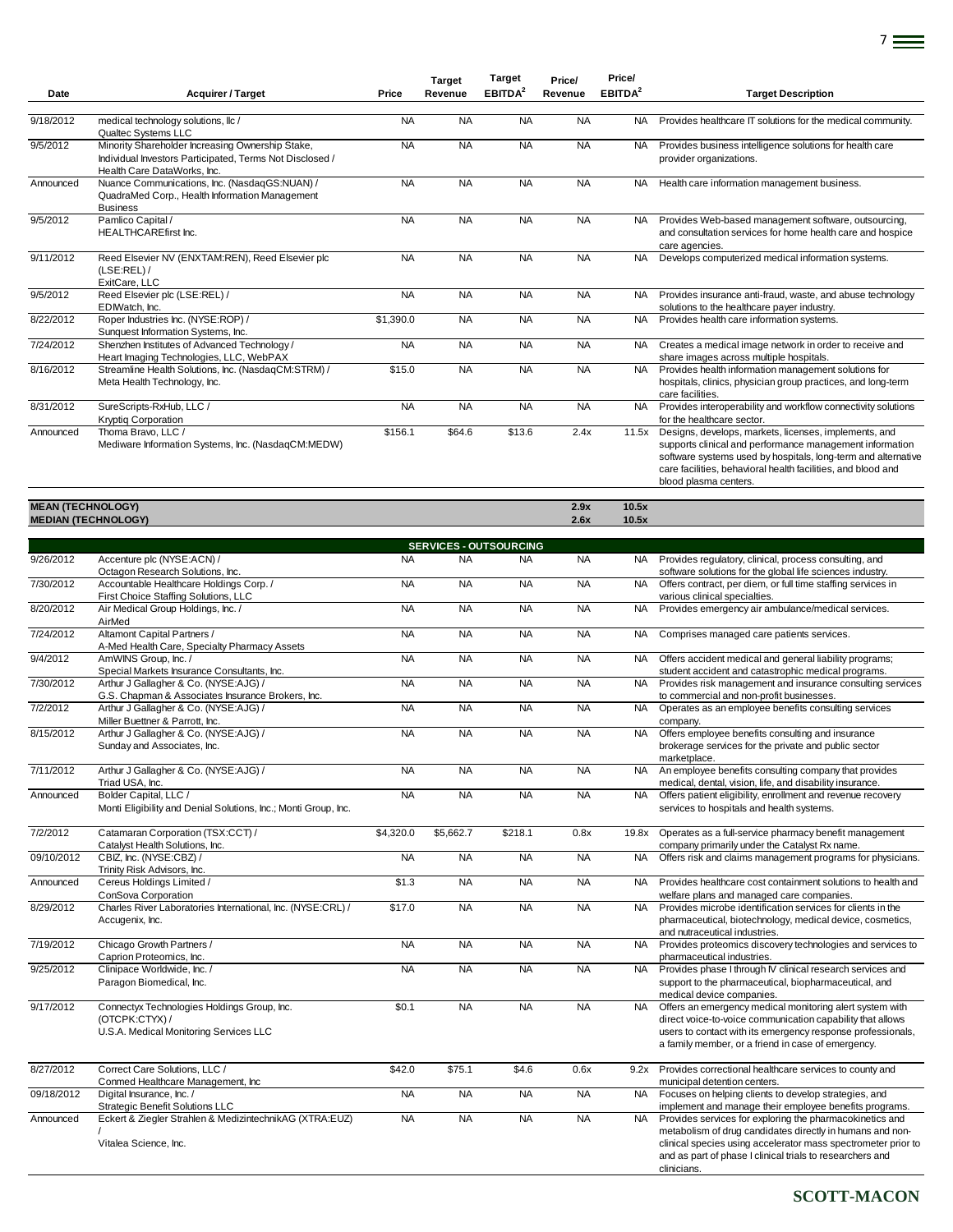| Date       | <b>Acquirer / Target</b>                                                                                                | Price     | <b>Target</b><br>Revenue | Target<br>EBITDA <sup>2</sup> | Price/<br>Revenue | Price/<br>EBITDA <sup>2</sup> | <b>Target Description</b>                                                                                                                                                                                                              |
|------------|-------------------------------------------------------------------------------------------------------------------------|-----------|--------------------------|-------------------------------|-------------------|-------------------------------|----------------------------------------------------------------------------------------------------------------------------------------------------------------------------------------------------------------------------------------|
| Announced  | Eurofins Scientific SA (ENXTPA:ERF) /<br>Ricerca Biosciences LLC, Pan Labs Pharmacology Unit                            | <b>NA</b> | <b>NA</b>                | <b>NA</b>                     | <b>NA</b>         | NA.                           | Provides contract research organization services including,<br>molecular pharmacology, functional pharmacology, and<br>cellular services.                                                                                              |
| 8/2/2012   | Examination Management Services, Inc. /<br>Leprechaun, LLC                                                              | <b>NA</b> | <b>NA</b>                | <b>NA</b>                     | <b>NA</b>         | <b>NA</b>                     | Provides risk adjustment and hierarchical condition<br>categories management solutions for Medicare advantage<br>plans.                                                                                                                |
| 8/1/2012   | F. Dohmen Co./<br>Reglera, LLC                                                                                          | <b>NA</b> | <b>NA</b>                | <b>NA</b>                     | <b>NA</b>         | <b>NA</b>                     | Provides quality and regulatory consulting, and process<br>outsourcing services to the medical device manufacturers,<br>and human cellular and tissue products markets.                                                                |
| 7/3/2012   | Gallagher Bassett Services, Inc. /<br>Southern Cross Medical Care Society, Care Advantage<br>Division                   | <b>NA</b> | <b>NA</b>                | <b>NA</b>                     | <b>NA</b>         | <b>NA</b>                     | Offers injury claims management, case management, and<br>reporting and administration services.                                                                                                                                        |
| 7/3/2012   | Genstar Capital, LLC /<br>eResearchTechnology, Inc.                                                                     | \$377.0   | \$193.7                  | \$41.8                        | 2.0x              | 9.0x                          | Provides technology-driven services and medical devices.                                                                                                                                                                               |
| 7/30/2012  | Greenway Partners LP /<br>LifeMap Sciences, Inc.                                                                        | <b>NA</b> | <b>NA</b>                | <b>NA</b>                     | <b>NA</b>         | <b>NA</b>                     | Provides access to available cell-related information and<br>resources necessary to improve stem cell research and<br>development of therapeutics based on regenerative<br>medicine.                                                   |
| 8/7/2012   | H.I.G. Capital, LLC /<br>InterDent, Inc.                                                                                | <b>NA</b> | <b>NA</b>                | <b>NA</b>                     | <b>NA</b>         | <b>NA</b>                     | Provides various support services to dental offices and multi-<br>specialty dental practices.                                                                                                                                          |
| 9/5/2012   | Healthcare Solutions, Inc. /<br>ScripNet, Inc.                                                                          | <b>NA</b> | <b>NA</b>                | <b>NA</b>                     | <b>NA</b>         | <b>NA</b>                     | Operates as a pharmacy benefit management company.                                                                                                                                                                                     |
| 8/20/2012  | Human Arc Corporation /<br>L&S Associates, Inc.                                                                         | <b>NA</b> | <b>NA</b>                | <b>NA</b>                     | <b>NA</b>         | <b>NA</b>                     | Provides social security disability income and health benefits<br>for hospitals, health plans, insurers, and individuals.                                                                                                              |
| 9/5/2012   | Integrity Tracking, LLC /<br>Halo Monitoring, Inc.                                                                      | <b>NA</b> | <b>NA</b>                | <b>NA</b>                     | <b>NA</b>         | NA                            | Operates as a healthcare technology company that offers<br>personal health monitoring and alert system that employs<br>intelligent wearable sensors to detect falls, monitor key vital<br>signs, and detect issues.                    |
| 9/12/2012  | Interpublic Group of Companies, Inc. (NYSE:IPG) /<br>Hudson Global Group LLC                                            | <b>NA</b> | <b>NA</b>                | <b>NA</b>                     | <b>NA</b>         | <b>NA</b>                     | Provides strategic marketing, scientific communications,<br>interactive educational services, and post marketing<br>research for pharmaceutical and healthcare industries.                                                             |
| 09/10/2012 | MCMC LLC /<br>OccHealth Systems LLC                                                                                     | <b>NA</b> | <b>NA</b>                | <b>NA</b>                     | <b>NA</b>         | <b>NA</b>                     | Provider of workers' compensation services and disability<br>management, with an emphasis on second opinions, peer<br>reviews and functional capacity exams.                                                                           |
| 9/12/2012  | Medical Staffing Network Healthcare, LLC /<br>Pathway Medical Staffing, LLC                                             | <b>NA</b> | <b>NA</b>                | <b>NA</b>                     | <b>NA</b>         | <b>NA</b>                     | Provides nurse case management and non-clinical nursing<br>recruitment services.                                                                                                                                                       |
| 7/31/2012  | Medical Transcription Billing, Corp./<br>HealthCare Solutions, Inc.                                                     | <b>NA</b> | <b>NA</b>                | <b>NA</b>                     | <b>NA</b>         | <b>NA</b>                     | A revenue cycle management company for healthcare<br>providers.                                                                                                                                                                        |
| 9/10/2012  | Mediware Information Systems, Inc. (NasdaqCM:MEDW) /<br>Strategic Healthcare Group LLC                                  | \$8.0     | <b>NA</b>                | <b>NA</b>                     | <b>NA</b>         | NA                            | Provides blood management consulting, education, and<br>informatics solutions.                                                                                                                                                         |
| 8/2/2012   | MedTrak Services, LLC /<br>Wholesale Alliance TPS, LLC                                                                  | <b>NA</b> | <b>NA</b>                | <b>NA</b>                     | <b>NA</b>         | <b>NA</b>                     | Provides prescription benefit management services.                                                                                                                                                                                     |
| 7/6/2012   | Mount Sinai Hospital /<br>Aptium Oncology, Inc.                                                                         | <b>NA</b> | \$224.0                  | <b>NA</b>                     | <b>NA</b>         | NA.                           | Offers consulting and interim management solutions to<br>hospitals and oncology practices.                                                                                                                                             |
| 9/13/2012  | MRO Corporation /<br>Florida Medical Record Service                                                                     | <b>NA</b> | <b>NA</b>                | <b>NA</b>                     | <b>NA</b>         | <b>NA</b>                     | Provide employees, equipment and all the supplies required<br>to process requests for copies of medical records.                                                                                                                       |
| 9/4/2012   | Net Health Systems, Inc. /<br>Wound Care Strategies, Inc.                                                               | <b>NA</b> | <b>NA</b>                | <b>NA</b>                     | <b>NA</b>         | NA                            | Develops services and solutions to improve clinical care,<br>patient outcomes, and process efficiency.                                                                                                                                 |
| 08/20/2012 | Netsmart Technologies, Inc. /<br><b>Behavioral Pathway Systems</b>                                                      | <b>NA</b> | <b>NA</b>                | <b>NA</b>                     | <b>NA</b>         | NA                            | Provides behavioral health and human services<br>benchmarking and performance management services.                                                                                                                                     |
| 7/20/2012  | North American Science Associates, Inc. /<br>Integra Group, Inc.                                                        | <b>NA</b> | <b>NA</b>                | <b>NA</b>                     | <b>NA</b>         | NA                            | Provides contractual clinical research and development<br>services.                                                                                                                                                                    |
| 7/27/2012  | NSF International Inc. /<br>Becker & Associates Consulting, Inc.                                                        | <b>NA</b> | <b>NA</b>                | <b>NA</b>                     | <b>NA</b>         | <b>NA</b>                     | A life sciences, and food and drug administration regulatory<br>consulting company, provides strategic scientific consulting<br>services to support the development, marketing, regulation,<br>and stewardship of healthcare products. |
| 8/20/2012  | One Call Medical, Inc. /<br>MSC Group, Inc.                                                                             | <b>NA</b> | <b>NA</b>                | <b>NA</b>                     | <b>NA</b>         | NA.                           | Provides medical products, services, and solutions to the<br>workers' compensation industry.                                                                                                                                           |
| 7/23/2012  | Online Marketing Muscle, Inc. /<br>Medical Account Solutions, Inc., Healthcare Turnaround<br><b>Consulting Division</b> | <b>NA</b> | <b>NA</b>                | <b>NA</b>                     | <b>NA</b>         | NA                            | Comprises healthcare turnaround consulting services.                                                                                                                                                                                   |
| 8/20/2012  | Orchid Medical, Inc. /<br>Workers' Implantable Network, Surgical Implant Business                                       | <b>NA</b> | <b>NA</b>                | <b>NA</b>                     | <b>NA</b>         | NA                            | Comprises compensation payers benefit business.                                                                                                                                                                                        |
| 8/17/2012  | Outsource Group, Inc. /<br>XAM   MAX                                                                                    | <b>NA</b> | <b>NA</b>                | <b>NA</b>                     | <b>NA</b>         | NA .                          | Provides medical billing services and bad debt collection<br>solutions for hospitals.                                                                                                                                                  |
| Announced  | Principal Financial Group Inc. (NYSE:PFG) /<br>First Dental Health                                                      | <b>NA</b> | <b>NA</b>                | <b>NA</b>                     | <b>NA</b>         | <b>NA</b>                     | Offers dental network solutions to clients, customers, and<br>dentists.                                                                                                                                                                |
| 8/29/2012  | QPS, L.L.C./<br>JSW LifeSciences GmbH                                                                                   | <b>NA</b> | <b>NA</b>                | <b>NA</b>                     | <b>NA</b>         | <b>NA</b>                     | Provides clinical research services to clients in<br>pharmaceutical, biotechnology, and medical device<br>industries.                                                                                                                  |
| 8/13/2012  | Quintiles Transnational Holdings Inc. /<br>Expression Analysis, Inc.                                                    | <b>NA</b> | <b>NA</b>                | <b>NA</b>                     | <b>NA</b>         | <b>NA</b>                     | Provides genomics services to the pharmaceutical,<br>biotechnology, academic, government, and non-profit<br>markets.                                                                                                                   |
| 09/26/2012 | Retail Benefits Inc. /<br>My HSA Rewards                                                                                | <b>NA</b> | <b>NA</b>                | <b>NA</b>                     | <b>NA</b>         | <b>NA</b>                     | Offers Health Savings Account rewards loyalty programs.                                                                                                                                                                                |
| 9/20/2012  | Sagard Capital /<br>Integramed America Inc.                                                                             | \$122.0   | \$280.2                  | \$18.8                        | 0.4x              | 6.5x                          | A specialty healthcare services company that provides<br>products and services to patients and providers in the fertility<br>and vein care segments of healthcare industry.                                                            |
| 8/13/2012  | SAIC, Inc. (NYSE:SAI) /<br>maxIT Healthcare, LLC                                                                        | \$493.0   | <b>NA</b>                | <b>NA</b>                     | <b>NA</b>         | <b>NA</b>                     | Provides clinical IT implementation services to healthcare<br>providers.                                                                                                                                                               |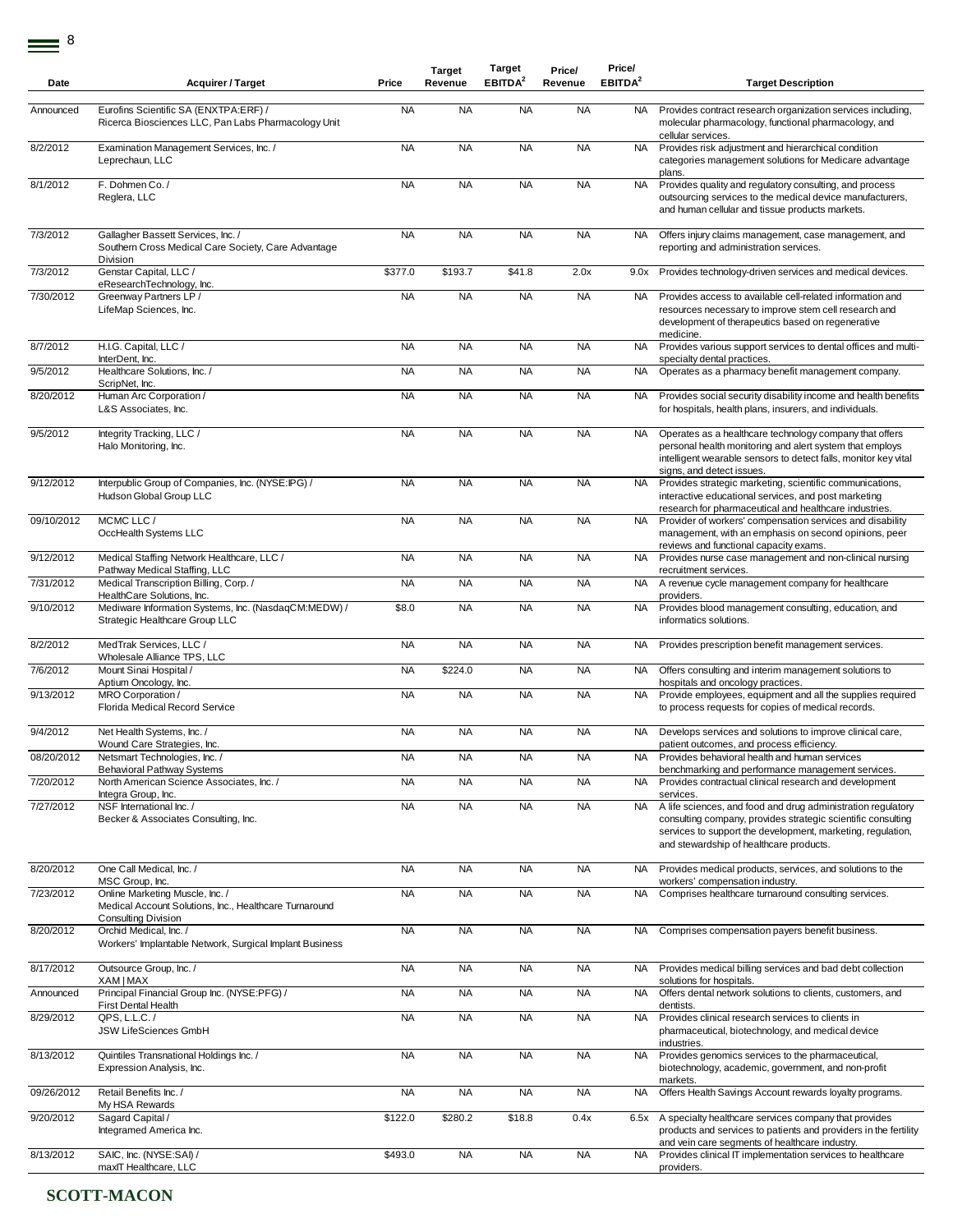| Date       | <b>Acquirer / Target</b>                                                    | Price     | <b>Target</b><br>Revenue | <b>Target</b><br>EBITDA <sup>2</sup> | Price/<br>Revenue | Price/<br>EBITDA <sup>2</sup> | <b>Target Description</b>                                                                                                                                                   |
|------------|-----------------------------------------------------------------------------|-----------|--------------------------|--------------------------------------|-------------------|-------------------------------|-----------------------------------------------------------------------------------------------------------------------------------------------------------------------------|
| 8/22/2012  | Stanford Hospital & Clinics /<br>CareCounsel, LLC                           | <b>NA</b> | <b>NA</b>                | <b>NA</b>                            | <b>NA</b>         | <b>NA</b>                     | Provides employer-sponsored health advocacy and<br>healthcare assistance services.                                                                                          |
| 7/12/2012  | Synergy Health plc (LSE:SYR) /<br>SRI Surgical Express Inc.                 | \$36.9    | \$107.3                  | \$7.4                                | 0.3x              | 5.0x                          | Operates as a supplier and reprocessor of reusable surgical<br>linen and instrumentation.                                                                                   |
| 8/14/2012  | Team Health Holdings, Inc. (NYSE:TMH) /<br>Delphi Healthcare Partners, Inc. | <b>NA</b> | <b>NA</b>                | <b>NA</b>                            | <b>NA</b>         | NA.                           | Provides contract physician staffing and management<br>services for hospitals and physician groups.                                                                         |
| 7/18/2012  | TriZetto Group, Inc./<br>ClaimLogic, LLC                                    | <b>NA</b> | <b>NA</b>                | <b>NA</b>                            | <b>NA</b>         | NA.                           | Provides integrated revenue cycle management solutions<br>and electronic transaction processing systems and tools for<br>health care organizations/medical provider groups. |
| Announced  | United Drug plc (ISE:UN6A) /<br>Drug Safety Alliance, Inc.                  | \$28.0    | <b>NA</b>                | <b>NA</b>                            | <b>NA</b>         | NA.                           | Provides safety and risk management services for<br>pharmaceutical, biotech, medical device, consumer health,<br>and animal health organizations.                           |
| 08/30/2012 | United Drug plc (ISE:UN6A) /<br>SynopiaRX LLC                               | \$12.0    | <b>NA</b>                | <b>NA</b>                            | <b>NA</b>         | NA.                           | Provides market intelligence, strategies, and account<br>management services to biotech and pharmaceutical<br>companies, and investment organizations.                      |

9

**MEAN (OUTSOURCING) 0.8x 9.9x MEDIAN (OUTSOURCING) 0.6x 9.0x**

|                           |                                                                                    |           | <b>SERVICES - INFORMATION</b> |           |           |           |                                                                                                                                                                                                                       |
|---------------------------|------------------------------------------------------------------------------------|-----------|-------------------------------|-----------|-----------|-----------|-----------------------------------------------------------------------------------------------------------------------------------------------------------------------------------------------------------------------|
| 7/9/2012                  | 23andMe, Inc./<br>CureTogether, Inc.                                               | <b>NA</b> | <b>NA</b>                     | <b>NA</b> | <b>NA</b> | <b>NA</b> | Owns and operates social web-based platforms and<br>provides information on chronic pain and operates as a<br>healthcare community.                                                                                   |
| 8/8/2012                  | DW Healthcare Partners /<br>Health & Safety Institute                              | <b>NA</b> | <b>NA</b>                     | <b>NA</b> | <b>NA</b> | <b>NA</b> | Provides emergency care and response training services.                                                                                                                                                               |
| 9/25/2012                 | Everyday Health, Inc. /<br>EQAL, Inc.                                              | <b>NA</b> | <b>NA</b>                     | <b>NA</b> | <b>NA</b> | <b>NA</b> | Creates communities around consumer brands.                                                                                                                                                                           |
| 8/31/2012                 | ExamWorks Group, Inc. (NYSE:EXAM) /<br>MedHealth Pty Limited                       | \$95.2    | <b>NA</b>                     | <b>NA</b> | <b>NA</b> | <b>NA</b> | Provides healthcare advice, strategies, and solutions to<br>corporates, insurers, government, and the legal profession.                                                                                               |
| 08/15/2012                | Healthcare Information & Management Systems Society /<br><b>Hospital IT Europe</b> | <b>NA</b> | <b>NA</b>                     | <b>NA</b> | <b>NA</b> | <b>NA</b> | Provides information and the latest news through its online<br>magazines for European hospital CIOs, network managers,<br>and strategic health authority IT heads across the European<br>secondary healthcare market. |
| 8/14/2012                 | IMS Health Incorporated /<br>PharmaDeals Ltd.                                      | <b>NA</b> | <b>NA</b>                     | <b>NA</b> | <b>NA</b> | <b>NA</b> | Provides online information about business transactions,<br>licensing, and mergers and acquisitions in the<br>pharmaceutical industry worldwide.                                                                      |
| 8/15/2012                 | IMS Health Incorporated /<br><b>TTC LLC</b>                                        | <b>NA</b> | <b>NA</b>                     | <b>NA</b> | <b>NA</b> | <b>NA</b> | Provides benchmarking tools and analysis to drug<br>development organizations.                                                                                                                                        |
| 7/23/2012                 | Insurance Quotes USA Finance Network /<br>InsuranceCalculator.net                  | <b>NA</b> | <b>NA</b>                     | <b>NA</b> | <b>NA</b> | <b>NA</b> | Owns and operates website that provides auto, home, health,<br>life, business, travel, and pet insurance quotes.                                                                                                      |
| 9/19/2012                 | Medic-CE.com, LLC /<br><b>EmCert Incorporated</b>                                  | <b>NA</b> | <b>NA</b>                     | <b>NA</b> | <b>NA</b> | <b>NA</b> | Provides e-learning and continuing education solutions for<br>emergency medical services and fire/rescue professionals.                                                                                               |
| 9/14/2012                 | PennWell Corporation /<br>Elsevier Public Safety Inc.                              | <b>NA</b> | <b>NA</b>                     | <b>NA</b> | <b>NA</b> | <b>NA</b> | Publishes scientific, technical, and medical information<br>products and services.                                                                                                                                    |
| 09/10/2012                | Quadrant HealthCom Inc. /<br>International Medical News Group                      | <b>NA</b> | <b>NA</b>                     | <b>NA</b> | <b>NA</b> | <b>NA</b> | Offers medical news through wire service, Web sites, e-<br>newsletters, video reporting, and podcasts.                                                                                                                |
| 7/16/2012                 | Tegal Corporation (NasdaqCM:TGAL) /<br>CollabRx. Inc.                              | \$1.4     | <b>NA</b>                     | <b>NA</b> | <b>NA</b> | <b>NA</b> | Provides information technology solutions to inform<br>personalized cancer treatment planning.                                                                                                                        |
| 09/10/2012                | University of South Florida /<br>Health News Florida Inc.                          | <b>NA</b> | <b>NA</b>                     | <b>NA</b> | <b>NA</b> | <b>NA</b> | Provides an online news service to inform the public on<br>national, state, and local health policies.                                                                                                                |
| 7/19/2012                 | WorldOne, Inc./<br>Sermo, Inc.                                                     | <b>NA</b> | <b>NA</b>                     | <b>NA</b> | <b>NA</b> | <b>NA</b> | Operates as an online community for physicians.                                                                                                                                                                       |
| <b>MEAN (INFORMATION)</b> |                                                                                    |           |                               |           | <b>NA</b> | <b>NA</b> |                                                                                                                                                                                                                       |

**MEDIAN (INFORMATION) NA NA**

**MEAN (SERVICES) 1.4x 10.2x**

Announced Ampersand Capital Partners / Calloway Laboratories, Inc. NA NA NA NA NA NA Provides clinical toxicology laboratory services and specializes in proprietary drug testing protocols. Announced CardioNet, Inc. (NasdaqGM:BEAT) / Cardiocore Lab, Inc. \$23.5 NA NA NA NA NA Operates cardiac testing labs that provide scientific consulting, and data and information management services to the pharmaceutical industry. 7/31/2012 Kedrion S.p.A. / Somerset Laboratories, Inc.; RhoGAM Business NA NA NA NA NA Represents the combined operations that operates as a blood bank and comprises Rho(D) Immune Globulin (Human) RhoGAM® Ultra-Filtered PLUS, and Rho(D) Immune Globulin (Human) MICRhoGAM® Ultra-Filtered PLUS products that Rh hemolytic disease of the newborn. 8/2/2012 Laboratory Corp. of America Holdings (NYSE:LH) / Maxxam Analytics, Inc., Drug and Alcohol Testing Business NA NA NA NA NA Comprises the business operations which provides drugs and alcohol testing services. 7/31/2012 Laboratory Corp. of America Holdings (NYSE:LH) / MEDTOX Scientific Inc. \$241.2 \$111.6 \$14.5 2.2x 16.6x Provides forensic and clinical laboratory services, and diagnostic devices and other similar products. **MEAN (LABS) 2.2x 16.6x MEDIAN (LABS) 2.2x 16.6x** Announced Allina Health System, Inc. / **ConnectCare** NA NA NA NA NA NA A provider of home health care and hospice services. 8/8/2012 Caresouth Homecare Professionals, Inc. / AllianceCare, Inc. NA NA NA NA NA NA Offers rehabilitation therapy, home healthcare, housekeeping, companionship, private skilled nursing, and **PROVIDERS - LABS PROVIDERS - HOME HEALTH & HOSPICE**

**MEDIAN (SERVICES) 0.7x 9.4x**

non-medical assistance services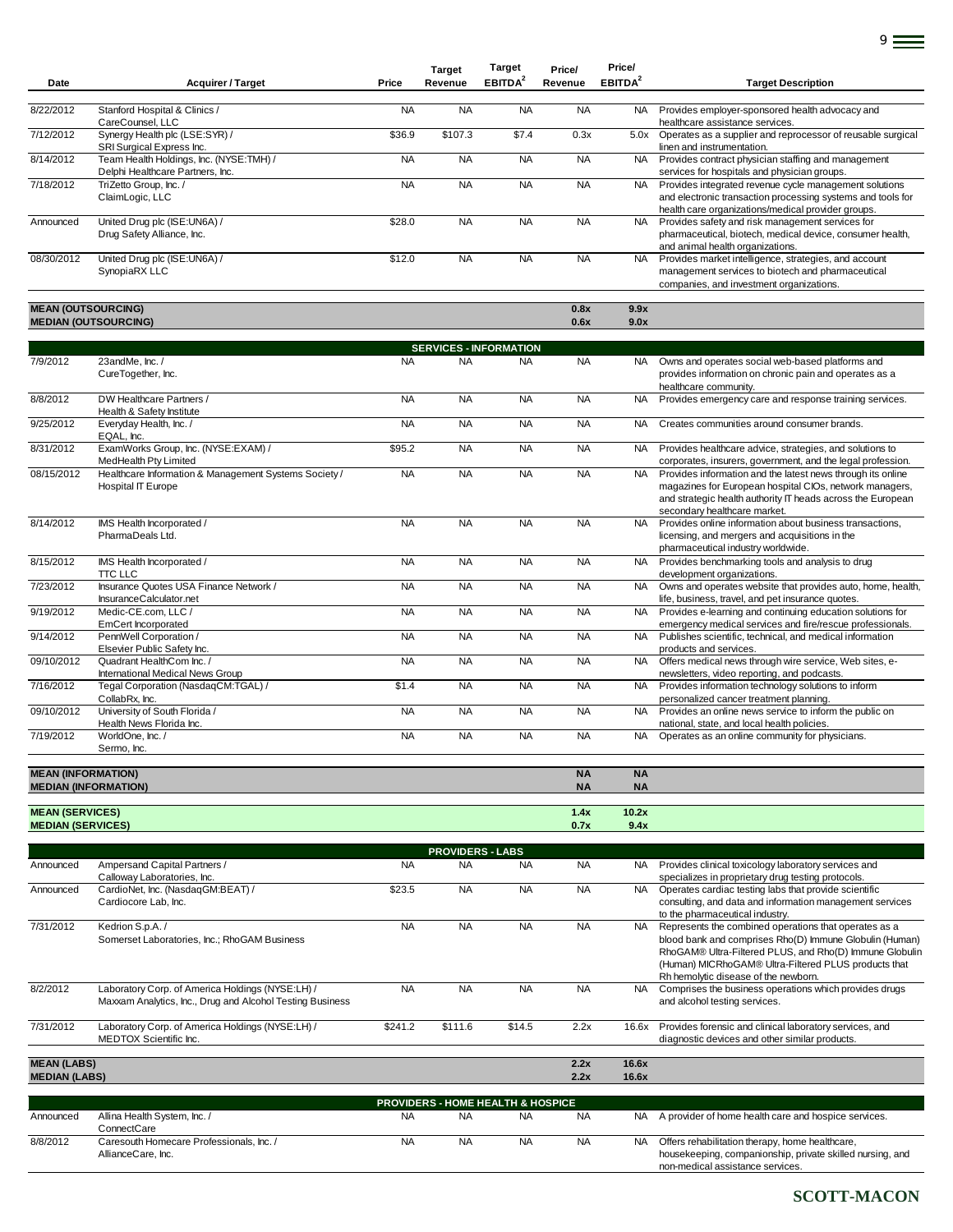$\equiv$ <sup>10</sup>

| Date       | <b>Acquirer / Target</b>                                                                                                                                                                                     | Price     | <b>Target</b><br>Revenue     | <b>Target</b><br>EBITDA <sup>2</sup> | Price/<br>Revenue | Price/<br>EBITDA <sup>2</sup> | <b>Target Description</b>                                                                                                                                                                                                                                                |
|------------|--------------------------------------------------------------------------------------------------------------------------------------------------------------------------------------------------------------|-----------|------------------------------|--------------------------------------|-------------------|-------------------------------|--------------------------------------------------------------------------------------------------------------------------------------------------------------------------------------------------------------------------------------------------------------------------|
| 8/8/2012   | Christian Care Communities, Inc. /                                                                                                                                                                           | <b>NA</b> | <b>NA</b>                    | <b>NA</b>                            | <b>NA</b>         | NA.                           | Offers home care services for elderly.                                                                                                                                                                                                                                   |
| 7/26/2012  | Christian Care at Home<br>Gentiva Health Services Inc. (NasdaqGS:GTIV) /<br>Advocate Hospice, LLC                                                                                                            | <b>NA</b> | <b>NA</b>                    | <b>NA</b>                            | <b>NA</b>         | <b>NA</b>                     | Provides end-of-life and bereavement hospice services to<br>assist patients, families, and friends during the final stages of                                                                                                                                            |
| 9/4/2012   | Gentiva Health Services Inc. (NasdaqGS:GTIV) /<br>Family Home Care Corporation, Home Health and Hospice                                                                                                      | <b>NA</b> | <b>NA</b>                    | <b>NA</b>                            | <b>NA</b>         | <b>NA</b>                     | a life-limiting illness.<br>Provides home healthcare and hospice service.                                                                                                                                                                                                |
| 9/11/2012  | <b>Business</b><br>Gentiva Health Services Inc. (NasdaqGS:GTIV) /<br>North Mississippi Hospice, Inc.                                                                                                         | <b>NA</b> | <b>NA</b>                    | <b>NA</b>                            | <b>NA</b>         | NA                            | Provides palliative care services to terminally ill patients.                                                                                                                                                                                                            |
| 8/3/2012   | Heritage Home Healthcare Services, Inc. /<br>800 HomeCare LLC; Maroland, LLC                                                                                                                                 | <b>NA</b> | <b>NA</b>                    | <b>NA</b>                            | <b>NA</b>         | NA                            | Represents the combined operations that offer home<br>healthcare services.                                                                                                                                                                                               |
| 7/9/2012   | Humana Inc. (NYSE:HUM) /<br>SeniorBridge Family Companies, Inc.                                                                                                                                              | <b>NA</b> | \$72.0                       | <b>NA</b>                            | <b>NA</b>         | NA.                           | Provides in-home care services to the chronic care and<br>senior populations.                                                                                                                                                                                            |
| 9/4/2012   | Kindred Healthcare Inc. (NYSE:KND) /<br>IntegraCare Holdings, Inc.                                                                                                                                           | \$75.0    | \$71.0                       | \$9.0                                | 1.1x              | 8.3x                          | Operates as a home health, hospice, and community<br>services agency.                                                                                                                                                                                                    |
| 8/7/2012   | Linde Group (DB:LIN) /<br>Lincare Holdings Inc. (NasdaqGS:LNCR)                                                                                                                                              | \$4,328.6 | \$1,964.0                    | \$470.1                              | 2.2x              | 9.2x                          | Provides oxygen, respiratory, and other chronic therapy<br>services to patients in the home.                                                                                                                                                                             |
| 8/1/2012   | SALMON Health and Retirement /<br>VNA and Hospice of Greater Milford                                                                                                                                         | <b>NA</b> | <b>NA</b>                    | <b>NA</b>                            | <b>NA</b>         | <b>NA</b>                     | Provides elderly health care, medical care, medication<br>management, feeding, bathing, and light housekeeping<br>services.                                                                                                                                              |
|            | <b>MEAN (HOME HEALTH &amp; HOSPICE)</b><br><b>MEDIAN (HOME HEALTH &amp; HOSPICE)</b>                                                                                                                         |           |                              |                                      | 1.6x<br>1.6x      | 8.8x<br>8.8x                  |                                                                                                                                                                                                                                                                          |
|            |                                                                                                                                                                                                              |           | <b>PROVIDERS - NON-ACUTE</b> |                                      |                   |                               |                                                                                                                                                                                                                                                                          |
| 7/27/2012  | American Realty Capital Healthcare Trust, Inc. /<br>Aurora Health Care Portfolio in Wisconsin                                                                                                                | \$63.0    | <b>NA</b>                    | <b>NA</b>                            | <b>NA</b>         |                               | NA Comprises three medical office buildings 100% leased to<br>Aurora Health Care.                                                                                                                                                                                        |
| 7/14/2012  | American Realty Capital Healthcare Trust, Inc. /<br><b>Ten Healthcare Facilities</b>                                                                                                                         | \$211.7   | <b>NA</b>                    | <b>NA</b>                            | <b>NA</b>         | <b>NA</b>                     | Comprises three rehabilitation hospitals, one ambulatory<br>surgery center/medical office building, one hospital/medical<br>office buildings, three post-acute care rehabilitation facilities,<br>one long term acute care hospital, and one medical office<br>building. |
| Announced  | AmSurg Corp. (NasdaqGS:AMSG) /<br>Glen Endoscopy Center, LLC                                                                                                                                                 | \$14.9    | <b>NA</b>                    | <b>NA</b>                            | <b>NA</b>         | NA                            | A surgery center that provides endoscopy procedures.                                                                                                                                                                                                                     |
| 8/1/2012   | ATG Rehab Inc. /<br>Allcare Medical Inc., Complex Rehab Technology Business                                                                                                                                  | <b>NA</b> | <b>NA</b>                    | <b>NA</b>                            | <b>NA</b>         | NA                            | Comprises complex rehabilitation technology business<br>segment.                                                                                                                                                                                                         |
| 7/27/2012  | Bruce H. McClaire, D.D.S., Inc. /<br>George Maddox, DDS, Inc.                                                                                                                                                | <b>NA</b> | <b>NA</b>                    | <b>NA</b>                            | <b>NA</b>         | NA                            | Provides dental care services offering cosmetic analysis of<br>teeth, whitening procedures, porcelain restorations, bonding,<br>implant replacement of teeth, periodontal care, and<br>endodontics.                                                                      |
| 9/3/2012   | Capital Group Holdings, Inc. (OTCPK:CGHC) /<br>Alliance Urgent Care, LLC                                                                                                                                     | \$0.4     | <b>NA</b>                    | <b>NA</b>                            | <b>NA</b>         | NA.                           | Operates urgent care centers that engage in treating non-life<br>threatening injuries or illnesses.                                                                                                                                                                      |
| Announced  | Central DuPage Health, Inc. /<br>DuPage Orthopaedic Surgery Center, LLC; OAD<br>Orthopaedics, Ltd.                                                                                                           | <b>NA</b> | <b>NA</b>                    | <b>NA</b>                            | <b>NA</b>         | <b>NA</b>                     | Represents the combined operations that owns and operates<br>a surgical center and provides orthopedic surgery and pain<br>management services and also owns and operates<br>orthopedics care centers and provides orthopedics care<br>services.                         |
| 8/1/2012   | Children's Hospital and Health System, Inc. /<br>Neil Peterson and Associates                                                                                                                                | <b>NA</b> | <b>NA</b>                    | <b>NA</b>                            | <b>NA</b>         | <b>NA</b>                     | Owns a dental clinic with 7,000 patient visits annually.                                                                                                                                                                                                                 |
| 9/7/2012   | Corporate Divestiture, Leveraged Buy Out (LBO), Cash<br>Merger, Individual Investors Participated /<br>Harbour and Hawthorne Health MultiCare Centers;<br>Presbyterian Senior Care Of Western New York, Inc. | \$1.6     | <b>NA</b>                    | <b>NA</b>                            | <b>NA</b>         | NA.                           | Comprises two healthcare facilities with 122 beds and 95<br>beds respectively.                                                                                                                                                                                           |
| 09/19/2012 | DaVita Inc. (NYSE:DVA) /<br>Our Lady Of Lourdes Medical Center, Inc., Three Kidney<br>Dialysis Centers                                                                                                       | <b>NA</b> | <b>NA</b>                    | <b>NA</b>                            | <b>NA</b>         | NA                            | Comprises kidney dialysis centers.                                                                                                                                                                                                                                       |
| 8/10/2012  | Dignity Health /<br>U.S. Healthworks, Inc.                                                                                                                                                                   | <b>NA</b> | <b>NA</b>                    | <b>NA</b>                            | <b>NA</b>         | <b>NA</b>                     | Operates occupational healthcare centers that provide<br>occupational medicine and urgent care services.                                                                                                                                                                 |
| 8/16/2012  | Elements Behavioral Health, Inc. /<br>TRS Behavioral Care, Inc.                                                                                                                                              | <b>NA</b> | <b>NA</b>                    | <b>NA</b>                            | <b>NA</b>         | NA.                           | Provides drug and alcohol addiction treatment programs and<br>solutions to individuals.                                                                                                                                                                                  |
| 7/30/2012  | Energy Edge Technologies Corporation (OTCPK:EEDG) /<br>Union Dental Holdings Inc. (OTCPK:UDHI)                                                                                                               | <b>NA</b> | \$4.0                        | \$0.3                                | <b>NA</b>         | <b>NA</b>                     | Provides dental services to union members.                                                                                                                                                                                                                               |
| 8/1/2012   | Ensign Group, Inc. (NasdaqGS:ENSG) /<br>West Escondido Healthcare LLC                                                                                                                                        | <b>NA</b> | <b>NA</b>                    | <b>NA</b>                            | <b>NA</b>         | <b>NA</b>                     | Provides nursing, rehabilitation, healthcare, and physical<br>therapy services to residents and their families.                                                                                                                                                          |
| 9/10/2012  | Extremity Healthcare, Inc. /<br>North Georgia Foot & Ankle Institute                                                                                                                                         | <b>NA</b> | <b>NA</b>                    | <b>NA</b>                            | <b>NA</b>         | NA.                           | Provides foot and ankle treatment and surgery services.                                                                                                                                                                                                                  |
| Announced  | Gibraltor 12 Holdings, LLC /<br>Fresenius Medical Care Holdings, Inc., Five Dialysis Clinics                                                                                                                 | <b>NA</b> | <b>NA</b>                    | <b>NA</b>                            | <b>NA</b>         | NA                            | Comprises five dialysis clinics.                                                                                                                                                                                                                                         |
| 7/2/2012   | Goldman Sachs Group, Inc. (NYSE:GS) /<br>Drayer Physical Therapy Institute LLC                                                                                                                               | <b>NA</b> | <b>NA</b>                    | <b>NA</b>                            | <b>NA</b>         | NA                            | Offers rehabilitation services, including orthopedic physical<br>therapy for patients.                                                                                                                                                                                   |
| Announced  | Griffin-American Healthcare REIT II, Inc /<br>DeSoto Medical Office Building                                                                                                                                 | <b>NA</b> | <b>NA</b>                    | <b>NA</b>                            | <b>NA</b>         | NA                            | A medical office building.                                                                                                                                                                                                                                               |
| 09/14/2012 | Griffin-American Healthcare REIT II, Inc /<br>Part of East Tennessee Healthcare Center in Dowell Spring                                                                                                      | \$51.2    | <b>NA</b>                    | <b>NA</b>                            | <b>NA</b>         | NA                            | Comprises 2 medical office buildings including, some<br>parking areas, a walking trail, a sign, and other infrastructure<br>covering a rentable area of 167,082 square feet.                                                                                             |
| Announced  | Grifols, S.A. (CATS:GRF) /<br>Cangene Plasma Resources, Inc., Three Plasma Donation<br>Centres                                                                                                               | <b>NA</b> | <b>NA</b>                    | <b>NA</b>                            | <b>NA</b>         | NA                            | Comprises three plasma donation centres.                                                                                                                                                                                                                                 |
| 9/7/2012   | HealthCare Partners, LLC /<br>ABQ Health Partners LLC                                                                                                                                                        | <b>NA</b> | <b>NA</b>                    | <b>NA</b>                            | <b>NA</b>         |                               | NA Operates as a multi-specialty medical group.                                                                                                                                                                                                                          |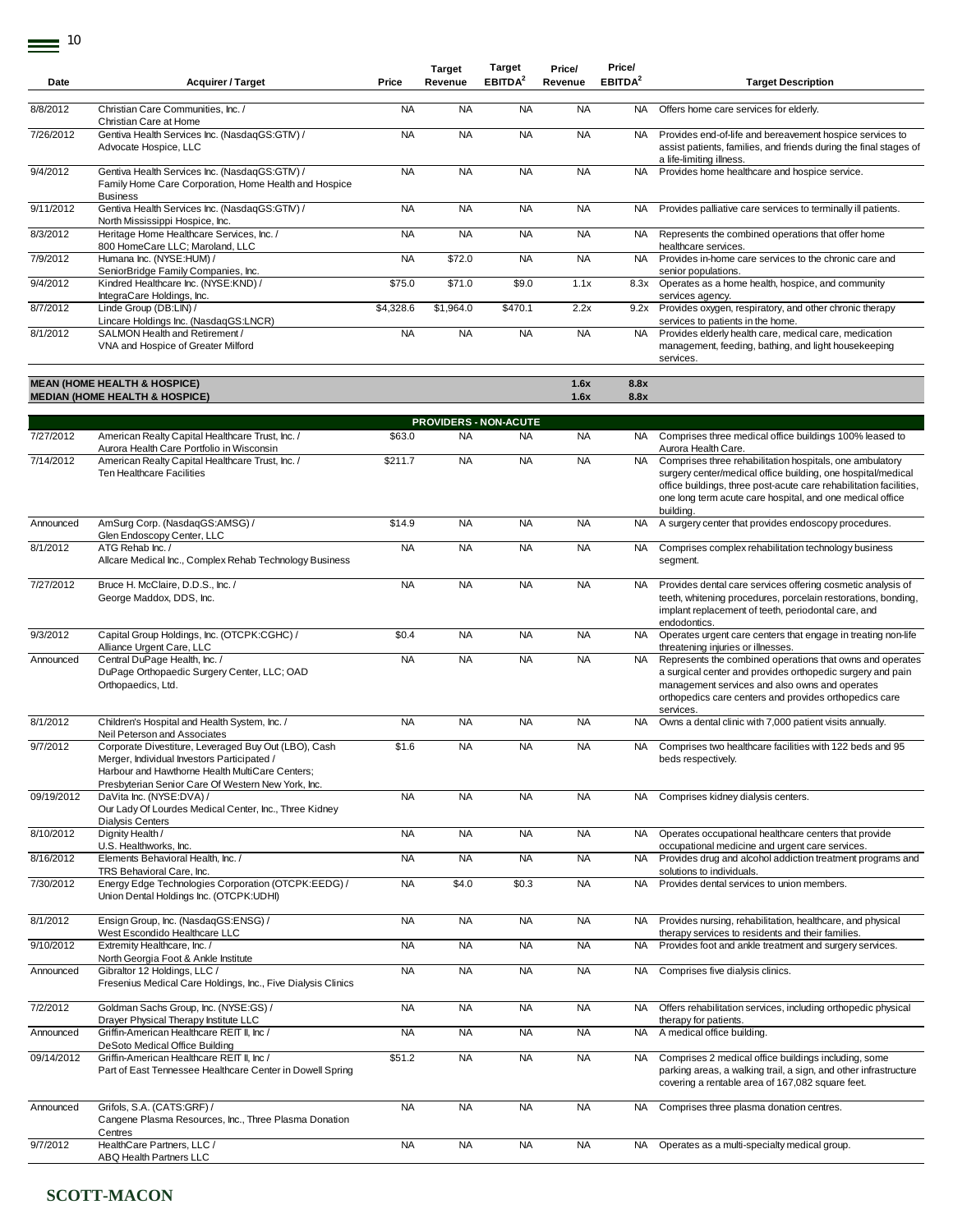| Date                      | <b>Acquirer / Target</b>                                                                                                                     | Price     | Target<br>Revenue | Target<br>EBITDA <sup>2</sup>           | Price/<br>Revenue | Price/<br>EBITDA <sup>2</sup> | <b>Target Description</b>                                                                                                                                                                                               |
|---------------------------|----------------------------------------------------------------------------------------------------------------------------------------------|-----------|-------------------|-----------------------------------------|-------------------|-------------------------------|-------------------------------------------------------------------------------------------------------------------------------------------------------------------------------------------------------------------------|
| Announced                 | HealthCare Partners, LLC /<br>Arta Health Network; Arta Western Medical Group; Western<br><b>Medical Management</b>                          | <b>NA</b> | <b>NA</b>         | <b>NA</b>                               | <b>NA</b>         | <b>NA</b>                     | Serves commercial HMO and senior members under several<br>health plans.                                                                                                                                                 |
| Announced                 | HealthPartners, Inc. /<br>Park Nicollet Health Services                                                                                      | <b>NA</b> | <b>NA</b>         | <b>NA</b>                               | <b>NA</b>         | <b>NA</b>                     | Provides medical diagnosis and treatment, health education,<br>and self-care products and services.                                                                                                                     |
| 7/17/2012                 | HEALTHSOUTH Corp. (NYSE:HLS) /<br>CHRISTUS Santa Rosa Health Care Corporation, Inpatient<br><b>Adult Rehabilitation Unit</b>                 | <b>NA</b> | <b>NA</b>         | <b>NA</b>                               | <b>NA</b>         | <b>NA</b>                     | Comprises 36-bed inpatient adult rehabilitation unit.                                                                                                                                                                   |
| 9/4/2012                  | Humana Inc. (NYSE:HUM) /<br>Urgent Treatment Centers Of Kentucky, Inc.                                                                       | <b>NA</b> | <b>NA</b>         | <b>NA</b>                               | <b>NA</b>         | <b>NA</b>                     | Offers urgent care/primary care services, such as laboratory,<br>digital radiology, gynecological examination, immunization,<br>blood pressure check, and evaluation and treatment motor<br>vehicle accidents services. |
| 8/14/2012                 | Information Architects Corporation (OTCPK:IACH) /<br>Miami Prevention & Kidney Center LLC                                                    | <b>NA</b> | <b>NA</b>         | <b>NA</b>                               | <b>NA</b>         | <b>NA</b>                     | Offers hemodialysis services to individuals diagnosed with<br>End Stage Renal Disease.                                                                                                                                  |
| 7/25/2012                 | Insight Health Services Holdings Corp./<br>Center for Diagnostic Imaging, Inc.                                                               | \$91.0    | <b>NA</b>         | <b>NA</b>                               | <b>NA</b>         | <b>NA</b>                     | Provides outpatient imaging services.                                                                                                                                                                                   |
| 8/30/2012                 | IPC The Hospitalist Company, Inc. (NasdaqGS:IPCM) /<br>Omni Medical Diagnostics, PC; Nexis Healthcare, Inc.;<br>Park Medical Associates, LLC | <b>NA</b> | <b>NA</b>         | <b>NA</b>                               | <b>NA</b>         | <b>NA</b>                     | Comprises combined operations that<br>owns and operates hospitalist practice center and offers<br>healthcare services.                                                                                                  |
| 8/6/2012                  | LeadingAge Washington /<br>Washington Adult Day Services Association                                                                         | <b>NA</b> | <b>NA</b>         | <b>NA</b>                               | <b>NA</b>         | <b>NA</b>                     | Operates adult day health centers.                                                                                                                                                                                      |
| 7/24/2012                 | Lifelong Medical Care /<br><b>Brookside Community Health Center</b>                                                                          | <b>NA</b> | <b>NA</b>         | <b>NA</b>                               | <b>NA</b>         | <b>NA</b>                     | Provides prevention-oriented primary care services that<br>include adult medicine, pediatrics, prenatal/postnatal care,<br>dental care, and health education.                                                           |
| Announced                 | Lifepoint Hospitals Inc. (NasdaqGS:LPNT) /<br>Elko Diagnostic Imaging LLC                                                                    | <b>NA</b> | <b>NA</b>         | <b>NA</b>                               | <b>NA</b>         | <b>NA</b>                     | Provides outpatient imaging services for patients.                                                                                                                                                                      |
| Announced                 | Marion General Hospital Inc. /<br>Frederick C. Smith Clinic Inc.                                                                             | \$17.0    | <b>NA</b>         | <b>NA</b>                               | <b>NA</b>         | <b>NA</b>                     | A multi-specialty medical group practice that provides<br>healthcare services.                                                                                                                                          |
| Announced                 | Marion General Hospital Inc. /<br>Marion Ancillary Services, LLC; Marion Area Health Center                                                  | <b>NA</b> | <b>NA</b>         | <b>NA</b>                               | <b>NA</b>         | <b>NA</b>                     | Represents the combined operations that operate as<br>outpatient centers which offers diagnostic and therapeutic<br>services.                                                                                           |
| 7/16/2012                 | MedExpress Urgent Care, PLLC /<br>Prompt Care Medical Clinic                                                                                 | <b>NA</b> | <b>NA</b>         | <b>NA</b>                               | <b>NA</b>         | <b>NA</b>                     | Operates as a healthcare clinic and offers walk-in urgent<br>care.                                                                                                                                                      |
| 7/30/2012                 | MEDNAX, Inc. (NYSE:MD) /<br>Anesthesia Medical Alliance of East Tennessee, PC                                                                | <b>NA</b> | <b>NA</b>         | <b>NA</b>                               | <b>NA</b>         | <b>NA</b>                     | Provides anesthesia and pain management services.                                                                                                                                                                       |
| 7/30/2012                 | MEDNAX, Inc. (NYSE:MD) /<br>Loudoun Anesthesia Associates, LLC                                                                               | <b>NA</b> | <b>NA</b>         | <b>NA</b>                               | <b>NA</b>         | <b>NA</b>                     | Provides clinical anesthesia services in operating rooms at<br>various hospitals and surgery centers.                                                                                                                   |
| 9/1/2012                  | Methodist Healthcare, Inc. /<br>Primary Health Care, PLLC                                                                                    | <b>NA</b> | <b>NA</b>         | <b>NA</b>                               | <b>NA</b>         | <b>NA</b>                     | Provides health care services.                                                                                                                                                                                          |
| Announced                 | Metropolitan Health Networks Inc. (NYSE:MDF) /<br>Kanner, Shteiman LLC                                                                       | <b>NA</b> | <b>NA</b>         | <b>NA</b>                               | <b>NA</b>         | <b>NA</b>                     | Provides geriatric and internal medicine practice to MetCare<br>patients.                                                                                                                                               |
| 8/1/2012                  | Opmedic Group Inc. (TSX:OMG) /<br>Northern Reproductive Therapies Inc.                                                                       | <b>NA</b> | <b>NA</b>         | <b>NA</b>                               | <b>NA</b>         | <b>NA</b>                     | Owns and operates a fertility treatment centre.                                                                                                                                                                         |
| 9/17/2012                 | Our Lady Of Lourdes Healthcare Services Inc. /<br>Centennial Surgery Center LLC                                                              | <b>NA</b> | <b>NA</b>         | <b>NA</b>                               | <b>NA</b>         | <b>NA</b>                     | Operates a physician owned outpatient facility.                                                                                                                                                                         |
| Announced                 | Physicians Endoscopy L.L.C./<br>Elgin Gastroenterology Endoscopy Center, L.L.C.                                                              | <b>NA</b> | <b>NA</b>         | <b>NA</b>                               | <b>NA</b>         | <b>NA</b>                     | Offers specialty ambulatory surgical treatment services.                                                                                                                                                                |
| 08/27/2012                | Pinnacle Treatment Centers, Inc. /<br>Recovery Works Drug And Alcohol Rehabilitation Center<br><b>LLC</b>                                    | <b>NA</b> | <b>NA</b>         | <b>NA</b>                               | <b>NA</b>         | <b>NA</b>                     | Operates a drug and alcohol rehabilitation center.                                                                                                                                                                      |
| Announced                 | Prestige Care, Inc. /                                                                                                                        | <b>NA</b> | <b>NA</b>         | <b>NA</b>                               | <b>NA</b>         | <b>NA</b>                     | Comprises ten Rehabilitation centers.                                                                                                                                                                                   |
| Announced                 | Eagle Healthcare, Inc., Ten Rehabilitation Centers<br>Provena Health Corporation /<br>Danville HealthCare, LLC                               | <b>NA</b> | <b>NA</b>         | <b>NA</b>                               | <b>NA</b>         | <b>NA</b>                     | Operates as an outpatient surgery center.                                                                                                                                                                               |
| Announced                 | Radiation Therapy Services Holdings, Inc. /                                                                                                  | <b>NA</b> | <b>NA</b>         | <b>NA</b>                               | <b>NA</b>         | NA.                           | Provides medical oncology and hematology services.                                                                                                                                                                      |
| 9/3/2012                  | <b>Cancer Consultants</b><br>St. Elizabeth Healthcare /<br>Select OBGYN                                                                      | <b>NA</b> | <b>NA</b>         | <b>NA</b>                               | <b>NA</b>         | <b>NA</b>                     | Provides gynecological, infertility care and obstetrical care.                                                                                                                                                          |
| 7/3/2012                  | Trihealth, Inc. /<br>Family Medical Group LLC                                                                                                | <b>NA</b> | <b>NA</b>         | <b>NA</b>                               | <b>NA</b>         | NA                            | Provides primary care for adults and children.                                                                                                                                                                          |
| 8/1/2012                  | University General Health System, Inc. (OTCPK:UGHS) /<br>Diagnostic Imaging and Physical Therapy Centers in<br>Houston                       | <b>NA</b> | <b>NA</b>         | <b>NA</b>                               | <b>NA</b>         | NA.                           | Comprises a diagnostic imaging and physical therapy center<br>which intends to become hospital outpatient departments of<br>University General Hospital.                                                                |
| 8/27/2012                 | University General Health System, Inc. (OTCPK:UGHS) /<br>Robert Horry Center for Sports and Physical Rehabilitation                          | <b>NA</b> | <b>NA</b>         | <b>NA</b>                               | <b>NA</b>         | <b>NA</b>                     | Operates as a physical therapy clinic.                                                                                                                                                                                  |
| 9/13/2012                 | Vystar Corporation (OTCPK:VYST) /<br>SleepHealth, LLC                                                                                        | \$0.4     | <b>NA</b>         | <b>NA</b>                               | <b>NA</b>         | <b>NA</b>                     | Provides diagnostic sleep management services to<br>physicians and multi-specialty clinics, hospitals, and wellness<br>centers that offer executive health and well-being programs.                                     |
| 8/8/2012                  | Wellness Center USA, Inc. (OTCPK:WCUI) /<br>CNS Wellness, LLC                                                                                | \$14.2    | <b>NA</b>         | <b>NA</b>                               | <b>NA</b>         | <b>NA</b>                     | Offers services in the areas of neurofeedback, transcranial<br>direct current stimulation, biofeedback, photonic light<br>stimulation, psychotherapy, mental health counseling, and<br>other rehabilitation strategies. |
| 07/04/2012                | Wilmer Eye Institute /<br>Parris-Castoro Eye Care Center                                                                                     | <b>NA</b> | <b>NA</b>         | <b>NA</b>                               | <b>NA</b>         | <b>NA</b>                     | Operates as specialist eye hospital that offers eye<br>examinations and surgery services.                                                                                                                               |
| <b>MEAN (NON-ACUTE)</b>   |                                                                                                                                              |           |                   |                                         | <b>NA</b>         | <b>NA</b>                     |                                                                                                                                                                                                                         |
| <b>MEDIAN (NON-ACUTE)</b> |                                                                                                                                              |           |                   |                                         | <b>NA</b>         | <b>NA</b>                     |                                                                                                                                                                                                                         |
| 7/2/2012                  | AdCare Health Systems Inc. (AMEX:ADK) /                                                                                                      | \$8.2     | <b>NA</b>         | PROVIDERS - LONG-TERM CARE<br><b>NA</b> | <b>NA</b>         | NA.                           | Comprises certain land, buildings, improvements, furniture,                                                                                                                                                             |
|                           | Evans Memorial Hospital, Inc., Glenview Health &<br>Rehabilitation                                                                           |           |                   |                                         |                   |                               | fixtures and equipment of a 160-bed skilled nursing facility.                                                                                                                                                           |
| Announced                 | AdCare Health Systems Inc. (AMEX:ADK) /<br>Georgetown Healthcare & Rehab, Inc.                                                               | \$4.2     | <b>NA</b>         | <b>NA</b>                               | <b>NA</b>         | <b>NA</b>                     | Owns and operates an 84 bed skilled nursing facility.                                                                                                                                                                   |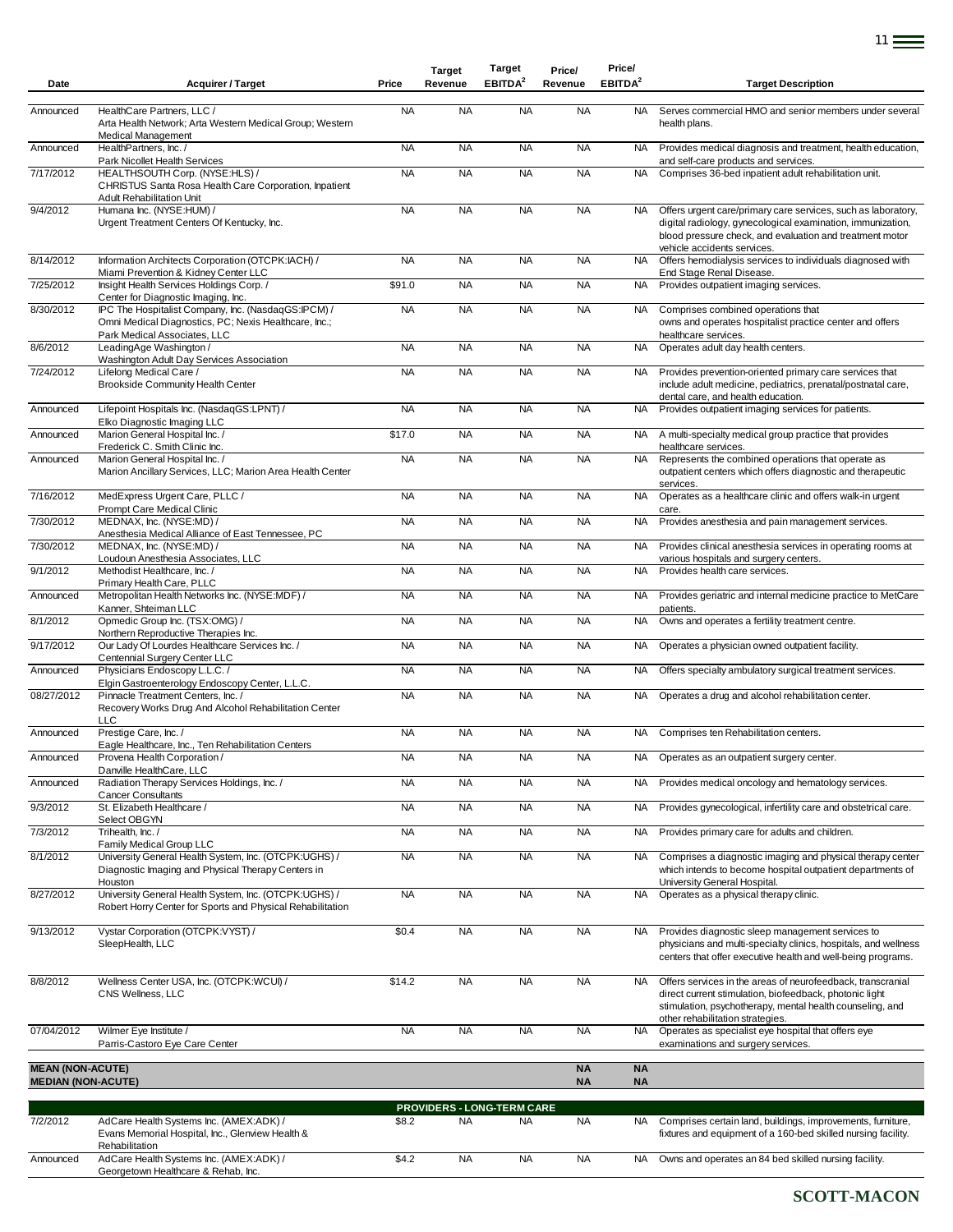| Date       | <b>Acquirer / Target</b>                                                                                                                                                                                                               | Price     | <b>Target</b><br>Revenue | Target<br>EBITDA <sup>2</sup> | Price/<br>Revenue | Price/<br>EBITDA <sup>2</sup> | <b>Target Description</b>                                                                                                                                                                          |
|------------|----------------------------------------------------------------------------------------------------------------------------------------------------------------------------------------------------------------------------------------|-----------|--------------------------|-------------------------------|-------------------|-------------------------------|----------------------------------------------------------------------------------------------------------------------------------------------------------------------------------------------------|
| Announced  | AdCare Health Systems Inc. (AMEX:ADK) /<br>Skilled Nursing Facility in South Carolina                                                                                                                                                  | \$4.2     | <b>NA</b>                | <b>NA</b>                     | <b>NA</b>         | NA.                           | A skilled nursing facility.                                                                                                                                                                        |
| 8/17/2012  | AdCare Health Systems Inc. (AMEX:ADK) /<br>Tulsa Christian Care, Inc.                                                                                                                                                                  | \$5.8     | <b>NA</b>                | <b>NA</b>                     | <b>NA</b>         | NA                            | Owns and operates nursing home facilities.                                                                                                                                                         |
| 7/3/2012   | AdCare Health Systems Inc. (AMEX:ADK) /<br>Westlake Nursing Home Limited, 118 Beds Skilled Nursing<br>Facility in Oklahoma                                                                                                             | \$5.8     | <b>NA</b>                | <b>NA</b>                     | <b>NA</b>         | NA                            | Comprises a healthcare facility which includes 118 beds.                                                                                                                                           |
| 9/24/2012  | Aviv REIT, Inc. /<br>A Post-Acute and Long-Term Care Skilled Nursing Facility<br>Located in Kentucky                                                                                                                                   | \$9.9     | <b>NA</b>                | <b>NA</b>                     | <b>NA</b>         | NA                            | Comprises a healthcare facility offering post-acute and long-<br>term care skilled nursing services.                                                                                               |
| 7/18/2012  | B Healthcare Properties LLC; Desert Flower Leasing LLC;<br>Desert Flower Owner LLC /                                                                                                                                                   | \$25.0    | <b>NA</b>                | <b>NA</b>                     | <b>NA</b>         | <b>NA</b>                     | Comprises eight senior living facilities with more than 800<br>beds.                                                                                                                               |
| 7/18/2012  | Desert Flower LLC, Desert Flower Assisted Living<br>B Healthcare Properties LLC; Sheldon Park Leasing LLC;<br>Sheldon Park Owner LLC /<br>Sheldon Park Assisted Living                                                                 | \$24.4    | <b>NA</b>                | <b>NA</b>                     | <b>NA</b>         | <b>NA</b>                     | Owns and operates independent living, assisted living, and<br>memory care facilitates.                                                                                                             |
| 7/18/2012  | B Healthcare Properties LLC; Sun Oak Leasing LLC; Sun<br>Oak Owner LLC /<br>BPM/Citrus Heights Limited Partnership, Sun Oak Assisted<br>Living                                                                                         | \$4.3     | <b>NA</b>                | <b>NA</b>                     | <b>NA</b>         | <b>NA</b>                     | Comprises assisted living facility.                                                                                                                                                                |
| 7/18/2012  | B Healthcare Properties LLC; Sunshine Villa Leasing LLC;<br>Sunshine Villa Owner LLC /<br>Sunshine Villa Assisted Living                                                                                                               | \$24.6    | <b>NA</b>                | <b>NA</b>                     | <b>NA</b>         | NA                            | Comprises assisted living facility.                                                                                                                                                                |
| 7/18/2012  | B Healthcare Properties LLC; Willow Park Leasing LLC;<br>Willow Park Owner LLC /<br>Regent/Boise, LLC, Willow Park Assisted Living                                                                                                     | \$17.6    | <b>NA</b>                | <b>NA</b>                     | <b>NA</b>         | <b>NA</b>                     | Provides independent senior living, assisted living, and<br>memory care to individuals.                                                                                                            |
| Announced  | Beecken Petty O'Keefe & Company; CoastWood Senior<br>Housing Partners; Health Care REIT, Inc. (NYSE:HCN);<br>Kohlberg Kravis Roberts & Co. (NYSE:KKR) /<br>Sunrise Senior Living Inc., Management Business and<br>Certain Other Assets | \$129.5   | <b>NA</b>                | <b>NA</b>                     | <b>NA</b>         | NA                            | Comprises management business and certain other assets.                                                                                                                                            |
| 9/1/2012   | Capitol Seniors Housing /<br>Two Texas Retirement Communities                                                                                                                                                                          | <b>NA</b> | <b>NA</b>                | <b>NA</b>                     | <b>NA</b>         | NA                            | Comprises two independent living communities.                                                                                                                                                      |
| Announced  | Care Investment Trust Inc. (OTCPK:CVTR) /<br>Portfolio of Seven Senior Housing Facilities in New Jersey,<br>Colorado and Pennsylvania                                                                                                  | \$106.5   | <b>NA</b>                | <b>NA</b>                     | <b>NA</b>         | <b>NA</b>                     | Comprises senior housing properties consisting of assisted<br>living and memory care facilities.                                                                                                   |
| Announced  | Carlyle Group LP (NasdaqGS:CG) /<br><b>Brighton Bay</b>                                                                                                                                                                                | \$19.0    | <b>NA</b>                | <b>NA</b>                     | <b>NA</b>         | NA                            | Operates as a senior retirement living community.                                                                                                                                                  |
| 9/14/2012  | Cornerstone Core Properties REIT, Inc. /<br>Farmington Square Medford                                                                                                                                                                  | \$8.5     | <b>NA</b>                | <b>NA</b>                     | <b>NA</b>         | NA                            | A 71-bed memory care facility.                                                                                                                                                                     |
| 9/14/2012  | Cornerstone Core Properties REIT, Inc. /                                                                                                                                                                                               | \$15.0    | <b>NA</b>                | <b>NA</b>                     | <b>NA</b>         | <b>NA</b>                     | A 150-bed skilled nursing facility.                                                                                                                                                                |
| 9/18/2012  | Friendswood Realty, LP, Galveston Facility<br>Ensign Group, Inc. (NasdaqGS:ENSG) /                                                                                                                                                     | <b>NA</b> | <b>NA</b>                | <b>NA</b>                     | <b>NA</b>         | NA                            | Offers in-house, outpatient, and rehabilitation therapy                                                                                                                                            |
| 8/1/2012   | Atlantic Memorial Healthcare Center<br>Ensign Group, Inc. (NasdaqGS:ENSG) /<br>Discovery Care Centre; Owyhee Health & Rehabilitation<br>Center; Vista Healthcare Center                                                                | <b>NA</b> | <b>NA</b>                | <b>NA</b>                     | <b>NA</b>         | NA                            | programs.<br>Comprises 3 skilled nursing and assisted living facilities.                                                                                                                           |
| 9/20/2012  | Ensign Group, Inc. (NasdaqGS:ENSG) /                                                                                                                                                                                                   | <b>NA</b> | <b>NA</b>                | <b>NA</b>                     | <b>NA</b>         | NA.                           | Provides seniors healthcare services that includes in-house                                                                                                                                        |
| 7/1/2012   | Shoreline Healthcare Center<br>FC-GEN Acquisition, Inc. /                                                                                                                                                                              | <b>NA</b> | <b>NA</b>                | <b>NA</b>                     | <b>NA</b>         | NA.                           | and rehabilitation therapy programs.<br>Operates as a 110 bed nursing facility that offers short stay,                                                                                             |
| 8/1/2012   | <b>Lofland Park Center</b><br>Focus Healthcare Partners LLC /                                                                                                                                                                          | \$18.6    | <b>NA</b>                | <b>NA</b>                     | <b>NA</b>         |                               | rehabilitation and long term care.<br>NA 193-unit retirement community.                                                                                                                            |
| Announced  | 193-Unit Retirement Community<br>Formation Capital, L.L.C.; SAFANAD Limited /<br>Skilled Nursing Portfolio comprising 68 Facilities in East                                                                                            | \$750.0   | <b>NA</b>                | <b>NA</b>                     | <b>NA</b>         |                               | NA Comprises 68 skilled nursing facilities.                                                                                                                                                        |
| 9/14/2012  | <b>Coast States</b><br>Health Care REIT, Inc. (NYSE:HCN) /<br>Kisco Senior Living LLC, Abbotswood at Stonehenge<br>Senior Living Facility in Raleigh                                                                                   | \$19.4    | <b>NA</b>                | <b>NA</b>                     | <b>NA</b>         | <b>NA</b>                     | Comprises a senior living community covering an area of 10<br>acres.                                                                                                                               |
| 9/7/2012   | Health Care REIT, Inc. (NYSE:HCN) /<br>Kisco Senior Living LLC, Magnolia Glen in Raleigh, North<br>Carolina                                                                                                                            | \$60.0    | <b>NA</b>                | <b>NA</b>                     | <b>NA</b>         | <b>NA</b>                     | Comprises a retirement community.                                                                                                                                                                  |
| 7/18/2012  | Health Care REIT, Inc. (NYSE:HCN) /<br>Lakewood Ranch Assisted Living Facility                                                                                                                                                         | \$30.0    | <b>NA</b>                | <b>NA</b>                     | <b>NA</b>         | NA                            | Comprises a 70,000 square feet assisted living center and a<br>35,000 square feet memory care center.                                                                                              |
| 8/21/2012  | Health Care REIT, Inc. (NYSE:HCN) /                                                                                                                                                                                                    | \$11.6    | <b>NA</b>                | <b>NA</b>                     | <b>NA</b>         | <b>NA</b>                     | Operates as an assisted living care facility for the aged and                                                                                                                                      |
| 8/20/2012  | Presidential Place in Hollywood<br>Health Care REIT, Inc. (NYSE:HCN) /<br>RSC Ashford Court LLC, Ashford Court Assisted Living at<br>1700 The Greens Way                                                                               | \$21.5    | <b>NA</b>                | <b>NA</b>                     | <b>NA</b>         | <b>NA</b>                     | includes 100 units.<br>Comprises assisted living community consisting 101 rooms.                                                                                                                   |
| 8/21/2012  | Health Care REIT, Inc. (NYSE:HCN) /                                                                                                                                                                                                    | \$31.5    | <b>NA</b>                | <b>NA</b>                     | <b>NA</b>         | NA.                           | Comprises a 160-unit assisted living facility covering an area                                                                                                                                     |
| Announced  | Sunrise Atrium at Boca Raton<br>Health Care REIT, Inc. (NYSE:HCN) /<br>Sunrise Senior Living Inc. (NYSE:SRZ)                                                                                                                           | \$1,413.9 | \$650.9                  | \$97.8                        | 2.2x              | 14.5x                         | of 2.3 acres.<br>Offers a range of personalized senior living services,<br>including independent living, assisted living, care for<br>individuals with Alzheimer's and other forms of memory loss, |
| 8/1/2012   | HRC Investors Corp./                                                                                                                                                                                                                   | \$5.0     | <b>NA</b>                | <b>NA</b>                     | <b>NA</b>         | <b>NA</b>                     | nursing, and rehabilitative care services.<br>Owns and operates a 95 unit senior housing community.                                                                                                |
| Announced  | Heritage Arms, LLC<br>LCS, LLC; Westminster Funds /                                                                                                                                                                                    | <b>NA</b> | <b>NA</b>                | <b>NA</b>                     | <b>NA</b>         | <b>NA</b>                     | Operates as a not-for-profit continuing care retirement                                                                                                                                            |
| 7/17/2012  | Newcastle Place, Inc.<br>Leisureworld Senior Care Corp. (TSX:LW) /<br>Madonna Long-Term Care Residence Facility                                                                                                                        | \$13.1    | <b>NA</b>                | <b>NA</b>                     | <b>NA</b>         | NA                            | community.<br>Comprises 160 beds, "A" Class residential health and care<br>facility.                                                                                                               |
| 7/2/2012   | LTC Properties Inc. (NYSE:LTC) /                                                                                                                                                                                                       | \$6.5     | <b>NA</b>                | <b>NA</b>                     | <b>NA</b>         | <b>NA</b>                     | Comprises a skilled nursing property with 90 licensed beds.                                                                                                                                        |
| 7/31/2012  | Nursing Property Located in Brownwood, Texas<br>LTC Properties Inc. (NYSE:LTC) /<br>Two Skilled Nursing Facilities in Ohio                                                                                                             | \$54.0    | <b>NA</b>                | <b>NA</b>                     | <b>NA</b>         | <b>NA</b>                     | Comprises two skilled nursing facilities.                                                                                                                                                          |
| 09/01/2012 | MBK Senior Living /<br>Oakmont Gardens                                                                                                                                                                                                 | <b>NA</b> | <b>NA</b>                | <b>NA</b>                     | <b>NA</b>         | NA                            | Offers independent living and assisted living facilities with<br>124 independent living units and 39 assisted living units.                                                                        |
|            | <b>COOTT MACON</b>                                                                                                                                                                                                                     |           |                          |                               |                   |                               |                                                                                                                                                                                                    |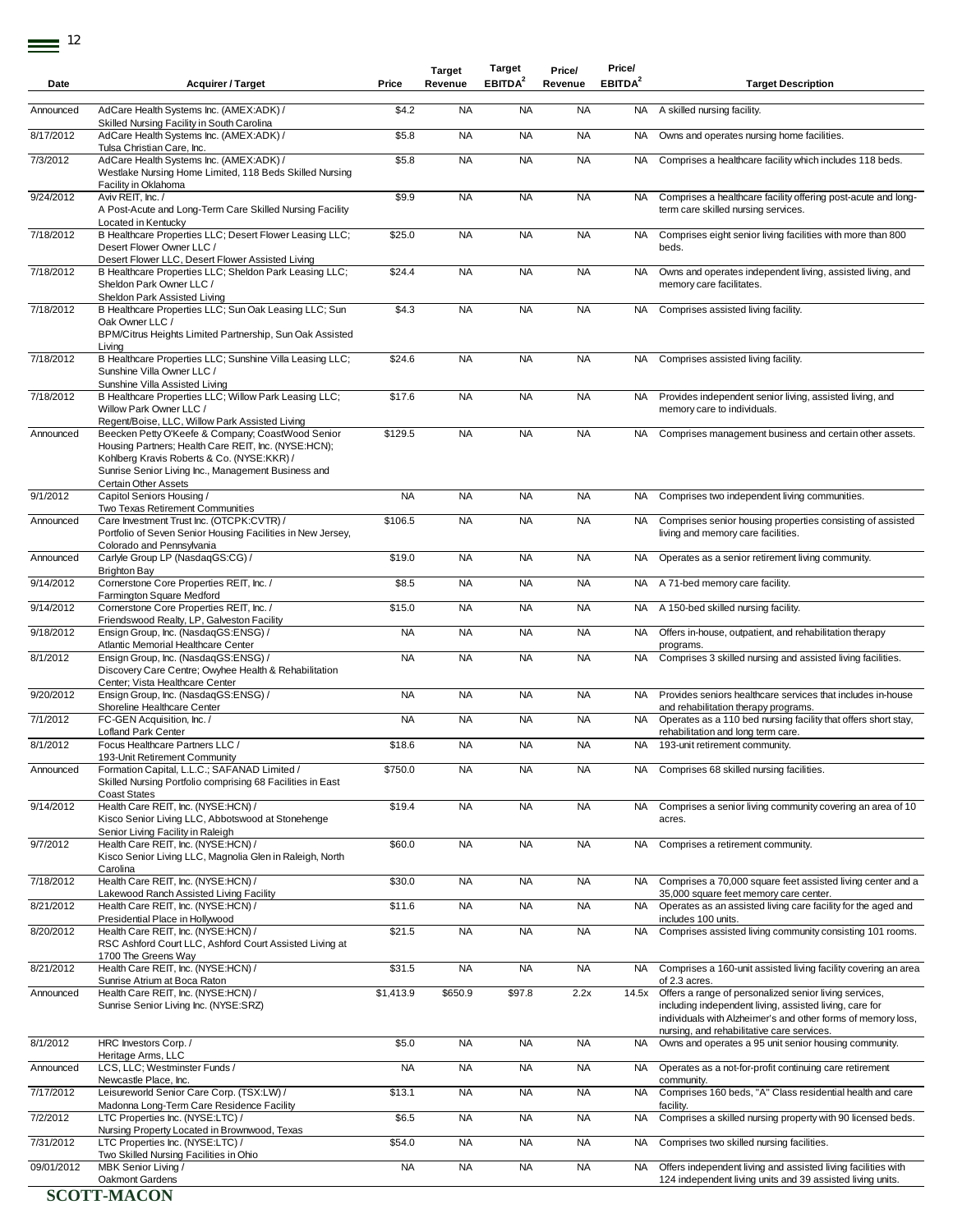| Date       | <b>Acquirer / Target</b>                                                                                                                                                     | Price     | <b>Target</b><br>Revenue | Target<br>EBITDA <sup>2</sup> | Price/<br>Revenue | Price/<br>EBITDA <sup>2</sup> | <b>Target Description</b>                                                                                                                                                                                                                              |
|------------|------------------------------------------------------------------------------------------------------------------------------------------------------------------------------|-----------|--------------------------|-------------------------------|-------------------|-------------------------------|--------------------------------------------------------------------------------------------------------------------------------------------------------------------------------------------------------------------------------------------------------|
| Announced  | National Church Residences, Inc. /<br>Southern Ohio Medical Center, Inc., Riverview Retirement<br>Center                                                                     | <b>NA</b> | <b>NA</b>                | <b>NA</b>                     | <b>NA</b>         | NA.                           | Comprises a housing development for elder people that<br>includes two renovated historic hotels beside a landscaped<br>garden and courtyard.                                                                                                           |
| Announced  | National Health Investors Inc. (NYSE:NHI) /<br>Senior Living Campus in Silverdale, Washington                                                                                | \$25.2    | <b>NA</b>                | <b>NA</b>                     | <b>NA</b>         | <b>NA</b>                     | Comprises 138-unit senior living community which offers<br>independent living, assisted living, and rehabilitation care<br>services.                                                                                                                   |
| 7/23/2012  | North Shore - Long Island Jewish Health System, Inc. /<br>Long Island Home                                                                                                   | <b>NA</b> | <b>NA</b>                | <b>NA</b>                     | <b>NA</b>         | <b>NA</b>                     | Operator of South Oaks Hospital, a 233- licensed bed<br>behavioral health hospital, and Broadlawn Manor Nursing and<br>Rehabilitation Center, a 320-bed skilled nursing facility.                                                                      |
| 08/14/2012 | Ocean Healthcare Management LLC /<br><b>Buttonwood Hospital</b>                                                                                                              | \$15.0    | <b>NA</b>                | <b>NA</b>                     | <b>NA</b>         | <b>NA</b>                     | Owns and operates hospital which provides service for<br>seniors with serious illnesses or disabilities twenty-four hours<br>a day.                                                                                                                    |
| 9/11/2012  | Omnicare Inc. (NYSE:OCR) /<br>Five Star Quality Care Inc., Pharmacy Business                                                                                                 | \$30.5    | <b>NA</b>                | <b>NA</b>                     | <b>NA</b>         | <b>NA</b>                     | Comprises eight licensed pharmacies operating in 13 states<br>that provide institutional pharmacy services to 247 senior<br>living communities with 12,300 living units.                                                                               |
| Announced  | Sentio Healthcare Properties, Inc. /<br>Leah Bay Portfolio                                                                                                                   | \$61.3    | <b>NA</b>                | <b>NA</b>                     | <b>NA</b>         | <b>NA</b>                     | Comprises four Alzheimer's special care assisted living<br>facility with a total of 264 beds in 152 units.                                                                                                                                             |
| Announced  | Trilogy Health Services, LLC /<br>Putnam Acres Care Center                                                                                                                   | <b>NA</b> | <b>NA</b>                | <b>NA</b>                     | <b>NA</b>         | <b>NA</b>                     | Operates as a skilled nursing facility that includes<br>rehabilitation gym and recovery suites for transition between<br>the hospital and home.                                                                                                        |
| Announced  | Undisclosed /<br>Advocat Inc., Nursing Center in Arkansas                                                                                                                    | <b>NA</b> | <b>NA</b>                | <b>NA</b>                     | <b>NA</b>         | <b>NA</b>                     | Comprises a nursing center.                                                                                                                                                                                                                            |
| 8/15/2012  | Unknown Buyer /<br>Royal Senior Care LLC, 12 Senior Housing Facilities                                                                                                       | \$230.0   | <b>NA</b>                | <b>NA</b>                     | <b>NA</b>         | <b>NA</b>                     | Comprises 12 assisted living facilities with 1,310 units.                                                                                                                                                                                              |
|            | <b>MEAN (LONG-TERM CARE)</b><br><b>MEDIAN (LONG-TERM CARE)</b>                                                                                                               |           |                          |                               | 2.2x<br>2.2x      | 14.5x<br>14.5x                |                                                                                                                                                                                                                                                        |
|            |                                                                                                                                                                              |           | <b>PROVIDERS - ACUTE</b> |                               |                   |                               |                                                                                                                                                                                                                                                        |
| Announced  | Ascension Health Alliance, Missouri /<br>Marian Health System, Inc.                                                                                                          | <b>NA</b> | \$3,120.0                | <b>NA</b>                     | <b>NA</b>         | NA.                           | Operates health care system that includes hospitals,<br>specialty health clinics, senior care facilities, rehabilitation<br>centers, health plans, and home health and hospice<br>agencies.                                                            |
| 7/20/2012  | Aviv REIT, Inc. /<br>Long-Term Acute Care Hospital Located In Indiana                                                                                                        | \$8.4     | <b>NA</b>                | <b>NA</b>                     | <b>NA</b>         | <b>NA</b>                     | Comprises an acute care hospital.                                                                                                                                                                                                                      |
| Announced  | BA Healthcare Holdings, LLC; Vibra Healthcare, LLC /<br>Promise Hospital of San Antonio, Inc.                                                                                | <b>NA</b> | <b>NA</b>                | <b>NA</b>                     | <b>NA</b>         | NA                            | Operates as long-term acute care hospital.                                                                                                                                                                                                             |
| 7/1/2012   | Capella Healthcare, Inc. /<br>Muskogee Community Hospital LLC                                                                                                                | <b>NA</b> | <b>NA</b>                | <b>NA</b>                     | <b>NA</b>         | NA                            | Operates a hospital that offers services in the areas of<br>bariatrics, cardiology, cosmetics, diagnostics and imaging.                                                                                                                                |
| 7/2/2012   | Cardiovascular Care Group, Inc. /<br>Heart Hospital of BK, LLC                                                                                                               | <b>NA</b> | <b>NA</b>                | <b>NA</b>                     | <b>NA</b>         | <b>NA</b>                     | Operates as a cardiac specialty hospital.                                                                                                                                                                                                              |
| Announced  | Care New England Health System /<br>Memorial Hospital of Rhode Island                                                                                                        | <b>NA</b> | \$163.6                  | <b>NA</b>                     | <b>NA</b>         | NA                            | Operates as a community hospital.                                                                                                                                                                                                                      |
| Announced  | Centric Health Corporation (TSX:CHH) /<br>Shouldice Hospital Limited                                                                                                         | \$14.6    | <b>NA</b>                | <b>NA</b>                     | <b>NA</b>         | NA.                           | Operates a hospital that provides hernia repair services to<br>patients.                                                                                                                                                                               |
| 7/2/2012   | Community Health Systems, Inc. (NYSE:CYH) /<br><b>Memorial Hospital</b>                                                                                                      | <b>NA</b> | <b>NA</b>                | <b>NA</b>                     | <b>NA</b>         | NA                            | Provides women's health, family birth, emergency and patient<br>care, imaging, surgical, home and occupational health,<br>laboratory, primary care, outpatient, and cardiology services.                                                               |
| 9/2/2012   | Corporate Divestiture, Cash Merger, Management<br>Participated /<br>BryLin Hospitals, Inc., 2 Buildings Located at 1255<br>Delaware Avenue and 1263 Delaware Avenue          | \$3.0     | <b>NA</b>                | <b>NA</b>                     | <b>NA</b>         | NA.                           | Comprises 2 acute care psychiatric hospital building.                                                                                                                                                                                                  |
| Announced  | Dignity Health /<br><b>Ashland Community Hospital</b>                                                                                                                        | <b>NA</b> | <b>NA</b>                | <b>NA</b>                     | <b>NA</b>         | <b>NA</b>                     | Provides healthcare services.                                                                                                                                                                                                                          |
| 9/4/2012   | Duke University; Lifepoint Hospitals Inc. (NasdaqGS:LPNT)<br>Marquette General Hospital, Inc.                                                                                | \$483.0   | <b>NA</b>                | <b>NA</b>                     | <b>NA</b>         | NA.                           | Offers bariatric and metabolic, behavioral health, brain and<br>spine, cancer, heart and vascular, home health/hospice,<br>imaging, laboratory, rehabilitation, surgical, trauma, volunteer,<br>weight loss, and women's and children's care services. |
| 7/12/2012  | Hackensack University Medical Center; LHP Hospital<br>Group, Inc./<br>Merit Mountainside, LLC                                                                                | \$190.0   | <b>NA</b>                | <b>NA</b>                     | <b>NA</b>         | <b>NA</b>                     | Provides healthcare services.                                                                                                                                                                                                                          |
| Announced  | Heywood Hospital /                                                                                                                                                           | <b>NA</b> | <b>NA</b>                | <b>NA</b>                     | <b>NA</b>         | NA                            | Operates as a acute care hospital.                                                                                                                                                                                                                     |
| 7/12/2012  | Athol Memorial Hospital<br>Hillcrest Health Service System, Inc.; LHP Hospital Group,<br>Inc. /                                                                              | \$190.0   | <b>NA</b>                | <b>NA</b>                     | <b>NA</b>         | NA.                           | Provides healthcare services and also operates adult health,<br>diabetes, sleep medicine, and outpatient dialysis centers.                                                                                                                             |
| 8/1/2012   | HackensackUMC Mountainside<br>IASIS Healthcare Corporation /                                                                                                                 | \$3.7     | <b>NA</b>                | <b>NA</b>                     | <b>NA</b>         | <b>NA</b>                     | A short term acute care hospital.                                                                                                                                                                                                                      |
| 7/5/2012   | Medical Park Hospital LLC<br>IPC The Hospitalist Company, Inc. (NasdaqGS:IPCM) /<br>Hospital Medicine Associates of Florida, PC; Transitions of                              | <b>NA</b> | <b>NA</b>                | <b>NA</b>                     | <b>NA</b>         | NA.                           | Represents combined operations that provides acute care<br>services and offers post acute care practice services.                                                                                                                                      |
| 8/1/2012   | Care, PLLC<br>Lancaster General Health /                                                                                                                                     | <b>NA</b> | <b>NA</b>                | <b>NA</b>                     | <b>NA</b>         | NA.                           | Provides general, vascular, and laparoscopic general surgery                                                                                                                                                                                           |
| 7/5/2012   | Surgical Group of Lancaster General Health<br>LHC Group, Inc. (NasdaqGS:LHCG); Methodist Health<br>System, Inc.; Texas Health Resources Inc. /<br>Huguley Home Health Agency | <b>NA</b> | <b>NA</b>                | <b>NA</b>                     | <b>NA</b>         | <b>NA</b>                     | services.<br>Operates as an acute care hospital.                                                                                                                                                                                                       |
| 7/2/2012   | Lifepoint Hospitals Inc. (NasdaqGS:LPNT) /<br>Doctors Hospital Of McMinn County, LLC                                                                                         | <b>NA</b> | <b>NA</b>                | <b>NA</b>                     | <b>NA</b>         | NA.                           | Operates a hospital that provides various healthcare services<br>to patients.                                                                                                                                                                          |
| 8/14/2012  | Mayo Foundation /<br>Fairview Red Wing Health Services                                                                                                                       | \$64.0    | <b>NA</b>                | <b>NA</b>                     | <b>NA</b>         | <b>NA</b>                     | Operates as a care system that provides clinic, hospital,<br>home health and hospice, long-term care, and senior housing<br>services.                                                                                                                  |
| 9/17/2012  | MEDNAX, Inc. (NYSE:MD) /<br>Pediatric Cardiology of Austin                                                                                                                   | <b>NA</b> | <b>NA</b>                | <b>NA</b>                     | <b>NA</b>         | NA.                           | Provides care services for the needs of children and adults<br>with heart disease.                                                                                                                                                                     |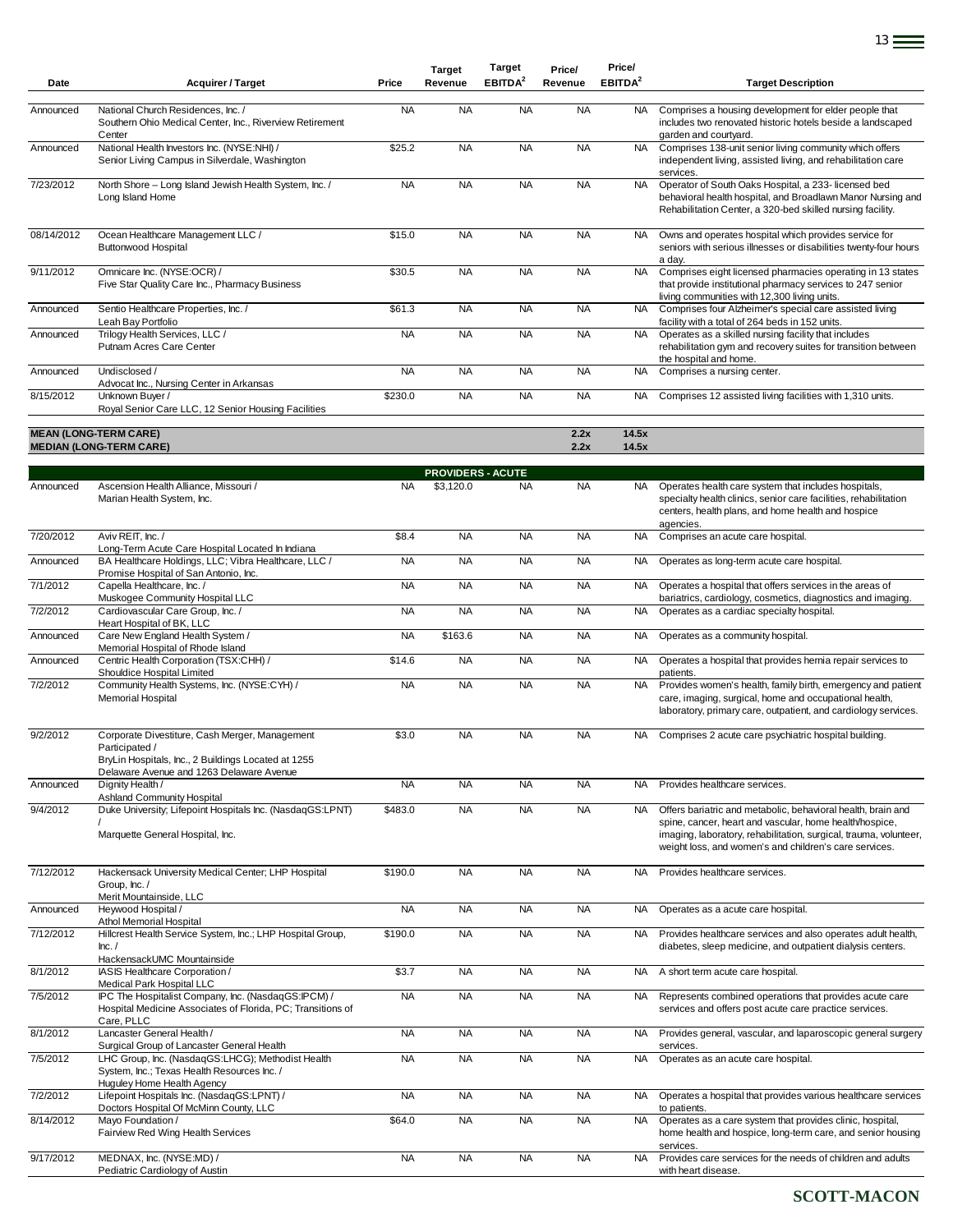| 7/3/2012<br>North Country Health Services /<br><b>NA</b><br><b>NA</b><br><b>NA</b><br><b>NA</b><br>A healthcare system that consists of a 232-bed hospital, a<br>NA.<br>Medcenter One, Inc.<br>multi-specialty clinic, a college of nursing, six primary care<br>clinics, three kidney dialysis centers, and four long-term care<br>facilities.<br>A non-profit community hospital that provides healthcare<br>Prime Healthcare Services, Inc. /<br><b>NA</b><br><b>NA</b><br><b>NA</b><br><b>NA</b><br><b>NA</b><br>Announced<br>services.<br><b>Blackstone Medical Center</b><br>9/26/2012<br>Prime Healthcare Services, Inc. /<br><b>NA</b><br><b>NA</b><br><b>NA</b><br><b>NA</b><br><b>NA</b><br>A 155-bed acute care hospital that provides inpatient and<br><b>Dallas Medical Center</b><br>outpatient healthcare services.<br><b>NA</b><br><b>NA</b><br><b>NA</b><br>Prime Healthcare Services, Inc. /<br><b>NA</b><br>Operates a hospital offers cardiology, obstetrics and<br>Announced<br><b>NA</b><br>Lower Bucks Hospital<br>gynecology care, cancer treatment, surgical, orthopedics and<br>sports medicine, heart care, diagnostic radiology, physical<br>rehabilitation, and cardiac rehabilitation services.<br>7/1/2012<br>Prime Healthcare Services, Inc. /<br><b>NA</b><br><b>NA</b><br><b>NA</b><br><b>NA</b><br><b>NA</b><br>An integrated healthcare system that provides medical and<br>St. Mary's Regional Medical Center, Inc.<br>patient care services.<br><b>NA</b><br><b>NA</b><br>Sinai Health System, Inc. /<br><b>NA</b><br><b>NA</b><br>Operates as a not-for-profit healthcare facility serving the<br>Announced<br>NA.<br>Holy Cross Hospital<br>residents.<br>Steward Health Care System, LLC /<br><b>NA</b><br><b>NA</b><br><b>NA</b><br><b>NA</b><br>Offers healthcare services in the field of addiction medicine,<br>Announced<br>NA.<br>Mercy Hospital, Portland, Maine<br>cancer care, diagnostics, eating disorder, outpatient<br>programs, radiology, and surgical services.<br><b>NA</b><br><b>NA</b><br><b>NA</b><br>9/4/2012<br>Steward Health Care System, LLC /<br><b>NA</b><br><b>NA</b><br>Operates as a not-for-profit long-term acute medical and<br>New England Sinai Hospital Inc.<br>rehabilitation hospital for pulmonary, post-surgical, medically<br>complex, cardiac, and rehabilitation patients.<br>9/14/2012<br>Symbion, Inc. /<br>\$12.7<br><b>NA</b><br><b>NA</b><br><b>NA</b><br><b>NA</b><br>Operates as a surgical facility.<br>St. Louis Women's Surgery Center, LLC<br><b>NA</b><br>7/2/2012<br>Tift Regional Medical Center Foundation, Inc. /<br>\$8.4<br><b>NA</b><br><b>NA</b><br><b>NA</b><br>Operates as a acute care hospital that offers emergency<br>Memorial Hospital of Adel, Inc.<br>services; surgical services; laboratory services and<br>rehabilitation services.<br>7/5/2012<br><b>NA</b><br><b>NA</b><br><b>NA</b><br><b>NA</b><br>Provides general, specialized and ultra specialized care in<br>University Hospital of Quebec /<br><b>NA</b><br>Centre hospitalier affilié universitaire de Québec<br>neurological science.<br>University of Michigan/<br><b>NA</b><br><b>NA</b><br><b>NA</b><br><b>NA</b><br>A non-profit health system.<br>Announced<br>NA.<br>MidMichigan Health<br>9/11/2012<br>Yale-New Haven Hospital, Inc. /<br>\$160.0<br><b>NA</b><br><b>NA</b><br><b>NA</b><br>A community teaching hospital that provides patient care and<br>NA.<br>Hospital Of St. Raphael Physicians Ipa Ii, Inc.<br>medical education services.<br><b>MEAN (ACUTE)</b><br><b>NA</b><br><b>NA</b><br><b>MEDIAN (ACUTE)</b><br><b>NA</b><br><b>NA</b><br>12.2x<br><b>MEAN (PROVIDERS)</b><br>1.9x<br>2.2x<br><b>MEDIAN (PROVIDERS)</b><br>11.8x<br><b>PRODUCTS - CLINICAL DEVICES</b><br>9/11/2012<br>Acacia Research Corp., prior to Split-off of CombiMatrix<br><b>NA</b><br><b>NA</b><br><b>NA</b><br><b>NA</b><br>A patent for stent graph technology.<br>NA.<br>Corp. /<br>Patent for Stent Graph Technology<br>7/15/2012<br>Bankruptcy Sale, Cash Merger /<br>\$2.6<br><b>NA</b><br><b>NA</b><br><b>NA</b><br>NA.<br>Develops telemetric systems that provide feedback about<br>Sicel Technologies, Inc.<br>biological and physiological changes in cell and organ<br>systems.<br>Becton, Dickinson and Company (NYSE:BDX) /<br><b>NA</b><br><b>NA</b><br><b>NA</b><br><b>NA</b><br>Designs, manufactures, and markets safety devices for the<br>Announced<br>NA.<br>Safety Syringes, Inc.<br>pharmaceutical industry.<br>Boston Scientific Corporation (NYSE:BSX) /<br><b>NA</b><br><b>NA</b><br><b>NA</b><br><b>NA</b><br>Designs, develops, and commercializes technologies in the<br>Announced<br><b>NA</b><br>BridgePoint Medical, Inc.<br>field of interventional cardiology for access to and treatment<br>of chronic total occlusion.<br>Bruker Corporation (NasdaqGS:BRKR) /<br><b>NA</b><br><b>NA</b><br><b>NA</b><br><b>NA</b><br><b>NA</b><br>Announced<br>Comprises preclinical in-vivo imaging equipment product<br>Carestream Health Inc., Preclinical in-vivo Imaging<br>portfolio and related assets.<br><b>Equipment Product Portfolio and Related Assets</b><br>\$340.8<br>\$122.0<br>Danaher Corp. (NYSE:DHR) /<br>\$11.2<br>2.8x<br>Manufactures in vitro diagnostic products for urinalysis and<br>Announced<br>30.5x<br>IRIS International Inc. (NasdaqGS:IRIS)<br>body fluids.<br>8/16/2012<br><b>NA</b><br>DermaMed Solutions, LLC /<br><b>NA</b><br><b>NA</b><br><b>NA</b><br><b>NA</b><br>ExcellaDerm Corporation<br>the dead skin cell layer on the surface of skin.<br>7/19/2012<br>ellman International, Inc. /<br><b>NA</b><br><b>NA</b><br><b>NA</b><br><b>NA</b><br>Manufactures and distributes aesthetic laser systems to<br><b>NA</b><br>Sandstone Medical Technologies, LLC<br>physicians and healthcare practitioners.<br>8/17/2012<br><b>NA</b><br><b>NA</b><br><b>NA</b><br><b>NA</b><br>G&H Wire Company, Inc. /<br><b>NA</b><br>Designs, manufactures, markets, and distributes orthodontic<br>Orthodontic Design & Production, Inc.<br>appliances for customers worldwide.<br><b>NA</b><br>Announced<br>Glidewell Laboratories, Inc. /<br><b>NA</b><br><b>NA</b><br><b>NA</b><br><b>NA</b><br>Designs and manufactures dental care equipment.<br>IOS Technologies, Inc.<br>8/1/2012<br>Haemonetics Corporation (NYSE:HAE) /<br>\$551.1<br>\$210.0<br><b>NA</b><br>2.6x<br>NA<br>Comprises blood processing systems, collection, and<br>Pall Mexico Manufacturing, S. de R.L. de C.V<br>filtration products for use in transfusion medicine and<br>includes manufacturing facilities.<br>8/2/2012<br>Heartware International Inc. (ASX:HIN) /<br><b>NA</b><br><b>NM</b><br><b>NM</b><br><b>NM</b><br>Focuses on the development and commercialization of<br><b>NM</b><br>World Heart Corp.<br>infants suffering from heart failure.<br>7/19/2012<br>Hologic Inc. (NasdaqGS:HOLX) /<br>\$9.8<br><b>NA</b><br><b>NA</b><br><b>NA</b><br><b>NA</b><br>Manufactures and distributes analog mammography<br>Beijing Healthcome Technology Company, Ltd.<br>systems.<br>8/1/2012<br>Hologic Inc. (NasdaqGS:HOLX) /<br>\$3,890.9<br>\$586.6<br>\$183.5<br>6.6x<br>Engages in the development, manufacture, and marketing of<br>21.2x<br>Gen-Probe Inc.<br>molecular diagnostic products and services that are used<br>primarily to diagnose human diseases and screen donated<br>human blood.<br>7/13/2012<br>Johnson & Johnson (NYSE:JNJ) /<br><b>NA</b><br><b>NA</b><br><b>NA</b><br><b>NA</b><br><b>NA</b><br>Develops medical devices and technologies in the diabetes<br>Calibra Medical, Inc.<br>sector.<br>9/18/2012<br>Medi-Dyne Healthcare Products, LTD /<br><b>NA</b><br><b>NA</b><br><b>NA</b><br><b>NA</b><br>Designs, manufactures, and distributes preventive and pain-<br>NA.<br>Cho-Pat, Inc.<br>reducing sports/medical devices for the arm, wrist, leg, and<br>knee injuries.<br>7/25/2012<br>Medifocus Inc. (OTCPK:MDFZ.F) /<br><b>NA</b><br>\$5.0<br><b>NA</b><br><b>NA</b><br><b>NA</b><br>Comprises prolieve device for treatment of benign prostatic<br>Boston Scientific Corporation, Assets of Prolieve Business<br>hyperplasia. | Date | <b>Acquirer / Target</b> | Price | <b>Target</b><br>Revenue | Target<br>EBITDA <sup>2</sup> | Price/<br>Revenue | Price/<br>EBITDA <sup>2</sup> | <b>Target Description</b>                                        |
|-------------------------------------------------------------------------------------------------------------------------------------------------------------------------------------------------------------------------------------------------------------------------------------------------------------------------------------------------------------------------------------------------------------------------------------------------------------------------------------------------------------------------------------------------------------------------------------------------------------------------------------------------------------------------------------------------------------------------------------------------------------------------------------------------------------------------------------------------------------------------------------------------------------------------------------------------------------------------------------------------------------------------------------------------------------------------------------------------------------------------------------------------------------------------------------------------------------------------------------------------------------------------------------------------------------------------------------------------------------------------------------------------------------------------------------------------------------------------------------------------------------------------------------------------------------------------------------------------------------------------------------------------------------------------------------------------------------------------------------------------------------------------------------------------------------------------------------------------------------------------------------------------------------------------------------------------------------------------------------------------------------------------------------------------------------------------------------------------------------------------------------------------------------------------------------------------------------------------------------------------------------------------------------------------------------------------------------------------------------------------------------------------------------------------------------------------------------------------------------------------------------------------------------------------------------------------------------------------------------------------------------------------------------------------------------------------------------------------------------------------------------------------------------------------------------------------------------------------------------------------------------------------------------------------------------------------------------------------------------------------------------------------------------------------------------------------------------------------------------------------------------------------------------------------------------------------------------------------------------------------------------------------------------------------------------------------------------------------------------------------------------------------------------------------------------------------------------------------------------------------------------------------------------------------------------------------------------------------------------------------------------------------------------------------------------------------------------------------------------------------------------------------------------------------------------------------------------------------------------------------------------------------------------------------------------------------------------------------------------------------------------------------------------------------------------------------------------------------------------------------------------------------------------------------------------------------------------------------------------------------------------------------------------------------------------------------------------------------------------------------------------------------------------------------------------------------------------------------------------------------------------------------------------------------------------------------------------------------------------------------------------------------------------------------------------------------------------------------------------------------------------------------------------------------------------------------------------------------------------------------------------------------------------------------------------------------------------------------------------------------------------------------------------------------------------------------------------------------------------------------------------------------------------------------------------------------------------------------------------------------------------------------------------------------------------------------------------------------------------------------------------------------------------------------------------------------------------------------------------------------------------------------------------------------------------------------------------------------------------------------------------------------------------------------------------------------------------------------------------------------------------------------------------------------------------------------------------------------------------------------------------------------------------------------------------------------------------------------------------------------------------------------------------------------------------------------------------------------------------------------------------------------------------------------------------------------------------------------------------------------------------------------------------------------------------------------------------------------------------------------------------------------------------------------------------------------------------------------------------------------------------------------------------------------------------------------------------------------------------------------------------------------------------------------------------------------------------------------------------------------------------------------------------------------------------------------------------------------------------------------------------------------------------------------------------------------------------------------------------------------------------------------------------------------------------------------------------------------------------------------------------------------------------------------------------------------------------------------------------------------------------------------------------------------------------------------------------------------------------------------------------------------------------------------------------------------------------------------------------------------------------------------------------------------------------------------------------------------------------------------------------------------------------------------------------------------------------------------------------------------------------------------------------------------------------------------------------------------------------------------------------------------------------------------------------------------------------------------------------------------------------------------------------------------------------------------------------------------------------------------------------------------------------------------------------------|------|--------------------------|-------|--------------------------|-------------------------------|-------------------|-------------------------------|------------------------------------------------------------------|
|                                                                                                                                                                                                                                                                                                                                                                                                                                                                                                                                                                                                                                                                                                                                                                                                                                                                                                                                                                                                                                                                                                                                                                                                                                                                                                                                                                                                                                                                                                                                                                                                                                                                                                                                                                                                                                                                                                                                                                                                                                                                                                                                                                                                                                                                                                                                                                                                                                                                                                                                                                                                                                                                                                                                                                                                                                                                                                                                                                                                                                                                                                                                                                                                                                                                                                                                                                                                                                                                                                                                                                                                                                                                                                                                                                                                                                                                                                                                                                                                                                                                                                                                                                                                                                                                                                                                                                                                                                                                                                                                                                                                                                                                                                                                                                                                                                                                                                                                                                                                                                                                                                                                                                                                                                                                                                                                                                                                                                                                                                                                                                                                                                                                                                                                                                                                                                                                                                                                                                                                                                                                                                                                                                                                                                                                                                                                                                                                                                                                                                                                                                                                                                                                                                                                                                                                                                                                                                                                                                                                                                                                                                                                                                                                                                                                                                                                                                                                                                                                                                                                                                                                                                                                                                                                                                                                                                                                                                                                                                                                                                                                                                                                                                                           |      |                          |       |                          |                               |                   |                               |                                                                  |
|                                                                                                                                                                                                                                                                                                                                                                                                                                                                                                                                                                                                                                                                                                                                                                                                                                                                                                                                                                                                                                                                                                                                                                                                                                                                                                                                                                                                                                                                                                                                                                                                                                                                                                                                                                                                                                                                                                                                                                                                                                                                                                                                                                                                                                                                                                                                                                                                                                                                                                                                                                                                                                                                                                                                                                                                                                                                                                                                                                                                                                                                                                                                                                                                                                                                                                                                                                                                                                                                                                                                                                                                                                                                                                                                                                                                                                                                                                                                                                                                                                                                                                                                                                                                                                                                                                                                                                                                                                                                                                                                                                                                                                                                                                                                                                                                                                                                                                                                                                                                                                                                                                                                                                                                                                                                                                                                                                                                                                                                                                                                                                                                                                                                                                                                                                                                                                                                                                                                                                                                                                                                                                                                                                                                                                                                                                                                                                                                                                                                                                                                                                                                                                                                                                                                                                                                                                                                                                                                                                                                                                                                                                                                                                                                                                                                                                                                                                                                                                                                                                                                                                                                                                                                                                                                                                                                                                                                                                                                                                                                                                                                                                                                                                                           |      |                          |       |                          |                               |                   |                               |                                                                  |
|                                                                                                                                                                                                                                                                                                                                                                                                                                                                                                                                                                                                                                                                                                                                                                                                                                                                                                                                                                                                                                                                                                                                                                                                                                                                                                                                                                                                                                                                                                                                                                                                                                                                                                                                                                                                                                                                                                                                                                                                                                                                                                                                                                                                                                                                                                                                                                                                                                                                                                                                                                                                                                                                                                                                                                                                                                                                                                                                                                                                                                                                                                                                                                                                                                                                                                                                                                                                                                                                                                                                                                                                                                                                                                                                                                                                                                                                                                                                                                                                                                                                                                                                                                                                                                                                                                                                                                                                                                                                                                                                                                                                                                                                                                                                                                                                                                                                                                                                                                                                                                                                                                                                                                                                                                                                                                                                                                                                                                                                                                                                                                                                                                                                                                                                                                                                                                                                                                                                                                                                                                                                                                                                                                                                                                                                                                                                                                                                                                                                                                                                                                                                                                                                                                                                                                                                                                                                                                                                                                                                                                                                                                                                                                                                                                                                                                                                                                                                                                                                                                                                                                                                                                                                                                                                                                                                                                                                                                                                                                                                                                                                                                                                                                                           |      |                          |       |                          |                               |                   |                               |                                                                  |
|                                                                                                                                                                                                                                                                                                                                                                                                                                                                                                                                                                                                                                                                                                                                                                                                                                                                                                                                                                                                                                                                                                                                                                                                                                                                                                                                                                                                                                                                                                                                                                                                                                                                                                                                                                                                                                                                                                                                                                                                                                                                                                                                                                                                                                                                                                                                                                                                                                                                                                                                                                                                                                                                                                                                                                                                                                                                                                                                                                                                                                                                                                                                                                                                                                                                                                                                                                                                                                                                                                                                                                                                                                                                                                                                                                                                                                                                                                                                                                                                                                                                                                                                                                                                                                                                                                                                                                                                                                                                                                                                                                                                                                                                                                                                                                                                                                                                                                                                                                                                                                                                                                                                                                                                                                                                                                                                                                                                                                                                                                                                                                                                                                                                                                                                                                                                                                                                                                                                                                                                                                                                                                                                                                                                                                                                                                                                                                                                                                                                                                                                                                                                                                                                                                                                                                                                                                                                                                                                                                                                                                                                                                                                                                                                                                                                                                                                                                                                                                                                                                                                                                                                                                                                                                                                                                                                                                                                                                                                                                                                                                                                                                                                                                                           |      |                          |       |                          |                               |                   |                               |                                                                  |
|                                                                                                                                                                                                                                                                                                                                                                                                                                                                                                                                                                                                                                                                                                                                                                                                                                                                                                                                                                                                                                                                                                                                                                                                                                                                                                                                                                                                                                                                                                                                                                                                                                                                                                                                                                                                                                                                                                                                                                                                                                                                                                                                                                                                                                                                                                                                                                                                                                                                                                                                                                                                                                                                                                                                                                                                                                                                                                                                                                                                                                                                                                                                                                                                                                                                                                                                                                                                                                                                                                                                                                                                                                                                                                                                                                                                                                                                                                                                                                                                                                                                                                                                                                                                                                                                                                                                                                                                                                                                                                                                                                                                                                                                                                                                                                                                                                                                                                                                                                                                                                                                                                                                                                                                                                                                                                                                                                                                                                                                                                                                                                                                                                                                                                                                                                                                                                                                                                                                                                                                                                                                                                                                                                                                                                                                                                                                                                                                                                                                                                                                                                                                                                                                                                                                                                                                                                                                                                                                                                                                                                                                                                                                                                                                                                                                                                                                                                                                                                                                                                                                                                                                                                                                                                                                                                                                                                                                                                                                                                                                                                                                                                                                                                                           |      |                          |       |                          |                               |                   |                               |                                                                  |
|                                                                                                                                                                                                                                                                                                                                                                                                                                                                                                                                                                                                                                                                                                                                                                                                                                                                                                                                                                                                                                                                                                                                                                                                                                                                                                                                                                                                                                                                                                                                                                                                                                                                                                                                                                                                                                                                                                                                                                                                                                                                                                                                                                                                                                                                                                                                                                                                                                                                                                                                                                                                                                                                                                                                                                                                                                                                                                                                                                                                                                                                                                                                                                                                                                                                                                                                                                                                                                                                                                                                                                                                                                                                                                                                                                                                                                                                                                                                                                                                                                                                                                                                                                                                                                                                                                                                                                                                                                                                                                                                                                                                                                                                                                                                                                                                                                                                                                                                                                                                                                                                                                                                                                                                                                                                                                                                                                                                                                                                                                                                                                                                                                                                                                                                                                                                                                                                                                                                                                                                                                                                                                                                                                                                                                                                                                                                                                                                                                                                                                                                                                                                                                                                                                                                                                                                                                                                                                                                                                                                                                                                                                                                                                                                                                                                                                                                                                                                                                                                                                                                                                                                                                                                                                                                                                                                                                                                                                                                                                                                                                                                                                                                                                                           |      |                          |       |                          |                               |                   |                               |                                                                  |
|                                                                                                                                                                                                                                                                                                                                                                                                                                                                                                                                                                                                                                                                                                                                                                                                                                                                                                                                                                                                                                                                                                                                                                                                                                                                                                                                                                                                                                                                                                                                                                                                                                                                                                                                                                                                                                                                                                                                                                                                                                                                                                                                                                                                                                                                                                                                                                                                                                                                                                                                                                                                                                                                                                                                                                                                                                                                                                                                                                                                                                                                                                                                                                                                                                                                                                                                                                                                                                                                                                                                                                                                                                                                                                                                                                                                                                                                                                                                                                                                                                                                                                                                                                                                                                                                                                                                                                                                                                                                                                                                                                                                                                                                                                                                                                                                                                                                                                                                                                                                                                                                                                                                                                                                                                                                                                                                                                                                                                                                                                                                                                                                                                                                                                                                                                                                                                                                                                                                                                                                                                                                                                                                                                                                                                                                                                                                                                                                                                                                                                                                                                                                                                                                                                                                                                                                                                                                                                                                                                                                                                                                                                                                                                                                                                                                                                                                                                                                                                                                                                                                                                                                                                                                                                                                                                                                                                                                                                                                                                                                                                                                                                                                                                                           |      |                          |       |                          |                               |                   |                               |                                                                  |
|                                                                                                                                                                                                                                                                                                                                                                                                                                                                                                                                                                                                                                                                                                                                                                                                                                                                                                                                                                                                                                                                                                                                                                                                                                                                                                                                                                                                                                                                                                                                                                                                                                                                                                                                                                                                                                                                                                                                                                                                                                                                                                                                                                                                                                                                                                                                                                                                                                                                                                                                                                                                                                                                                                                                                                                                                                                                                                                                                                                                                                                                                                                                                                                                                                                                                                                                                                                                                                                                                                                                                                                                                                                                                                                                                                                                                                                                                                                                                                                                                                                                                                                                                                                                                                                                                                                                                                                                                                                                                                                                                                                                                                                                                                                                                                                                                                                                                                                                                                                                                                                                                                                                                                                                                                                                                                                                                                                                                                                                                                                                                                                                                                                                                                                                                                                                                                                                                                                                                                                                                                                                                                                                                                                                                                                                                                                                                                                                                                                                                                                                                                                                                                                                                                                                                                                                                                                                                                                                                                                                                                                                                                                                                                                                                                                                                                                                                                                                                                                                                                                                                                                                                                                                                                                                                                                                                                                                                                                                                                                                                                                                                                                                                                                           |      |                          |       |                          |                               |                   |                               |                                                                  |
|                                                                                                                                                                                                                                                                                                                                                                                                                                                                                                                                                                                                                                                                                                                                                                                                                                                                                                                                                                                                                                                                                                                                                                                                                                                                                                                                                                                                                                                                                                                                                                                                                                                                                                                                                                                                                                                                                                                                                                                                                                                                                                                                                                                                                                                                                                                                                                                                                                                                                                                                                                                                                                                                                                                                                                                                                                                                                                                                                                                                                                                                                                                                                                                                                                                                                                                                                                                                                                                                                                                                                                                                                                                                                                                                                                                                                                                                                                                                                                                                                                                                                                                                                                                                                                                                                                                                                                                                                                                                                                                                                                                                                                                                                                                                                                                                                                                                                                                                                                                                                                                                                                                                                                                                                                                                                                                                                                                                                                                                                                                                                                                                                                                                                                                                                                                                                                                                                                                                                                                                                                                                                                                                                                                                                                                                                                                                                                                                                                                                                                                                                                                                                                                                                                                                                                                                                                                                                                                                                                                                                                                                                                                                                                                                                                                                                                                                                                                                                                                                                                                                                                                                                                                                                                                                                                                                                                                                                                                                                                                                                                                                                                                                                                                           |      |                          |       |                          |                               |                   |                               |                                                                  |
|                                                                                                                                                                                                                                                                                                                                                                                                                                                                                                                                                                                                                                                                                                                                                                                                                                                                                                                                                                                                                                                                                                                                                                                                                                                                                                                                                                                                                                                                                                                                                                                                                                                                                                                                                                                                                                                                                                                                                                                                                                                                                                                                                                                                                                                                                                                                                                                                                                                                                                                                                                                                                                                                                                                                                                                                                                                                                                                                                                                                                                                                                                                                                                                                                                                                                                                                                                                                                                                                                                                                                                                                                                                                                                                                                                                                                                                                                                                                                                                                                                                                                                                                                                                                                                                                                                                                                                                                                                                                                                                                                                                                                                                                                                                                                                                                                                                                                                                                                                                                                                                                                                                                                                                                                                                                                                                                                                                                                                                                                                                                                                                                                                                                                                                                                                                                                                                                                                                                                                                                                                                                                                                                                                                                                                                                                                                                                                                                                                                                                                                                                                                                                                                                                                                                                                                                                                                                                                                                                                                                                                                                                                                                                                                                                                                                                                                                                                                                                                                                                                                                                                                                                                                                                                                                                                                                                                                                                                                                                                                                                                                                                                                                                                                           |      |                          |       |                          |                               |                   |                               |                                                                  |
|                                                                                                                                                                                                                                                                                                                                                                                                                                                                                                                                                                                                                                                                                                                                                                                                                                                                                                                                                                                                                                                                                                                                                                                                                                                                                                                                                                                                                                                                                                                                                                                                                                                                                                                                                                                                                                                                                                                                                                                                                                                                                                                                                                                                                                                                                                                                                                                                                                                                                                                                                                                                                                                                                                                                                                                                                                                                                                                                                                                                                                                                                                                                                                                                                                                                                                                                                                                                                                                                                                                                                                                                                                                                                                                                                                                                                                                                                                                                                                                                                                                                                                                                                                                                                                                                                                                                                                                                                                                                                                                                                                                                                                                                                                                                                                                                                                                                                                                                                                                                                                                                                                                                                                                                                                                                                                                                                                                                                                                                                                                                                                                                                                                                                                                                                                                                                                                                                                                                                                                                                                                                                                                                                                                                                                                                                                                                                                                                                                                                                                                                                                                                                                                                                                                                                                                                                                                                                                                                                                                                                                                                                                                                                                                                                                                                                                                                                                                                                                                                                                                                                                                                                                                                                                                                                                                                                                                                                                                                                                                                                                                                                                                                                                                           |      |                          |       |                          |                               |                   |                               |                                                                  |
|                                                                                                                                                                                                                                                                                                                                                                                                                                                                                                                                                                                                                                                                                                                                                                                                                                                                                                                                                                                                                                                                                                                                                                                                                                                                                                                                                                                                                                                                                                                                                                                                                                                                                                                                                                                                                                                                                                                                                                                                                                                                                                                                                                                                                                                                                                                                                                                                                                                                                                                                                                                                                                                                                                                                                                                                                                                                                                                                                                                                                                                                                                                                                                                                                                                                                                                                                                                                                                                                                                                                                                                                                                                                                                                                                                                                                                                                                                                                                                                                                                                                                                                                                                                                                                                                                                                                                                                                                                                                                                                                                                                                                                                                                                                                                                                                                                                                                                                                                                                                                                                                                                                                                                                                                                                                                                                                                                                                                                                                                                                                                                                                                                                                                                                                                                                                                                                                                                                                                                                                                                                                                                                                                                                                                                                                                                                                                                                                                                                                                                                                                                                                                                                                                                                                                                                                                                                                                                                                                                                                                                                                                                                                                                                                                                                                                                                                                                                                                                                                                                                                                                                                                                                                                                                                                                                                                                                                                                                                                                                                                                                                                                                                                                                           |      |                          |       |                          |                               |                   |                               |                                                                  |
|                                                                                                                                                                                                                                                                                                                                                                                                                                                                                                                                                                                                                                                                                                                                                                                                                                                                                                                                                                                                                                                                                                                                                                                                                                                                                                                                                                                                                                                                                                                                                                                                                                                                                                                                                                                                                                                                                                                                                                                                                                                                                                                                                                                                                                                                                                                                                                                                                                                                                                                                                                                                                                                                                                                                                                                                                                                                                                                                                                                                                                                                                                                                                                                                                                                                                                                                                                                                                                                                                                                                                                                                                                                                                                                                                                                                                                                                                                                                                                                                                                                                                                                                                                                                                                                                                                                                                                                                                                                                                                                                                                                                                                                                                                                                                                                                                                                                                                                                                                                                                                                                                                                                                                                                                                                                                                                                                                                                                                                                                                                                                                                                                                                                                                                                                                                                                                                                                                                                                                                                                                                                                                                                                                                                                                                                                                                                                                                                                                                                                                                                                                                                                                                                                                                                                                                                                                                                                                                                                                                                                                                                                                                                                                                                                                                                                                                                                                                                                                                                                                                                                                                                                                                                                                                                                                                                                                                                                                                                                                                                                                                                                                                                                                                           |      |                          |       |                          |                               |                   |                               |                                                                  |
|                                                                                                                                                                                                                                                                                                                                                                                                                                                                                                                                                                                                                                                                                                                                                                                                                                                                                                                                                                                                                                                                                                                                                                                                                                                                                                                                                                                                                                                                                                                                                                                                                                                                                                                                                                                                                                                                                                                                                                                                                                                                                                                                                                                                                                                                                                                                                                                                                                                                                                                                                                                                                                                                                                                                                                                                                                                                                                                                                                                                                                                                                                                                                                                                                                                                                                                                                                                                                                                                                                                                                                                                                                                                                                                                                                                                                                                                                                                                                                                                                                                                                                                                                                                                                                                                                                                                                                                                                                                                                                                                                                                                                                                                                                                                                                                                                                                                                                                                                                                                                                                                                                                                                                                                                                                                                                                                                                                                                                                                                                                                                                                                                                                                                                                                                                                                                                                                                                                                                                                                                                                                                                                                                                                                                                                                                                                                                                                                                                                                                                                                                                                                                                                                                                                                                                                                                                                                                                                                                                                                                                                                                                                                                                                                                                                                                                                                                                                                                                                                                                                                                                                                                                                                                                                                                                                                                                                                                                                                                                                                                                                                                                                                                                                           |      |                          |       |                          |                               |                   |                               |                                                                  |
|                                                                                                                                                                                                                                                                                                                                                                                                                                                                                                                                                                                                                                                                                                                                                                                                                                                                                                                                                                                                                                                                                                                                                                                                                                                                                                                                                                                                                                                                                                                                                                                                                                                                                                                                                                                                                                                                                                                                                                                                                                                                                                                                                                                                                                                                                                                                                                                                                                                                                                                                                                                                                                                                                                                                                                                                                                                                                                                                                                                                                                                                                                                                                                                                                                                                                                                                                                                                                                                                                                                                                                                                                                                                                                                                                                                                                                                                                                                                                                                                                                                                                                                                                                                                                                                                                                                                                                                                                                                                                                                                                                                                                                                                                                                                                                                                                                                                                                                                                                                                                                                                                                                                                                                                                                                                                                                                                                                                                                                                                                                                                                                                                                                                                                                                                                                                                                                                                                                                                                                                                                                                                                                                                                                                                                                                                                                                                                                                                                                                                                                                                                                                                                                                                                                                                                                                                                                                                                                                                                                                                                                                                                                                                                                                                                                                                                                                                                                                                                                                                                                                                                                                                                                                                                                                                                                                                                                                                                                                                                                                                                                                                                                                                                                           |      |                          |       |                          |                               |                   |                               |                                                                  |
|                                                                                                                                                                                                                                                                                                                                                                                                                                                                                                                                                                                                                                                                                                                                                                                                                                                                                                                                                                                                                                                                                                                                                                                                                                                                                                                                                                                                                                                                                                                                                                                                                                                                                                                                                                                                                                                                                                                                                                                                                                                                                                                                                                                                                                                                                                                                                                                                                                                                                                                                                                                                                                                                                                                                                                                                                                                                                                                                                                                                                                                                                                                                                                                                                                                                                                                                                                                                                                                                                                                                                                                                                                                                                                                                                                                                                                                                                                                                                                                                                                                                                                                                                                                                                                                                                                                                                                                                                                                                                                                                                                                                                                                                                                                                                                                                                                                                                                                                                                                                                                                                                                                                                                                                                                                                                                                                                                                                                                                                                                                                                                                                                                                                                                                                                                                                                                                                                                                                                                                                                                                                                                                                                                                                                                                                                                                                                                                                                                                                                                                                                                                                                                                                                                                                                                                                                                                                                                                                                                                                                                                                                                                                                                                                                                                                                                                                                                                                                                                                                                                                                                                                                                                                                                                                                                                                                                                                                                                                                                                                                                                                                                                                                                                           |      |                          |       |                          |                               |                   |                               |                                                                  |
|                                                                                                                                                                                                                                                                                                                                                                                                                                                                                                                                                                                                                                                                                                                                                                                                                                                                                                                                                                                                                                                                                                                                                                                                                                                                                                                                                                                                                                                                                                                                                                                                                                                                                                                                                                                                                                                                                                                                                                                                                                                                                                                                                                                                                                                                                                                                                                                                                                                                                                                                                                                                                                                                                                                                                                                                                                                                                                                                                                                                                                                                                                                                                                                                                                                                                                                                                                                                                                                                                                                                                                                                                                                                                                                                                                                                                                                                                                                                                                                                                                                                                                                                                                                                                                                                                                                                                                                                                                                                                                                                                                                                                                                                                                                                                                                                                                                                                                                                                                                                                                                                                                                                                                                                                                                                                                                                                                                                                                                                                                                                                                                                                                                                                                                                                                                                                                                                                                                                                                                                                                                                                                                                                                                                                                                                                                                                                                                                                                                                                                                                                                                                                                                                                                                                                                                                                                                                                                                                                                                                                                                                                                                                                                                                                                                                                                                                                                                                                                                                                                                                                                                                                                                                                                                                                                                                                                                                                                                                                                                                                                                                                                                                                                                           |      |                          |       |                          |                               |                   |                               |                                                                  |
|                                                                                                                                                                                                                                                                                                                                                                                                                                                                                                                                                                                                                                                                                                                                                                                                                                                                                                                                                                                                                                                                                                                                                                                                                                                                                                                                                                                                                                                                                                                                                                                                                                                                                                                                                                                                                                                                                                                                                                                                                                                                                                                                                                                                                                                                                                                                                                                                                                                                                                                                                                                                                                                                                                                                                                                                                                                                                                                                                                                                                                                                                                                                                                                                                                                                                                                                                                                                                                                                                                                                                                                                                                                                                                                                                                                                                                                                                                                                                                                                                                                                                                                                                                                                                                                                                                                                                                                                                                                                                                                                                                                                                                                                                                                                                                                                                                                                                                                                                                                                                                                                                                                                                                                                                                                                                                                                                                                                                                                                                                                                                                                                                                                                                                                                                                                                                                                                                                                                                                                                                                                                                                                                                                                                                                                                                                                                                                                                                                                                                                                                                                                                                                                                                                                                                                                                                                                                                                                                                                                                                                                                                                                                                                                                                                                                                                                                                                                                                                                                                                                                                                                                                                                                                                                                                                                                                                                                                                                                                                                                                                                                                                                                                                                           |      |                          |       |                          |                               |                   |                               |                                                                  |
|                                                                                                                                                                                                                                                                                                                                                                                                                                                                                                                                                                                                                                                                                                                                                                                                                                                                                                                                                                                                                                                                                                                                                                                                                                                                                                                                                                                                                                                                                                                                                                                                                                                                                                                                                                                                                                                                                                                                                                                                                                                                                                                                                                                                                                                                                                                                                                                                                                                                                                                                                                                                                                                                                                                                                                                                                                                                                                                                                                                                                                                                                                                                                                                                                                                                                                                                                                                                                                                                                                                                                                                                                                                                                                                                                                                                                                                                                                                                                                                                                                                                                                                                                                                                                                                                                                                                                                                                                                                                                                                                                                                                                                                                                                                                                                                                                                                                                                                                                                                                                                                                                                                                                                                                                                                                                                                                                                                                                                                                                                                                                                                                                                                                                                                                                                                                                                                                                                                                                                                                                                                                                                                                                                                                                                                                                                                                                                                                                                                                                                                                                                                                                                                                                                                                                                                                                                                                                                                                                                                                                                                                                                                                                                                                                                                                                                                                                                                                                                                                                                                                                                                                                                                                                                                                                                                                                                                                                                                                                                                                                                                                                                                                                                                           |      |                          |       |                          |                               |                   |                               |                                                                  |
|                                                                                                                                                                                                                                                                                                                                                                                                                                                                                                                                                                                                                                                                                                                                                                                                                                                                                                                                                                                                                                                                                                                                                                                                                                                                                                                                                                                                                                                                                                                                                                                                                                                                                                                                                                                                                                                                                                                                                                                                                                                                                                                                                                                                                                                                                                                                                                                                                                                                                                                                                                                                                                                                                                                                                                                                                                                                                                                                                                                                                                                                                                                                                                                                                                                                                                                                                                                                                                                                                                                                                                                                                                                                                                                                                                                                                                                                                                                                                                                                                                                                                                                                                                                                                                                                                                                                                                                                                                                                                                                                                                                                                                                                                                                                                                                                                                                                                                                                                                                                                                                                                                                                                                                                                                                                                                                                                                                                                                                                                                                                                                                                                                                                                                                                                                                                                                                                                                                                                                                                                                                                                                                                                                                                                                                                                                                                                                                                                                                                                                                                                                                                                                                                                                                                                                                                                                                                                                                                                                                                                                                                                                                                                                                                                                                                                                                                                                                                                                                                                                                                                                                                                                                                                                                                                                                                                                                                                                                                                                                                                                                                                                                                                                                           |      |                          |       |                          |                               |                   |                               |                                                                  |
|                                                                                                                                                                                                                                                                                                                                                                                                                                                                                                                                                                                                                                                                                                                                                                                                                                                                                                                                                                                                                                                                                                                                                                                                                                                                                                                                                                                                                                                                                                                                                                                                                                                                                                                                                                                                                                                                                                                                                                                                                                                                                                                                                                                                                                                                                                                                                                                                                                                                                                                                                                                                                                                                                                                                                                                                                                                                                                                                                                                                                                                                                                                                                                                                                                                                                                                                                                                                                                                                                                                                                                                                                                                                                                                                                                                                                                                                                                                                                                                                                                                                                                                                                                                                                                                                                                                                                                                                                                                                                                                                                                                                                                                                                                                                                                                                                                                                                                                                                                                                                                                                                                                                                                                                                                                                                                                                                                                                                                                                                                                                                                                                                                                                                                                                                                                                                                                                                                                                                                                                                                                                                                                                                                                                                                                                                                                                                                                                                                                                                                                                                                                                                                                                                                                                                                                                                                                                                                                                                                                                                                                                                                                                                                                                                                                                                                                                                                                                                                                                                                                                                                                                                                                                                                                                                                                                                                                                                                                                                                                                                                                                                                                                                                                           |      |                          |       |                          |                               |                   |                               |                                                                  |
|                                                                                                                                                                                                                                                                                                                                                                                                                                                                                                                                                                                                                                                                                                                                                                                                                                                                                                                                                                                                                                                                                                                                                                                                                                                                                                                                                                                                                                                                                                                                                                                                                                                                                                                                                                                                                                                                                                                                                                                                                                                                                                                                                                                                                                                                                                                                                                                                                                                                                                                                                                                                                                                                                                                                                                                                                                                                                                                                                                                                                                                                                                                                                                                                                                                                                                                                                                                                                                                                                                                                                                                                                                                                                                                                                                                                                                                                                                                                                                                                                                                                                                                                                                                                                                                                                                                                                                                                                                                                                                                                                                                                                                                                                                                                                                                                                                                                                                                                                                                                                                                                                                                                                                                                                                                                                                                                                                                                                                                                                                                                                                                                                                                                                                                                                                                                                                                                                                                                                                                                                                                                                                                                                                                                                                                                                                                                                                                                                                                                                                                                                                                                                                                                                                                                                                                                                                                                                                                                                                                                                                                                                                                                                                                                                                                                                                                                                                                                                                                                                                                                                                                                                                                                                                                                                                                                                                                                                                                                                                                                                                                                                                                                                                                           |      |                          |       |                          |                               |                   |                               |                                                                  |
|                                                                                                                                                                                                                                                                                                                                                                                                                                                                                                                                                                                                                                                                                                                                                                                                                                                                                                                                                                                                                                                                                                                                                                                                                                                                                                                                                                                                                                                                                                                                                                                                                                                                                                                                                                                                                                                                                                                                                                                                                                                                                                                                                                                                                                                                                                                                                                                                                                                                                                                                                                                                                                                                                                                                                                                                                                                                                                                                                                                                                                                                                                                                                                                                                                                                                                                                                                                                                                                                                                                                                                                                                                                                                                                                                                                                                                                                                                                                                                                                                                                                                                                                                                                                                                                                                                                                                                                                                                                                                                                                                                                                                                                                                                                                                                                                                                                                                                                                                                                                                                                                                                                                                                                                                                                                                                                                                                                                                                                                                                                                                                                                                                                                                                                                                                                                                                                                                                                                                                                                                                                                                                                                                                                                                                                                                                                                                                                                                                                                                                                                                                                                                                                                                                                                                                                                                                                                                                                                                                                                                                                                                                                                                                                                                                                                                                                                                                                                                                                                                                                                                                                                                                                                                                                                                                                                                                                                                                                                                                                                                                                                                                                                                                                           |      |                          |       |                          |                               |                   |                               |                                                                  |
|                                                                                                                                                                                                                                                                                                                                                                                                                                                                                                                                                                                                                                                                                                                                                                                                                                                                                                                                                                                                                                                                                                                                                                                                                                                                                                                                                                                                                                                                                                                                                                                                                                                                                                                                                                                                                                                                                                                                                                                                                                                                                                                                                                                                                                                                                                                                                                                                                                                                                                                                                                                                                                                                                                                                                                                                                                                                                                                                                                                                                                                                                                                                                                                                                                                                                                                                                                                                                                                                                                                                                                                                                                                                                                                                                                                                                                                                                                                                                                                                                                                                                                                                                                                                                                                                                                                                                                                                                                                                                                                                                                                                                                                                                                                                                                                                                                                                                                                                                                                                                                                                                                                                                                                                                                                                                                                                                                                                                                                                                                                                                                                                                                                                                                                                                                                                                                                                                                                                                                                                                                                                                                                                                                                                                                                                                                                                                                                                                                                                                                                                                                                                                                                                                                                                                                                                                                                                                                                                                                                                                                                                                                                                                                                                                                                                                                                                                                                                                                                                                                                                                                                                                                                                                                                                                                                                                                                                                                                                                                                                                                                                                                                                                                                           |      |                          |       |                          |                               |                   |                               | Manufactures microdermabrasion systems for the removal of        |
|                                                                                                                                                                                                                                                                                                                                                                                                                                                                                                                                                                                                                                                                                                                                                                                                                                                                                                                                                                                                                                                                                                                                                                                                                                                                                                                                                                                                                                                                                                                                                                                                                                                                                                                                                                                                                                                                                                                                                                                                                                                                                                                                                                                                                                                                                                                                                                                                                                                                                                                                                                                                                                                                                                                                                                                                                                                                                                                                                                                                                                                                                                                                                                                                                                                                                                                                                                                                                                                                                                                                                                                                                                                                                                                                                                                                                                                                                                                                                                                                                                                                                                                                                                                                                                                                                                                                                                                                                                                                                                                                                                                                                                                                                                                                                                                                                                                                                                                                                                                                                                                                                                                                                                                                                                                                                                                                                                                                                                                                                                                                                                                                                                                                                                                                                                                                                                                                                                                                                                                                                                                                                                                                                                                                                                                                                                                                                                                                                                                                                                                                                                                                                                                                                                                                                                                                                                                                                                                                                                                                                                                                                                                                                                                                                                                                                                                                                                                                                                                                                                                                                                                                                                                                                                                                                                                                                                                                                                                                                                                                                                                                                                                                                                                           |      |                          |       |                          |                               |                   |                               |                                                                  |
|                                                                                                                                                                                                                                                                                                                                                                                                                                                                                                                                                                                                                                                                                                                                                                                                                                                                                                                                                                                                                                                                                                                                                                                                                                                                                                                                                                                                                                                                                                                                                                                                                                                                                                                                                                                                                                                                                                                                                                                                                                                                                                                                                                                                                                                                                                                                                                                                                                                                                                                                                                                                                                                                                                                                                                                                                                                                                                                                                                                                                                                                                                                                                                                                                                                                                                                                                                                                                                                                                                                                                                                                                                                                                                                                                                                                                                                                                                                                                                                                                                                                                                                                                                                                                                                                                                                                                                                                                                                                                                                                                                                                                                                                                                                                                                                                                                                                                                                                                                                                                                                                                                                                                                                                                                                                                                                                                                                                                                                                                                                                                                                                                                                                                                                                                                                                                                                                                                                                                                                                                                                                                                                                                                                                                                                                                                                                                                                                                                                                                                                                                                                                                                                                                                                                                                                                                                                                                                                                                                                                                                                                                                                                                                                                                                                                                                                                                                                                                                                                                                                                                                                                                                                                                                                                                                                                                                                                                                                                                                                                                                                                                                                                                                                           |      |                          |       |                          |                               |                   |                               |                                                                  |
|                                                                                                                                                                                                                                                                                                                                                                                                                                                                                                                                                                                                                                                                                                                                                                                                                                                                                                                                                                                                                                                                                                                                                                                                                                                                                                                                                                                                                                                                                                                                                                                                                                                                                                                                                                                                                                                                                                                                                                                                                                                                                                                                                                                                                                                                                                                                                                                                                                                                                                                                                                                                                                                                                                                                                                                                                                                                                                                                                                                                                                                                                                                                                                                                                                                                                                                                                                                                                                                                                                                                                                                                                                                                                                                                                                                                                                                                                                                                                                                                                                                                                                                                                                                                                                                                                                                                                                                                                                                                                                                                                                                                                                                                                                                                                                                                                                                                                                                                                                                                                                                                                                                                                                                                                                                                                                                                                                                                                                                                                                                                                                                                                                                                                                                                                                                                                                                                                                                                                                                                                                                                                                                                                                                                                                                                                                                                                                                                                                                                                                                                                                                                                                                                                                                                                                                                                                                                                                                                                                                                                                                                                                                                                                                                                                                                                                                                                                                                                                                                                                                                                                                                                                                                                                                                                                                                                                                                                                                                                                                                                                                                                                                                                                                           |      |                          |       |                          |                               |                   |                               |                                                                  |
|                                                                                                                                                                                                                                                                                                                                                                                                                                                                                                                                                                                                                                                                                                                                                                                                                                                                                                                                                                                                                                                                                                                                                                                                                                                                                                                                                                                                                                                                                                                                                                                                                                                                                                                                                                                                                                                                                                                                                                                                                                                                                                                                                                                                                                                                                                                                                                                                                                                                                                                                                                                                                                                                                                                                                                                                                                                                                                                                                                                                                                                                                                                                                                                                                                                                                                                                                                                                                                                                                                                                                                                                                                                                                                                                                                                                                                                                                                                                                                                                                                                                                                                                                                                                                                                                                                                                                                                                                                                                                                                                                                                                                                                                                                                                                                                                                                                                                                                                                                                                                                                                                                                                                                                                                                                                                                                                                                                                                                                                                                                                                                                                                                                                                                                                                                                                                                                                                                                                                                                                                                                                                                                                                                                                                                                                                                                                                                                                                                                                                                                                                                                                                                                                                                                                                                                                                                                                                                                                                                                                                                                                                                                                                                                                                                                                                                                                                                                                                                                                                                                                                                                                                                                                                                                                                                                                                                                                                                                                                                                                                                                                                                                                                                                           |      |                          |       |                          |                               |                   |                               |                                                                  |
|                                                                                                                                                                                                                                                                                                                                                                                                                                                                                                                                                                                                                                                                                                                                                                                                                                                                                                                                                                                                                                                                                                                                                                                                                                                                                                                                                                                                                                                                                                                                                                                                                                                                                                                                                                                                                                                                                                                                                                                                                                                                                                                                                                                                                                                                                                                                                                                                                                                                                                                                                                                                                                                                                                                                                                                                                                                                                                                                                                                                                                                                                                                                                                                                                                                                                                                                                                                                                                                                                                                                                                                                                                                                                                                                                                                                                                                                                                                                                                                                                                                                                                                                                                                                                                                                                                                                                                                                                                                                                                                                                                                                                                                                                                                                                                                                                                                                                                                                                                                                                                                                                                                                                                                                                                                                                                                                                                                                                                                                                                                                                                                                                                                                                                                                                                                                                                                                                                                                                                                                                                                                                                                                                                                                                                                                                                                                                                                                                                                                                                                                                                                                                                                                                                                                                                                                                                                                                                                                                                                                                                                                                                                                                                                                                                                                                                                                                                                                                                                                                                                                                                                                                                                                                                                                                                                                                                                                                                                                                                                                                                                                                                                                                                                           |      |                          |       |                          |                               |                   |                               | implantable ventricular assist devices for adults, children, and |
|                                                                                                                                                                                                                                                                                                                                                                                                                                                                                                                                                                                                                                                                                                                                                                                                                                                                                                                                                                                                                                                                                                                                                                                                                                                                                                                                                                                                                                                                                                                                                                                                                                                                                                                                                                                                                                                                                                                                                                                                                                                                                                                                                                                                                                                                                                                                                                                                                                                                                                                                                                                                                                                                                                                                                                                                                                                                                                                                                                                                                                                                                                                                                                                                                                                                                                                                                                                                                                                                                                                                                                                                                                                                                                                                                                                                                                                                                                                                                                                                                                                                                                                                                                                                                                                                                                                                                                                                                                                                                                                                                                                                                                                                                                                                                                                                                                                                                                                                                                                                                                                                                                                                                                                                                                                                                                                                                                                                                                                                                                                                                                                                                                                                                                                                                                                                                                                                                                                                                                                                                                                                                                                                                                                                                                                                                                                                                                                                                                                                                                                                                                                                                                                                                                                                                                                                                                                                                                                                                                                                                                                                                                                                                                                                                                                                                                                                                                                                                                                                                                                                                                                                                                                                                                                                                                                                                                                                                                                                                                                                                                                                                                                                                                                           |      |                          |       |                          |                               |                   |                               |                                                                  |
|                                                                                                                                                                                                                                                                                                                                                                                                                                                                                                                                                                                                                                                                                                                                                                                                                                                                                                                                                                                                                                                                                                                                                                                                                                                                                                                                                                                                                                                                                                                                                                                                                                                                                                                                                                                                                                                                                                                                                                                                                                                                                                                                                                                                                                                                                                                                                                                                                                                                                                                                                                                                                                                                                                                                                                                                                                                                                                                                                                                                                                                                                                                                                                                                                                                                                                                                                                                                                                                                                                                                                                                                                                                                                                                                                                                                                                                                                                                                                                                                                                                                                                                                                                                                                                                                                                                                                                                                                                                                                                                                                                                                                                                                                                                                                                                                                                                                                                                                                                                                                                                                                                                                                                                                                                                                                                                                                                                                                                                                                                                                                                                                                                                                                                                                                                                                                                                                                                                                                                                                                                                                                                                                                                                                                                                                                                                                                                                                                                                                                                                                                                                                                                                                                                                                                                                                                                                                                                                                                                                                                                                                                                                                                                                                                                                                                                                                                                                                                                                                                                                                                                                                                                                                                                                                                                                                                                                                                                                                                                                                                                                                                                                                                                                           |      |                          |       |                          |                               |                   |                               |                                                                  |
|                                                                                                                                                                                                                                                                                                                                                                                                                                                                                                                                                                                                                                                                                                                                                                                                                                                                                                                                                                                                                                                                                                                                                                                                                                                                                                                                                                                                                                                                                                                                                                                                                                                                                                                                                                                                                                                                                                                                                                                                                                                                                                                                                                                                                                                                                                                                                                                                                                                                                                                                                                                                                                                                                                                                                                                                                                                                                                                                                                                                                                                                                                                                                                                                                                                                                                                                                                                                                                                                                                                                                                                                                                                                                                                                                                                                                                                                                                                                                                                                                                                                                                                                                                                                                                                                                                                                                                                                                                                                                                                                                                                                                                                                                                                                                                                                                                                                                                                                                                                                                                                                                                                                                                                                                                                                                                                                                                                                                                                                                                                                                                                                                                                                                                                                                                                                                                                                                                                                                                                                                                                                                                                                                                                                                                                                                                                                                                                                                                                                                                                                                                                                                                                                                                                                                                                                                                                                                                                                                                                                                                                                                                                                                                                                                                                                                                                                                                                                                                                                                                                                                                                                                                                                                                                                                                                                                                                                                                                                                                                                                                                                                                                                                                                           |      |                          |       |                          |                               |                   |                               |                                                                  |
|                                                                                                                                                                                                                                                                                                                                                                                                                                                                                                                                                                                                                                                                                                                                                                                                                                                                                                                                                                                                                                                                                                                                                                                                                                                                                                                                                                                                                                                                                                                                                                                                                                                                                                                                                                                                                                                                                                                                                                                                                                                                                                                                                                                                                                                                                                                                                                                                                                                                                                                                                                                                                                                                                                                                                                                                                                                                                                                                                                                                                                                                                                                                                                                                                                                                                                                                                                                                                                                                                                                                                                                                                                                                                                                                                                                                                                                                                                                                                                                                                                                                                                                                                                                                                                                                                                                                                                                                                                                                                                                                                                                                                                                                                                                                                                                                                                                                                                                                                                                                                                                                                                                                                                                                                                                                                                                                                                                                                                                                                                                                                                                                                                                                                                                                                                                                                                                                                                                                                                                                                                                                                                                                                                                                                                                                                                                                                                                                                                                                                                                                                                                                                                                                                                                                                                                                                                                                                                                                                                                                                                                                                                                                                                                                                                                                                                                                                                                                                                                                                                                                                                                                                                                                                                                                                                                                                                                                                                                                                                                                                                                                                                                                                                                           |      |                          |       |                          |                               |                   |                               |                                                                  |
|                                                                                                                                                                                                                                                                                                                                                                                                                                                                                                                                                                                                                                                                                                                                                                                                                                                                                                                                                                                                                                                                                                                                                                                                                                                                                                                                                                                                                                                                                                                                                                                                                                                                                                                                                                                                                                                                                                                                                                                                                                                                                                                                                                                                                                                                                                                                                                                                                                                                                                                                                                                                                                                                                                                                                                                                                                                                                                                                                                                                                                                                                                                                                                                                                                                                                                                                                                                                                                                                                                                                                                                                                                                                                                                                                                                                                                                                                                                                                                                                                                                                                                                                                                                                                                                                                                                                                                                                                                                                                                                                                                                                                                                                                                                                                                                                                                                                                                                                                                                                                                                                                                                                                                                                                                                                                                                                                                                                                                                                                                                                                                                                                                                                                                                                                                                                                                                                                                                                                                                                                                                                                                                                                                                                                                                                                                                                                                                                                                                                                                                                                                                                                                                                                                                                                                                                                                                                                                                                                                                                                                                                                                                                                                                                                                                                                                                                                                                                                                                                                                                                                                                                                                                                                                                                                                                                                                                                                                                                                                                                                                                                                                                                                                                           |      |                          |       |                          |                               |                   |                               |                                                                  |

**Target** 

**Price/** 

**Price/**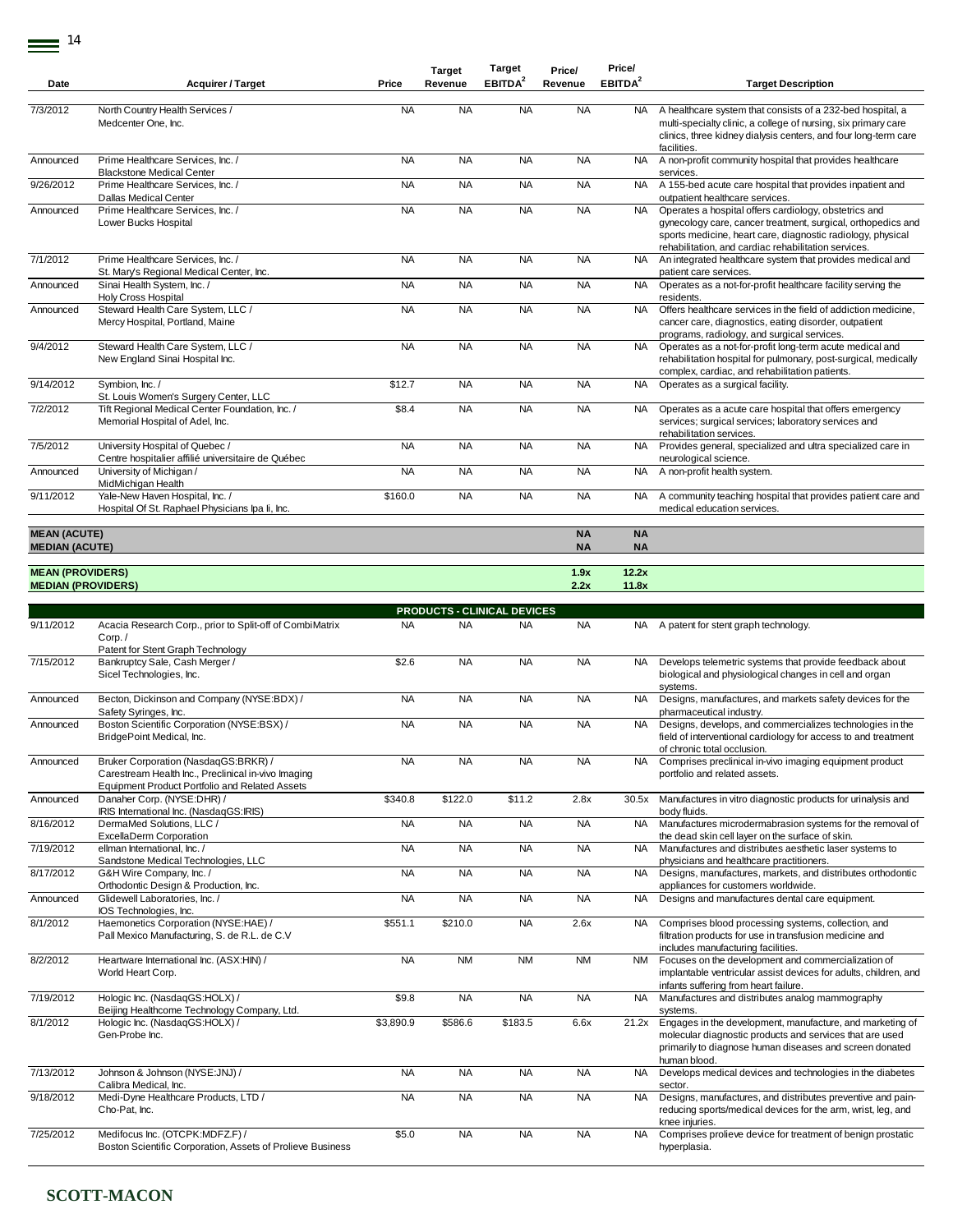| Date      | <b>Acquirer / Target</b>                                                                                                                                 | Price     | <b>Target</b><br>Revenue | <b>Target</b><br>EBITDA <sup>2</sup> | Price/<br>Revenue | Price/<br>EBITDA <sup>2</sup> | <b>Target Description</b>                                                                                                                                                                                                                                                   |
|-----------|----------------------------------------------------------------------------------------------------------------------------------------------------------|-----------|--------------------------|--------------------------------------|-------------------|-------------------------------|-----------------------------------------------------------------------------------------------------------------------------------------------------------------------------------------------------------------------------------------------------------------------------|
|           |                                                                                                                                                          |           |                          |                                      |                   |                               |                                                                                                                                                                                                                                                                             |
| Announced | Medtronic, Inc. (NYSE:MDT) /<br>China Kanghui Holdings (NYSE:KH)                                                                                         | \$654.8   | \$56.8                   | \$26.2                               | 11.4x             | 24.8x                         | Engages in the development, manufacture, and sale of<br>orthopedic implants and associated instruments for trauma,<br>spine, cranial maxillofacial, and craniocerebral.                                                                                                     |
| 8/1/2012  | Metabolon, Inc./<br>Lipomics Technologies, Inc.                                                                                                          | <b>NA</b> | <b>NA</b>                | <b>NA</b>                            | <b>NA</b>         | <b>NA</b>                     | Develops diagnostics for detecting, treating, and managing<br>metabolic and cardiovascular diseases with a focus on high-<br>density lipoprotein function, insulin resistance, weight<br>management, and inflammation.                                                      |
| 7/2/2012  | Natus Medical Inc. (NasdaqGS:BABY) /<br>Nicolet Neurodiagnostic and Monitoring Products Business                                                         | \$58.0    | \$95.0                   | <b>NA</b>                            | 0.6x              | NA                            | Develops clinically differentiated neurodiagnostic and<br>monitoring products, including a portfolio of<br>electroencephalography and electromyography systems and<br>related accessories, vascular, obstetric doppler sensors, and<br>connectivity products.               |
| 9/25/2012 | Rochon Capital Partners, Ltd. /<br>Computer Vision Systems Laboratories Corp.<br>(OTCPK:CVSL), Prior to Reverse Merger with Happenings<br>Communications | <b>NA</b> | <b>NA</b>                | <b>NM</b>                            | <b>NA</b>         | <b>NM</b>                     | Engages in the manufacture and distribution of maneuverable-<br>coiled guide wire, a slender flexible metal wire with a soft tip<br>made of a coil that could be bent prior to insertion into the<br>arteries during surgery.                                               |
| Announced | Siemens AG (DB:SIE) /<br>Penrith Corporation                                                                                                             | <b>NA</b> | <b>NA</b>                | <b>NA</b>                            | <b>NA</b>         | NA                            | Manufactures and distributes an integrated ultrasound<br>imaging system and nerve stimulation system.                                                                                                                                                                       |
| 7/2/2012  | Sorin SpA (BIT:SRN) /<br>California Medical Laboratories, Inc.                                                                                           | \$14.0    | \$8.0                    | <b>NA</b>                            | 1.8x              | <b>NA</b>                     | Develops, manufactures, and distributes cardiovascular<br>cannulation products worldwide.                                                                                                                                                                                   |
| 8/15/2012 | Steris Corp. (NYSE:STE) /<br>US Endoscopy, Inc.                                                                                                          | \$270.0   | \$70.0                   | <b>NA</b>                            | 3.9x              | <b>NA</b>                     | Designs and manufactures endoscopy devices for<br>gastrointestinal endoscopy markets.                                                                                                                                                                                       |
| 8/1/2012  | SWR&D, Inc./<br>NanoBioMagnetics, Inc.                                                                                                                   | <b>NA</b> | <b>NA</b>                | <b>NA</b>                            | <b>NA</b>         | <b>NA</b>                     | Develops and markets magnetically responsive Organ<br>Assisting Devices for the healthcare industry.                                                                                                                                                                        |
| 8/16/2012 | Tecomet. Inc. /<br>Teleflex Medical OEM, Orthopedics Business                                                                                            | \$45.2    | \$36.0                   | <b>NA</b>                            | 1.3x              | <b>NA</b>                     | Offers custom surgical instruments used for orthopedic and<br>spinal procedures and SMD provides micro-machined<br>products ranging from simple components to complex<br>devices.                                                                                           |
| Announced | Teleflex Incorporated (NYSE:TFX) /<br>Intavent Direct Ltd, Laryngeal Mask Supraglottic Airway<br><b>Business and Certain Other Products</b>              | <b>NA</b> | <b>NA</b>                | <b>NA</b>                            | <b>NA</b>         | <b>NA</b>                     | Comprise airway management devices, used in surgical<br>procedures.                                                                                                                                                                                                         |
| Announced | Teleflex Incorporated (NYSE:TFX) /<br>LMA International N.V., Substantially All Assets                                                                   | \$246.6   | \$125.6                  | \$18.7                               | 2.0x              | 13.2x                         | Comprises designs, develops, manufactures, markets, and<br>distributes medical equipment used principally by<br>anaesthetists and emergency medical practitioners for<br>airway management.                                                                                 |
| Announced | Tornier N.V. (NasdaqGS:TRNX) /<br>OrthoHelix Surgical Designs, Inc.                                                                                      | \$155.0   | <b>NA</b>                | <b>NA</b>                            | <b>NA</b>         | <b>NA</b>                     | Engages in the development, manufacture, and marketing of<br>hand and foot surgical products/extremity fixation products.                                                                                                                                                   |
| 9/24/2012 | Transgenomic Inc. (OTCPK:TBIO) /<br>Axial Biotech, Inc., ScoliScore Adolescent Idiopathic<br>Scoliosis Prognostic Test                                   | \$4.4     | <b>NA</b>                | <b>NA</b>                            | <b>NA</b>         | <b>NA</b>                     | Comprises ScoliScore™ assay technology which is a saliva-<br>based multi-gene test that provides a highly accurate<br>assessment of the likelihood of spinal curve progression for<br>adolescent children diagnosed with AIS, or an abnormal<br>lateral curve of the spine. |
| 8/28/2012 | Wellness Center USA, Inc. (OTCPK:WCUI) /<br>Psoria-Shield Inc.                                                                                           | \$15.0    | <b>NA</b>                | <b>NA</b>                            | <b>NA</b>         | <b>NA</b>                     | Designs and manufactures devices for the treatment of ultra-<br>violet treatable skin disorders.                                                                                                                                                                            |
|           | <b>MEAN (CLINICAL DEVICES)</b>                                                                                                                           |           |                          |                                      |                   | 22.4x                         |                                                                                                                                                                                                                                                                             |
|           | <b>MEDIAN (CLINICAL DEVICES)</b>                                                                                                                         |           |                          |                                      | 3.7x<br>2.6x      | 23.0x                         |                                                                                                                                                                                                                                                                             |

|            |                                                                                       |           |           | <b>PRODUCTS - NON-CLINICAL DEVICES</b> |           |           |                                                                                                                                                                                                             |
|------------|---------------------------------------------------------------------------------------|-----------|-----------|----------------------------------------|-----------|-----------|-------------------------------------------------------------------------------------------------------------------------------------------------------------------------------------------------------------|
| 8/24/2012  | Becton, Dickinson and Company (NYSE:BDX) /<br>Sirigen Ltd.                            | <b>NA</b> | <b>NA</b> | <b>NA</b>                              | <b>NA</b> | <b>NA</b> | Develops medical technologies for the diagnostic and life<br>science marketplaces.                                                                                                                          |
| Announced  | BGI/                                                                                  | \$90.2    | \$19.3    | <b>NM</b>                              | 4.7x      | <b>NM</b> | Develops and commercializes a DNA sequencing platform                                                                                                                                                       |
|            | Complete Genomics, Inc. (NasdaqGM:GNOM)                                               |           |           |                                        |           |           | for human genome sequencing and analysis.                                                                                                                                                                   |
| 8/30/2012  | Chart Industries Inc. (NasdaqGS:GTLS) /<br>AirSep Corporation                         | \$180.0   | <b>NA</b> | <b>NA</b>                              | <b>NA</b> | <b>NA</b> | Manufactures and sells air separation equipment.                                                                                                                                                            |
| 9/24/2012  | CONMED Corporation (NasdaqGS:CNMD) /<br>Viking Systems, Inc. (OTCBB:VKNG)             | \$22.0    | \$10.8    | <b>NM</b>                              | 2.0x      | NM.       | Develops, manufactures, and markets visualization solutions<br>for minimally invasive surgery.                                                                                                              |
| Announced  | Danaher Corp. (NYSE:DHR) /<br>Aperio Technologies, Inc.                               | <b>NA</b> | <b>NA</b> | <b>NA</b>                              | <b>NA</b> | <b>NA</b> | Provides digital pathology systems, software, and services<br>for clinical, research, pharmaceutical/biotechnology,<br>education, hospital, and reference laboratory sectors.                               |
| 7/11/2012  | Genova Diagnostics, Inc. /<br>Metametrix, Inc.                                        | <b>NA</b> | <b>NA</b> | <b>NA</b>                              | <b>NA</b> | <b>NA</b> | Develops clinical laboratory test kits that are used for<br>measuring nutritional insufficiencies, metabolic dysfunction,<br>microbial imbalances, and toxic influences on health.                          |
| 8/28/2012  | Life Time Fitness Inc. (NYSE:LTM) /<br>MGC Diagnostics Corporation, New Leaf Business | \$1.2     | <b>NA</b> | <b>NA</b>                              | <b>NA</b> | <b>NA</b> | Comprises cardio respiratory diagnostic systems, software<br>and support materials.                                                                                                                         |
| 7/11/2012  | Luminex Corporation (NasdaqGS:LMNX) /<br>GenturaDx-USA, Inc.                          | \$60.0    | <b>NA</b> | <b>NA</b>                              | <b>NA</b> | <b>NA</b> | A molecular diagnostics company that develops and delivers<br>automated instruments for hospitals and patients.                                                                                             |
| 08/01/2012 | Masimo Corporation (NasdaqGS:MASI) /<br>PHASEIN AB                                    | \$30.4    | \$458.4   | \$106.0                                | <b>NA</b> | <b>NA</b> | Develops, manufactures, and markets ultra-compact<br>mainstream and sidestream multigas analyzers.                                                                                                          |
| 8/1/2012   | ResMed Inc. (NYSE:RMD) /<br>Umbian Inc.                                               | <b>NA</b> | <b>NA</b> | <b>NA</b>                              | <b>NA</b> | <b>NA</b> | Engages in the design, development, and delivery of Web-<br>based compliance monitoring solutions for compliance<br>management solutions that monitors continuous positive<br>airway pressure device usage. |
| 8/28/2012  | Taiyo Nippon Sanso Corporation (TSE:4091) /<br>RASIRC, Inc.                           | <b>NA</b> | <b>NA</b> | <b>NA</b>                              | <b>NA</b> | <b>NA</b> | Designs, develops, and manufactures products that purify<br>and deliver ultra pure liquids and gases with a primary focus<br>on water vapor for medical and pharmaceutical clients<br>among others.         |
| 7/24/2012  | TechVen Partners, LLC /<br>SensiQ Technologies, Inc.                                  | <b>NA</b> | <b>NA</b> | <b>NA</b>                              | <b>NA</b> | <b>NA</b> | Develops and manufactures tools for the life sciences<br>research market.                                                                                                                                   |
| 9/13/2012  | Thermo Fisher Scientific, Inc. (NYSE:TMO) /<br>One Lambda. Inc.                       | <b>NA</b> | <b>NA</b> | <b>NA</b>                              | <b>NA</b> | <b>NA</b> | Provides serological products and reagents, such as<br>Terasaki HLA tissue typing trays, monoclonal typing trays,<br>cell isolation reagents, HLA testing reagents, specialty<br>products, and accessories. |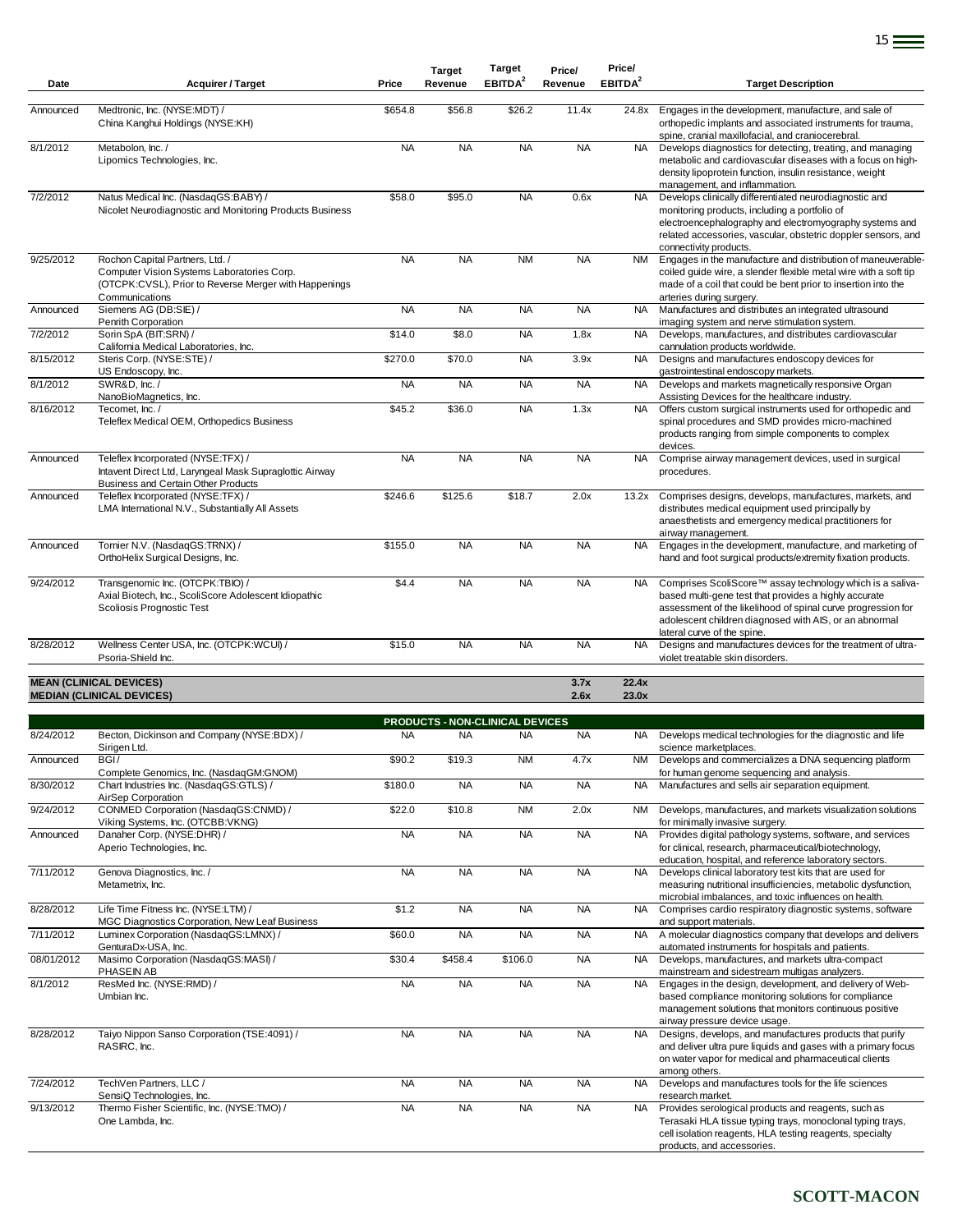$\equiv$ <sup>16</sup>

|           |                                                                                                                  |           | Target    | <b>Target</b>                 | Price/       | Price/                 |                                                                                                                                          |
|-----------|------------------------------------------------------------------------------------------------------------------|-----------|-----------|-------------------------------|--------------|------------------------|------------------------------------------------------------------------------------------------------------------------------------------|
| Date      | <b>Acquirer / Target</b>                                                                                         | Price     | Revenue   | EBITDA <sup>2</sup>           | Revenue      | EBITDA <sup>2</sup>    | <b>Target Description</b>                                                                                                                |
| 7/26/2012 | United Seating & Mobility, LLC /<br>Active American Mobility & Medical Supply, Rehabilitation<br><b>Division</b> | <b>NA</b> | <b>NA</b> | <b>NA</b>                     | <b>NA</b>    | NA.                    | Manufactures and markets medical rehabilitation equipment.                                                                               |
|           | <b>MEAN (NON-CLINICAL DEVICES)</b><br><b>MEDIAN (NON-CLINICAL DEVICES)</b>                                       |           |           |                               | 3.4x<br>3.4x | <b>NA</b><br><b>NA</b> |                                                                                                                                          |
|           |                                                                                                                  |           |           | <b>PRODUCTS - DISPOSABLES</b> |              |                        |                                                                                                                                          |
| 9/28/2012 | ConvaTec Healthcare B S.a.r.l./<br>180 Medical, Inc.                                                             | \$321.0   | <b>NA</b> | <b>NA</b>                     | <b>NA</b>    | NA.                    | Supplies sterile use catheters, and urologic and disposable<br>medical supplies for customers with chronic medical<br>diagnoses.         |
| Announced | Fresenius Kabi AG /<br>Fenwal Inc.                                                                               | <b>NA</b> | <b>NA</b> | <b>NA</b>                     | <b>NA</b>    | NA.                    | Develops, manufactures, and markets products and services<br>for the transfusion medicine industry.                                      |
| 7/17/2012 | J.H. Whitney & Co., LLC /<br><b>TIDI Products, LLC</b>                                                           | <b>NA</b> | <b>NA</b> | <b>NA</b>                     | <b>NA</b>    | <b>NA</b>              | Manufactures single-use personal protection and patient care<br>infection prevention products for medical and dental markets.            |
| 7/13/2012 | Zebra Technologies Corp. (NasdagGS:ZBRA) /<br>LaserBand, LLC                                                     | <b>NA</b> | <b>NA</b> | <b>NA</b>                     | <b>NA</b>    | NA.                    | Manufactures patient identification wristbands, labels, tags,<br>and related products to identify adults and PED/babies in<br>hospitals. |

| <b>MEAN (DISPOSABLES)</b> |                                                                                                                                       |           |                              |           | <b>NA</b> | <b>NA</b> |                                                                                                                                                                                                                                                                  |
|---------------------------|---------------------------------------------------------------------------------------------------------------------------------------|-----------|------------------------------|-----------|-----------|-----------|------------------------------------------------------------------------------------------------------------------------------------------------------------------------------------------------------------------------------------------------------------------|
|                           | <b>MEDIAN (DISPOSABLES)</b>                                                                                                           |           |                              |           | <b>NA</b> | <b>NA</b> |                                                                                                                                                                                                                                                                  |
|                           |                                                                                                                                       |           | <b>PRODUCTS - COMMERCIAL</b> |           |           |           |                                                                                                                                                                                                                                                                  |
| 8/10/2012                 | ATG Rehab Inc. /<br>United Rehab Specialists, Inc., Complex Rehabilitation<br><b>Technology Segment</b>                               | <b>NA</b> | <b>NA</b>                    | <b>NA</b> | <b>NA</b> | <b>NA</b> | Comprises complex rehabilitation technology segment which<br>manufactures and distributes rehabilitation equipment.                                                                                                                                              |
| 09/05/2012                | Bellwyck Packaging, Inc. /<br>Patheon Inc., Global Secondary Clinical Packaging And<br><b>Clinical Distribution Services Business</b> | <b>NA</b> | <b>NA</b>                    | <b>NA</b> | <b>NA</b> | NA.       | Offers clinical product packaging and distribution services.                                                                                                                                                                                                     |
| Announced                 | Getinge AB (OM:GETIB) /<br>Kinetic Concepts, Inc., Therapeutic Support Systems<br><b>Business</b>                                     | \$275.0   | <b>NA</b>                    | <b>NA</b> | <b>NA</b> | <b>NA</b> | Comprises therapeutic support systems business which<br>includes specialty therapeutic beds, mattress replacement<br>systems and other support surfaces and patient mobility<br>devices for the therapeutic wound care, bariatric and critical<br>care settings. |
| Announced                 | Hospira Inc. (NYSE:HSP) /<br>Orchid Chemicals & Pharmaceuticals Ltd., Active<br>Pharmaceutical Ingredient Manufacturing Facility      | \$202.5   | <b>NA</b>                    | <b>NA</b> | <b>NA</b> | <b>NA</b> | An active pharmaceutical ingredient manufacturing facility.                                                                                                                                                                                                      |
| 7/17/2012                 | Innophos Holdings Inc. (NasdagGS:IPHS) /<br>AMT Labs. Inc.                                                                            | \$19.5    | <b>NA</b>                    | <b>NA</b> | <b>NA</b> | <b>NA</b> | Manufactures custom products for nutraceuticals, custom<br>formulation and granulation, sport supplement, beverage<br>fortification, food fortification, and vitamin and mineral<br>formulation industries.                                                      |
| 09/18/2012                | Naturex SA (ENXTPA:NRX) /<br>Decas Botanical Synergies Inc.                                                                           | <b>NA</b> | <b>NA</b>                    | <b>NA</b> | <b>NA</b> | <b>NA</b> | Develops, manufactures, and markets fruit derived<br>ingredients for the dietary supplement, functional foods,<br>animal feed and nutrition, personal care and cosmetics, and<br>oral health industries.                                                         |
| 8/17/2012                 | Strukmyer, LLC /<br>Brady Precision Converting, LLC                                                                                   | <b>NA</b> | <b>NA</b>                    | <b>NA</b> | <b>NA</b> | NA.       | Provides die cutting, laminating, printing and packaging of<br>medical devices.                                                                                                                                                                                  |
|                           |                                                                                                                                       |           |                              |           |           |           |                                                                                                                                                                                                                                                                  |

#### **MEAN (COMMERCIAL) NA NA MEDIAN (COMMERCIAL) NA NA**

|           |                                                                                                                                                    |           | <b>PRODUCTS - CONSUMER</b> |           |           |           |                                                                                                                      |
|-----------|----------------------------------------------------------------------------------------------------------------------------------------------------|-----------|----------------------------|-----------|-----------|-----------|----------------------------------------------------------------------------------------------------------------------|
| Announced | Church & Dwight Co. Inc. (NYSE:CHD) /<br>Avid Health, Inc.                                                                                         | \$650.0   | \$230.0                    | \$58.0    | 2.8x      | 11.2x     | Offers nutritional supplements and vitamins.                                                                         |
| 9/27/2012 | Creative Edge Nutrition, Inc. (OTCPK:FITX) /<br>ATF Fitness Products, Inc., Sci-Fit and Nature's Science<br><b>Brands</b>                          | <b>NA</b> | <b>NA</b>                  | <b>NA</b> | <b>NA</b> | <b>NA</b> | Provides muscle-building and fat-burning nutritional<br>supplements.                                                 |
| 8/20/2012 | Creative Edge Nutrition, Inc. (OTCPK:FITX) /<br>SCD Enterprises, LLC                                                                               | <b>NA</b> | <b>NA</b>                  | <b>NA</b> | <b>NA</b> | <b>NA</b> | Manufactures sports supplements.                                                                                     |
| 8/28/2012 | Enerbrite Technologies Group, Inc. (OTCPK:ETGG) /<br>SBSINUTRACEUTICALS, INC.                                                                      | <b>NA</b> | <b>NA</b>                  | <b>NA</b> | <b>NA</b> | <b>NA</b> | Offers immune boosters, nutraceuticals, and supplements for<br>liver health and reducing bad cholesterol levels.     |
| Announced | Healthcare Of Today, Inc. /<br>HealthWatchSystems, Inc.                                                                                            | <b>NA</b> | <b>NA</b>                  | <b>NA</b> | <b>NA</b> | <b>NA</b> | Develops and sells fertility monitors and ovulation kits.                                                            |
| 7/26/2012 | Leveraged Buy Out (LBO), Individual Investors Participated<br>Skookum Safety Solutions Corp.                                                       | <b>NA</b> | <b>NA</b>                  | <b>NA</b> | <b>NA</b> | <b>NA</b> | Focuses on developing, manufacturing, and selling home<br>health products.                                           |
| 7/16/2012 | Life Technologies Corporation (NasdagGS:LIFE) /<br>Navigenics, Inc.                                                                                | <b>NA</b> | <b>NA</b>                  | <b>NA</b> | <b>NA</b> | <b>NA</b> | Provides clinically quided personal genetic testing services.                                                        |
| Announced | Markwins International Corporation /<br>Physicians Formula Holdings Inc. (NasdaqGS:FACE)                                                           | \$69.4    | \$91.3                     | \$9.6     | 0.8x      | 7.3x      | Develops, markets, and sells cosmetic and skin care<br>products for the mass market channel.                         |
| Announced | Matrixx Initiatives, Inc. /<br>ProPhase Labs, Inc. (NasdaqGM:PRPH)                                                                                 | \$16.2    | \$20.5                     | <b>NM</b> | 0.8x      | <b>NM</b> | Engages in the manufacture, marketing, and distribution of<br>homeopathic and health products to the general public. |
| 7/23/2012 | Medline Industries, Inc. /<br>Perrigo Co., Some Key Assets of Personal Hygiene<br><b>Business</b>                                                  | <b>NA</b> | <b>NA</b>                  | <b>NA</b> | <b>NA</b> | <b>NA</b> | Comprises personal hygiene product manufacturing plant.                                                              |
| 7/19/2012 | Royal DSM N.V. (ENXTAM:DSM) /<br>Ocean Nutrition Canada Limited                                                                                    | \$577.5   | <b>NA</b>                  | <b>NA</b> | 2.8x      | <b>NA</b> | Manufactures and supplies omega-3 EPA/DHA ingredients<br>to dietary supplement and food manufacturing markets.       |
| 9/1/2012  | Trivita, Inc.<br>Amazon Herb Co.                                                                                                                   | <b>NA</b> | <b>NA</b>                  | <b>NA</b> | <b>NA</b> | <b>NA</b> | Manufactures and distributes nutrition and organic skin care<br>products.                                            |
| 9/18/2012 | United Treatment Centers, Inc. (OTCPK:UTRM) /<br>United Treatment Centers, Inc., Prior to Reverse Merger<br>with Element Trading Technologies Inc. | <b>NA</b> | <b>NA</b>                  | <b>NA</b> | <b>NA</b> | NA.       | Focuses on developing a patent pending oral health care<br>product, a waterless toothbrush.                          |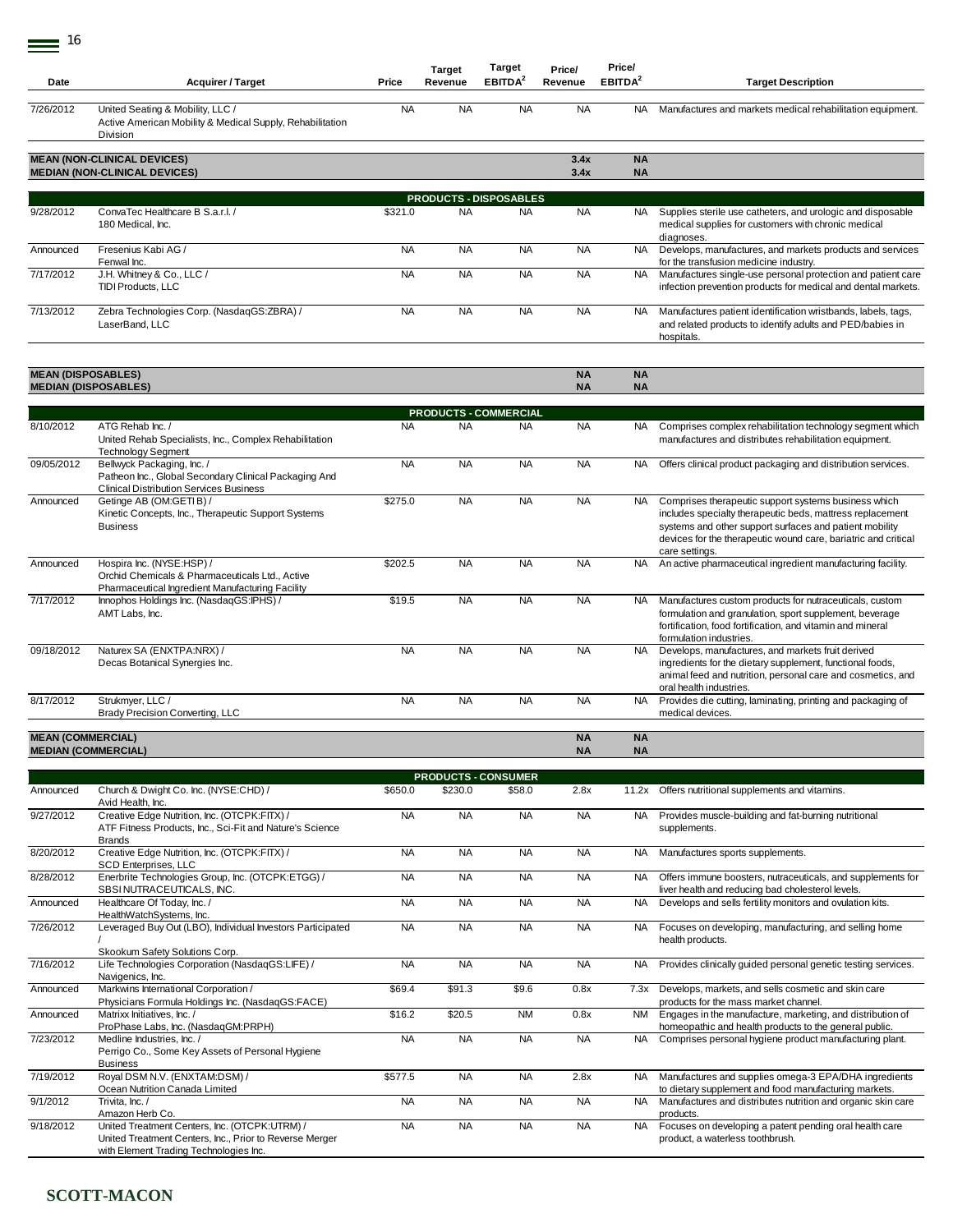| Date       | <b>Acquirer / Target</b>                                                                                                             | Price     | <b>Target</b><br>Revenue               | <b>Target</b><br>EBITDA <sup>2</sup>    | Price/<br>Revenue | Price/<br>EBITDA <sup>2</sup> | <b>Target Description</b>                                                                                                                                                                                                                 |
|------------|--------------------------------------------------------------------------------------------------------------------------------------|-----------|----------------------------------------|-----------------------------------------|-------------------|-------------------------------|-------------------------------------------------------------------------------------------------------------------------------------------------------------------------------------------------------------------------------------------|
| 7/18/2012  | Vivakor, Inc. (OTCPK:VIVK) /<br>VivaCeuticals, Inc.                                                                                  | <b>NA</b> | \$3.0                                  | <b>NA</b>                               | <b>NA</b>         | <b>NA</b>                     | Develops and distributes nutraceuticals, such as<br>RegeneSlim, RegeneBoost, and RegeneBlend.                                                                                                                                             |
|            | <b>MEAN (CONSUMER PRODUCTS)</b><br><b>MEDIAN (CONSUMER PRODUCTS)</b>                                                                 |           |                                        |                                         | 1.8x<br>1.8x      | 9.3x<br>9.3x                  |                                                                                                                                                                                                                                           |
|            |                                                                                                                                      |           |                                        |                                         |                   |                               |                                                                                                                                                                                                                                           |
| 8/15/2012  | Abattis Bioceuticals Corp. (OTCPK:ATTB.D) /                                                                                          | <b>NA</b> | <b>NA</b>                              | PRODUCTS - PHARMACEUTICALS<br><b>NA</b> | <b>NA</b>         | NA .                          | Produces pharmaceutical, health, and skin care products, as                                                                                                                                                                               |
|            | Northern Vine Canada Inc.                                                                                                            |           |                                        |                                         |                   |                               | well as medical diagnostics and drug delivery systems.                                                                                                                                                                                    |
| 9/11/2012  | ALDA Pharmaceuticals Corp. (TSXV:APH) /<br>Canagen Pharmaceuticals Inc., Pedia-Safe Polyvitamin<br><b>Drops</b>                      | \$0.2     | <b>NA</b>                              | <b>NA</b>                               | <b>NA</b>         | NA                            | Comprises manufacturing, distribution, and marketing rights<br>of Pedia-Safe Polyvitamin Drops, a liquid multivitamin<br>formulation developed for expectant and breast-feeding<br>mothers, infants and children up to nine years of age. |
| 08/21/2012 | Allergan Inc. (NYSE:AGN) /<br>Molecular Partners AG, DARPin related products                                                         | \$62.5    | <b>NA</b>                              | <b>NA</b>                               | <b>NA</b>         | <b>NA</b>                     | Comprises two separate agreements to discover, develop,<br>and commercialize proprietary therapeutic DARPin®<br>products for the treatment of serious ophthalmic diseases.                                                                |
| 8/30/2012  | Alpharx Inc. (OTCPK:ALRX) /<br>Alpharx Inc., Prior to Reverse Merger with UMeLook<br><b>Holdings Limited</b>                         | <b>NA</b> | \$0.3                                  | \$0.1                                   | <b>NA</b>         | <b>NA</b>                     | Develops novel formulations for therapeutic molecules or<br>compounds that are insoluble or poorly soluble in water.                                                                                                                      |
| Announced  | Aphena Pharma Solutions, Inc. /                                                                                                      | <b>NA</b> | <b>NA</b>                              | <b>NA</b>                               | <b>NA</b>         | <b>NA</b>                     | Manufactures and distributes over-the-counter                                                                                                                                                                                             |
| 8/31/2012  | Classic Pharmaceuticals LLC<br>CBio Limited (ASX:CBZ) /                                                                              | \$8.6     | <b>NA</b>                              | <b>NA</b>                               | <b>NA</b>         | NA.                           | pharmaceutical products.<br>Focuses on the development of drugs for asthma, COPD,                                                                                                                                                         |
|            | Inverseon, Inc.                                                                                                                      |           |                                        |                                         |                   |                               | and pulmonary hypertension diseases.                                                                                                                                                                                                      |
| 9/19/2012  | Colby Pharmaceutical Company /<br>Othera Pharmaceuticals, Inc.                                                                       | <b>NA</b> | <b>NA</b>                              | <b>NA</b>                               | <b>NA</b>         | <b>NA</b>                     | Engages in research and development of drugs for treatment<br>of oncology, ophthalmology, and inflammatory diseases.                                                                                                                      |
| 8/10/2012  | Cortex Pharmaceuticals Inc. (OTCPK:CORX) /<br>Pier Pharmaceuticals, Inc.                                                             | \$4.1     | <b>NA</b>                              | <b>NA</b>                               | <b>NA</b>         | <b>NA</b>                     | Engages in developing a pharmacologic treatment for<br>obstructive sleep apnea.                                                                                                                                                           |
| Announced  | Covidien plc (NYSE:COV) /<br>CNS Therapeutics, Inc.                                                                                  | \$100.0   | <b>NA</b>                              | <b>NA</b>                               | <b>NA</b>         | NA.                           | Specializes in developing pharmaceutical and biological<br>medicines for site-specific administration to the central<br>nervous system to treat neurological disorders and chronic<br>pain.                                               |
| Announced  | Covidien plc (NYSE:COV) /<br>Xanodyne Pharmaceuticals, Inc., All Rights to Roxicodone<br>New Drug Application                        | <b>NA</b> | <b>NA</b>                              | <b>NA</b>                               | <b>NA</b>         | <b>NA</b>                     | Comprises oxycodone hydrochloride tablets in 5, 15 and 30<br>mg dosage strengths that helps manage moderate to severe<br>pain.                                                                                                            |
| 7/23/2012  | Novartis AG (SWX:NOVN) /<br>Fougera Pharmaceuticals Inc.                                                                             | \$1,525.0 | \$429.0                                | \$173.0                                 | 3.6x              | 8.8x                          | Develops, manufactures, and sells dermatology products.                                                                                                                                                                                   |
| 8/22/2012  | Novogen Limited (ASX:NRT) /<br>S*BIO, Exclusive Worldwide Rights to Pracinostat                                                      | \$75.7    | <b>NA</b>                              | <b>NA</b>                               | <b>NA</b>         | <b>NA</b>                     | Comprises right, title and interest, certain liabilities, certain<br>intellectual property and other assets related to drug<br>compounds SB939, SB1304, SB1354 and SB1502 which                                                           |
| 8/2/2012   | Opko Health, Inc. (NYSE:OPK) /                                                                                                       | \$16.7    | <b>NA</b>                              | <b>NA</b>                               | <b>NA</b>         | <b>NA</b>                     | are intended to inhibit histone deacetylase enzymes.<br>Develops, manufactures, markets, and distributes                                                                                                                                  |
| 7/13/2012  | Farmadiet Group Holding, S.L.<br>OrbiMed Advisors, L.L.C. /<br>Bavarian Nordic A/S (CPSE:BAVA)                                       | <b>NA</b> | <b>NA</b>                              | <b>NA</b>                               | <b>NA</b>         | NA.                           | pharmaceutical, nutraceutical, and veterinary products.<br>Engages in the development and production of vaccines for<br>the treatment and prevention of cancer, biodefense, and<br>infectious diseases.                                   |
| Announced  | Pernix Therapeutics Holdings, Inc. (AMEX:PTX) /<br>Great Southern Laboratories, Inc.                                                 | \$4.9     | <b>NA</b>                              | <b>NA</b>                               | <b>NA</b>         | NA                            | Engages in the contract development and manufacture of<br>pharmaceutical products for large and small pharmaceutical<br>companies.                                                                                                        |
| Announced  | Pfizer Inc. (NYSE:PFE) /<br>AstraZeneca PLC, Nexium                                                                                  | \$250.0   | <b>NA</b>                              | <b>NA</b>                               | <b>NA</b>         | <b>NA</b>                     | Comprises drug which treats the symptoms of<br>gastroesophageal reflux disease.                                                                                                                                                           |
| 8/23/2012  | Pristine Solutions Inc. (OTCBB:PRTN) /<br>Eaton Scientific Systems Ltd.                                                              | \$3.8     | <b>NA</b>                              | <b>NA</b>                               | <b>NA</b>         |                               | Develops drugs and treatments for women health.                                                                                                                                                                                           |
| 7/5/2012   | Renaissance Pharma Inc. /<br>DPT Laboratories, Ltd.                                                                                  | <b>NA</b> | <b>NA</b>                              | <b>NA</b>                               | <b>NA</b>         | NA.                           | A contract development and manufacturing company that<br>develops and manufactures sterile and non-sterile drugs.                                                                                                                         |
| 8/15/2012  | Renaissance Pharma Inc. /<br>New American Therapeutics, Inc., Denavir®                                                               | <b>NA</b> | <b>NA</b>                              | <b>NA</b>                               | <b>NA</b>         | <b>NA</b>                     | Comprises certain assets and the US rights to manufacture,<br>market and sell Denavir®.                                                                                                                                                   |
| 8/17/2012  | Synergy Pharmaceuticals, Inc. (NasdaqCM:SGYP) /<br>Bristol-Myers Squibb Company, Assets and Certain<br>Liabilities Related to FV-100 | \$1.0     | <b>NA</b>                              | <b>NA</b>                               | <b>NA</b>         | <b>NA</b>                     | An oral nucleoside analogue, developed to treat shingles, a<br>severe painful skin rash caused by the varicella zoster virus.                                                                                                             |
| Announced  | Synergy Pharmaceuticals, Inc. (NasdaqCM:SGYP) /<br>Callisto Pharmaceuticals, Inc. (OTCPK:CLSP)                                       | \$91.5    | <b>NA</b>                              | <b>NM</b>                               | <b>NA</b>         | NM                            | Focuses on the development of drugs to treat gastrointestinal<br>disorders and diseases.                                                                                                                                                  |
| 9/28/2012  | TPG Capital, L.P./<br>Par Pharmaceutical Companies Inc. (NYSE:PRX)                                                                   | \$1,978.1 | \$1,034.8                              | \$237.4                                 | 1.9x              | 8.3x                          | Engages in developing, licensing, manufacturing, marketing,<br>and distributing generic and branded products.                                                                                                                             |
| 8/14/2012  | Upsher-Smith Laboratories, Inc. /<br>Proximagen Group plc                                                                            | \$423.5   | <b>NM</b>                              | <b>NM</b>                               | <b>NM</b>         | <b>NM</b>                     | Focuses on the development and commercialization of novel<br>therapeutics for central nervous system and inflammation<br>diseases.                                                                                                        |
| Announced  | Valeant Pharmaceuticals International, Inc. (TSX:VRX) /<br>Medicis Pharmaceutical Corp. (NYSE:MRX)                                   | \$2,328.8 | \$763.7                                | \$191.4                                 | 3.0x              | 12.2x                         | Engages in the development and marketing of various<br>products for the treatment of dermatological and aesthetic<br>conditions.                                                                                                          |
| 09/21/2012 | Valeant Pharmaceuticals International, Inc. (TSX:VRX) /<br>QLT Inc., Visudyne Business                                               | \$132.5   | <b>NA</b>                              | <b>NA</b>                               | <b>NA</b>         | <b>NA</b>                     | Utilizes light-activated photodynamic therapy to treat the eye<br>disease known as wet age related macular degeneration.                                                                                                                  |
| 7/11/2012  | Verastem, Inc. (NasdaqGM:VSTM) /<br>Pfizer Inc., VS-6063                                                                             | \$130.4   | <b>NA</b>                              | <b>NA</b>                               | <b>NA</b>         | <b>NA</b>                     | Comprises a focal adhesion kinase inhibitor that regulates<br>tumor cell proliferation and invasion.                                                                                                                                      |
|            | <b>MEAN (PHARMACEUTICALS)</b><br><b>MEDIAN (PHARMACEUTICALS)</b>                                                                     |           |                                        |                                         | 2.8x<br>3.0x      | 9.8x<br>8.8x                  |                                                                                                                                                                                                                                           |
|            |                                                                                                                                      |           |                                        |                                         |                   |                               |                                                                                                                                                                                                                                           |
| 7/5/2012   | Amgen Inc. (NasdaqGS:AMGN) /                                                                                                         | \$315.0   | <b>PRODUCTS - BIOTECH</b><br><b>NA</b> | <b>NA</b>                               | <b>NA</b>         | NA.                           | A biopharmaceutical drug discovery and development                                                                                                                                                                                        |
|            | KAI Pharmaceuticals, Inc.                                                                                                            |           |                                        |                                         |                   |                               | company.                                                                                                                                                                                                                                  |

Ξ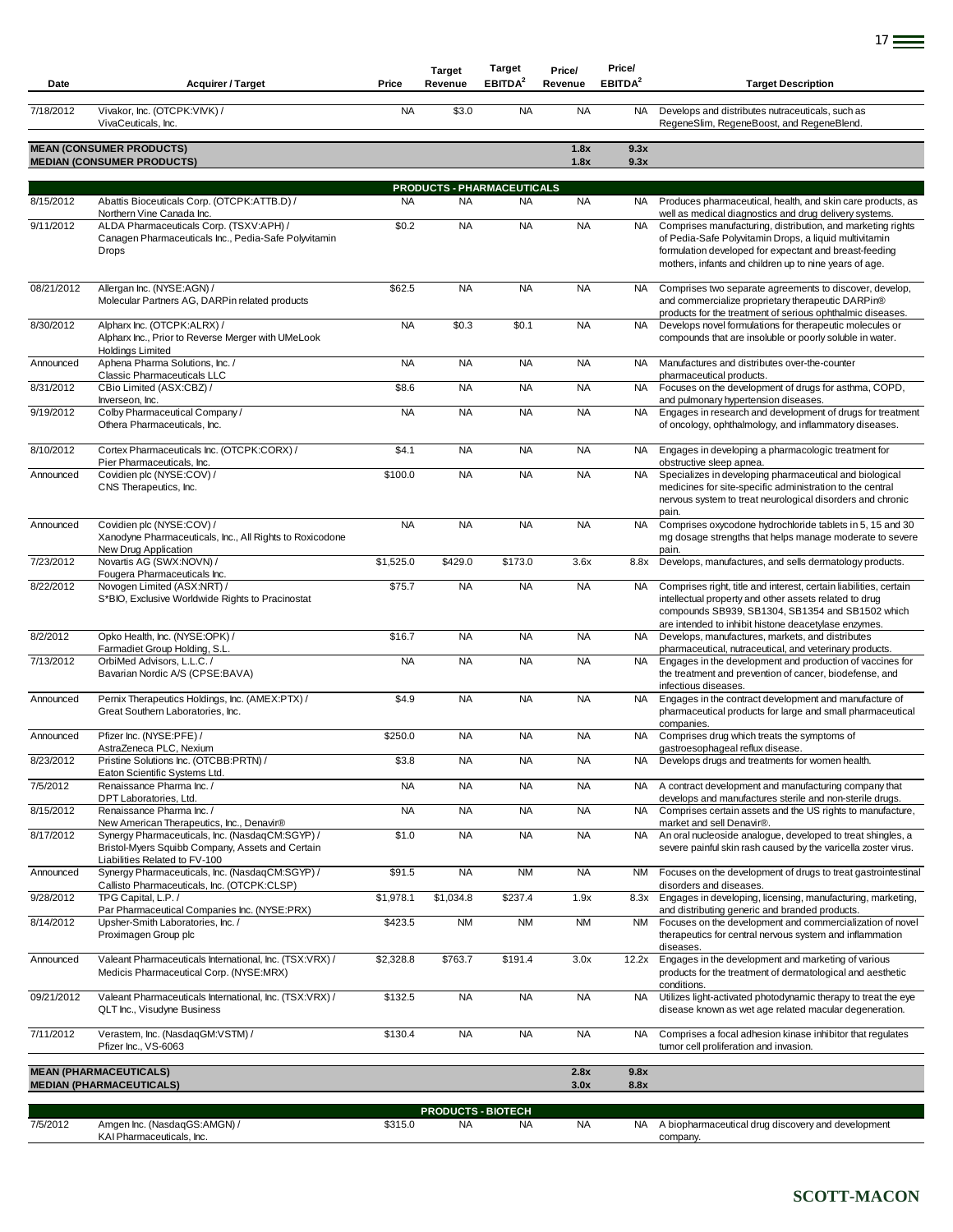|            |                                                                                                                             |           | <b>Target</b> | <b>Target</b>       | Price/    | Price/              |                                                                                                                                                                                                                                   |
|------------|-----------------------------------------------------------------------------------------------------------------------------|-----------|---------------|---------------------|-----------|---------------------|-----------------------------------------------------------------------------------------------------------------------------------------------------------------------------------------------------------------------------------|
| Date       | <b>Acquirer / Target</b>                                                                                                    | Price     | Revenue       | EBITDA <sup>2</sup> | Revenue   | EBITDA <sup>2</sup> | <b>Target Description</b>                                                                                                                                                                                                         |
|            |                                                                                                                             |           |               |                     |           |                     |                                                                                                                                                                                                                                   |
| 7/12/2012  | AstraZeneca PLC (LSE:AZN) /<br>Link Medicine Corporation, Neuroscience Assets                                               | <b>NA</b> | <b>NA</b>     | <b>NA</b>           | <b>NA</b> | NA.                 | Comprises multiple small molecule assets in clinical and<br>preclinical stage that target the enzyme farnesyltransferase<br>and modulate autophagy, an area of research that applies to<br>a range of neurodegenerative diseases. |
| 9/17/2012  | Bionomics Ltd. (ASX:BNO) /<br>Eclipse Therapeutics, Inc.                                                                    | \$8.0     | <b>NA</b>     | <b>NA</b>           | <b>NA</b> | <b>NA</b>           | Engages in the discovery and development of therapeutic<br>antibodies that target cancer stem cells and other forms of<br>cancer treatment.                                                                                       |
| 7/12/2012  | Bostwick Laboratories, Inc. /<br>Mitotyping Technologies LLC                                                                | <b>NA</b> | <b>NA</b>     | <b>NA</b>           | <b>NA</b> | <b>NA</b>           | Provides forensic mitochondrial DNA (mtDNA) + STR<br>analysis services for criminal and missing person cases that<br>include sexual assault material, skeletal material, and stains<br>of various types.                          |
| 8/7/2012   | Bristol-Myers Squibb Company (NYSE:BMY) /<br>Amylin Pharmaceuticals, Inc.                                                   | \$6,637.7 | \$651.7       | <b>NM</b>           | 10.2x     | <b>NM</b>           | Engages in the discovery, development, and<br>commercialization of drug candidates for the treatment of<br>diabetes, obesity, and other diseases.                                                                                 |
| Announced  | CMC Biologics /<br>XOMA Corporation, Bay Area Manufacturing Facility                                                        | <b>NA</b> | <b>NA</b>     | <b>NA</b>           | <b>NA</b> | <b>NA</b>           | Comprises manufacturing facility and affiliated assets for<br>cGMP clinical and commercial production of<br>biopharmaceuticals.                                                                                                   |
| 7/2/2012   | Cooper Companies Inc. (NYSE:COO) /<br>Origio a/s (OB:ORO)                                                                   | \$190.0   | <b>NA</b>     | <b>NA</b>           | 2.9x      | 17.2x               | Engages in the development, manufacture, and distribution of<br>specialized products for assisted reproductive technology<br>treatment.                                                                                           |
| 07/13/2012 | Derma Sciences, Inc. (Nasdaq: DSCI) /<br>Global Long-term exclusive rights to NIMBUS technology<br>(Quick-Med Technologies) | \$1.3     | <b>NA</b>     | <b>NA</b>           | <b>NA</b> | <b>NA</b>           | Comprises an exclusive global license to intellectual property<br>related to the novel NIMBUS® antimicrobial technology,<br>which is available in BIOGUARD® dressings.                                                            |
| 9/17/2012  | Eco Quest Limited (ASX:ECQ) /<br>Cynata Incorporated                                                                        | \$2.4     | <b>NA</b>     | <b>NA</b>           | <b>NA</b> | <b>NA</b>           | A biotechnology company that deals in the research and<br>designing of multi-purpose stem cell technology for<br>regenerative medicine.                                                                                           |
| 8/2/2012   | GlaxoSmithKline plc (LSE:GSK) /<br>Human Genome Sciences Inc.                                                               | \$3,212.0 | \$187.0       | <b>NM</b>           | 17.2x     | <b>NM</b>           | Operates as a biopharmaceutical company.                                                                                                                                                                                          |
| 9/19/2012  | Illumina Inc. (NasdaqGS:ILMN) /<br><b>BlueGnome Limited</b>                                                                 | <b>NA</b> | <b>NA</b>     | <b>NA</b>           | <b>NA</b> | NA.                 | Provides genetic diagnostic solutions for the screening of<br>chromosomal abnormalities in cytogenetics and IVF.                                                                                                                  |
| 9/26/2012  | Insception Biosciences Inc./<br>Lifebank Corp. (TSXV:LBK)                                                                   | \$2.9     | \$3.1         | <b>NM</b>           | 0.9x      | <b>NM</b>           | Engages in collecting, processing, and cryopreserving<br>umbilical cord blood stem cells.                                                                                                                                         |
| Announced  | iScience Interventional, Inc. /<br>Znomics, Inc. (OTCPK:ZNOM)                                                               | <b>NA</b> | <b>NA</b>     | <b>NA</b>           | <b>NA</b> | <b>NA</b>           | Engages in the business of drug discovery with a<br>biotechnology platform that leveraged medicinal chemistry<br>with the attributes of the zebrafish.                                                                            |
| 9/5/2012   | Lallemand Inc. /<br>North American Bioproducts Corporation                                                                  | <b>NA</b> | <b>NA</b>     | <b>NA</b>           | <b>NA</b> | <b>NA</b>           | Produces biotechnological and fermentation products for the<br>ethanol fuel industry.                                                                                                                                             |
| 7/25/2012  | Life Technologies Corporation (NasdaqGS:LIFE) /<br>Pinpoint Genomics, Inc.                                                  | <b>NA</b> | <b>NA</b>     | <b>NA</b>           | <b>NA</b> | <b>NA</b>           | Engages in the development of the pharmacogenomic and<br>predictive genetic analyses for the cancer treatment.                                                                                                                    |
| 7/2/2012   | Paladin Labs Inc. (TSX:PLB) /<br>Litha Healthcare Group Limited (JSE:LHG)                                                   | \$39.7    | <b>NA</b>     | <b>NA</b>           | 0.7x      | 7.0x                | Operates as a healthcare group and focuses on<br>biotechnology, pharmaceuticals, and consumables.                                                                                                                                 |
| 9/28/2012  | Power of the Dream Ventures, Inc. (OTCBB:PWRV) /<br>Genetic Immunity, LLC                                                   | <b>NA</b> | <b>NA</b>     | <b>NA</b>           | <b>NA</b> | <b>NA</b>           | Engages in the development of nano-medicine based<br>therapeutic vaccines against infectious diseases, cancer,<br>allergy, AIDS, and other chronic conditions.                                                                    |
| Announced  | Precision Biologics, Inc. /<br>Neogenix Oncology, Inc.                                                                      | <b>NA</b> | <b>NA</b>     | <b>NM</b>           | <b>NA</b> | <b>NM</b>           | Focuses on developing therapeutic and diagnostic products<br>for the early detection and treatment of cancer.                                                                                                                     |
| 9/4/2012   | Spectrum Pharmaceuticals, Inc. (NasdaqGS:SPPI) /<br>Allos Therapeutics, Inc.                                                | \$113.0   | \$76.5        | <b>NM</b>           | 1.5x      | <b>NM</b>           | A biopharmaceutical company that engages in the<br>development and commercialization of anti-cancer<br>therapeutics.                                                                                                              |
| 7/31/2012  | Stemgent, Inc. /<br>Human Tissue Business                                                                                   | \$9.0     | <b>NA</b>     | <b>NA</b>           | 0.6x      | <b>NA</b>           | Comprises bioseek and non-bioseek tissue based solutions.                                                                                                                                                                         |
| 9/5/2012   | Sumitomo Chemical Co. Ltd. (TSE:4005) /<br>Elevation Pharmaceuticals, Inc.                                                  | \$430.0   | <b>NA</b>     | <b>NA</b>           | <b>NA</b> | NA.                 | A biopharmaceutical company that develops aerosol/inhaled<br>therapies for patients with respiratory diseases.                                                                                                                    |

#### **MEAN (BIOTECH) 4.8x 12.1x MEDIAN (BIOTECH) 1.5x 12.1x**

8/1/2012 Abbott Laboratories (NYSE:ABT) / 3A Nutrition (Vietnam) Co. Ltd. NA NA NA NA NA Distributes nutritional products. 08/20/2012 Aids Healthcare Foundation / MOMS Pharmacy, Inc. NA NA NA NA NA NA Provides medications and treatments for HIV/AIDS patients. 9/27/2012 Alpha Imaging, LLC / Reliant Medical Systems, Inc. NA NA NA NA NA NA Specializing in turnkey diagnostic sites. 7/3/2012 Apothecary Shop Of Scottsdale, Inc. / Colorado Pharmacy, LLC NA NA NA NA NA Provides various products ranging from chemotherapy and nutritional to traditional prescriptions. Announced Beecken Petty O'Keefe & Company / PSS World Medical, Inc., Specialty Dental Business \$68.0 NA NA NA NA NA Provides specialty dental products and supplies. 7/9/2012 BioRx, LLC / Coagulife Pharmacy Inc. NA NA NA NA NA NA Provides specialty pharmacy services to cure hemophilia. 8/27/2012 CVS Caremark Corporation (NYSE:CVS) / Smith-McKenney Co. Inc. NA NA NA NA NA NA Operates a drug store. 7/10/2012 Guardian Pharmacy, LLC / Radiopharmacy of Indianapolis LLC; Senior Care Pharmacy of Indiana, LLC NA NA NA NA NA Represents the combined operations that provide pharmacy services. 7/17/2012 Henry Schein, Inc. (NasdaqGS:HSIC) / 75% of Accord Corporation Co., Ltd..; Modern Laboratory Services, Inc.; Ortho Technology, Inc., NA NA NA NA NA Represents the combined operations that distributes dental products and distributes disposable and consumable medical and laboratory equipment and supplies, and distributes orthodontic supplies. 7/23/2012 Hill-Rom Holdings, Inc. (NYSE:HRC) / Aspen Surgical Products, Inc. \$400.0 \$120.0 NA 3.3x NA Provides specialty medical products. 08/14/2012 Kinney Drugs, Inc. / Four Independent Pharmacies in Central New York and Vermont NA NA NA NA NA NA Comprises four pharmacies marketing healthcare and pharmaceutical products. **PRODUCTS - DISTRIBUTION**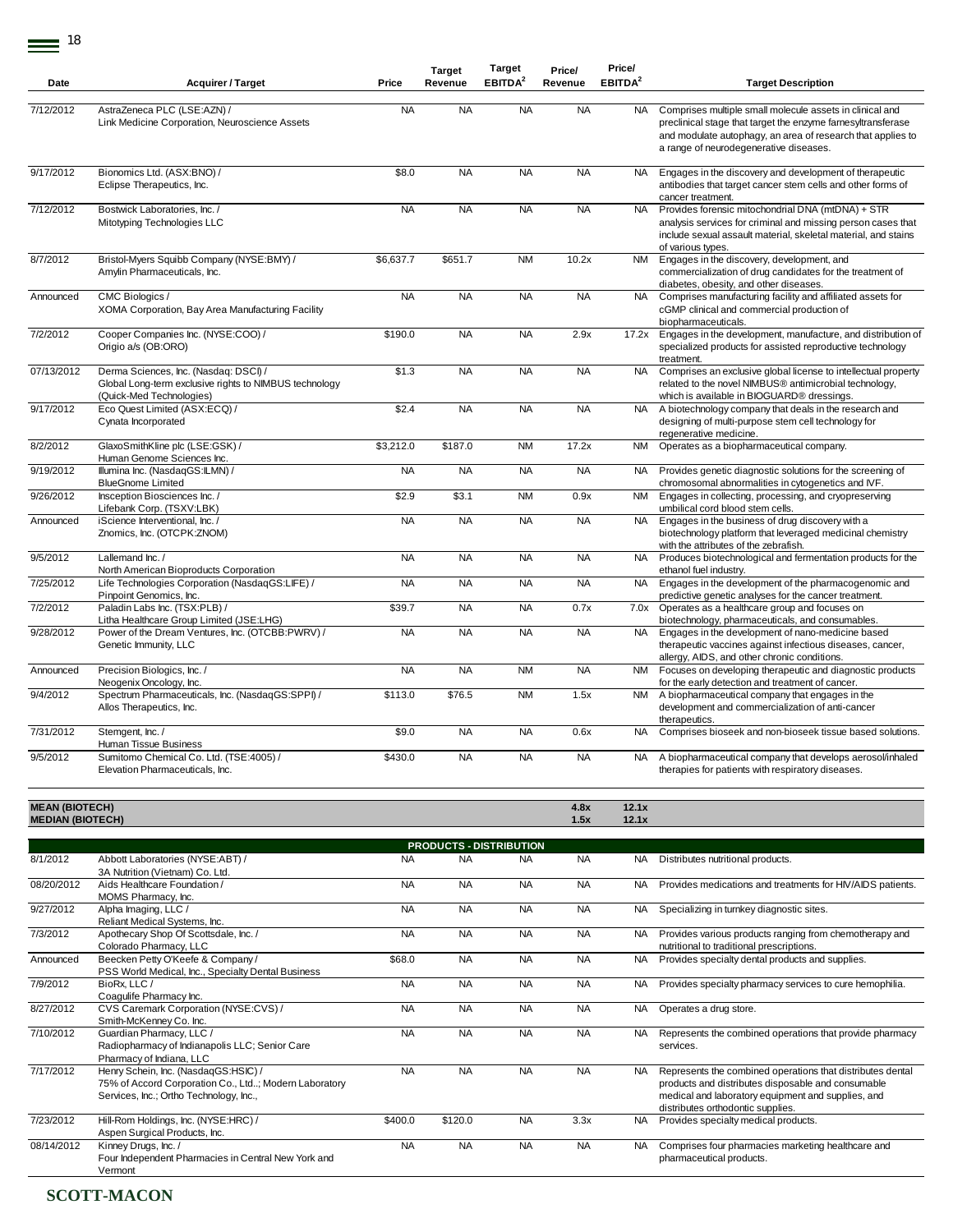|                            |                                                                        |           | <b>Target</b> | Target              | Price/    | Price/              |                                                                                                                                     |
|----------------------------|------------------------------------------------------------------------|-----------|---------------|---------------------|-----------|---------------------|-------------------------------------------------------------------------------------------------------------------------------------|
| Date                       | <b>Acquirer / Target</b>                                               | Price     | Revenue       | EBITDA <sup>2</sup> | Revenue   | EBITDA <sup>2</sup> | <b>Target Description</b>                                                                                                           |
| Announced                  | Owens & Minor Inc. (NYSE:OMI) /<br>Movianto España S.A.                | \$158.0   | <b>NA</b>     | <b>NA</b>           | <b>NA</b> | NA.                 | Provides contract logistics and distribution services to the<br>pharmaceutical, biotechnology, and healthcare industries.           |
| 9/10/2012                  | Patterson Companies, Inc. (NasdaqGS:PDCO) /<br>lowa Dental Supply, LLC | <b>NA</b> | \$13.0        | <b>NA</b>           | <b>NA</b> | <b>NA</b>           | Distributes dental supplies.                                                                                                        |
| 09/21/2012                 | RCS Management Corporation /<br>Future Medical, Inc.                   | <b>NA</b> | <b>NA</b>     | <b>NA</b>           | <b>NA</b> | <b>NA</b>           | Provides oxygen and respiratory medical equipment and<br>services to skilled nursing facilities.                                    |
| 09/13/2012                 | Remedi SeniorCare /<br>Cornerstone Pharmacy, LLC                       | <b>NA</b> | <b>NA</b>     | <b>NA</b>           | <b>NA</b> | <b>NA</b>           | Operates as an institutional pharmacy for nursing homes,<br>assisted living, rehab centers, and other long-term care<br>facilities. |
| Announced                  | ScripsAmerica, Inc. (OTCBB:SCRC) /<br>Marlex Pharmaceuticals, Inc.     | \$5.9     | <b>NA</b>     | <b>NA</b>           | <b>NA</b> | <b>NA</b>           | Supplies pharmaceuticals, and vitamin or nutritional<br>supplements for hospitals, nursing homes, consumers, and<br>retailers.      |
| Announced                  | Texas County Memorial Hospital /<br><b>Hutcheson Pharmacy</b>          | <b>NA</b> | <b>NA</b>     | <b>NA</b>           | <b>NA</b> | <b>NA</b>           | Provides drug retail services.                                                                                                      |
| 9/10/2012                  | United Seating & Mobility, LLC /<br>Glass Seating & Mobility           | <b>NA</b> | \$8.5         | <b>NA</b>           | <b>NA</b> | NA.                 | Distributes assistive technology products to the physically<br>challenged population.                                               |
| 9/12/2012                  | VWR Funding, Inc. /<br>Sovereign Group Inc.                            | <b>NA</b> | <b>NA</b>     | <b>NA</b>           | <b>NA</b> | <b>NA</b>           | Engages in the distribution of research products and systems<br>in the science industry.                                            |
| 9/17/2012                  | Walgreen Co. (NYSE:WAG) /<br>Stephen L. LaFrance Pharmacy, Inc.        | \$438.0   | \$825.0       | <b>NA</b>           | 0.5x      | <b>NA</b>           | Operates a chain of retail drug stores and also distributes<br>pharmaceutical products.                                             |
| <b>MEAN (DISTRIBUTION)</b> |                                                                        |           |               |                     | 1.9x      | <b>NA</b>           |                                                                                                                                     |
|                            | <b>MEDIAN (DISTRIBUTION)</b>                                           |           |               |                     | 1.9x      | <b>NA</b>           |                                                                                                                                     |
| <b>MEAN (PRODUCTS)</b>     |                                                                        |           |               |                     | 3.4x      | 14.7x               |                                                                                                                                     |
| <b>MEDIAN (PRODUCTS)</b>   |                                                                        |           |               |                     | 2.6x      | 12.2x               |                                                                                                                                     |

1) Source: Financial Information from SEC filings and other publicly-available sources 2) EBITDA: Earnings Before Interest, Taxes, Depreciation and Amortization

3) NA: Not Available

4) NM: Not Meaningful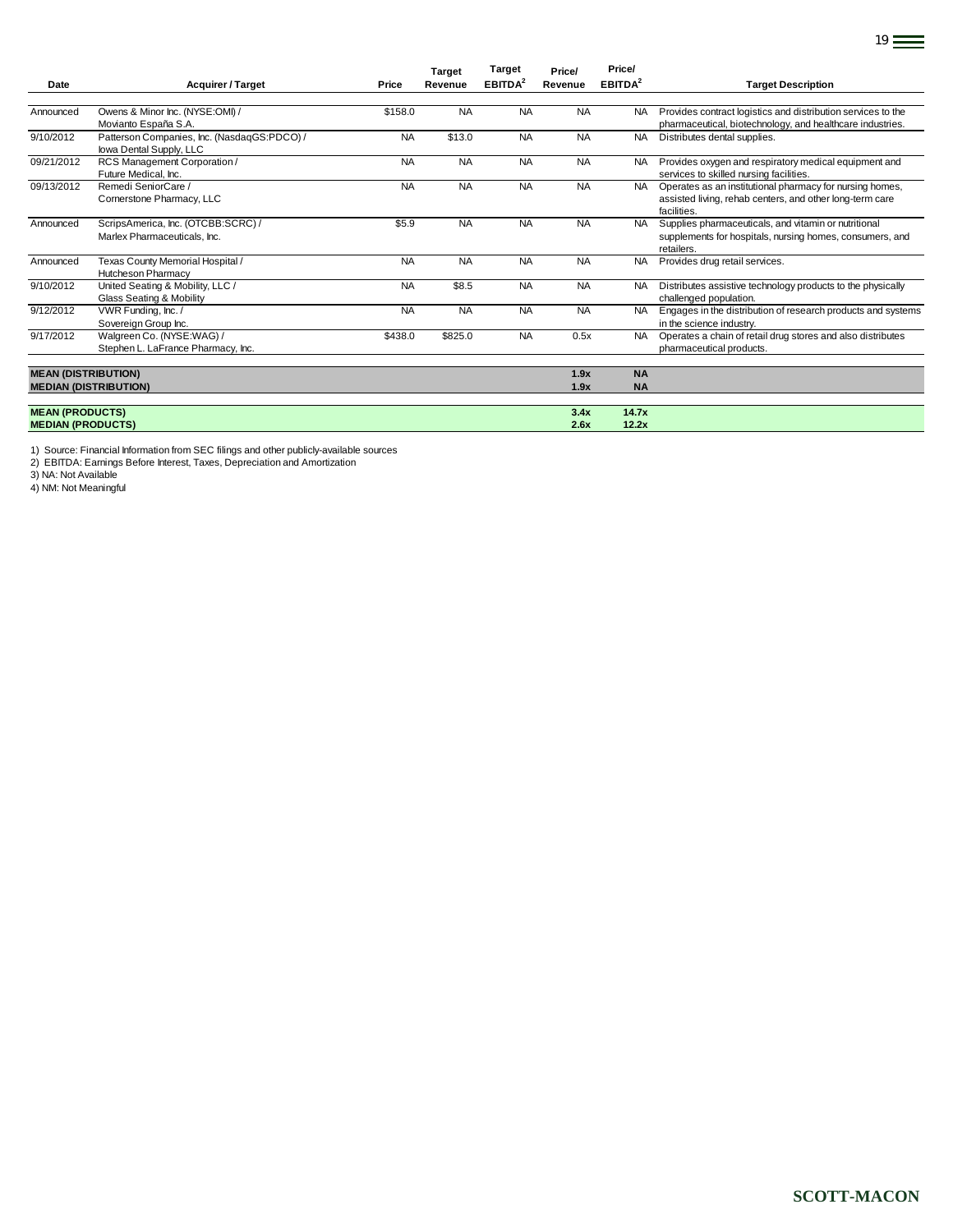# <sup>20</sup> ANALYSIS OF SELECTED **PUBLICLY-TRADED HEALTHCARE COMPANIES<sup>1</sup> THIRD QUARTER 2012 (JULY 1— SEPTEMBER 30)**

| <b>Company Name (Ticker Symbol)</b>          | Stock<br>Price | Stock<br>Price<br>52 Wk<br>High | <b>Stock</b><br>Price<br>52 Wk<br>Low | Market Cap <sup>2</sup>     | TEV <sup>3</sup> | LTM <sup>4</sup><br>Revenue | LTM <sup>4</sup><br>EBITDA <sup>5</sup> | LTM <sup>4</sup><br><b>Diluted EPS</b><br><b>Before</b><br>Extra | TEV <sup>3</sup> /<br>Revenue | TEV <sup>3</sup> /<br>EBITDA <sup>5</sup> | P/Diluted<br><b>EPS Before</b><br>Extra |
|----------------------------------------------|----------------|---------------------------------|---------------------------------------|-----------------------------|------------------|-----------------------------|-----------------------------------------|------------------------------------------------------------------|-------------------------------|-------------------------------------------|-----------------------------------------|
|                                              |                |                                 |                                       | <b>SERVICES - INSURANCE</b> |                  |                             |                                         |                                                                  |                               |                                           |                                         |
| Aetna Inc. (NYSE:AET)                        | 39.60          | 51.14                           | 33.43                                 | 13,237.21                   | 17,021.41        | 34,798.50                   | 3,677.30                                | 5.08                                                             | 0.5x                          | 4.6x                                      | 7.8x                                    |
| AMERIGROUP Corp. (NYSE:AGP)                  | 91.43          | 91.50                           | 37.57                                 | 4,499.91                    | 4,353.23         | 7,246.43                    | 285.84                                  | 2.89                                                             | 0.6x                          | 15.2x                                     | <b>NM</b>                               |
| Amerisafe, Inc. (NasdaqGS:AMSF)              | 27.14          | 28.40                           | 18.10                                 | 492.34                      | 428.38           | 301.94                      | 32.46                                   | 1.39                                                             | 1.4x                          | 13.2x                                     | 19.5x                                   |
| Centene Corp. (NYSE:CNC)                     | 37.41          | 50.98                           | 24.26                                 | 1,928.78                    | 1,912.20         | 6,648.13                    | 180.12                                  | 0.93                                                             | 0.3x                          | 10.6x                                     | <b>NM</b>                               |
| CIGNA Corp. (NYSE:CI)                        | 47.17          | 49.89                           | 38.79                                 | 13,602.08                   | 15,779.08        | 25,325.00                   | 2,483.00                                | 4.51                                                             | 0.6x                          | 6.4x                                      | 10.5x                                   |
| CNO Financial Group, Inc. (NYSE:CNO)         | 9.65           | 10.18                           | 4.73                                  | 2,242.19                    | 5,284.79         | 4,232.30                    | 1,003.90                                | 1.44                                                             | 1.2x                          | 5.3x                                      | 6.7x                                    |
| Coventry Health Care Inc. (NYSE:CVH)         | 41.69          | 42.29                           | 25.78                                 | 5,580.25                    | 5,649.22         | 13,340.76                   | 923.33                                  | 3.31                                                             | 0.4x                          | 6.1x                                      | 12.6x                                   |
| Health Net Inc. (NYSE:HNT)                   | 22.51          | 41.22                           | 16.65                                 | 1,834.26                    | 1,690.11         | 11,557.25                   | 235.21                                  | 1.26                                                             | 0.1x                          | 7.2x                                      | 17.9x                                   |
| Humana Inc. (NYSE:HUM)                       | 70.15          | 96.46                           | 59.92                                 | 11.344.10                   | 9,353.10         | 38,275.00                   | 2,384.00                                | 7.53                                                             | 0.2x                          | 3.9x                                      | 9.3x                                    |
| Independence Holding Co. (NYSE:IHC)          | 10.07          | 10.79                           | 6.19                                  | 180.83                      | 231.51           | 411.75                      | 29.86                                   | 0.79                                                             | 0.6x                          | 7.8x                                      | 12.8x                                   |
| Metropolitan Health Networks Inc. (AMEX:MDF) | 9.34           | 10.28                           | 4.10                                  | 413.44                      | 669.51           | 656.46                      | 82.52                                   | 0.44                                                             | 1.0x                          | 8.1x                                      | 21.4x                                   |
| Molina Healthcare Inc. (NYSE:MOH)            | 25.15          | 36.83                           | 13.93                                 | 1,170.58                    | 713.96           | 5,393.13                    | 103.83                                  | (0.72)                                                           | 0.1x                          | 6.9x                                      | <b>NM</b>                               |
| ProAssurance Corporation (NYSE:PRA)          | 90.44          | 92.84                           | 68.82                                 | 2,773.16                    | 2,695.44         | 707.91                      | 463.81                                  | 9.67                                                             | 3.8x                          | 5.8x                                      | 9.4x                                    |
| SeaBright Holdings, Inc. (NYSE:SBX)          | 11.00          | 11.26                           | 5.97                                  | 235.55                      | 197.10           | 281.97                      | 23.78                                   | 0.49                                                             | 0.7x                          | 8.3x                                      | 22.3x                                   |
| Triple-S Management Corporation (NYSE:GTS)   | 20.90          | 29.90                           | 14.45                                 | 591.72                      | 557.20           | 2,320.77                    | 102.83                                  | 1.92                                                             | 0.2x                          | 5.4x                                      | 10.9x                                   |
| Unitedhealth Group, Inc. (NYSE:UNH)          | 55.41          | 60.75                           | 41.32                                 | 57.222.24                   | 58,261.24        | 105.743.00                  | 9,516.00                                | 4.94                                                             | 0.6x                          | 6.1x                                      | 11.2x                                   |
| Universal American Corp (NYSE:UAM)           | 9.24           | 13.62                           | 8.70                                  | 786.83                      | 669.78           | 2,184.22                    | 109.55                                  | 0.29                                                             | 0.3x                          | 6.1x                                      | <b>NM</b>                               |
| WellCare Health Plans, Inc. (NYSE:WCG)       | 56.55          | 74.41                           | 33.29                                 | 2,437.10                    | 1,429.35         | 6,747.00                    | 440.48                                  | 6.21                                                             | 0.2x                          | 3.2x                                      | 9.1x                                    |
| WellPoint Inc. (NYSE:WLP)                    | 58.01          | 74.73                           | 52.52                                 | 18,864.10                   | 28,826.70        | 61,538.20                   | 5,072.20                                | 7.30                                                             | 0.5x                          | 5.7x                                      | 7.9x                                    |
|                                              |                |                                 |                                       |                             |                  |                             |                                         |                                                                  |                               |                                           |                                         |

## **MEAN (INSURANCE) 0.7x 7.2x 12.6x MEDIAN (INSURANCE) 0.5x 6.1x 10.9x**

|                                                       |       |       |       | <b>SERVICES - TECHNOLOGY</b> |           |          |        |        |           |           |           |
|-------------------------------------------------------|-------|-------|-------|------------------------------|-----------|----------|--------|--------|-----------|-----------|-----------|
| Accelrys Inc. (NasdaqGS:ACCL)                         | 8.66  | 8.91  | 5.68  | 481.01                       | 337.09    | 153.85   | 15.30  | 0.16   | 2.2x      | <b>NM</b> | <b>NM</b> |
| Accretive Health, Inc. (NYSE:AH)                      | 11.16 | 29.10 | 7.75  | 1,108.78                     | 907.90    | 969.40   | 44.74  | 0.21   | 0.9x      | <b>NM</b> | <b>NM</b> |
| Allscripts Healthcare Solutions, Inc. (NasdaqNM:MDRX) | 12.42 | 21.66 | 8.84  | 2,127.45                     | 2,498.04  | 1,486.61 | 237.11 | 0.31   | 1.7x      | 10.5x     | <b>NM</b> |
| Cerner Corp. (NasdaqNM:CERN)                          | 77.39 | 88.32 | 55.69 | 13,247.17                    | 12,443.37 | 2,415.68 | 658.15 | 2.03   | <b>NM</b> | 18.9x     | <b>NM</b> |
| Computer Programs & Systems Inc. (NasdagNM:CPSI)      | 55.55 | 74.62 | 41.80 | 614.66                       | 591.86    | 174.48   | 42.02  | 2.39   | 3.4x      | 14.1x     | 23.2x     |
| Craneware plc (AIM:CRW)                               | 6.81  | 9.99  | 4.11  | 183.86                       | 154.27    | 41.07    | 11.35  | 0.33   | 3.8x      | 13.6x     | 20.7x     |
| Dynavox Inc. (NasdaqGS:DVOX)                          | 0.53  | 4.57  | 0.41  | 5.84                         | 33.72     | 97.32    | 14.63  | (1.76) | 0.3x      | 2.3x      | <b>NM</b> |
| Greenway Medical Technologies, Inc. (NYSE:GWAY)       | 17.10 | 17.50 | 12.20 | 502.31                       | 467.38    | 124.01   | 6.97   | 0.11   | 3.8x      | <b>NM</b> | <b>NM</b> |
| MedAssets, Inc. (NasdaqNM:MDAS)                       | 17.80 | 17.89 | 8.52  | 1,041.09                     | 1,983.25  | 613.24   | 182.13 | 0.09   | 3.2x      | 10.9x     | <b>NM</b> |
| Medidata Solutions, Inc. (NasdaqGS:MDSO)              | 41.50 | 41.67 | 14.83 | 1,065.76                     | 952.05    | 197.37   | 35.35  | 1.35   | 4.8x      | <b>NM</b> | <b>NM</b> |
| Merge Healthcare Incorporated. (NasdaqGS:MRGE)        | 3.82  | 7.16  | 2.20  | 352.20                       | 567.03    | 248.03   | 48.51  | (0.11) | 2.3x      | 11.7x     | <b>NM</b> |
| Quality Systems Inc. (NasdaqGS:QSII)                  | 18.53 | 49.22 | 15.04 | 1,099.63                     | 964.73    | 447.69   | 122.17 | 1.22   | 2.2x      | 7.9x      | 15.2x     |
| Raysearch Laboratories AB (OM:RAY B)                  | 2.97  | 4.09  | 1.90  | 100.76                       | 93.19     | 20.76    | 3.31   | 0.05   | 4.5x      | <b>NM</b> | <b>NM</b> |
| Sage Group plc (LSE:SGE)                              | 5.05  | 5.26  | 3.95  | 6,212.96                     | 6,016.10  | 2,137.68 | 620.13 | 0.31   | 2.8x      | 9.7x      | 16.1x     |
|                                                       |       |       |       |                              |           |          |        |        |           |           |           |

**MEAN (TECHNOLOGY) 2.8x 11.1x NM MEDIAN (TECHNOLOGY)**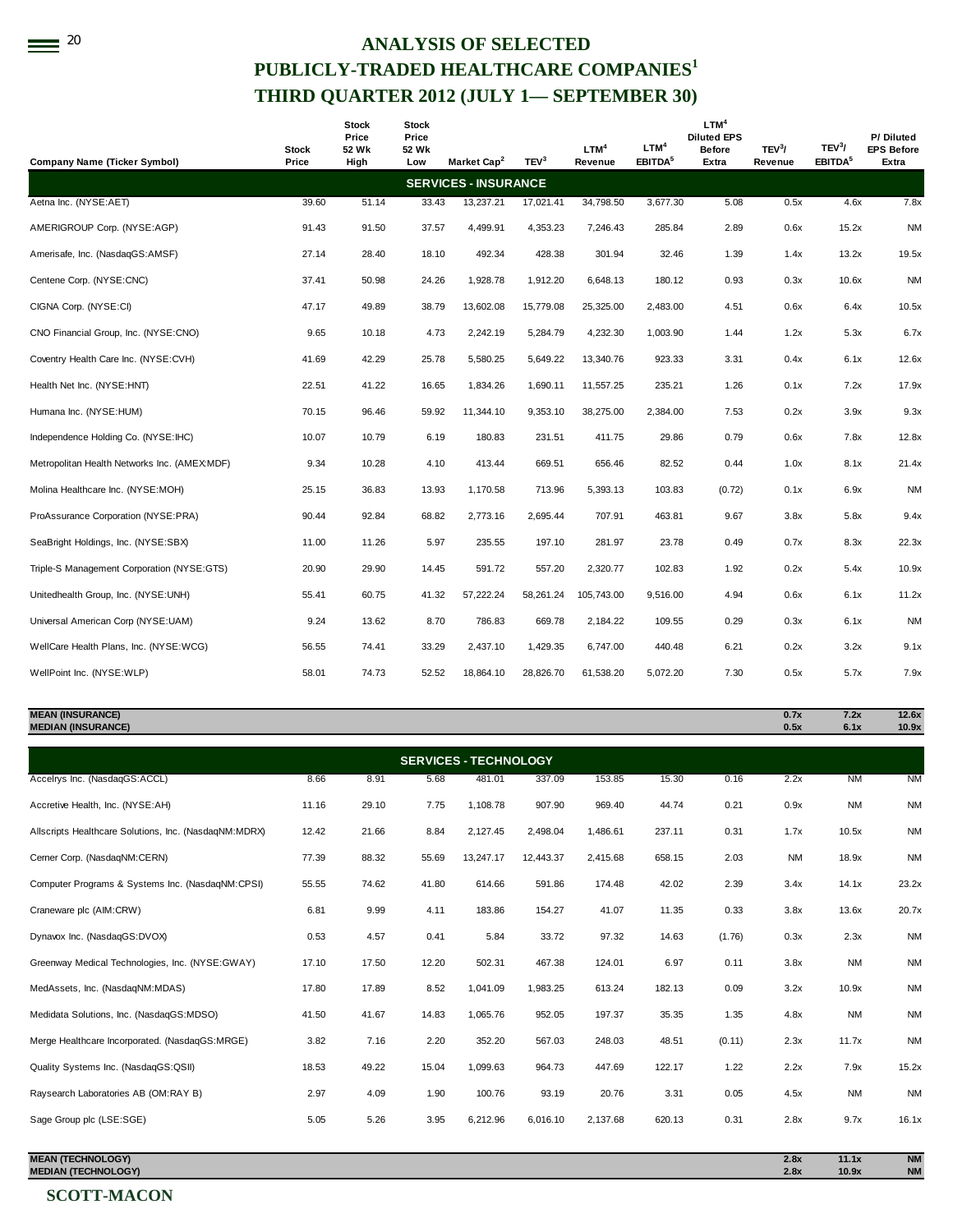| <b>Company Name (Ticker Symbol)</b>               | Stock<br>Price | Stock<br>Price<br>52 Wk<br>High | Stock<br>Price<br>52 Wk<br>Low | Market Cap <sup>2</sup>       | TEV <sup>3</sup> | LTM <sup>4</sup><br>Revenue | LTM <sup>4</sup><br><b>EBITDA</b> <sup>5</sup> | LTM <sup>4</sup><br><b>Diluted EPS</b><br><b>Before</b><br>Extra | TEV <sup>3</sup> /<br>Revenue | TEV <sup>3</sup> /<br><b>EBITDA</b> <sup>5</sup> | P/Diluted<br><b>EPS Before</b><br>Extra |
|---------------------------------------------------|----------------|---------------------------------|--------------------------------|-------------------------------|------------------|-----------------------------|------------------------------------------------|------------------------------------------------------------------|-------------------------------|--------------------------------------------------|-----------------------------------------|
|                                                   |                |                                 |                                | <b>SERVICES - OUTSOURCING</b> |                  |                             |                                                |                                                                  |                               |                                                  |                                         |
| Advisory Board Co. (NasdaqGS:ABCO)                | 47.83          | 51.93                           | 28.72                          | 1,654.98                      | 1,609.79         | 394.55                      | 63.74                                          | 0.66                                                             | 4.1x                          | <b>NM</b>                                        | <b>NM</b>                               |
| Air Methods Corp. (NasdaqNM:AIRM)                 | 119.37         | 124.19                          | 59.90                          | 1,538.06                      | 2,063.38         | 791.78                      | 232.41                                         | 5.80                                                             | 2.6x                          | 8.9x                                             | 20.6x                                   |
| Albany Molecular Research Inc. (NasdaqGS:AMRI)    | 3.47           | 3.85                            | 2.08                           | 106.90                        | 101.51           | 200.53                      | 10.10                                          | (1.13)                                                           | 0.5x                          | 10.1x                                            | <b>NM</b>                               |
| AMN Healthcare Services Inc. (NYSE:AHS)           | 10.06          | 10.07                           | 3.60                           | 410.80                        | 613.41           | 913.26                      | 60.78                                          | 0.15                                                             | 0.7x                          | 10.1x                                            | <b>NM</b>                               |
| Athenahealth, Inc. (NasdaqGM:ATHN)                | 91.77          | 97.37                           | 40.79                          | 3,303.63                      | 3,148.27         | 376.33                      | 49.25                                          | 0.47                                                             | <b>NM</b>                     | NM                                               | <b>NM</b>                               |
| BioScrip Inc. (NasdaqNM:BIOS)                     | 9.11           | 9.23                            | 5.05                           | 515.03                        | 634.05           | 1,867.15                    | 59.28                                          | 0.08                                                             | 0.3x                          | 10.7x                                            | <b>NM</b>                               |
| Catamaran Corporation (TSX:CCT)                   | 48.91          | 54.11                           | 21.04                          | 10,016.96                     | 9,293.22         | 6,085.61                    | 214.04                                         | 0.83                                                             | 1.5x                          | <b>NM</b>                                        | <b>NM</b>                               |
| Cegedim SA (ENXTPA:CGM)                           | 19.39          | 37.89                           | 17.34                          | 270.88                        | 888.30           | 1,151.59                    | 181.78                                         | (7.92)                                                           | 0.8x                          | 4.9x                                             | <b>NM</b>                               |
| China Public Healthcare Holding Ltd (SEHK:8116)   | 0.01           | 0.01                            | 0.00                           | 144.32                        | 187.02           | 31.57                       | 2.37                                           | (0.00)                                                           | <b>NM</b>                     | <b>NM</b>                                        | <b>NM</b>                               |
| CorVel Corp. (NasdaqNM:CRVL)                      | 44.75          | 54.64                           | 39.46                          | 503.53                        | 488.96           | 414.97                      | 56.88                                          | 2.16                                                             | 1.2x                          | 8.6x                                             | 20.7x                                   |
| Covance Inc. (NYSE:CVD)                           | 46.69          | 53.02                           | 42.02                          | 2,572.06                      | 2,504.23         | 2,149.36                    | 303.03                                         | 1.43                                                             | 1.2x                          | 8.3x                                             | <b>NM</b>                               |
| Cross Country Healthcare Inc. (NasdaqNM:CCRN)     | 4.73           | 6.73                            | 3.76                           | 146.17                        | 174.53           | 508.84                      | 14.89                                          | (0.42)                                                           | 0.3x                          | 11.7x                                            | <b>NM</b>                               |
| eHealth, Inc. (NasdaqGS:EHTH)                     | 18.77          | 18.90                           | 12.90                          | 370.42                        | 248.37           | 150.49                      | 17.93                                          | 0.32                                                             | 1.7x                          | 13.9x                                            | <b>NM</b>                               |
| EPS Corporation (TSE:4282)                        | 2,869.43       | 3,099.24                        | 1,748.62                       | 513.13                        | 437.09           | 430.99                      | 73.45                                          | 180.29                                                           | 1.0x                          | 6.0x                                             | 15.9x                                   |
| ExamWorks Group, Inc. (NYSE:EXAM)                 | 14.92          | 15.10                           | 6.39                           | 508.40                        | 783.17           | 476.05                      | 59.50                                          | (0.45)                                                           | 1.6x                          | 13.2x                                            | <b>NM</b>                               |
| Express Scripts Inc. (NasdaqNM:ESRX)              | 62.63          | 64.46                           | 34.47                          | 50,777.27                     | 67,598.87        | 63,497.50                   | 3,492.80                                       | 1.83                                                             | 1.1x                          | 19.4x                                            | <b>NM</b>                               |
| Healthcare Locums Plc (AIM:HLO)                   | 0.03           | 0.11                            | 0.02                           | 23.24                         | 75.80            | 331.58                      | 1.88                                           | 0.00                                                             | 0.2x                          | <b>NM</b>                                        | 10.0x                                   |
| Healthcare Services Group Inc. (NasdaqNM:HCSG)    | 22.86          | 23.55                           | 15.25                          | 1,537.38                      | 1,460.38         | 996.88                      | 66.30                                          | 0.59                                                             | 1.5x                          | <b>NM</b>                                        | <b>NM</b>                               |
| Healthways Inc. (NasdaqNM:HWAY)                   | 11.71          | 11.96                           | 5.59                           | 392.57                        | 690.13           | 691.63                      | 101.26                                         | (4.95)                                                           | 1.0x                          | 6.8x                                             | <b>NM</b>                               |
| HMS Holdings Corp. (NasdaqNM:HMSY)                | 33.39          | 37.19                           | 22.45                          | 2,882.83                      | 3,118.71         | 419.41                      | 130.91                                         | 0.52                                                             | <b>NM</b>                     | ΝM                                               | <b>NM</b>                               |
| ICON plc (NasdaqGS:ICLR)                          | 24.37          | 25.21                           | 15.03                          | 1,457.50                      | 1,289.47         | 1,012.73                    | 78.34                                          | 0.31                                                             | 1.3x                          | 16.5x                                            | <b>NM</b>                               |
| IPC The Hospitalist Company, Inc. (NasdaqGS:IPCM) | 45.70          | 48.42                           | 29.70                          | 760.63                        | 751.89           | 490.61                      | 52.83                                          | 1.86                                                             | 1.5x                          | 14.2x                                            | 24.6x                                   |
| Magellan Health Services Inc. (NasdagNM:MGLN)     | 51.61          | 56.58                           | 40.24                          | 1,412.00                      | 1,172.47         | 2,986.99                    | 192.17                                         | 3.81                                                             | 0.4x                          | 6.1x                                             | 13.5x                                   |
| Nordion Inc. (TSX:NDN)                            | 6.71           | 11.03                           | 5.46                           | 415.78                        | 377.72           | 244.17                      | 68.85                                          | 0.34                                                             | 1.5x                          | 5.5x                                             | 19.8x                                   |
| Omnicare Inc. (NYSE:OCR)                          | 33.97          | 36.48                           | 20.36                          | 3,789.31                      | 5,276.30         | 6,230.54                    | 685.69                                         | 1.31                                                             | 0.8x                          | 7.7x                                             | <b>NM</b>                               |
| On Assignment Inc. (NYSE:ASGN)                    | 19.92          | 20.93                           | 6.68                           | 1,040.70                      | 1,489.41         | 774.42                      | 76.40                                          | 0.73                                                             | 1.9x                          | 19.5x                                            | <b>NM</b>                               |
| Parexel International Corp. (NasdaqNM:PRXL)       | 30.76          | 31.56                           | 17.99                          | 1,851.69                      | 1,858.11         | 1,396.51                    | 161.22                                         | 1.05                                                             | 1.3x                          | 11.5x                                            | <b>NM</b>                               |
| Stericycle, Inc. (NasdaqGS:SRCL)                  | 90.48          | 94.71                           | 75.75                          | 7,750.06                      | 9,081.43         | 1,796.51                    | 539.84                                         | 2.95                                                             | <b>NM</b>                     | 16.8x                                            | <b>NM</b>                               |
| Synergy Health plc (LSE:SYR)                      | 14.83          | 15.69                           | 12.22                          | 864.37                        | 1,145.36         | 498.85                      | 134.66                                         | 0.70                                                             | 2.3x                          | 8.5x                                             | 21.2x                                   |
| Team Health Holdings, Inc. (NYSE:TMH)             | 27.13          | 29.77                           | 15.08                          | 1,819.47                      | 2,324.30         | 1,890.56                    | 178.31                                         | 0.84                                                             | 1.2x                          | 13.0x                                            | <b>NM</b>                               |

| <b>MEAN (OUTSOURCING)</b><br><b>MEDIAN (OUTSOURCING)</b> |       |       |       |           |           |          |          |        | 1.3x<br>1.2x | 10.9x<br>10.1x | 18.3x<br>20.2x |  |
|----------------------------------------------------------|-------|-------|-------|-----------|-----------|----------|----------|--------|--------------|----------------|----------------|--|
| <b>SERVICES - INDIA-BASED OUTSOURCING</b>                |       |       |       |           |           |          |          |        |              |                |                |  |
| 3i Infotech, Ltd. (BSE:532628)                           | 0.15  | 0.54  | 0.14  | 70.81     | 482.45    | 264.55   | 3.13     | (0.52) | 1.8x         | <b>NM</b>      | <b>NM</b>      |  |
| Firstsource Solutions Limited (BSE:532809)               | 0.18  | 0.30  | 0.11  | 77.26     | 335.49    | 435.30   | 37.46    | 0.03   | 0.8x         | 9.0x           | 5.4x           |  |
| HCL Technologies Ltd. (BSE:532281)                       | 10.92 | 11.26 | 7.08  | 7,579.72  | 7,461.90  | 3,780.89 | 686.24   | 0.65   | 2.0x         | 10.9x          | 16.8x          |  |
| Hexaware Technologies Ltd. (BSE:532129)                  | 2.30  | 2.69  | 1.38  | 682.95    | 605.98    | 312.14   | 68.08    | 0.20   | 1.9x         | 8.9x           | 11.7x          |  |
| Infosys Technologies Ltd. (BSE:500209)                   | 47.94 | 56.56 | 39.76 | 27.391.69 | 23,503.41 | 7,075.00 | 2,259.00 | 3.06   | 3.3x         | 10.4x          | 15.7x          |  |
| KPIT Cummins Infosystems Ltd. (BSE:532400)               | 2.34  | 2.69  | 1.29  | 417.58    | 432.44    | 309.60   | 46.02    | 0.17   | 1.4x         | 9.4x           | 13.6x          |  |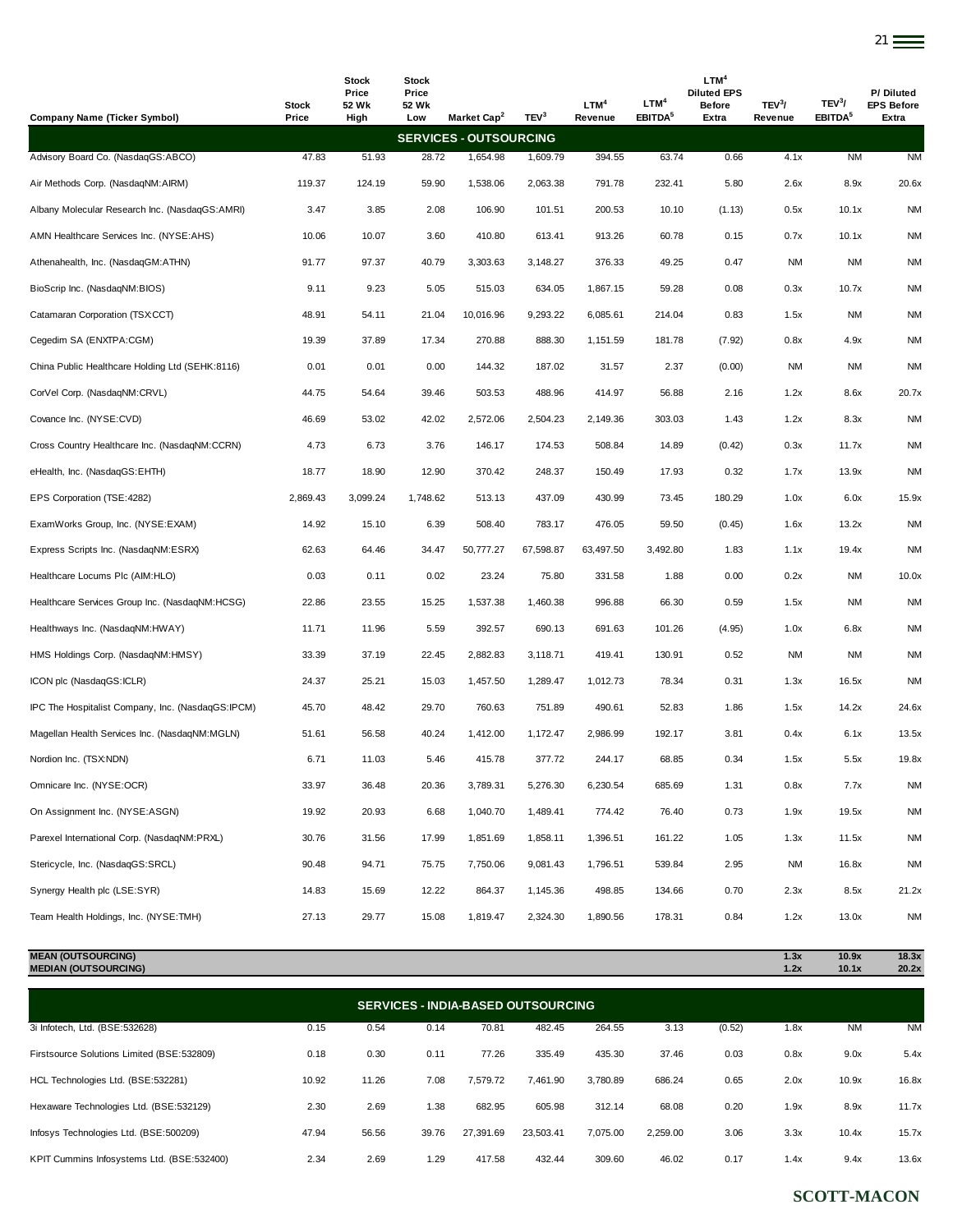|                                                |                       | <b>Stock</b><br>Price | <b>Stock</b><br>Price |                         |                  |                             |                                | LTM <sup>4</sup><br><b>Diluted EPS</b> |                               |                                           | P/Diluted                  |
|------------------------------------------------|-----------------------|-----------------------|-----------------------|-------------------------|------------------|-----------------------------|--------------------------------|----------------------------------------|-------------------------------|-------------------------------------------|----------------------------|
| Company Name (Ticker Symbol)                   | <b>Stock</b><br>Price | 52 Wk<br>High         | 52 Wk<br>Low          | Market Cap <sup>2</sup> | TEV <sup>3</sup> | LTM <sup>4</sup><br>Revenue | $LTM^4$<br>EBITDA <sup>5</sup> | <b>Before</b><br>Extra                 | TEV <sup>3</sup> /<br>Revenue | TEV <sup>3</sup> /<br>EBITDA <sup>5</sup> | <b>EPS Before</b><br>Extra |
| Mphasis Limited (BSE:526299)                   | 7.61                  | 8.30                  | 5.24                  | 598.83                  | 1.174.84         | 963.96                      | 177.75                         | 0.65                                   | 1.2x                          | 6.6x                                      | 11.6x                      |
| NIIT Technologies Ltd. (BSE:532541)            | 5.64                  | 6.14                  | 3.14                  | 338.31                  | 298.38           | 308.72                      | 51.37                          | 0.64                                   | 1.0x                          | 5.8x                                      | 8.8x                       |
| Satyam Computer Services Ltd. (BSE:500376)     | 2.10                  | 2.11                  | 1.18                  | 2,465.75                | 1,911.91         | 1,229.93                    | 222.12                         | 0.22                                   | 1.6x                          | 8.6x                                      | 9.6x                       |
| Tata Consultancy Services Limited (BSE:532540) | 24.48                 | 27.20                 | 19.20                 | 47,912.30               | 46,272.18        | 9,521.89                    | 2,828.49                       | 1.04                                   | 4.9x                          | 16.4x                                     | 23.6x                      |
| Tech Mahindra Limited (BSE:532755)             | 18.38                 | 18.54                 | 10.05                 | 2,345.84                | 2,482.86         | 1,032.03                    | 183.80                         | 1.57                                   | 2.4x                          | 13.5x                                     | 11.7x                      |
| Wipro Ltd. (BSE:507685)                        | 7.21                  | 8.56                  | 6.13                  | 17.644.10               | 16,236.27        | 7.021.86                    | 1,330.57                       | 0.43                                   | 2.3x                          | 12.2x                                     | 16.9x                      |

| <b>MEDIAN (INDIA-BASED OUTSOURCING)</b> |       |       |       |                               |        |        |       |        | 1.9x      | 9.4x      | 11.7x     |
|-----------------------------------------|-------|-------|-------|-------------------------------|--------|--------|-------|--------|-----------|-----------|-----------|
|                                         |       |       |       | <b>SERVICES - INFORMATION</b> |        |        |       |        |           |           |           |
| Epocrates, Inc. (NasdaqGS:EPOC)         | 11.65 | 11.97 | 6.90  | 289.11                        | 207.17 | 110.66 | 0.04  | (0.32) | 1.9x      | <b>NM</b> | <b>NM</b> |
| SearchCore, Inc. (OTCPK:SRER)           | 0.50  | 2.18  | 0.25  | 44.17                         | 48.51  | 14.79  | 2.93  | 0.09   | 3.3x      | 16.5x     | 5.5x      |
| Healthstream Inc. (NasdaqNM:HSTM)       | 28.46 | 30.65 | 11.25 | 744.88                        | 653.00 | 92.02  | 18.18 | 0.29   | <b>NM</b> | <b>NM</b> | <b>NM</b> |
| National Research Corp. (NasdaqGM:NRCI) | 50.27 | 53.00 | 28.00 | 341.99                        | 344.37 | 80.70  | 25.83 | 1.96   | 4.3x      | 13.3x     | <b>NM</b> |
| WebMD Health Corp. (NasdaqNM:WBMD)      | 14.03 | 40.24 | 13.52 | 688.70                        | 524.48 | 505.41 | 65.27 | 0.30   | 1.0x      | 8.0x      | <b>NM</b> |
|                                         |       |       |       |                               |        |        |       |        |           |           |           |

**MEAN (INDIA-BASED OUTSOURCING) 2.0x 10.1x 13.2x**

| AN (INFORMATION)            | 2.6x | 12.6x | 5.5x |
|-----------------------------|------|-------|------|
| <b>MEDIAN (INFORMATION)</b> | 2.6x | 13.3x | 5.5x |
|                             |      |       |      |
|                             |      |       |      |

| <b>MEAN (SERVICES)</b><br><b>MEDIAN (SERVICES)</b>          |       |       |       |                         |           |          |          |      | 1.6x<br>1.3x | 9.8x<br>8.9x | 14.4x<br>13.5x |
|-------------------------------------------------------------|-------|-------|-------|-------------------------|-----------|----------|----------|------|--------------|--------------|----------------|
|                                                             |       |       |       | <b>PROVIDERS - LABS</b> |           |          |          |      |              |              |                |
| Bio-Reference Laboratories Inc. (NasdaqNM:BRLI)             | 28.58 | 30.15 | 11.41 | 791.64                  | 795.47    | 636.91   | 88.29    | 1.42 | 1.2x         | 9.0x         | 20.1x          |
| Charles River Laboratories International Inc.<br>(NYSE:CRL) | 39.60 | 39.98 | 25.52 | 1.929.75                | 2.535.29  | 1.139.25 | 265.44   | 2.09 | 2.2x         | 9.6x         | 18.9x          |
| Laboratory Corp. of America Holdings (NYSE:LH)              | 92.47 | 95.30 | 74.57 | 8.867.87                | 10,873.27 | 5.617.30 | 1.278.80 | 5.86 | 1.9x         | 8.5x         | 15.8x          |
| Quest Diagnostics Inc. (NYSE:DGX)                           | 63.43 | 63.98 | 45.13 | 10,069.58               | 13.744.45 | 7,628.98 | 1.647.11 | 4.36 | 1.8x         | 8.3x         | 14.5x          |
| Sonic Healthcare Ltd. (ASX:SHL)                             | 14.06 | 14.34 | 11.15 | 5,520.52                | 7.181.49  | 3.423.69 | 644.49   | 0.83 | 2.1x         | 11.1x        | 17.0x          |

| <b>MEAN (LABS)</b><br><b>MEDIAN (LABS)</b>   |       |       |       |                                              |          |          |        |         | 1.9x<br>1.9x | 9.3x<br>9.0x | 17.3x<br>17.0x |
|----------------------------------------------|-------|-------|-------|----------------------------------------------|----------|----------|--------|---------|--------------|--------------|----------------|
|                                              |       |       |       | <b>PROVIDERS - HOME HEALTH &amp; HOSPICE</b> |          |          |        |         |              |              |                |
| Addus HomeCare Corp. (NasdaqGM:ADUS)         | 5.35  | 5.50  | 3.00  | 57.88                                        | 81.91    | 276.21   | 13.17  | (0.19)  | 0.3x         | 6.2x         | <b>NM</b>      |
| Almost Family Inc. (NasdaqNM:AFAM)           | 21.28 | 26.87 | 12.50 | 200.46                                       | 163.97   | 352.38   | 34.78  | 2.10    | 0.5x         | 4.7x         | 10.1x          |
| Amedisys Inc. (NasdaqNM:AMED)                | 13.82 | 15.95 | 9.12  | 423.41                                       | 515.96   | 1,491.95 | 109.06 | (13.72) | 0.3x         | 4.7x         | <b>NM</b>      |
| Chemed Corp. (NYSE:CHE)                      | 69.29 | 72.10 | 47.66 | 1,323.37                                     | 1,434.17 | 1,398.81 | 185.84 | 4.50    | 1.0x         | 7.7x         | 15.4x          |
| Gentiva Health Services Inc. (NasdaqNM:GTIV) | 11.32 | 12.85 | 2.81  | 345.97                                       | 1,130.38 | 1,762.30 | 178.77 | (15.01) | 0.6x         | 6.3x         | <b>NM</b>      |
| LHC Group, Inc. (NasdaqNM:LHCG)              | 18.47 | 20.26 | 12.34 | 337.36                                       | 359.05   | 627.89   | 61.31  | (0.94)  | 0.6x         | 5.9x         | <b>NM</b>      |
| National Healthcare Corp. (AMEXNHC)          | 47.74 | 49.06 | 29.97 | 666.68                                       | 680.39   | 748.62   | 95.76  | 3.53    | 0.9x         | 7.1x         | 13.5x          |
| Rotech Healthcare Inc. (OTCPK:ROHI)          | 0.52  | 2.10  | 0.26  | 13.40                                        | 516.40   | 474.35   | 83.55  | (1.55)  | 1.1x         | 6.2x         | <b>NM</b>      |
| Sabra Health Care REIT, Inc. (NasdaqGS:SBRA) | 20.01 | 20.90 | 7.86  | 741.39                                       | 1,163.65 | 96.66    | 83.79  | 0.55    | <b>NM</b>    | 13.9x        | <b>NM</b>      |
| Skilled Healthcare Group, Inc. (NYSE:SKH)    | 6.43  | 8.41  | 3.55  | 247.79                                       | 705.60   | 868.97   | 112.55 | (5.78)  | 0.8x         | 6.3x         | <b>NM</b>      |
|                                              |       |       |       |                                              |          |          |        |         |              |              |                |

**MEAN (HOME HEALTH & HOSPICE) 0.7x 6.9x 13.0x MEDIAN (HOME HEALTH & HOSPICE) 0.6x 6.2x 13.5x**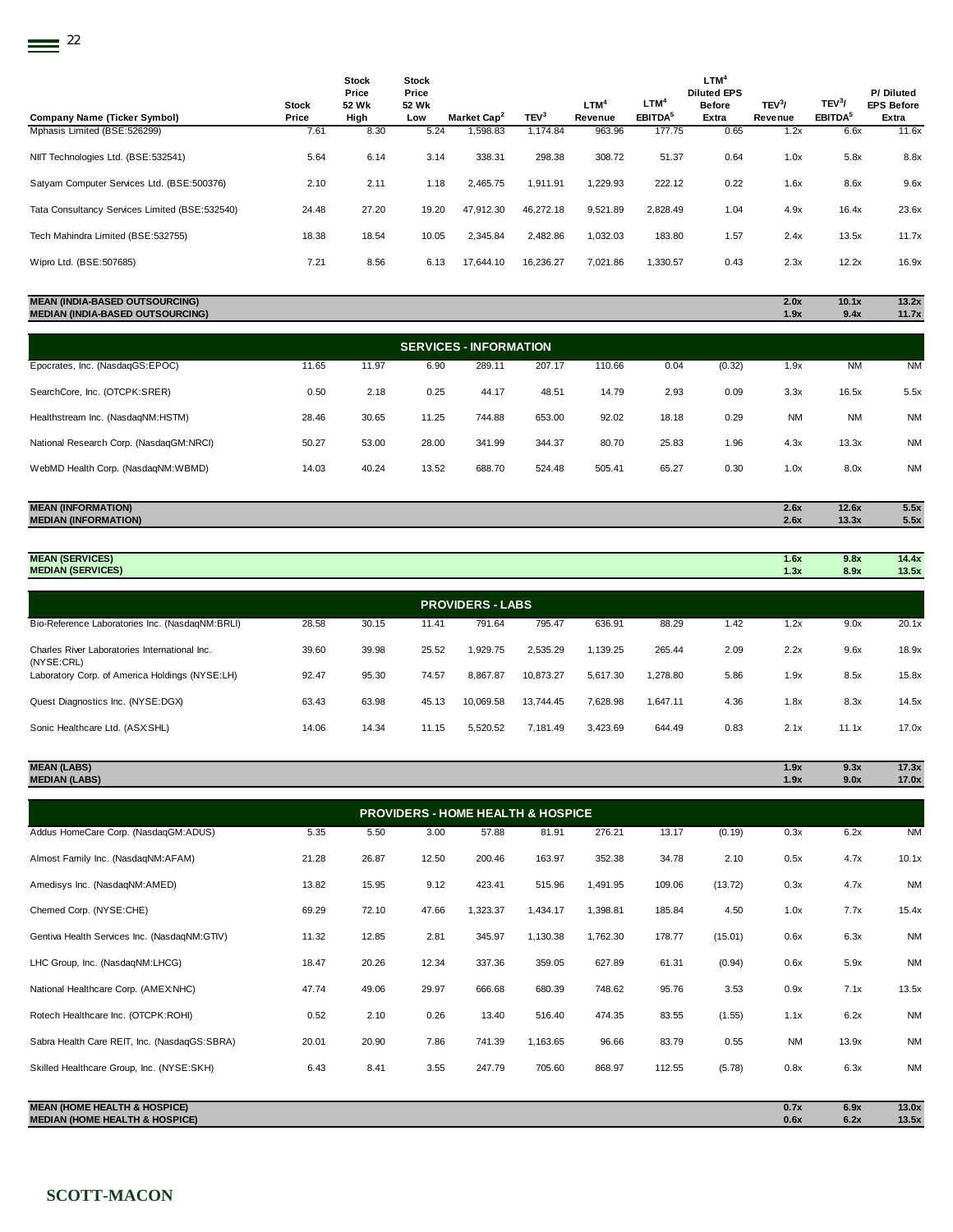| <b>Company Name (Ticker Symbol)</b>            | <b>Stock</b><br>Price | <b>Stock</b><br>Price<br>52 Wk<br>High | <b>Stock</b><br>Price<br>52 Wk<br>Low | Market Cap <sup>2</sup>      | TEV <sup>3</sup> | LTM <sup>4</sup><br>Revenue | LTM <sup>4</sup><br>EBITDA <sup>5</sup> | LTM <sup>4</sup><br><b>Diluted EPS</b><br><b>Before</b><br>Extra | TEV <sup>3</sup> /<br>Revenue | TEV <sup>3</sup> /<br>EBITDA <sup>5</sup> | P/Diluted<br><b>EPS Before</b><br>Extra |
|------------------------------------------------|-----------------------|----------------------------------------|---------------------------------------|------------------------------|------------------|-----------------------------|-----------------------------------------|------------------------------------------------------------------|-------------------------------|-------------------------------------------|-----------------------------------------|
|                                                |                       |                                        |                                       | <b>PROVIDERS - NON-ACUTE</b> |                  |                             |                                         |                                                                  |                               |                                           |                                         |
| Alliance Healthcare Services, Inc. (NYSE:AIQ)  | 1.41                  | 2.19                                   | 0.72                                  | 72.50                        | 698.19           | 488.86                      | 147.99                                  | (3.00)                                                           | 1.4x                          | 4.7x                                      | <b>NM</b>                               |
| AmSurg Corp. (NasdaqNM:AMSG)                   | 28.38                 | 32.17                                  | 21.31                                 | 896.17                       | 1,585.93         | 883.41                      | 299.28                                  | 1.87                                                             | 1.8x                          | 5.3x                                      | 15.2x                                   |
| CardioNet, Inc. (NasdaqGM:BEAT)                | 2.52                  | 3.44                                   | 1.84                                  | 62.80                        | 28.67            | 107.88                      | (2.36)                                  | (2.50)                                                           | 0.3x                          | <b>NM</b>                                 | <b>NM</b>                               |
| Corrections Corporation of America (NYSE:CXW)  | 33.45                 | 35.16                                  | 20.14                                 | 3,346.57                     | 4,474.21         | 1,758.66                    | 417.11                                  | 1.47                                                             | 2.5x                          | 10.7x                                     | 22.7x                                   |
| DaVita Inc. (NYSE:DVA)                         | 103.61                | 103.97                                 | 59.14                                 | 9,801.51                     | 14,692.71        | 7,573.99                    | 1,601.63                                | 5.48                                                             | 1.9x                          | 9.2x                                      | 18.9x                                   |
| GEO Group, Inc. (NYSE: GEO)                    | 27.67                 | 28.19                                  | 16.40                                 | 1,684.07                     | 3,194.32         | 1,649.36                    | 299.24                                  | 1.28                                                             | 1.9x                          | 10.7x                                     | 21.6x                                   |
| Hanger, Inc. (NYSE:HGR)                        | 28.53                 | 29.60                                  | 14.57                                 | 969.35                       | 1,432.17         | 953.20                      | 167.70                                  | 1.70                                                             | 1.5x                          | 8.5x                                      | 16.8x                                   |
| HEALTHSOUTH Corp. (NYSE:HLS)                   | 24.06                 | 24.99                                  | 13.65                                 | 2,301.60                     | 3,920.00         | 2,087.80                    | 484.30                                  | 1.48                                                             | 1.9x                          | 8.1x                                      | 16.3x                                   |
| MEDNAX, Inc. (NYSE:MD)                         | 74.45                 | 76.67                                  | 59.24                                 | 3,570.22                     | 3,555.14         | 1,684.71                    | 393.95                                  | 4.58                                                             | 2.1x                          | 9.0x                                      | 16.3x                                   |
| Providence Service Corp. (NasdaqGS:PRSC)       | 12.99                 | 15.94                                  | 9.36                                  | 170.01                       | 272.29           | 1,018.95                    | 39.15                                   | 0.60                                                             | 0.3x                          | 7.0x                                      | 21.8x                                   |
| RadNet, Inc. (NasdaqNM:RDNT)                   | 2.78                  | 3.64                                   | 1.87                                  | 106.59                       | 663.42           | 662.59                      | 110.59                                  | 0.19                                                             | 1.0x                          | 6.0x                                      | 14.6x                                   |
| Select Medical Holdings Corporation (NYSE:SEM) | 11.23                 | 14.89                                  | 6.13                                  | 1,570.71                     | 2,956.87         | 2,906.79                    | 395.10                                  | 1.01                                                             | 1.0x                          | 7.5x                                      | 11.2x                                   |
| US Physical Therapy Inc. (NYSE:USPH)           | 27.63                 | 28.40                                  | 16.75                                 | 326.03                       | 355.34           | 246.89                      | 42.28                                   | 1.82                                                             | 1.4x                          | 8.4x                                      | 15.2x                                   |
| VCA Antech Inc. (NasdaqGS:WOOF)                | 19.72                 | 26.00                                  | 14.73                                 | 1,730.63                     | 2,343.68         | 1,601.97                    | 281.21                                  | 1.10                                                             | 1.5x                          | 8.3x                                      | 17.9x                                   |
|                                                |                       |                                        |                                       |                              |                  |                             |                                         |                                                                  |                               |                                           |                                         |

| <b>MEAN (NON-ACUTE)</b><br><b>MEDIAN (NON-ACUTE)</b> |       |       |       |                                   |          |          |        |        | 1.5x<br>1.5x | 8.0x<br>8.3x | 17.4x<br>16.5x |
|------------------------------------------------------|-------|-------|-------|-----------------------------------|----------|----------|--------|--------|--------------|--------------|----------------|
|                                                      |       |       |       | <b>PROVIDERS - LONG-TERM CARE</b> |          |          |        |        |              |              |                |
| AdCare Health Systems Inc. (AMEX:ADK)                | 4.62  | 4.94  | 3.00  | 67.70                             | 219.71   | 191.14   | 14.74  | 0.13   | 1.1x         | 14.9x        | <b>NM</b>      |
| Assisted Living Concepts Inc. (NYSE:ALC)             | 7.63  | 20.33 | 6.93  | 176.93                            | 354.78   | 233.26   | 64.44  | (0.28) | 1.5x         | 5.5x         | <b>NM</b>      |
| Brookdale Senior Living Inc. (NYSE:BKD)              | 23.22 | 23.97 | 10.98 | 2,843.85                          | 5,391.96 | 2.384.70 | 367.83 | (0.42) | 2.3x         | 14.7x        | <b>NM</b>      |
| Capital Senior Living Corp. (NYSE:CSU)               | 14.47 | 15.32 | 5.44  | 396.21                            | 695.13   | 283.93   | 43.70  | 0.01   | 2.4x         | 15.9x        | <b>NM</b>      |
| Emeritus Corp. (NYSE:ESC)                            | 20.94 | 21.99 | 13.36 | 943.60                            | 3,096.55 | 1,294.13 | 216.10 | (1.94) | 2.4x         | 14.3x        | <b>NM</b>      |
| Ensign Group, Inc. (NasdagNM:ENSG)                   | 30.61 | 30.76 | 20.46 | 656.84                            | 834.54   | 795.48   | 116.06 | 2.18   | 1.0x         | 7.2x         | 14.0x          |

| Chindex International Inc. (NasdaqGS:CHDX)                     | 10.33 | 13.45 | 7.39 | <b>PROVIDERS - ACUTE</b><br>169.44 | 161.72   | 132.38   | 13.00 | 0.17    | 1.2x         | 12.4x          | <b>NM</b>    |
|----------------------------------------------------------------|-------|-------|------|------------------------------------|----------|----------|-------|---------|--------------|----------------|--------------|
| <b>MEAN (LONG-TERM CARE)</b><br><b>MEDIAN (LONG-TERM CARE)</b> |       |       |      |                                    |          |          |       |         | 1.5x<br>1.5x | 11.4x<br>14.3x | 9.0x<br>9.0x |
|                                                                |       |       |      |                                    |          |          |       |         |              |                |              |
| Sunrise Senior Living Inc. (NYSE:SRZ)                          | 14.27 | 14.45 | 3.68 | 812.76                             | 1.304.62 | 650.90   | 69.52 | 0.11    | 2.0x         | 18.8x          | <b>NM</b>    |
| Sun Healthcare Group, Inc. (NasdaqGS:SUNH)                     | 8.47  | 8.50  | 2.06 | 216.15                             | 264.01   | 1,909.09 | 67.65 | (11.58) | 0.1x         | 3.9x           | <b>NM</b>    |
| Five Star Quality Care Inc. (NYSE:FVE)                         | 5.11  | 5.29  | 2.15 | 244.91                             | 313.74   | 1,287.99 | 41.17 | 1.27    | 0.2x         | 7.6x           | 4.0x         |

| Community Health Systems, Inc. (NYSE:CYH)           | 29.14 | 29.59 | 14.61 | 2,598.23  | 12,463.21 | 14,368.21 | 1,879.80 | 3.03   | 0.9x | 6.6x  | 9.6x      |
|-----------------------------------------------------|-------|-------|-------|-----------|-----------|-----------|----------|--------|------|-------|-----------|
| HCA Holdings, Inc. (NYSE: HCA)                      | 33.25 | 33.55 | 17.43 | 14,651.70 | 42,788.70 | 34.779.00 | 6,378.00 | 6.16   | 1.2x | 6.7x  | 5.4x      |
| Health Management Associates Inc. (NYSE:HMA)        | 8.39  | 9.26  | 4.81  | 2,150.82  | 5,734.02  | 6,355.33  | 896.24   | 0.60   | 0.9x | 6.4x  | 14.0x     |
| Integrated Healthcare Holdings Inc. (OTCPK:IHCH)    | 0.08  | 0.11  | 0.02  | 20.17     | 73.10     | 407.58    | 17.22    | 0.03   | 0.2x | 4.2x  | 2.9x      |
| Kindred Healthcare Inc. (NYSE:KND)                  | 11.38 | 13.62 | 7.60  | 602.74    | 2,177.46  | 6,152.55  | 402.84   | (0.76) | 0.4x | 5.4x  | <b>NM</b> |
| Lifepoint Hospitals Inc. (NasdaqNM:LPNT)            | 42.78 | 43.87 | 32.61 | 2,091.26  | 3,579.86  | 3,760.80  | 555.90   | 3.54   | 1.0x | 6.4x  | 12.1x     |
| Tenet Healthcare Corp. (NYSE:THC)                   | 6.27  | 6.44  | 3.46  | 2,612.97  | 7,392.97  | 9,801.00  | 1,100.00 | 0.12   | 0.8x | 6.7x  | <b>NM</b> |
| Universal Health Services Inc. (NYSE:UHS)           | 45.73 | 46.03 | 31.35 | 4,429.67  | 8,182.05  | 7,616.03  | 1,203.45 | 4.25   | 1.1x | 6.8x  | 10.8x     |
| University General Health System, Inc. (OTCPK:UGHS) | 0.42  | 0.49  | 0.18  | 136.77    | 227.16    | 90.89     | 14.07    | 0.01   | 2.5x | 16.1x | <b>NM</b> |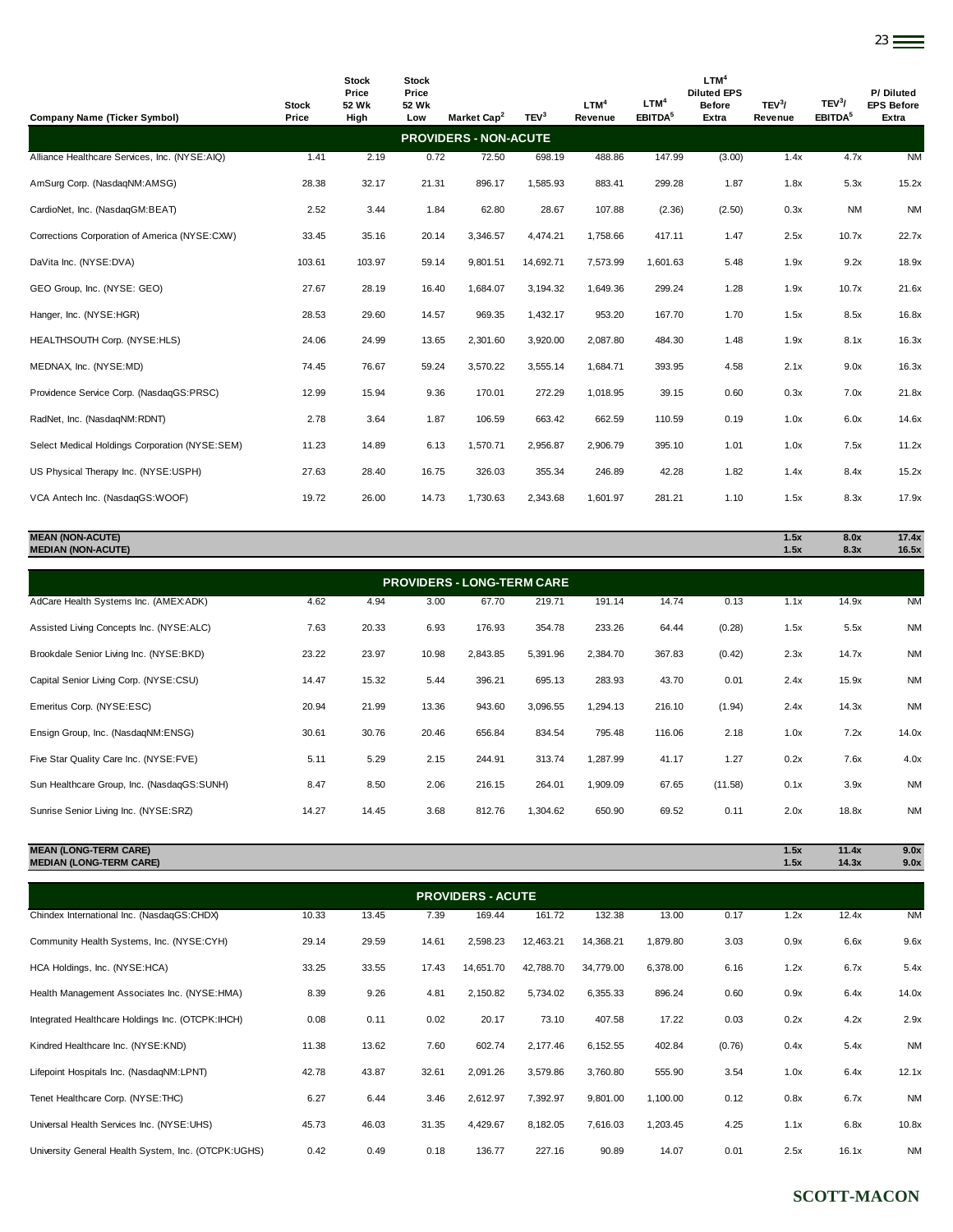$\equiv$  24

| Company Name (Ticker Symbol)            | <b>Stock</b><br>Price | Stock<br>Price<br>52 Wk<br>High | <b>Stock</b><br>Price<br>52 Wk<br>Low | Market Cap <sup>2</sup> | TEV <sup>3</sup> | <b>LTM<sup>4</sup></b><br><b>Revenue</b> | LTM <sup>4</sup><br>EBITDA <sup>5</sup> | LTM <sup>4</sup><br><b>Diluted EPS</b><br><b>Before</b><br>Extra | TEV <sup>3</sup> /<br>Revenue | TEV <sup>3</sup> /<br><b>EBITDA</b> <sup>5</sup> | P/Diluted<br><b>EPS Before</b><br>Extra |
|-----------------------------------------|-----------------------|---------------------------------|---------------------------------------|-------------------------|------------------|------------------------------------------|-----------------------------------------|------------------------------------------------------------------|-------------------------------|--------------------------------------------------|-----------------------------------------|
| Vanguard Health Systems Inc. (NYSE:VHS) | 12.37                 | 12.52                           | 6.92                                  | 952.74                  | 3.263.34         | 6.488.40                                 | 542.30                                  | 0.72                                                             | 0.5x                          | 6.0x                                             | 17.2x                                   |
| Vanquard Health Systems Inc. (NYSE:VHS) | 8.89                  | 18.00                           | 6.92                                  | 684.25                  | 3.017.75         | 6.397.50                                 | 547.60                                  | 0.41                                                             | 0.5x                          | 5.5x                                             | 21.4x                                   |

#### **MEAN (ACUTE) 0.9x 7.5x 11.7x MEDIAN (ACUTE) 0.9x 6.5x 11.4x**

**MEAN (PROVIDERS) 1.2x 8.4x 14.8x MEDIAN (PROVIDERS) 1.1x 7.2x 15.3x**

Abiomed Inc. (NasdaqNM:ABMD) 20.99 26.17 9.98 807.96 726.74 137.80 13.13 0.23 NM NM NM Accuray Incorporated (NasdaqNM:ARAY) 7.08 8.07 3.50 510.11 454.31 409.22 (31.27) (1.02) 1.1x NM NM Affymetrix Inc. (NasdaqNM:AFFX) 4.34 5.95 3.52 306.46 471.39 260.74 14.15 0.03 1.8x NM NM Align Technology Inc. (NasdaqNM:ALGN) 36.97 39.82 14.25 3,007.62 2,724.07 535.50 133.70 1.09 NM NM NM Alphatec Holdings, Inc. (NasdaqNM:ATEC) 1.65 2.42 1.38 146.85 184.50 193.83 8.29 (0.28) 1.0x NM NM Analogic Corporation (NasdaqGS:ALOG) 78.04 81.90 43.50 955.29 768.28 516.57 56.47 3.42 1.5x 13.6x 22.8x AngioDynamics Inc. (NasdaqNM:ANGO) 12.20 16.39 10.34 425.57 537.99 221.79 24.61 (0.20) 2.4x NM NM ArthroCare Corporation (NasdaqGS:ARTC) 32.40 32.81 23.54 898.55 796.25 360.26 20.25 (0.16) 2.2x NM NM AtriCure, Inc. (NasdaqNM:ATRC) 7.44 12.42 6.35 123.87 119.82 67.73 (3.65) (0.39) 1.8x NM NM Baxter International Inc. (NYSE:BAX) 60.27 61.67 47.55 32,981.61 36,023.61 14,033.00 3,809.00 4.06 2.6x 9.5x 14.8x Boston Scientific Corp. (NYSE:BSX) 5.74 6.41 4.79 8,144.96 12,030.96 7,416.00 1,626.00 (2.20) 1.6x 7.4x NM Bruker BioSciences Corp. (NasdaqNM:BRKR) 13.09 17.10 9.91 2,176.38 2,260.38 1,719.80 215.90 0.50 1.3x 10.5x NM Cardiovascular Systems Inc. (NasdaqGM:CSII) 11.56 11.64 7.25 236.29 218.28 82.49 (13.59) (0.93) 2.6x NM NM CareFusion Corporation (NYSE:CFN) 28.39 28.73 22.55 6,300.20 6,262.20 3,601.00 823.00 1.65 1.7x 7.6x 17.2x Cepheid (NasdaqNM:CPHD) 34.50 46.00 29.90 2,277.76 2,182.28 308.63 23.09 (0.07) NM NM NM Conceptus, Inc. (NasdaqNM:CPTS) 20.31 20.96 9.68 640.68 627.49 131.13 6.23 (0.26) 4.8x NM NM CONMED Corp. (NasdaqNM:CNMD) 28.50 31.94 21.41 810.00 961.72 742.40 120.17 0.12 1.3x 8.0x NM CR Bard Inc. (NYSE:BCR) 104.65 108.31 80.80 8,772.70 9,272.60 2,943.70 945.30 5.90 3.1x 9.8x 17.7x CryoLife Inc. (NYSE:CRY) 6.72 7.27 4.00 184.48 180.49 125.54 21.50 0.29 1.4x 8.4x 23.1x Cyberonics Inc. (NasdaqNM:CYBX) 52.42 53.54 26.19 1,446.22 1,343.93 226.16 71.66 1.33 NM 18.8x NM DexCom, Inc. (NasdaqNM:DXCM) 15.03 15.08 6.75 1,037.51 976.32 84.22 (49.96) (0.80) NM NM NM Edwards Lifesciences Corp. (NYSE:EW) 107.37 109.88 61.59 12,424.21 12,103.31 1,784.10 384.80 2.09 NM NM NM Endologix Inc. (NasdaqNM:ELGX) 13.82 15.77 9.75 847.94 796.75 95.72 (13.46) (0.59) NM NM NM Exactech Inc. (NasdaqNM:EXAC) 17.83 18.20 13.06 236.60 274.55 214.16 33.19 0.72 1.3x 8.3x 24.8x Fresenius SE & Co KGaA (DB:FRE) 116.56 117.32 83.39 20,726.28 40,626.11 22,603.79 4,458.39 6.62 1.8x 9.1x 17.6x Genomic Health Inc. (NasdaqGS:GHDX) 34.69 37.44 19.33 1,055.86 943.28 221.55 15.21 0.27 4.3x NM NM GI Dynamics, Inc. (ASX:GID) 6.74 1.20 0.71 212.73 156.74 0.40 (25.99) (0.11) NM NM NM Heartware International Inc. (ASX:HIN) 2.67 2.67 1.67 1,345.82 1,311.56 99.80 (58.64) (0.16) NM NM NM Hologic Inc. (NasdaqNM:HOLX) 20.22 22.16 13.90 5,352.13 5,989.20 1,881.15 647.13 0.12 3.2x 9.3x NM Illumina Inc. (NasdaqNM:ILMN) 48.19 55.39 25.57 5,926.89 5,449.87 1,038.95 277.88 0.61 NM 19.6x NM IMRIS, Inc. (TSX:IM) 4.45 4.62 2.33 203.67 169.80 42.59 (21.33) (0.58) 4.0x NM NM Integra LifeSciences Holdings Corp. (NasdaqNM:IART) 41.10 43.12 23.09 1,111.06 1,516.59 812.06 160.09 1.08 1.9x 9.5x NM **PRODUCTS - CLINICAL DEVICES**

Intuitive Surgical Inc. (NasdaqNM:ISRG) 495.63 594.89 341.21 19,792.49 18,579.99 1,975.20 848.20 14.07 NM NM NM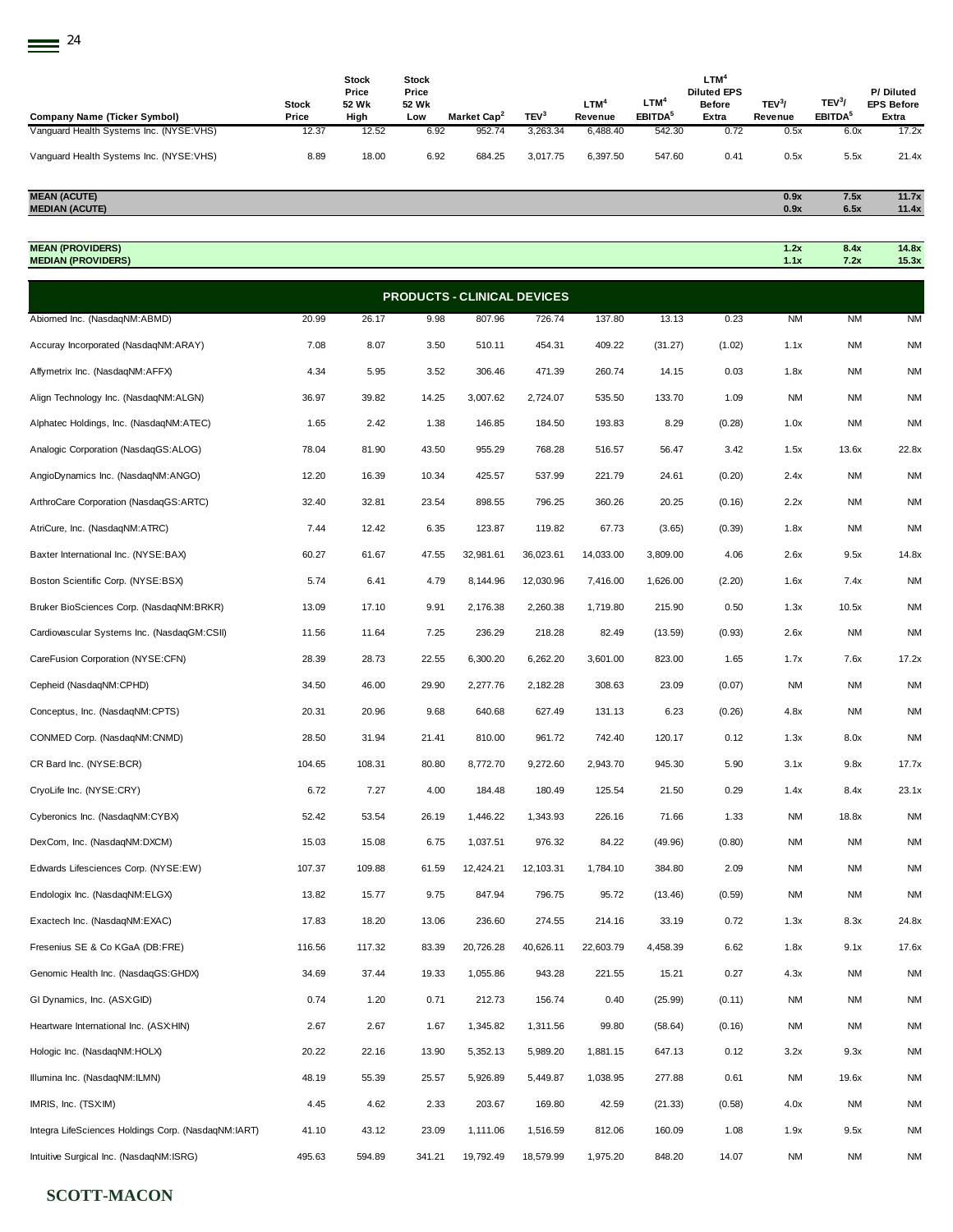|                                                          |                | <b>Stock</b>   | <b>Stock</b>   |                                   |                            |                          |                              | LTM <sup>4</sup>                    |                    |                              |                                |
|----------------------------------------------------------|----------------|----------------|----------------|-----------------------------------|----------------------------|--------------------------|------------------------------|-------------------------------------|--------------------|------------------------------|--------------------------------|
|                                                          | Stock          | Price<br>52 Wk | Price<br>52 Wk |                                   |                            | LTM <sup>4</sup>         | LTM <sup>4</sup>             | <b>Diluted EPS</b><br><b>Before</b> | TEV <sup>3</sup> / | TEV <sup>3</sup> /           | P/Diluted<br><b>EPS Before</b> |
| Company Name (Ticker Symbol)<br>Landauer Inc. (NYSE:LDR) | Price<br>59.72 | High<br>61.93  | Low<br>45.69   | Market Cap <sup>2</sup><br>564.47 | TEV <sup>3</sup><br>674.04 | Revenue<br>145.50        | EBITDA <sup>5</sup><br>47.76 | Extra<br>2.50                       | Revenue<br>4.6x    | EBITDA <sup>5</sup><br>14.1x | Extra<br>23.9x                 |
| MAKO Surgical Corp. (NasdaqNM:MAKO)                      | 17.41          | 45.15          | 11.99          | 743.06                            | 708.29                     | 96.22                    | (28.71)                      | (0.85)                              | <b>NM</b>          | <b>NM</b>                    | <b>NM</b>                      |
| Masimo Corporation (NasdaqNM:MASI)                       | 24.18          | 25.35          | 17.62          | 1,382.15                          | 1,263.67                   | 458.38                   | 105.97                       | 1.05                                | 2.8x               | 11.9x                        | 23.1x                          |
| Medtronic Inc. (NYSE:MDT)                                | 43.12          | 44.04          | 31.06          | 43,988.39                         | 52,368.39                  | 16,246.00                | 5,446.00                     | 3.28                                | 3.2x               | 9.6x                         | 13.1x                          |
| MELA Sciences, Inc. (NasdaqCM:MELA)                      | 3.21           | 6.96           | 2.50           | 97.97                             | 80.75                      | 0.09                     | (21.32)                      | (0.78)                              | <b>NM</b>          | ΝM                           | <b>NM</b>                      |
| Meridian Bioscience Inc. (NasdaqNM:VIVO)                 | 19.18          | 21.06          | 14.81          | 791.60                            | 763.66                     | 171.20                   | 54.89                        | 0.76                                | 4.5x               | 13.9x                        | <b>NM</b>                      |
| Natus Medical Inc. (NasdaqNM:BABY)                       | 13.07          | 13.84          | 7.43           | 390.15                            | 405.00                     | 235.97                   | 21.61                        | (0.57)                              | 1.7x               | 18.7x                        | <b>NM</b>                      |
| NuVasive, Inc. (NasdaqNM:NUVA)                           | 22.91          | 25.99          | 11.02          | 995.90                            | 1,164.59                   | 589.18                   | 85.37                        | (1.76)                              | 2.0x               | 13.6x                        | <b>NM</b>                      |
| Nxstage Medical, Inc. (NasdaqNM:NXTM)                    | 13.21          | 24.06          | 11.98          | 778.66                            | 675.80                     | 228.88                   | (2.13)                       | (0.36)                              | 3.0x               | <b>NM</b>                    | <b>NM</b>                      |
| Orthofix International NV (NasdaqNM:OFIX)                | 44.75          | 45.15          | 30.82          | 848.82                            | 839.23                     | 584.79                   | 117.41                       | 2.73                                | 1.4x               | 7.1x                         | 16.4x                          |
| Ossur Hf. (ICSE:OSSR)                                    | 1.59           | 1.74           | 1.48           | 712.64                            | 823.63                     | 401.83                   | 74.84                        | 0.08                                | 2.0x               | 11.0x                        | 19.4x                          |
| Quidel Corp. (NasdaqNM:QDEL)                             | 18.93          | 19.37          | 14.08          | 627.02                            | 632.26                     | 140.32                   | 19.90                        | (0.10)                              | 4.5x               | NM                           | <b>NM</b>                      |
| ResMed Inc. (NYSE:RMD)                                   | 40.47          | 40.68          | 23.37          | 5,748.16                          | 5,189.45                   | 1,368.52                 | 381.26                       | 1.71                                | 3.8x               | 13.6x                        | 23.7x                          |
| REVA Medical, Inc. (ASX:RVA)                             | 0.71           | 0.76           | 0.52           | 233.77                            | 180.27                     | $\overline{\phantom{a}}$ | (21.66)                      | (0.07)                              | <b>NM</b>          | NM                           | <b>NM</b>                      |
| Sirona Dental Systems Inc. (NasdaqNM:SIRO)               | 56.96          | 57.36          | 39.15          | 3,137.87                          | 3,115.12                   | 950.78                   | 236.09                       | 1.98                                | 3.3x               | 13.2x                        | <b>NM</b>                      |
| Smith & Nephew plc (LSE:SN.)                             | 11.02          | 11.71          | 8.30           | 9,908.98                          | 9,755.83                   | 4,246.00                 | 1,192.00                     | 0.81                                | 2.3x               | 8.2x                         | 13.6x                          |
| Sonova Holding AG (SWX:SOON)                             | 101.00         | 111.15         | 79.48          | 6,720.20                          | 6,768.21                   | 1,793.85                 | 409.31                       | 4.11                                | 3.8x               | 16.5x                        | 24.6x                          |
| Spectranetics Corporation (NasdaqNM:SPNC)                | 14.75          | 14.76          | 6.30           | 510.07                            | 482.41                     | 132.96                   | 13.02                        | 0.03                                | 3.6x               | NM                           | <b>NM</b>                      |
| St. Jude Medical Inc. (NYSE:STJ)                         | 42.13          | 44.80          | 32.13          | 13,227.56                         | 14,933.56                  | 5,594.70                 | 1,650.14                     | 2.52                                | 2.7x               | 9.0x                         | 16.7x                          |
| STAAR Surgical Co. (NasdaqNM:STAA)                       | 7.56           | 11.79          | 4.96           | 275.85                            | 262.41                     | 63.10                    | 5.02                         | (0.00)                              | 4.2x               | <b>NM</b>                    | <b>NM</b>                      |
| Stryker Corp. (NYSE:SYK)                                 | 55.66          | 57.15          | 44.55          | 21,175.51                         | 19,481.51                  | 8,513.00                 | 2,501.00                     | 3.64                                | 2.3x               | 7.8x                         | 15.3x                          |
| Symmetry Medical, Inc. (NYSE:SMA)                        | 9.89           | 10.11          | 6.41           | 362.22                            | 591.60                     | 371.57                   | 41.51                        | (0.01)                              | 1.6x               | 14.3x                        | <b>NM</b>                      |
| Synergetics USA, Inc. (NasdaqCM:SURG)                    | 4.94           | 7.55           | 3.30           | 124.46                            | 111.63                     | 60.01                    | 10.18                        | 0.24                                | 1.9x               | 11.0x                        | 20.8x                          |
| Thoratec Corp. (NasdaqNM:THOR)                           | 34.60          | 38.07          | 27.84          | 2,035.28                          | 1,766.45                   | 457.39                   | 146.70                       | 1.34                                | 3.9x               | 12.0x                        | <b>NM</b>                      |
| Unilife Corporation (ASXUNS)                             | 0.49           | 0.88           | 0.45           | 210.87                            | 228.46                     | 5.52                     | (45.89)                      | (0.13)                              | <b>NM</b>          | NM                           | <b>NM</b>                      |
| Utah Medical Products Inc. (NasdaqNM:UTMD)               | 33.99          | 36.00          | 25.53          | 125.49                            | 134.07                     | 41.92                    | 17.65                        | 2.53                                | 3.2x               | 7.6x                         | 13.4x                          |
| Varian Medical Systems Inc. (NYSE:VAR)                   | 60.32          | 71.95          | 48.72          | 6,678.33                          | 6,172.80                   | 2,769.78                 | 645.10                       | 3.64                                | 2.2x               | 9.6x                         | 16.6x                          |
| Vision-Sciences Inc. (NasdaqCM:VSCI)                     | 1.32           | 2.49           | 1.17           | 60.49                             | 69.51                      | 16.33                    | (9.08)                       | (0.25)                              | 4.3x               | ΝM                           | <b>NM</b>                      |
| Volcano Corporation (NasdaqNM:VOLC)                      | 28.57          | 30.61          | 21.38          | 1,530.55                          | 1,403.33                   | 364.25                   | 46.17                        | 0.65                                | 3.9x               | NM                           | <b>NM</b>                      |
| Wright Medical Group Inc. (NasdaqNM:WMGI)                | 22.11          | 22.59          | 13.57          | 846.35                            | 816.23                     | 494.99                   | 56.79                        | (0.25)                              | 1.6x               | 14.4x                        | <b>NM</b>                      |
| Zimmer Holdings Inc. (NYSE:ZMH)                          | 67.62          | 67.90          | 47.00          | 11,812.88                         | 12,213.08                  | 4,464.50                 | 1,496.70                     | 4.26                                | 2.7x               | 8.2x                         | 15.9x                          |

**MEAN (CLINICAL) 2.6x 11.3x 18.8x MEDIAN (CLINICAL) 2.4x 9.8x 17.6x** Abaxis Inc. (NasdaqNM:ABAX) 35.92 40.58 21.67 787.80 710.59 162.61 26.38 0.61 4.4x NM NM Careview Communications, Inc. (OTCBB:CRVW) 1.04 1.80 0.96 137.37 138.88 1.27 (9.70) (0.07) NM NM NM Cerus Corp. (NasdaqNM:CERS) 3.40 4.53 1.94 186.39 167.14 37.68 (14.62) (0.32) 4.4x NM NM Getinge AB (OM:GETI B) 30.14 30.62 22.25 7,182.32 9,718.26 3,338.01 793.93 1.56 2.9x 12.2x 19.3x Haemonetics Corp. (NYSE:HAE) 80.20 82.40 54.99 2,056.17 1,825.18 733.75 131.41 2.32 2.5x 13.9x NM Hansen Medical, Inc. (NasdaqGM:HNSN) 1.94 4.03 1.42 119.07 118.94 19.72 (37.15) (0.73) NM NM NM **PRODUCTS - NON-CLINICAL DEVICES**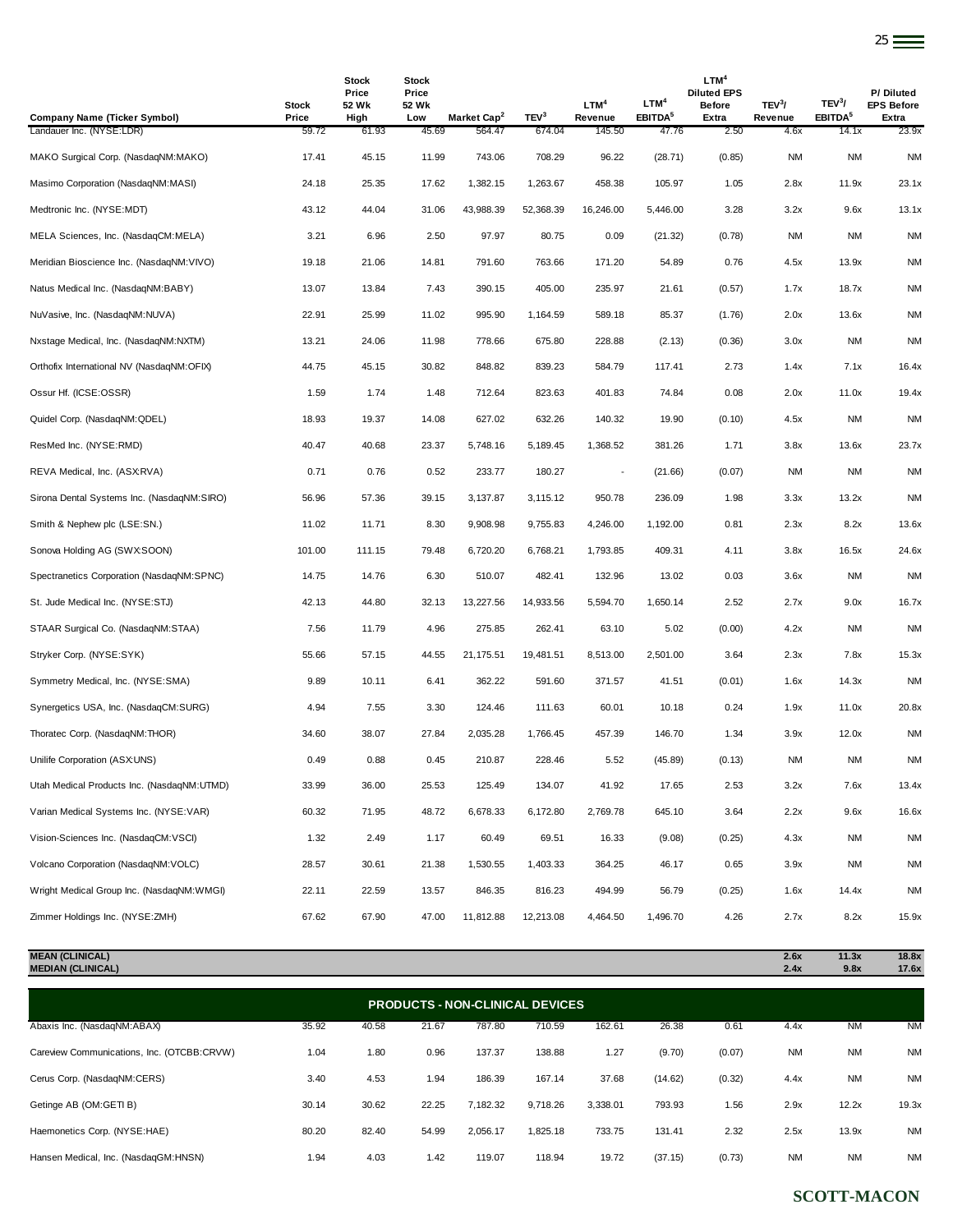|                                           |              | <b>Stock</b><br>Price | <b>Stock</b><br>Price |                         |                  |           |                     | LTM <sup>4</sup><br><b>Diluted EPS</b> |                    |                     | P/Diluted         |
|-------------------------------------------|--------------|-----------------------|-----------------------|-------------------------|------------------|-----------|---------------------|----------------------------------------|--------------------|---------------------|-------------------|
|                                           | <b>Stock</b> | 52 Wk                 | 52 Wk                 |                         |                  | $LTM^4$   | LTM <sup>4</sup>    | <b>Before</b>                          | TEV <sup>3</sup> / | TEV <sup>3</sup> /  | <b>EPS Before</b> |
| Company Name (Ticker Symbol)              | Price        | High                  | Low                   | Market Cap <sup>2</sup> | TEV <sup>3</sup> | Revenue   | EBITDA <sup>5</sup> | Extra                                  | Revenue            | EBITDA <sup>5</sup> | Extra             |
| Harvard Bioscience Inc. (NasdaqGM:HBIO)   | 4.23         | 5.25                  | 3.45                  | 121.79                  | 119.24           | 112.23    | 8.85                | 0.07                                   | 1.1x               | 13.5x               | <b>NM</b>         |
| IDEXX Laboratories Inc. (NasdaqNM:IDXX)   | 99.35        | 101.18                | 63.83                 | 5,649.74                | 5,694.90         | 1,266.48  | 298.17              | 2.96                                   | 4.5x               | 19.1x               | <b>NM</b>         |
|                                           |              |                       |                       |                         |                  |           |                     |                                        |                    |                     |                   |
| Invacare Corp. (NYSE:IVC)                 | 14.14        | 25.50                 | 13.21                 | 449.90                  | 684.07           | 1,794.71  | 123.29              | (0.50)                                 | 0.4x               | 5.5x                | <b>NM</b>         |
| Omnicell Inc. (NasdaqGS:OMCL)             | 13.90        | 17.94                 | 12.33                 | 462.90                  | 408.83           | 266.90    | 30.85               | 0.31                                   | 1.5x               | 13.3x               | <b>NM</b>         |
|                                           |              |                       |                       |                         |                  |           |                     |                                        |                    |                     |                   |
| Steris Corp. (NYSE:STE)                   | 35.47        | 36.33                 | 27.08                 | 2,060.52                | 2,085.04         | 1,425.13  | 286.82              | 2.35                                   | 1.5x               | 7.3x                | 15.1x             |
| SurModics Inc. (NasdaqGS:SRDX)            | 20.22        | 20.99                 | 8.73                  | 296.22                  | 216.84           | 67.01     | 13.74               | (1.14)                                 | 3.2x               | 15.8x               | <b>NM</b>         |
|                                           |              |                       |                       |                         |                  |           |                     |                                        |                    |                     |                   |
| Thermo Fisher Scientific, Inc. (NYSE:TMO) | 58.83        | 61.00                 | 43.06                 | 21,505.42               | 27,300.92        | 12,354.20 | 2,541.30            | 3.01                                   | 2.2x               | 10.7x               | 19.5x             |
|                                           |              |                       |                       |                         |                  |           |                     |                                        |                    |                     |                   |

## **MEAN (NON-CLINICAL) 2.6x 12.4x 18.0x MEDIAN (NON-CLINICAL) 2.5x 13.3x 19.3x**

| <b>PRODUCTS - DISPOSABLES</b>                  |        |        |        |           |           |          |          |        |      |       |           |
|------------------------------------------------|--------|--------|--------|-----------|-----------|----------|----------|--------|------|-------|-----------|
| ATRION Corp. (NasdaqNM:ATRI)                   | 221.50 | 261.98 | 195.78 | 446.10    | 420.33    | 115.91   | 41.49    | 11.65  | 3.6x | 10.1x | 19.0x     |
| Becton Dickinson & Co. (NYSE:BDX)              | 78.56  | 80.56  | 69.59  | 15,677.04 | 17,656.71 | 7,974.26 | 2,211.08 | 5.53   | 2.2x | 8.0x  | 14.2x     |
| ICU Medical Inc. (NasdaqNM:ICUI)               | 60.48  | 62.35  | 35.58  | 862.93    | 669.44    | 305.72   | 68.49    | 3.06   | 2.2x | 9.8x  | 19.8x     |
| Medical Action Industries Inc. (NasdaqNM:MDCI) | 3.49   | 6.36   | 3.04   | 57.20     | 131.01    | 443.09   | 14.74    | (0.05) | 0.3x | 8.9x  | <b>NM</b> |
| Merit Medical Systems Inc. (NasdagNM:MMSI)     | 14.93  | 15.37  | 11.51  | 628.99    | 675.69    | 377.72   | 57.23    | 0.50   | 1.8x | 11.8x | <b>NM</b> |
| Nipro Corp. (TSE:8086)                         | 6.43   | 9.45   | 5.28   | 1,096.98  | 4,124.87  | 2,769.80 | 503.46   | 0.45   | 1.5x | 8.2x  | 14.3x     |
| Terumo Corp. (TSE:4543)                        | 43.14  | 53.34  | 35.38  | 8,190.95  | 9,741.89  | 4,840.77 | 1,152.22 | 1.49   | 2.0x | 8.5x  | <b>NM</b> |
| Vascular Solutions Inc. (NasdagNM:VASC)        | 14.80  | 14.84  | 9.90   | 240.38    | 229.43    | 94.93    | 19.17    | 0.60   | 2.4x | 12.0x | 24.6x     |

## **MEAN (DISPOSABLES) 2.0x 9.7x 18.4x MEDIAN (DISPOSABLES) 2.1x 9.3x 19.0x**

| <b>PRODUCTS - COMMERCIAL</b>                       |        |        |       |          |          |          |         |        |           |           |           |
|----------------------------------------------------|--------|--------|-------|----------|----------|----------|---------|--------|-----------|-----------|-----------|
| Bio-Rad Laboratories Inc. (NYSE:BIO)               | 106.72 | 118.00 | 87.98 | 3,029.72 | 2,927.91 | 2,063.45 | 413.53  | 6.47   | 1.4x      | 7.1x      | 16.5x     |
| Cambrex Corporation. (NYSE:CBM)                    | 11.73  | 13.44  | 4.40  | 347.55   | 406.55   | 273.97   | 57.48   | 0.77   | 1.5x      | 7.1x      | 15.2x     |
| Cantel Medical Corp. (NYSE:CMN)                    | 27.08  | 28.97  | 13.34 | 718.47   | 794.10   | 373.82   | 62.24   | 0.98   | 2.1x      | 12.8x     | <b>NM</b> |
| Dentsply International, Inc. (NasdaqNM:XRAY)       | 38.14  | 41.38  | 28.35 | 5,407.68 | 7,302.02 | 2,837.18 | 467.28  | 1.63   | 2.6x      | 15.6x     | 23.4x     |
| Exact Sciences Corporation (NasdaqCM:EXAS)         | 11.00  | 11.69  | 6.06  | 691.24   | 621.38   | 4.15     | (42.70) | (0.79) | <b>NM</b> | <b>NM</b> | <b>NM</b> |
| Fluidigm Corporation (NasdaqGS:FLDM)               | 17.00  | 17.23  | 12.05 | 412.98   | 379.81   | 47.49    | (16.46) | (0.94) | <b>NM</b> | <b>NM</b> | <b>NM</b> |
| Hill-Rom Holdings, Inc.                            | 29.06  | 36.13  | 24.69 | 1,806.78 | 1,681.78 | 1,633.30 | 300.20  | 2.32   | 1.0x      | 5.6x      | 12.5x     |
| Hospira Inc. (NYSE:HSP)                            | 32.82  | 39.30  | 26.92 | 5,418.98 | 6,488.38 | 3,989.90 | 468.30  | (1.61) | 1.6x      | 13.9x     | <b>NM</b> |
| Ion Beam Applications SA (ENXTBR:IBAB)             | 6.91   | 8.45   | 4.84  | 184.92   | 234.79   | 318.84   | 29.82   | (2.04) | 0.7x      | 7.9x      | <b>NM</b> |
| IRIS International Inc. (NasdaqNM:IRIS)            | 19.52  | 19.97  | 8.38  | 341.19   | 314.03   | 122.01   | 11.17   | 0.04   | 2.6x      | <b>NM</b> | <b>NM</b> |
| Luminex Corp. (NasdaqNM:LMNX)                      | 19.44  | 25.79  | 16.80 | 816.32   | 719.96   | 190.43   | 38.05   | 0.28   | 3.8x      | 18.9x     | <b>NM</b> |
| OraSure Technologies Inc. (NasdaqNM:OSUR)          | 11.11  | 14.01  | 7.52  | 612.21   | 595.97   | 88.96    | (1.37)  | (0.22) | <b>NM</b> | <b>NM</b> | <b>NM</b> |
| Patheon Inc. (TSX:PTI)                             | 3.24   | 3.35   | 1.10  | 418.31   | 704.57   | 720.70   | 52.00   | (0.72) | 1.0x      | 13.5x     | <b>NM</b> |
| Rockwell Medical Technologies Inc. (NasdaqGM:RMTI) | 8.17   | 11.75  | 6.80  | 173.77   | 153.39   | 48.03    | (35.65) | (1.91) | 3.2x      | <b>NM</b> | <b>NM</b> |
| West Pharmaceutical Services Inc. (NYSE:WST)       | 53.07  | 53.48  | 35.50 | 1,806.18 | 2,059.18 | 1,230.10 | 213.50  | 2.29   | 1.7x      | 9.6x      | 23.2x     |
| Young Innovations Inc. (NasdaqNM:YDNT)             | 39.10  | 39.99  | 26.90 | 308.66   | 299.58   | 107.69   | 29.03   | 2.14   | 2.8x      | 10.3x     | 18.3x     |
|                                                    |        |        |       |          |          |          |         |        |           |           |           |

**MEAN (COMMERCIAL) 2.0x 11.1x 18.2x MEDIAN (COMMERCIAL) 1.7x 10.3x 17.4x**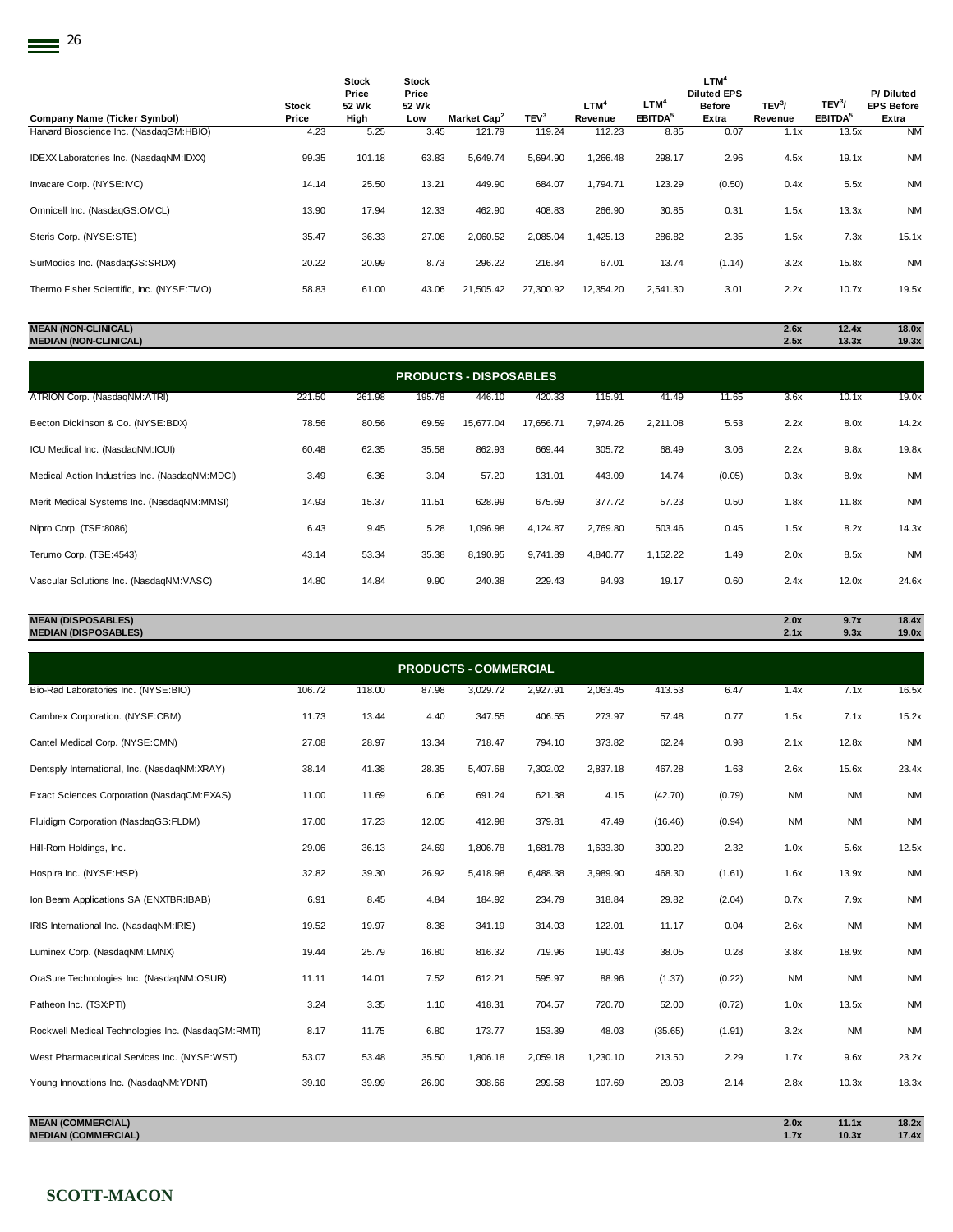|                                                    | <b>Stock</b> | Stock<br>Price<br>52 Wk | <b>Stock</b><br>Price<br>52 Wk |                                   |                  | LTM <sup>4</sup>         | LTM <sup>4</sup>    | LTM <sup>4</sup><br><b>Diluted EPS</b><br><b>Before</b> | TEV <sup>3</sup> / | TEV <sup>3</sup> /  | P/Diluted<br><b>EPS Before</b> |
|----------------------------------------------------|--------------|-------------------------|--------------------------------|-----------------------------------|------------------|--------------------------|---------------------|---------------------------------------------------------|--------------------|---------------------|--------------------------------|
| <b>Company Name (Ticker Symbol)</b>                | Price        | High                    | Low                            | Market Cap <sup>2</sup>           | TEV <sup>3</sup> | Revenue                  | EBITDA <sup>5</sup> | Extra                                                   | Revenue            | EBITDA <sup>5</sup> | Extra                          |
|                                                    |              |                         |                                | <b>PRODUCTS - CONSUMER</b>        |                  |                          |                     |                                                         |                    |                     |                                |
| Alere Inc. (NYSE:ALR)                              | 19.49        | 27.22                   | 17.13                          | 1,573.27                          | 5,436.84         | 2,608.52                 | 607.06              | (1.96)                                                  | 2.1x               | 9.0x                | <b>NM</b>                      |
| Cooper Companies Inc. (NYSE:COO)                   | 94.46        | 95.92                   | 52.60                          | 4,523.97                          | 5,013.50         | 1,409.74                 | 381.77              | 4.77                                                    | 3.6x               | 13.1x               | 19.8x                          |
| Essilor International (ENXTPA:EI)                  | 93.59        | 96.99                   | 64.60                          | 19,475.49                         | 20,578.63        | 5,907.31                 | 1,255.86            | 3.30                                                    | 3.5x               | 16.4x               | <b>NM</b>                      |
| The Female Health Company (NasdaqCM:FHCO)          | 7.15         | 7.37                    | 3.81                           | 203.89                            | 195.60           | 32.23                    | 10.52               | 0.41                                                    | <b>NM</b>          | 18.6x               | 17.4x                          |
| Insulet Corporation (NasdaqNM:PODD)                | 21.58        | 22.36                   | 14.00                          | 1,035.63                          | 1,078.72         | 190.58                   | (28.84)             | (1.20)                                                  | <b>NM</b>          | ΝM                  | <b>NM</b>                      |
| Nutraceutical International Corp. (NasdaqGS:NUTR)  | 15.76        | 16.25                   | 10.65                          | 155.00                            | 185.25           | 195.93                   | 33.28               | 1.48                                                    | 0.9x               | 5.6x                | 10.7x                          |
| Nutrisystem, Inc. (NasdaqGS:NTRI)                  | 10.53        | 15.55                   | 10.06                          | 289.56                            | 249.12           | 405.61                   | 25.62               | 0.16                                                    | 0.6x               | 9.7x                | <b>NM</b>                      |
| Schiff Nutrition International Inc. (NYSE:SHF)     | 24.19        | 25.36                   | 9.21                           | 702.91                            | 816.63           | 285.81                   | 42.95               | 0.51                                                    | 2.9x               | 19.0x               | <b>NM</b>                      |
| USANA Health Sciences Inc. (NYSE:USNA)             | 46.47        | 49.51                   | 25.69                          | 671.54                            | 606.60           | 604.47                   | 93.53               | 3.69                                                    | 1.0x               | 6.5x                | 12.6x                          |
| ZELTIQ Aesthetics, Inc. (NasdaqGS:ZLTQ)            | 5.64         | 17.41                   | 3.85                           | 195.09                            | 138.64           | 76.19                    | (24.29)             | (1.20)                                                  | 1.8x               | ΝM                  | <b>NM</b>                      |
| <b>MEAN (CONSUMER)</b><br><b>MEDIAN (CONSUMER)</b> |              |                         |                                |                                   |                  |                          |                     |                                                         | 2.0x<br>2.0x       | 12.2x<br>11.4x      | 15.1x<br>15.0x                 |
|                                                    |              |                         |                                | <b>PRODUCTS - PHARMACEUTICALS</b> |                  |                          |                     |                                                         |                    |                     |                                |
| Abbott Laboratories (NYSE:ABT)                     | 68.56        | 70.41                   | 48.96                          | 107,593.54                        | 114,763.94       | 39,457.85                | 11,578.01           | 3.08                                                    | 2.9x               | 9.9x                | 22.3x                          |
| Achillion Pharmaceuticals, Inc. (NasdaqGS:ACHN)    | 10.41        | 12.95                   | 3.81                           | 821.52                            | 762.42           | 2.62                     | (43.28)             | (0.62)                                                  | <b>NM</b>          | <b>NM</b>           | <b>NM</b>                      |
| Acorda Therapeutics, Inc. (NasdaqNM:ACOR)          | 25.61        | 27.74                   | 18.36                          | 1,026.78                          | 776.24           | 312.58                   | 66.38               | 1.07                                                    | 2.5x               | 11.7x               | 23.9x                          |
| Acura Pharmaceuticals Inc. (NasdaqCM:ACUR)         | 1.74         | 5.49                    | 1.40                           | 79.80                             | 48.64            | $\overline{\phantom{a}}$ | (8.40)              | (0.18)                                                  | <b>NM</b>          | ΝM                  | <b>NM</b>                      |
| Aegerion Pharmaceuticals, Inc. (NasdaqGM:AEGR)     | 14.82        | 17.72                   | 11.75                          | 377.45                            | 286.83           |                          | (46.10)             | (2.32)                                                  | <b>NM</b>          | <b>NM</b>           | <b>NM</b>                      |
| Akorn, Inc. (NasdaqGS:AKRX)                        | 13.22        | 16.87                   | 7.10                           | 1,257.17                          | 1,335.45         | 194.33                   | 64.00               | 0.30                                                    | <b>NM</b>          | <b>NM</b>           | <b>NM</b>                      |
| Alexion Pharmaceuticals, Inc. (NasdaqGS:ALXN)      | 114.40       | 116.43                  | 59.42                          | 22,085.95                         | 21,507.74        | 951.06                   | 332.75              | 1.01                                                    | <b>NM</b>          | <b>NM</b>           | <b>NM</b>                      |
| Allergan Inc. (NYSE:AGN)                           | 91.58        | 97.09                   | 77.71                          | 28,164.06                         | 27,070.46        | 5,614.00                 | 1,754.20            | 3.41                                                    | 4.8x               | 15.4x               | <b>NM</b>                      |
| Ampio Pharmaceuticals, Inc. (NasdaqCM:AMPE)        | 3.90         | 8.50                    | 2.54                           | 144.25                            | 137.45           | 0.04                     | (12.52)             | (0.40)                                                  | <b>NM</b>          | <b>NM</b>           | <b>NM</b>                      |
| Antares Pharma Inc. (NasdaqCM:ATRS)                | 4.36         | 5.58                    | 1.51                           | 476.66                            | 446.66           | 20.73                    | (4.15)              | (0.04)                                                  | <b>NM</b>          | <b>NM</b>           | <b>NM</b>                      |
| Array Biopharma Inc. (NasdaqNM:ARRY)               | 5.85         | 6.16                    | 1.58                           | 538.44                            | 550.23           | 85.14                    | (6.59)              | (0.33)                                                  | <b>NM</b>          | <b>NM</b>           | <b>NM</b>                      |
| Astellas Pharma, Inc. (TSE:4503)                   | 50.91        | 52.00                   | 35.92                          | 23,514.16                         | 20,169.99        | 12,023.05                | 2,515.54            | 2.40                                                    | 1.7x               | 8.0x                | 21.2x                          |
| AstraZeneca plc (LSE:AZN)                          | 47.64        | 50.25                   | 41.57                          | 59,307.37                         | 59,652.74        | 30,878.00                | 13,270.00           | 6.28                                                    | 1.9x               | 4.5x                | 7.6x                           |
| Avanir Pharmaceuticals (NasdaqGS:AVNR)             | 3.20         | 4.05                    | 1.77                           | 435.78                            | 382.78           | 32.50                    | (65.06)             | (0.51)                                                  | <b>NM</b>          | <b>NM</b>           | <b>NM</b>                      |
| BioSante Pharmaceuticals, Inc. (NasdaqGM:BPAX)     | 1.89         | 16.56                   | 1.21                           | 46.02                             | 14.08            | 0.52                     | (35.49)             | (1.96)                                                  | <b>NM</b>          | NM                  | <b>NM</b>                      |
| Bristol-Myers Squibb Co. (NYSE:BMY)                | 33.75        | 36.34                   | 30.10                          | 56,666.99                         | 56,788.99        | 20,493.00                | 7,222.00            | 2.08                                                    | 2.8x               | 7.9x                | 16.2x                          |

Cell Therapeutics, Inc. (NasdaqCM:CTIC) 2.42 8.25 1.77 95.04 79.44 - (77.14) (3.13) NM NM NM

Clovis Oncology, Inc. (NasdaqGS:CLVS) 20.45 27.55 11.45 534.54 357.64 - (57.74) (4.18) NM NM NM Columbia Laboratories Inc. (NasdaqGM:CBRX) 0.99 2.96 0.61 86.63 64.27 23.25 1.53 0.04 2.8x NM NM Corcept Therapeutics Incorporated (NasdaqCM:CORT) 2.79 4.90 2.48 278.11 243.21 0.88 (34.98) (0.41) NM NM NM Cubist Pharmaceuticals Inc. (NasdaqNM:CBST) 47.69 49.86 33.43 3,044.43 2,629.63 856.86 288.44 1.59 3.1x 9.1x NM Curis Inc. (NasdaqGM:CRIS) 4.14 5.65 2.87 329.64 284.93 28.94 3.71 0.02 NM NM NM DepoMed Inc. (NasdaqGS:DEPO) 5.91 7.15 4.20 331.13 258.91 59.60 (46.49) (0.85) 4.3x NM NM Durect Corp. (NasdaqNM:DRRX) 1.44 1.90 0.68 126.23 107.19 63.03 20.71 0.22 1.7x 5.2x 6.7x Dyax Corp. (NasdaqNM:DYAX) 2.60 2.88 1.17 257.49 295.74 44.17 (29.92) (0.43) NM NM NM Eli Lilly & Co. (NYSE:LLY) 47.41 47.84 35.46 52,520.37 52,765.67 23,397.20 6,879.60 3.61 2.3x 7.7x 13.1x

1.20 5.74 0.70 80.45 39.63 - (46.74) (0.73) NM NM NM

Chelsea Therapeutics International Ltd. (NasdaqCM:CHTP)

27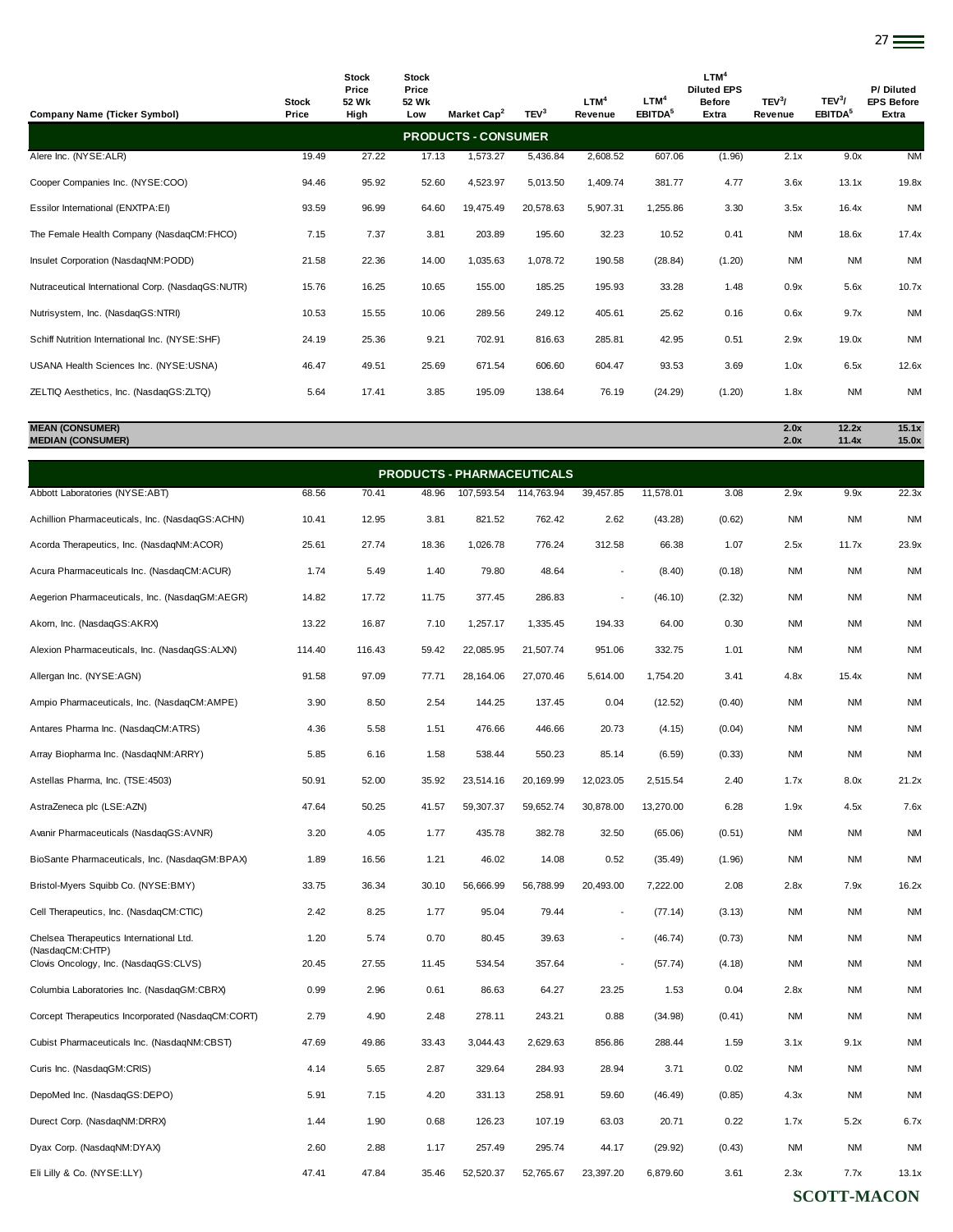| <b>Company Name (Ticker Symbol)</b>                   | Stock<br>Price | Stock<br>Price<br>52 Wk<br>High | Stock<br>Price<br>52 Wk<br>Low | Market Cap <sup>2</sup> | TEV <sup>3</sup> | LTM <sup>4</sup><br>Revenue | LTM <sup>4</sup><br><b>EBITDA</b> <sup>5</sup> | LTM <sup>4</sup><br><b>Diluted EPS</b><br><b>Before</b><br>Extra | TEV <sup>3</sup> /<br>Revenue | TEV <sup>3</sup> /<br>EBITDA <sup>5</sup> | P/Diluted<br><b>EPS Before</b><br>Extra |
|-------------------------------------------------------|----------------|---------------------------------|--------------------------------|-------------------------|------------------|-----------------------------|------------------------------------------------|------------------------------------------------------------------|-------------------------------|-------------------------------------------|-----------------------------------------|
| Endo Pharmaceuticals Holdings Inc.<br>(NasdaqNM:ENDP) | 31.72          | 39.29                           | 26.02                          | 3,707.82                | 6,665.69         | 3,038.31                    | 884.60                                         | (0.01)                                                           | 2.2x                          | 7.5x                                      | <b>NM</b>                               |
| Forest Laboratories Inc. (NYSE:FRX)                   | 35.61          | 37.31                           | 28.47                          | 9,461.36                | 6,965.09         | 4,238.51                    | 1,080.53                                       | 2.88                                                             | 1.6x                          | 6.4x                                      | 12.4x                                   |
| Furiex Pharmaceuticals, Inc. (NasdaqGS:FURX)          | 19.08          | 25.00                           | 12.16                          | 191.09                  | 174.57           | 18.98                       | (49.21)                                        | (5.07)                                                           | <b>NM</b>                     | <b>NM</b>                                 | <b>NM</b>                               |
| Glaxosmithkline plc (LSE:GSK)                         | 23.01          | 25.09                           | 21.02                          | 111,972.01              | 128,710.42       | 42,638.22                   | 15,068.62                                      | 1.63                                                             | 3.0x                          | 8.5x                                      | 14.1x                                   |
| Hi Tech Pharmacal Co. Inc. (NasdaqGS:HITK)            | 33.11          | 44.58                           | 27.35                          | 436.59                  | 345.85           | 225.84                      | 65.37                                          | 2.98                                                             | 1.5x                          | 5.3x                                      | 11.1x                                   |
| Immunogen Inc. (NasdaqGS: IMGN)                       | 14.59          | 18.10                           | 9.76                           | 1,227.09                | 1,066.15         | 16.36                       | (68.62)                                        | (0.95)                                                           | <b>NM</b>                     | <b>NM</b>                                 | <b>NM</b>                               |
| Impax Laboratories Inc. (NasdaqGS:IPXL)               | 25.96          | 26.89                           | 16.50                          | 1,703.10                | 1,348.61         | 573.44                      | 142.30                                         | 1.04                                                             | 2.4x                          | 9.5x                                      | 25.0x                                   |
| Infinity Pharmaceuticals, Inc. (NasdaqGS:INFI)        | 23.51          | 24.00                           | 5.50                           | 765.72                  | 700.74           | 92.74                       | (48.03)                                        | (1.92)                                                           | NM                            | <b>NM</b>                                 | <b>NM</b>                               |
| InterMune Inc. (NasdaqNM:ITMN)                        | 8.96           | 27.23                           | 7.21                           | 589.02                  | 435.54           | 33.42                       | (167.41)                                       | (2.80)                                                           | NM                            | NM                                        | <b>NM</b>                               |
| Ironwood Pharmaceuticals Inc. (NasdaqGS:IRWD)         | 12.78          | 15.92                           | 9.97                           | 1,370.28                | 1,213.27         | 71.22                       | (94.67)                                        | (1.01)                                                           | NM                            | <b>NM</b>                                 | <b>NM</b>                               |
| Jazz Pharmaceuticals, Inc. (NasdaqGS:JAZZ)            | 57.00          | 58.94                           | 34.02                          | 3,279.55                | 3,592.95         | 394.78                      | 206.79                                         | 2.33                                                             | <b>NM</b>                     | 17.4x                                     | 24.4x                                   |
| Johnson & Johnson (NYSE: JNJ)                         | 68.91          | 69.75                           | 60.83                          | 189,987.71              | 175,589.71       | 64,874.00                   | 19,627.00                                      | 3.15                                                             | 2.7x                          | 8.9x                                      | 21.9x                                   |
| K-V Pharmaceutical Company (OTCPK:KVPH.Q)             | 0.05           | 3.01                            | 0.04                           | 3.06                    | 402.66           | 23.20                       | (86.40)                                        | (1.64)                                                           | <b>NM</b>                     | <b>NM</b>                                 | <b>NM</b>                               |
| Lannett Co. Inc. (AMEX:LCI)                           | 4.83           | 5.29                            | 3.41                           | 136.76                  | 114.88           | 122.99                      | 12.65                                          | 0.14                                                             | 0.9x                          | 9.1x                                      | <b>NM</b>                               |
| MAP Pharmaceuticals, Inc. (NasdaqGS:MAPP)             | 15.57          | 17.92                           | 11.11                          | 539.17                  | 470.75           | 23.58                       | (34.96)                                        | (1.20)                                                           | <b>NM</b>                     | NM                                        | <b>NM</b>                               |
| Meda AB (OM:MEDA A)                                   | 10.10          | 11.16                           | 8.71                           | 3,053.84                | 5,437.12         | 1,943.53                    | 656.52                                         | 0.73                                                             | 2.8x                          | 8.3x                                      | 13.8x                                   |
| Medicines Co. (NasdaqGS:MDCO)                         | 25.81          | 26.95                           | 16.27                          | 1,390.23                | 1,094.06         | 515.32                      | 71.77                                          | 2.05                                                             | 2.1x                          | 15.2x                                     | 12.6x                                   |
| Medicis Pharmaceutical Corp. (NYSE:MRX)               | 43.27          | 43.70                           | 29.76                          | 2,585.66                | 2,347.38         | 763.68                      | 191.39                                         | 1.00                                                             | 3.1x                          | 12.3x                                     | <b>NM</b>                               |
| Merck & Co. Inc. (NYSE:MRK)                           | 45.10          | 45.70                           | 30.54                          | 137,342.78              | 141,350.78       | 48,356.00                   | 17,878.00                                      | 2.19                                                             | 2.9x                          | 7.9x                                      | 20.6x                                   |
| Mylan Laboratories Inc. (NasdaqGS:MYL)                | 24.37          | 24.67                           | 15.49                          | 9,892.18                | 15,194.24        | 6,390.94                    | 1,628.96                                       | 1.28                                                             | 2.4x                          | 9.3x                                      | 19.0x                                   |
| Novartis AG (SWX:NOVN)                                | 61.15          | 62.75                           | 50.07                          | 147,865.33              | 164,620.07       | 58,428.00                   | 16,792.00                                      | 3.54                                                             | 2.8x                          | 9.8x                                      | 17.3x                                   |
| Novo Nordisk A/S (CPSE:NOVO B)                        | 157.88         | 168.91                          | 88.29                          | 85,887.90               | 83,906.85        | 12,253.74                   | 4,788.05                                       | 5.75                                                             | NM                            | 17.5x                                     | <b>NM</b>                               |
| Obagi Medical Products, Inc. (NasdaqGS:OMPI)          | 12.41          | 18.00                           | 8.79                           | 233.36                  | 193.19           | 119.98                      | 27.92                                          | 0.85                                                             | 1.6x                          | 6.9x                                      | 14.6x                                   |
| Opko Health, Inc. (NYSE:OPK)                          | 4.18           | 5.85                            | 4.00                           | 1,246.08                | 1,229.75         | 31.59                       | (23.56)                                        | (0.06)                                                           | <b>NM</b>                     | ΝM                                        | <b>NM</b>                               |
| Optimer Pharmaceuticals, Inc. (NasdaqGS:OPTR)         | 14.12          | 16.49                           | 10.00                          | 671.49                  | 540.85           | 139.81                      | (47.70)                                        | (0.52)                                                           | 3.9x                          | NM                                        | <b>NM</b>                               |
| Pacira Pharmaceuticals Inc. (NasdaqGM:PCRX)           | 17.40          | 19.31                           | 6.51                           | 564.09                  | 506.91           | 28.34                       | (33.63)                                        | (1.90)                                                           | <b>NM</b>                     | <b>NM</b>                                 | <b>NM</b>                               |
| Pernix Therapeutics Holdings, Inc. (AMEX:PTX)         | 7.45           | 11.50                           | 5.90                           | 216.56                  | 166.05           | 63.45                       | 15.02                                          | 0.23                                                             | 2.6x                          | 11.1x                                     | <b>NM</b>                               |
| Perrigo Co. (NasdaqNM:PRGO)                           | 116.17         | 119.29                          | 87.01                          | 10,898.60               | 11,681.75        | 3,173.25                    | 740.48                                         | 4.18                                                             | 3.7x                          | 15.8x                                     | <b>NM</b>                               |
| Pfizer Inc. (NYSE:PFE)                                | 24.85          | 25.15                           | 17.05                          | 185,616.68              | 200,321.68       | 64,858.00                   | 27,149.00                                      | 1.17                                                             | 3.1x                          | 7.4x                                      | 21.3x                                   |
| Rigel Pharmaceuticals, Inc. (NasdaqNM:RIGL)           | 10.24          | 11.44                           | 6.60                           | 733.46                  | 530.82           | 6.61                        | (89.95)                                        | (1.29)                                                           | <b>NM</b>                     | NM                                        | <b>NM</b>                               |
| Roche Holding AG (SWX:ROG)                            | 186.70         | 190.42                          | 141.33                         | 158,906.12              | 179,938.79       | 47,428.57                   | 18,201.58                                      | 10.47                                                            | 3.8x                          | 9.9x                                      | 17.8x                                   |
| Sagent Pharmaceuticals, Inc. (NasdaqGM:SGNT)          | 15.95          | 26.74                           | 12.62                          | 445.93                  | 379.72           | 170.77                      | (14.77)                                        | (0.96)                                                           | 2.2x                          | NM                                        | <b>NM</b>                               |
| Salix Pharmaceuticals Ltd. (NasdaqNM:SLXP)            | 42.34          | 55.99                           | 28.21                          | 2,487.14                | 2,630.99         | 653.57                      | 221.70                                         | 1.54                                                             | 4.0x                          | 11.9x                                     | <b>NM</b>                               |
| Sanofi-Aventis (ENXTPA:SAN)                           | 85.21          | 89.21                           | 60.36                          | 113,244.54              | 128,257.71       | 45,824.94                   | 16,778.86                                      | 6.15                                                             | 2.8x                          | 7.6x                                      | 13.9x                                   |
| Sarepta Therapeutics, Inc. (NasdaqGM:SRPT)            | 15.53          | 16.44                           | 2.60                           | 351.35                  | 328.66           | 43.53                       | (30.03)                                        | (0.68)                                                           | <b>NM</b>                     | ΝM                                        | <b>NM</b>                               |
| SciClone Pharmaceuticals, Inc. (NasdaqGS:SCLN)        | 5.55           | 7.58                            | 3.41                           | 316.35                  | 237.30           | 158.33                      | 46.53                                          | 0.70                                                             | 1.5x                          | 5.1x                                      | 7.9x                                    |
| Sciele Pharma Inc. (NasdaqNM:SCRX)                    | 30.19          | 31.21                           | 16.89                          | 1,003.30                | 1,226.70         | 407.80                      | 104.70                                         | 1.16                                                             | 3.0x                          | 11.7x                                     | <b>NM</b>                               |
| SIGA Technologies, Inc. (NasdaqGM:SIGA)               | 30.19          | 31.21                           | 16.89                          | 1,003.30                | 1,226.70         | 407.80                      | 104.70                                         | 1.16                                                             | 3.0x                          | 11.7x                                     | <b>NM</b>                               |
| Sucampo Pharmaceuticals, Inc. (NasdaqNM:SCMP)         | 5.03           | 8.50                            | 3.37                           | 210.76                  | 199.81           | 55.81                       | (13.62)                                        | (0.10)                                                           | 3.6x                          | <b>NM</b>                                 | <b>NM</b>                               |
| Takeda Pharmaceutical Co. Ltd. (TSE:4502)             | 46.15          | 48.66                           | 38.77                          | 36,435.23               | 39,260.48        | 19,392.03                   | 4,659.65                                       | 2.16                                                             | 2.0x                          | 8.4x                                      | 21.4x                                   |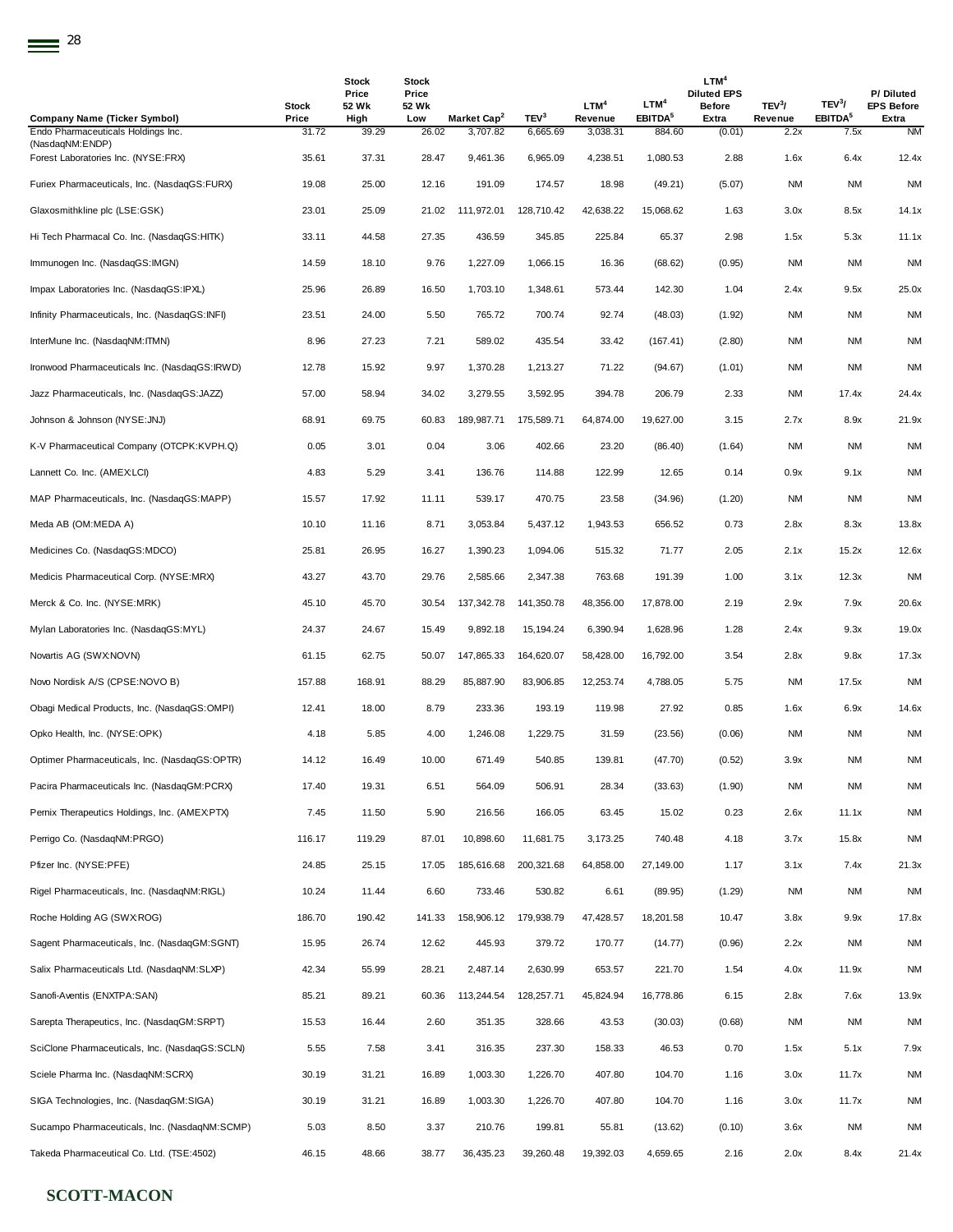| Company Name (Ticker Symbol)                                     | Stock<br>Price | Stock<br>Price<br>52 Wk<br>High | <b>Stock</b><br>Price<br>52 Wk<br>Low | Market Cap <sup>2</sup>   | TEV <sup>3</sup> | LTM <sup>4</sup><br>Revenue | LTM <sup>4</sup><br>EBITDA <sup>5</sup> | LTM <sup>4</sup><br><b>Diluted EPS</b><br><b>Before</b><br>Extra | TEV <sup>3</sup> /<br>Revenue | TEV <sup>3</sup> /<br>EBITDA <sup>5</sup> | P/Diluted<br><b>EPS Before</b><br>Extra |
|------------------------------------------------------------------|----------------|---------------------------------|---------------------------------------|---------------------------|------------------|-----------------------------|-----------------------------------------|------------------------------------------------------------------|-------------------------------|-------------------------------------------|-----------------------------------------|
| Targacept, Inc. (NasdaqNM:TRGT)                                  | 4.89           | 19.54                           | 4.04                                  | 163.47                    | 9.43             | 94.40                       | 3.36                                    | (0.06)                                                           | 0.1x                          | 2.8x                                      | <b>NM</b>                               |
| Taro Pharmaceutical Industries Ltd. (NYSE:TARO)                  | 45.69          | 49.90                           | 19.25                                 | 2,032.15                  | 1,728.27         | 628.13                      | 327.89                                  | 4.84                                                             | 2.8x                          | 5.3x                                      | 9.4x                                    |
| Teva Pharmaceutical Industries Limited (NYSE:TEVA)               | 41.41          | 46.65                           | 35.16                                 | 35,943.88                 | 48,942.88        | 20.116.00                   | 6,271.00                                | 3.56                                                             | 2.4x                          | 7.8x                                      | 11.6x                                   |
| Theravance Inc. (NasdaqNM:THRX)                                  | 25.91          | 31.87                           | 12.91                                 | 2,501.41                  | 2,378.42         | 140.32                      | (6.70)                                  | (0.24)                                                           | <b>NM</b>                     | <b>NM</b>                                 | <b>NM</b>                               |
| Trius Therapeutics, Inc. (NasdaqGM:TSRX)                         | 5.83           | 8.00                            | 4.71                                  | 226.15                    | 142.33           | 51.49                       | (22.67)                                 | (0.62)                                                           | 2.8x                          | NM                                        | <b>NM</b>                               |
| Valeant Pharmaceuticals International (NYSE:VRX)                 | 55.08          | 60.79                           | 34.43                                 | 16,737.13                 | 24, 152. 78      | 2,965.23                    | 1,491.32                                | 0.20                                                             | <b>NM</b>                     | 16.2x                                     | <b>NM</b>                               |
| ViroPharma Inc. (NasdaqNM:VPHM)                                  | 30.19          | 33.17                           | 17.25                                 | 2,074.20                  | 1,759.82         | 518.97                      | 218.94                                  | 1.27                                                             | 3.4x                          | 8.0x                                      | 23.7x                                   |
| Watson Pharmaceuticals Inc. (NYSE:WPI)                           | 85.16          | 86.07                           | 55.00                                 | 10,870.25                 | 11,936.65        | 5,505.70                    | 1,336.30                                | 1.23                                                             | 2.2x                          | 8.9x                                      | <b>NM</b>                               |
| <b>MEAN (PHARMACEUTICALS)</b><br><b>MEDIAN (PHARMACEUTICALS)</b> |                |                                 |                                       |                           |                  |                             |                                         |                                                                  | 2.6x<br>2.8x                  | 9.5x<br>8.9x                              | 16.5x<br>16.2x                          |
|                                                                  |                |                                 |                                       | <b>PRODUCTS - BIOTECH</b> |                  |                             |                                         |                                                                  |                               |                                           |                                         |
| Advanced Cell Technology Inc. (OTCBB:ACTC)                       | 0.08           | 0.20                            | 0.06                                  | 161.16                    | 153.00           | 0.47                        | (22.51)                                 | (0.04)                                                           | <b>NM</b>                     | <b>NM</b>                                 | <b>NM</b>                               |
| Alimera Sciences, Inc. (NasdaqGM:ALIM)                           | 2.58           | 8.77                            | 1.09                                  | 81.09                     | 62.96            |                             | (20.18)                                 | (0.69)                                                           | <b>NM</b>                     | <b>NM</b>                                 | <b>NM</b>                               |
| AMAG Pharmaceuticals, Inc. (NasdaqGS:AMAG)                       | 17.74          | 19.62                           | 12.43                                 | 379.46                    | 172.21           | 78.95                       | (33.58)                                 | (2.08)                                                           | 2.2x                          | <b>NM</b>                                 | <b>NM</b>                               |
| Amgen Inc. (NasdaqNM:AMGN)                                       | 84.29          | 85.28                           | 52.85                                 | 64,968.12                 | 66,871.12        | 16,392.00                   | 6,716.00                                | 4.57                                                             | 4.1x                          | 10.0x                                     | 18.4x                                   |
| Anacor Pharmaceuticals, Inc. (NasdaqGM:ANAC)                     | 6.58           | 7.55                            | 4.50                                  | 207.39                    | 183.30           | 20.22                       | (45.49)                                 | (1.63)                                                           | <b>NM</b>                     | <b>NM</b>                                 | <b>NM</b>                               |
| Anthera Pharmaceuticals, Inc. (NasdaqGM:ANTH)                    | 0.99           | 8.42                            | 0.60                                  | 78.64                     | 80.43            | $\overline{\phantom{a}}$    | (88.30)                                 | (2.25)                                                           | NM                            | <b>NM</b>                                 | <b>NM</b>                               |
| Arena Pharmaceuticals, Inc. (NasdaqGS:ARNA)                      | 8.32           | 13.50                           | 1.23                                  | 1,803.93                  | 1,735.27         | 29.70                       | (44.94)                                 | (0.61)                                                           | NM                            | NM                                        | <b>NM</b>                               |
| Ariad Pharmaceuticals Inc. (NasdaqGS:ARIA)                       | 24.21          | 24.36                           | 7.72                                  | 4,023.82                  | 3,785.50         | 25.58                       | (114.76)                                | (0.97)                                                           | <b>NM</b>                     | <b>NM</b>                                 | <b>NM</b>                               |
| ArQule Inc. (NasdaqGM:ARQL)                                      | 5.11           | 8.32                            | 4.46                                  | 318.25                    | 244.86           | 48.79                       | (2.83)                                  | (0.07)                                                           | <b>NM</b>                     | NM                                        | <b>NM</b>                               |
| Auxilium Pharmaceuticals Inc. (NasdaqGS:AUXL)                    | 24.46          | 29.37                           | 13.88                                 | 1,198.58                  | 1,017.25         | 291.79                      | (1.89)                                  | (0.21)                                                           | 3.5x                          | <b>NM</b>                                 | <b>NM</b>                               |
| AVEO Pharmaceuticals, Inc. (NasdaqGS:AVEO)                       | 10.41          | 17.65                           | 7.86                                  | 454.65                    | 264.63           | 7.42                        | (107.15)                                | (2.59)                                                           | <b>NM</b>                     | <b>NM</b>                                 | <b>NM</b>                               |
| Bacterin International Holdings, Inc. (AMEXBONE)                 | 1.55           | 3.93                            | 1.10                                  | 65.80                     | 75.48            | 32.62                       | (5.02)                                  | (0.19)                                                           | 2.3x                          | NM                                        | <b>NM</b>                               |
| BioCryst Pharmaceuticals, Inc. (NasdaqGS:BCRX)                   | 4.24           | 5.95                            | 2.28                                  | 214.09                    | 209.21           | 26.90                       | (38.10)                                 | (0.98)                                                           | <b>NM</b>                     | NM                                        | <b>NM</b>                               |
| Biogen Idec Inc. (NasdaqNM:BIIB)                                 | 149.21         | 157.18                          | 87.72                                 | 35,265.34                 | 34,956.29        | 5,349.61                    | 2,169.29                                | 5.52                                                             | ΝM                            | 16.1x                                     | <b>NM</b>                               |
| BioMarin Pharmaceutical Inc. (NasdaqGS:BMRN)                     | 40.26          | 44.18                           | 29.50                                 | 4,974.32                  | 4,920.04         | 461.94                      | (50.29)                                 | (0.87)                                                           | NM                            | NM                                        | <b>NM</b>                               |
| BioTime, Inc. (AMEX:BTX)                                         | 4.20           | 6.35                            | 3.35                                  | 213.65                    | 212.11           | 4.44                        | (19.17)                                 | (0.40)                                                           | NM                            | NM                                        | <b>NM</b>                               |
| Cadence Pharmaceuticals Inc. (NasdaqGS:CADX)                     | 3.92           | 6.99                            | 2.56                                  | 335.44                    | 273.65           | 28.54                       | (84.82)                                 | (1.21)                                                           | <b>NM</b>                     | NM                                        | <b>NM</b>                               |
| Celgene Corporation (NasdaqNM:CELG)                              | 76.40          | 80.42                           | 58.53                                 | 32,960.79                 | 32,061.80        | 5,173.69                    | 2,189.19                                | 3.44                                                             | <b>NM</b>                     | 14.6x                                     | 22.2x                                   |
| Codexis, Inc. (NasdaqGS:CDXS)                                    | 3.03           | 6.26                            | 2.01                                  | 112.29                    | 60.92            | 120.82                      | (6.25)                                  | (0.58)                                                           | 0.5x                          | NM                                        | <b>NM</b>                               |
| Cytori Therapeutics, Inc. (NasdaqGM:CYTX)                        | 4.41           | 4.93                            | 1.90                                  | 258.92                    | 257.92           | 10.84                       | (29.20)                                 | (0.57)                                                           | <b>NM</b>                     | NM                                        | <b>NM</b>                               |
| Dendreon Corp. (NasdaqGS:DNDN)                                   | 4.81           | 17.04                           | 4.17                                  | 742.49                    | 889.01           | 428.50                      | (174.57)                                | (2.10)                                                           | 2.1x                          | NM                                        | <b>NM</b>                               |
| Dynavax Technologies Corporation (NasdaqCM:DVAX)                 | 4.76           | 5.34                            | 1.75                                  | 846.19                    | 699.89           | 17.64                       | (48.86)                                 | (0.35)                                                           | <b>NM</b>                     | NM                                        | <b>NM</b>                               |
| Emergent BioSolutions, Inc. (NYSE:EBS)                           | 14.21          | 19.77                           | 13.30                                 | 514.46                    | 417.65           | 287.40                      | 63.73                                   | 0.85                                                             | 1.5x                          | 6.6x                                      | 16.8x                                   |
| Endocyte, Inc. (NasdaqGS:ECYT)                                   | 9.97           | 11.63                           | 3.02                                  | 357.63                    | 151.27           | 8.00                        | (35.27)                                 | (1.08)                                                           | <b>NM</b>                     | NM                                        | <b>NM</b>                               |
| Enzon Pharmaceuticals Inc. (NasdaqNM:ENZN)                       | 6.96           | 8.10                            | 5.79                                  | 326.01                    | 312.72           | 40.32                       | (0.54)                                  | (0.33)                                                           | <b>NM</b>                     | <b>NM</b>                                 | <b>NM</b>                               |
| Exelixis Inc. (NasdaqNM:EXEL)                                    | 4.83           | 8.25                            | 3.94                                  | 884.39                    | 860.05           | 247.90                      | 89.64                                   | 0.43                                                             | 3.5x                          | 9.6x                                      | 11.2x                                   |
| Gilead Sciences Inc. (NasdaqNM:GILD)                             | 66.33          | 68.08                           | 34.45                                 | 50,183.22                 | 57,656.08        | 9,009.67                    | 4,229.48                                | 3.30                                                             | <b>NM</b>                     | 13.6x                                     | 20.1x                                   |
| GTX Inc. (NasdaqGM:GTXI)                                         | 4.58           | 6.55                            | 2.34                                  | 287.70                    | 231.77           | 7.27                        | (40.31)                                 | (0.66)                                                           | <b>NM</b>                     | <b>NM</b>                                 | <b>NM</b>                               |
| Halozyme Therapeutics, Inc. (NasdaqGM:HALO)                      | 7.54           | 13.50                           | 3.86                                  | 781.46                    | 679.41           | 40.55                       | (41.47)                                 | (0.41)                                                           | <b>NM</b>                     | <b>NM</b>                                 | <b>NM</b>                               |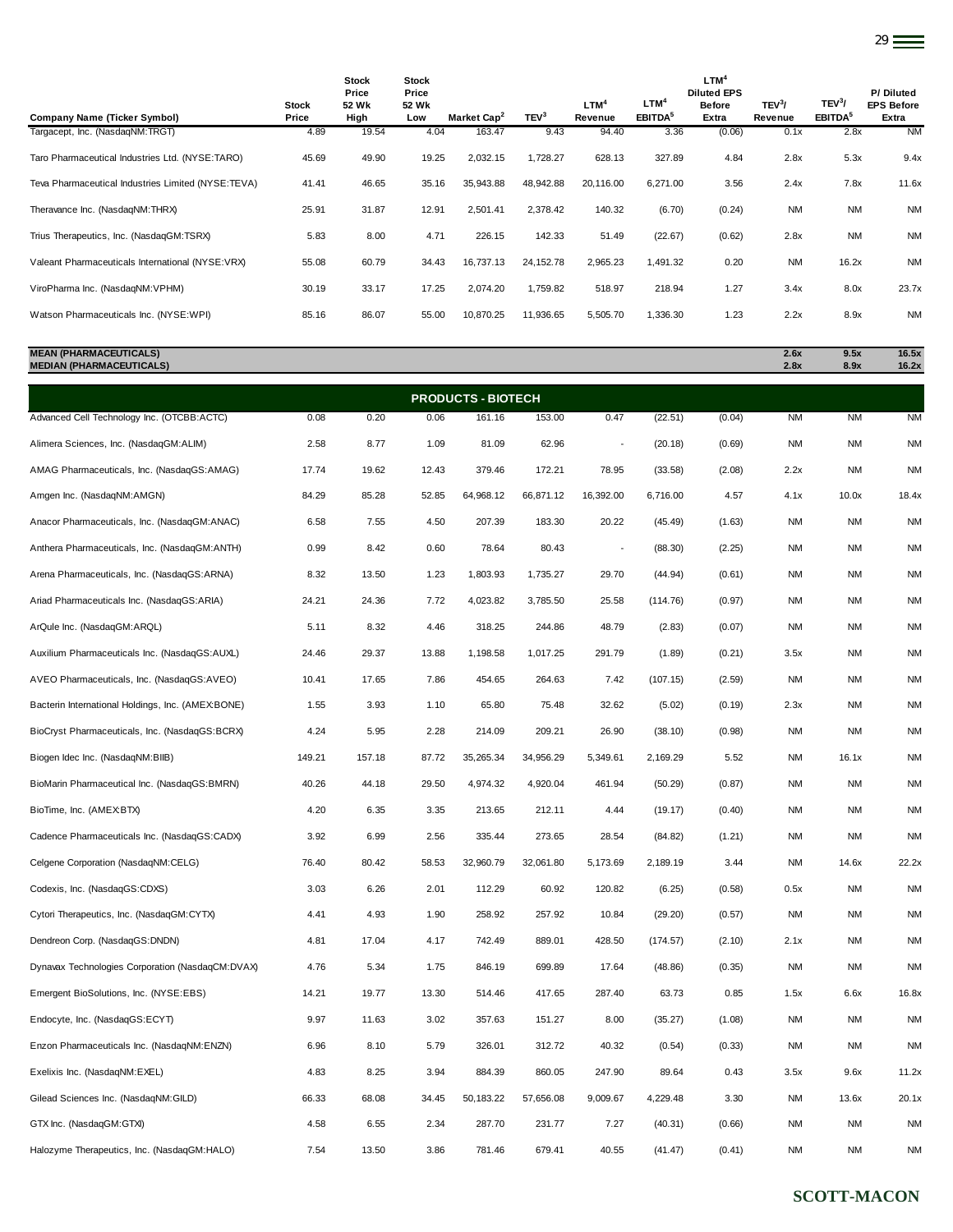| Company Name (Ticker Symbol)                           | Stock<br>Price | Stock<br>Price<br>52 Wk<br>High | Stock<br>Price<br>52 Wk<br>Low | Market Cap <sup>2</sup> | TEV <sup>3</sup> | LTM <sup>4</sup><br>Revenue | LTM <sup>4</sup><br>EBITDA <sup>5</sup> | LTM <sup>4</sup><br><b>Diluted EPS</b><br><b>Before</b><br>Extra | TEV <sup>3</sup> /<br>Revenue | TEV <sup>3</sup> /<br>EBITDA <sup>5</sup> | P/Diluted<br><b>EPS Before</b><br>Extra |
|--------------------------------------------------------|----------------|---------------------------------|--------------------------------|-------------------------|------------------|-----------------------------|-----------------------------------------|------------------------------------------------------------------|-------------------------------|-------------------------------------------|-----------------------------------------|
| Horizon Pharma, Inc. (NasdaqGM:HZNP)                   | 3.50           | 8.99                            | 3.05                           | 198.01                  | 185.67           | 10.16                       | (68.97)                                 | (6.18)                                                           | <b>NM</b>                     | <b>NM</b>                                 | <b>NM</b>                               |
| Idenix Pharmaceuticals Inc. (NasdaqGM:IDIX)            | 4.56           | 15.25                           | 4.30                           | 595.41                  | 516.10           | 2.92                        | (77.40)                                 | (0.42)                                                           | <b>NM</b>                     | <b>NM</b>                                 | <b>NM</b>                               |
| Immunomedics Inc. (NasdaqGM:IMMU)                      | 3.51           | 4.00                            | 2.91                           | 265.45                  | 232.32           | 32.73                       | 2.37                                    | 0.01                                                             | <b>NM</b>                     | <b>NM</b>                                 | <b>NM</b>                               |
| Incyte Corporation (NasdaqNM: INCY)                    | 18.05          | 26.30                           | 11.76                          | 2,360.58                | 2,427.08         | 168.39                      | (75.95)                                 | (1.18)                                                           | <b>NM</b>                     | NM                                        | <b>NM</b>                               |
| ISIS Pharmaceuticals Inc. (NasdaqNM:ISIS)              | 14.07          | 15.61                           | 6.25                           | 1,415.50                | 1,307.92         | 123.69                      | (43.33)                                 | (0.72)                                                           | <b>NM</b>                     | NM                                        | <b>NM</b>                               |
| Keryx Biopharmaceuticals Inc. (NasdaqCM:KERX)          | 2.82           | 5.19                            | 1.28                           | 202.79                  | 175.68           | $\overline{\phantom{a}}$    | (33.89)                                 | (0.45)                                                           | <b>NM</b>                     | NM                                        | <b>NM</b>                               |
| Lexicon Pharmaceuticals, Inc. (NasdaqGS:LXRX)          | 2.32           | 3.28                            | 0.81                           | 1,146.86                | 939.96           | 1.20                        | (101.20)                                | (0.28)                                                           | <b>NM</b>                     | ΝM                                        | <b>NM</b>                               |
| Life Technologies Corporation (NasdaqGS:LIFE)          | 48.86          | 50.84                           | 36.07                          | 8,564.04                | 10,676.75        | 3,827.07                    | 1,251.39                                | 2.42                                                             | 2.8x                          | 8.5x                                      | 20.2x                                   |
| Ligand Pharmaceuticals Incorporated<br>(NasdaqGM:LGND) | 17.15          | 19.85                           | 10.50                          | 341.92                  | 361.05           | 30.06                       | 3.63                                    | (0.18)                                                           | <b>NM</b>                     | ΝM                                        | <b>NM</b>                               |
| MannKind Corp. (NasdaqGM:MNKD)                         | 2.88           | 3.87                            | 1.57                           | 574.23                  | 971.56           | $\overline{\phantom{a}}$    | (121.00)                                | (1.09)                                                           | <b>NM</b>                     | NM                                        | <b>NM</b>                               |
| Medivation, Inc. (NasdaqGM:MDVN)                       | 56.35          | 56.90                           | 7.76                           | 4,150.97                | 3,996.68         | 109.62                      | (22.89)                                 | (0.36)                                                           | <b>NM</b>                     | NM                                        | <b>NM</b>                               |
| Momenta Pharmaceuticals Inc. (NasdaqGS:MNTA)           | 14.57          | 19.64                           | 10.77                          | 753.04                  | 380.72           | 163.49                      | 53.95                                   | 0.87                                                             | 2.3x                          | 7.1x                                      | 16.7x                                   |
| Myriad Genetics Inc. (NasdaqNM:MYGN)                   | 26.95          | 28.00                           | 17.90                          | 2,201.63                | 1.861.09         | 496.01                      | 189.39                                  | 1.30                                                             | 3.8x                          | 9.8x                                      | 20.7x                                   |
| Nektar Therapeutics (NasdaqNM:NKTR)                    | 10.68          | 10.90                           | 4.07                           | 1,226.66                | 1,021.92         | 84.48                       | (104.80)                                | (1.20)                                                           | <b>NM</b>                     | NM                                        | <b>NM</b>                               |
| Navidea Biopharmaceuticals, Inc (AMEX:NAVB)            | 2.75           | 4.77                            | 2.05                           | 260.89                  | 250.51           | 0.33                        | (26.86)                                 | (0.23)                                                           | <b>NM</b>                     | <b>NM</b>                                 | <b>NM</b>                               |
| Neurocrine Biosciences Inc. (NasdaqNM:NBIX)            | 7.98           | 9.98                            | 5.42                           | 529.27                  | 351.73           | 74.58                       | 29.22                                   | 0.52                                                             | 4.7x                          | 12.0x                                     | 15.4x                                   |
| NewLink Genetics Corporation (NasdaqGM:NLNK)           | 16.23          | 18.00                           | 6.25                           | 339.22                  | 315.21           | 1.79                        | (20.18)                                 | (1.44)                                                           | <b>NM</b>                     | <b>NM</b>                                 | <b>NM</b>                               |
| Novavax, Inc. (NasdaqGM:NVAX)                          | 2.16           | 2.25                            | 1.12                           | 285.33                  | 259.20           | 22.60                       | (19.92)                                 | (0.17)                                                           | NM                            | ΝM                                        | <b>NM</b>                               |
| NPS Pharmaceuticals Inc. (NasdaqNM:NPSP)               | 9.25           | 9.39                            | 4.35                           | 798.69                  | 878.97           | 102.30                      | (22.57)                                 | (0.28)                                                           | <b>NM</b>                     | NM                                        | <b>NM</b>                               |
| Oncothyreon Inc (NasdaqGM:ONTY)                        | 5.13           | 9.23                            | 3.35                           | 293.37                  | 217.14           | $\overline{\phantom{a}}$    | (26.36)                                 | (0.34)                                                           | <b>NM</b>                     | NM                                        | <b>NM</b>                               |
| Onyx Pharmaceuticals, Inc. (NasdaqGS:ONXX)             | 84.50          | 86.67                           | 29.41                          | 5,500.61                | 5,098.29         | 456.81                      | (18.62)                                 | 0.27                                                             | <b>NM</b>                     | NM                                        | <b>NM</b>                               |
| PDL BioPharma, Inc. (NasdaqGS:PDLI)                    | 7.70           | 7.86                            | 5.15                           | 1,077.47                | 1.176.66         | 359.83                      | 340.28                                  | 1.29                                                             | 3.3x                          | 3.5x                                      | 6.0x                                    |
| Pharmacyclics Inc. (NasdaqCM:PCYC)                     | 64.50          | 70.48                           | 10.59                          | 4,483.65                | 4,280.05         | 81.99                       | 12.44                                   | 0.17                                                             | <b>NM</b>                     | <b>NM</b>                                 | <b>NM</b>                               |
| Progenics Pharmaceuticals Inc. (NasdaqGS:PGNX)         | 2.88           | 11.34                           | 2.81                           | 97.58                   | 49.76            | 12.05                       | (44.25)                                 | (1.37)                                                           | 4.1x                          | ΝM                                        | <b>NM</b>                               |
| Questcor Pharmaceuticals, Inc. (NasdaqGS:QCOR)         | 18.47          | 58.91                           | 17.25                          | 1,102.14                | 987.45           | 343.78                      | 195.87                                  | 2.05                                                             | 2.9x                          | 5.0x                                      | 9.0x                                    |
| Raptor Pharmaceuticals Corp. (NasdaqGM:RPTP)           | 5.56           | 7.90                            | 4.21                           | 273.15                  | 230.03           |                             | (29.72)                                 | (0.73)                                                           | <b>NM</b>                     | NM                                        | <b>NM</b>                               |
| Regeneron Pharmaceuticals Inc. (NasdagNM:REGN)         | 152.66         | 153.98                          | 49.58                          | 14,173.80               | 14,319.01        | 762.00                      | 39.86                                   | (0.30)                                                           | <b>NM</b>                     | NM                                        | <b>NM</b>                               |
| RTI Biologics, Inc. (NasdaqNM:RTIX)                    | 4.18           | 4.79                            | 2.82                           | 233.62                  | 183.68           | 174.13                      | 21.65                                   | 0.15                                                             | 1.1x                          | 8.5x                                      | <b>NM</b>                               |
| Santarus, Inc. (NasdaqGS:SNTS)                         | 8.88           | 9.06                            | 2.56                           | 559.02                  | 496.79           | 162.44                      | 12.88                                   | 0.09                                                             | 3.1x                          | <b>NM</b>                                 | <b>NM</b>                               |
| Savient Pharmaceuticals, Inc. (NasdaqGM:SVNT)          | 2.50           | 4.20                            | 0.48                           | 177.22                  | 250.23           | 14.45                       | (130.74)                                | (1.55)                                                           | <b>NM</b>                     | NM                                        | <b>NM</b>                               |
| Seattle Genetics Inc. (NasdaqGS:SGEN)                  | 26.94          | 29.83                           | 14.61                          | 3,184.50                | 2,854.16         | 166.62                      | (87.00)                                 | (0.84)                                                           | NM                            | NM                                        | <b>NM</b>                               |
| Sequenom Inc. (NasdaqGS:SQNM)                          | 3.53           | 6.09                            | 2.65                           | 404.41                  | 326.07           | 62.24                       | (84.87)                                 | (0.89)                                                           | NM                            | ΝM                                        | <b>NM</b>                               |
| Spectrum Pharmaceuticals, Inc. (NasdaqGS:SPPI)         | 11.70          | 17.48                           | 6.94                           | 682.62                  | 489.04           | 232.56                      | 80.59                                   | 1.52                                                             | 2.1x                          | 6.1x                                      | 7.7x                                    |
| Synageva BioPharma Corp. (NasdaqGM:GEVA)               | 53.43          | 56.89                           | 10.04                          | 1,293.05                | 1,154.19         | 6.44                        | (30.15)                                 | (1.49)                                                           | <b>NM</b>                     | <b>NM</b>                                 | <b>NM</b>                               |
| Synergy Pharmaceuticals, Inc. (NasdaqCM:SGYP)          | 4.78           | 7.08                            | 3.17                           | 314.55                  | 270.98           | $\overline{\phantom{a}}$    | (29.52)                                 | (0.45)                                                           | NM                            | NM                                        | <b>NM</b>                               |
| Synta Pharmaceuticals Corp. (NasdaqGM:SNTA)            | 7.62           | 8.54                            | 3.02                           | 440.34                  | 412.03           | 5.23                        | (50.06)                                 | (1.00)                                                           | NM                            | NM                                        | <b>NM</b>                               |
| Techne Corp. (NasdaqNM:TECH)                           | 71.94          | 76.02                           | 62.04                          | 2,649.48                | 2,380.49         | 314.56                      | 183.42                                  | 3.04                                                             | NM                            | 13.0x                                     | 23.7x                                   |
| Trius Therapeutics, Inc. (NasdaqGM:TSRX)               | 5.83           | 8.00                            | 4.71                           | 226.15                  | 142.33           | 51.49                       | (22.67)                                 | (0.62)                                                           | 2.8x                          | <b>NM</b>                                 | <b>NM</b>                               |
| Unigene Laboratories Inc. (OTCPK:UGNE)                 | 0.15           | 1.12                            | 0.03                           | 14.12                   | 68.39            | 20.40                       | 0.94                                    | (0.15)                                                           | 3.4x                          | NM                                        | <b>NM</b>                               |
| United Therapeutics Corp. (NasdaqNM:UTHR)              | 55.88          | 59.00                           | 36.55                          | 2,890.06                | 2,768.45         | 824.71                      | 411.44                                  | 4.83                                                             | 3.4x                          | 6.7x                                      | 11.6x                                   |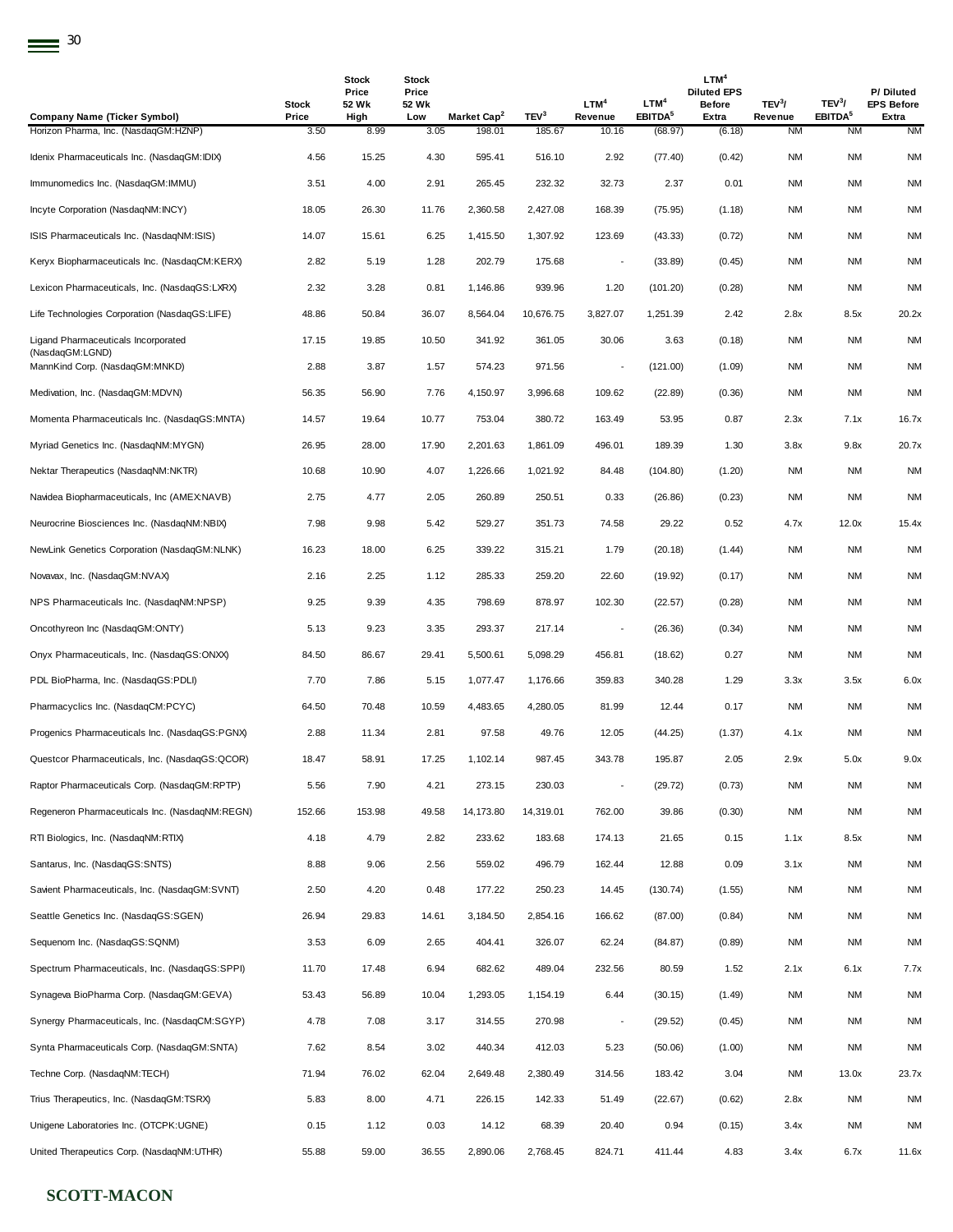| Company Name (Ticker Symbol)                | <b>Stock</b><br>Price | <b>Stock</b><br>Price<br>52 Wk<br>High | <b>Stock</b><br>Price<br>52 Wk<br>Low | Market Cap <sup>2</sup> | TEV <sup>3</sup> | LTM <sup>4</sup><br>Revenue | LTM <sup>4</sup><br>EBITDA <sup>5</sup> | $LTM^4$<br><b>Diluted EPS</b><br><b>Before</b><br>Extra | TEV <sup>3</sup> /<br>Revenue | TEV <sup>3</sup><br>EBITDA <sup>5</sup> | P/Diluted<br><b>EPS Before</b><br>Extra |
|---------------------------------------------|-----------------------|----------------------------------------|---------------------------------------|-------------------------|------------------|-----------------------------|-----------------------------------------|---------------------------------------------------------|-------------------------------|-----------------------------------------|-----------------------------------------|
| Vertex Pharmaceuticals Inc. (NasdaqNM:VRTX) | 55.89                 | 66.10                                  | 26.50                                 | 12,061.45               | 11,604.24        | 2.079.58                    | 662.51                                  | 1.90                                                    | <b>NM</b>                     | 17.5x                                   | <b>NM</b>                               |
| Vical Inc. (NasdaqGM:VICL)                  | 4.33                  | 4.82                                   | 2.22                                  | 372.57                  | 280.76           | 41.58                       | 3.46                                    | 0.03                                                    | <b>NM</b>                     | <b>NM</b>                               | <b>NM</b>                               |
| VIVUS Inc. (NasdaqGS:VVUS)                  | 17.81                 | 31.21                                  | 7.47                                  | 1.787.45                | 1.477.06         | $\overline{\phantom{a}}$    | (63.83)                                 | (0.70)                                                  | <b>NM</b>                     | <b>NM</b>                               | <b>NM</b>                               |
| ZIOPHARM Oncology, Inc. (NasdagCM:ZIOP)     | 5.45                  | 6.33                                   | 3.55                                  | 428.35                  | 317.95           | 0.80                        | (89.99)                                 | (0.86)                                                  | <b>NM</b>                     | <b>NM</b>                               | <b>NM</b>                               |

#### **MEAN (BIOTECH) 2.8x 9.9x 15.7x MEDIAN (BIOTECH) 2.9x 9.6x 16.7x**

AmerisourceBergen Corporation (NYSE:ABC) 38.71 42.32 34.74 9,740.86 9,961.09 80,608.97 1,400.96 2.66 0.1x 7.1x 14.5x BioScrip Inc. (NasdaqNM:BIOS) 9.11 9.23 5.05 515.03 634.05 1,867.15 59.28 0.08 0.3x 10.7x NM Cardinal Health, Inc. (NYSE:CAH) 38.97 46.23 36.91 13,270.10 13,769.10 107,552.00 2,191.00 3.12 0.1x 6.3x 12.5x CVS Caremark Corporation (NYSE:CVS) 48.42 48.69 32.28 61,601.66 69,186.66 116,503.00 8,309.00 2.83 0.6x 8.3x 17.1x Henry Schein, Inc. (NasdaqNM:HSIC) 79.22 80.75 58.56 7,013.27 7,820.88 8,752.31 729.64 4.12 0.9x 10.7x 19.2x McKesson Corporation (NYSE:MCK) 86.03 97.23 66.61 20,303.85 21,870.85 123,552.00 2,919.00 6.04 0.2x 7.5x 14.2x MWI Veterinary Supply, Inc. (NasdaqGS:MWIV) 106.68 109.99 61.01 1,358.89 1,415.36 1,945.06 90.68 4.03 0.7x 15.6x NM Owens & Minor Inc. (NYSE:OMI) 29.88 32.00 25.87 1,897.50 1,885.72 8,775.98 251.39 1.84 0.2x 7.5x 16.2x Patterson Companies, Inc. (NasdaqNM:PDCO) 34.24 36.42 26.81 3,778.18 4,047.73 3,577.46 403.22 1.96 1.1x 10.0x 17.5x PetMed Express, Inc. (NasdaqGS:PETS) 10.04 14.03 8.51 197.19 129.47 233.63 26.06 0.78 0.6x 5.0x 12.9x PharMerica Corporation (NYSE:PMC) 12.66 16.45 9.03 373.84 611.84 1,971.70 103.50 0.87 0.3x 5.9x 14.6x PSS World Medical Inc. (NasdaqNM:PSSI) 22.78 25.99 18.51 1,145.38 1,498.79 2,130.90 171.34 1.40 0.7x 8.7x 16.2x Rite Aid Corporation (NYSE:RAD) 1.17 2.12 0.85 1,051.94 7,293.28 26,158.51 688.14 (0.33) 0.3x 10.6x NM Vitacost.com, Inc. (NasdaqGM:VITC) 6.80 8.65 4.40 226.45 192.53 294.34 (11.99) (0.66) 0.7x NM NM Vitamin Shoppe, Inc. (NYSE:VSI) 68.32 61.83 34.49 1,717.78 1,667.81 916.82 116.47 1.89 1.8x 14.3x NM Walgreen Co. (NYSE:WAG) 36.41 36.90 28.53 34,321.31 38,416.31 71,633.00 4,630.00 2.42 0.5x 8.3x 15.1x **MEAN (DISTRIBUTION) 0.6x 9.1x 15.5x PRODUCTS - DISTRIBUTION**

**MEDIAN (DISTRIBUTION) 0.5x 8.3x 15.1x**

| <b>MEAN (PRODUCTS)</b>      | 2.4x | 10.4x | 17.0x |
|-----------------------------|------|-------|-------|
| <b>MEDIAN</b><br>(PRODUCTS) | 2.3x | 9.6x  | 16.7x |
|                             |      |       |       |

1) Source: Financial Information from SEC filings and other publicly-available sources

2) Market Cap: Total Value of Company's Stock; Equal to the Number of Shares Outstanding Times the Price per Share

3) TEV (Total Enterprise Value): Market Capitalization Plus Debt Less Cash

4) LTM: Latest Twelve Months

5) EBITDA: Earnings Before Interest, Taxes, Depreciation and Amortization

6) NA: Not Available

7) NM: Not Meaningful

# Copyright 2012 © Scott-Macon, Ltd.

#### *Note: Disclaimer*

*In the preparation of the information contained in this document, Scott-Macon, Ltd. has endeavored to present information that is as accurate and current as possible from sources believed to be reliable. However, inadvertent errors can occur. Therefore, the information is provided "as is", without any representation or warranty of any kind, expressed or implied. Any reproduction, retransmission, republication, or other use of all or part of this document is expressly prohibited, unless written permission has been granted by Scott-Macon, Ltd. All other rights are reserved.*